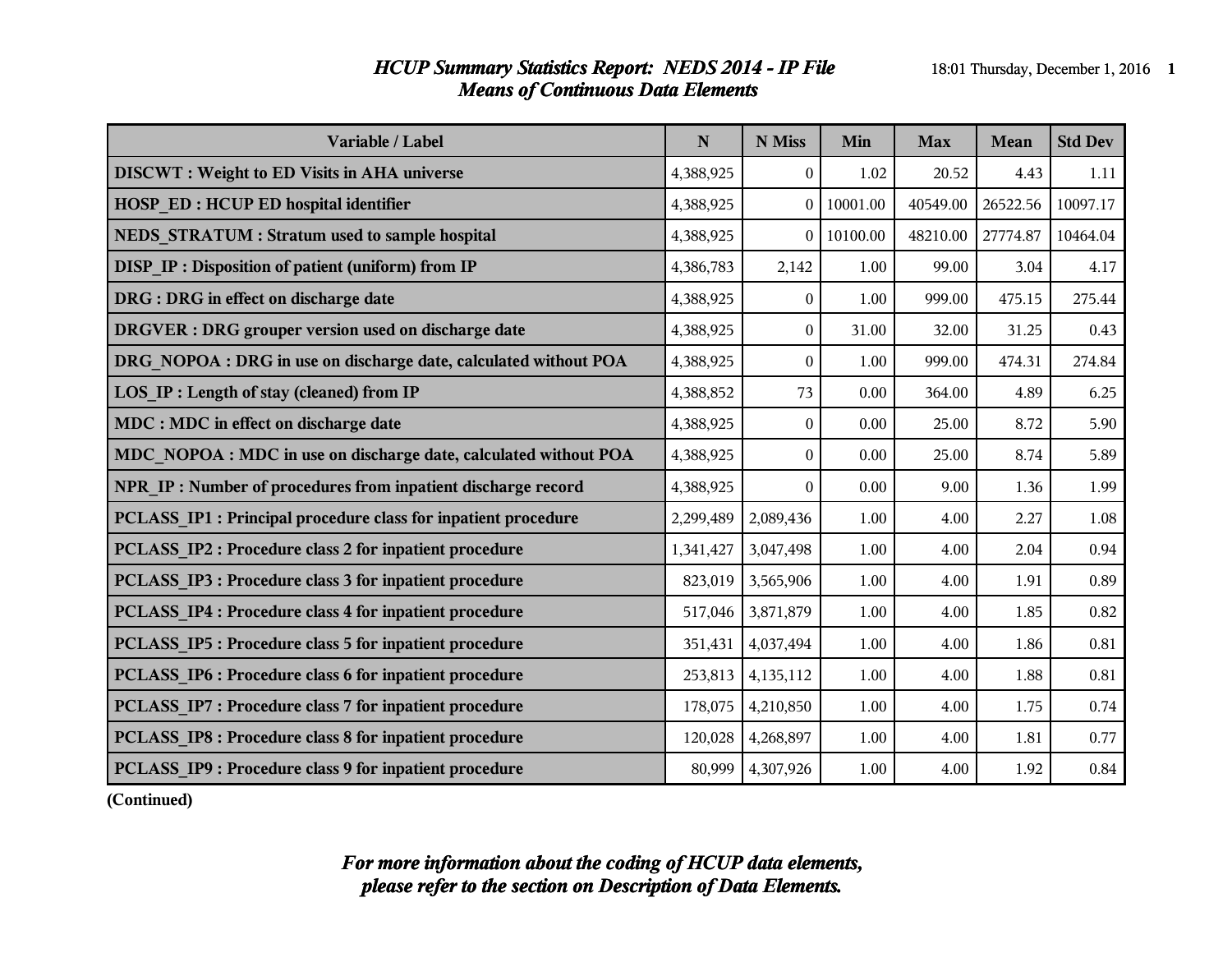| Variable / Label                                                     | N         | N Miss    | Min    | <b>Max</b> | Mean     | <b>Std Dev</b> |
|----------------------------------------------------------------------|-----------|-----------|--------|------------|----------|----------------|
| PRCCS IP1 : CCS: principal procedure from inpatient discharge record | 2,299,489 | 2,089,436 | 1.00   | 231.00     | 129.77   | 71.50          |
| PRCCS IP2 : CCS: procedure 2 from inpatient discharge record         | 1,341,427 | 3,047,498 | 1.00   | 231.00     | 134.42   | 73.04          |
| PRCCS IP3 : CCS: procedure 3 from inpatient discharge record         | 823,019   | 3,565,906 | 1.00   | 231.00     | 131.75   | 75.75          |
| PRCCS IP4 : CCS: procedure 4 from inpatient discharge record         | 517,046   | 3,871,879 | 1.00   | 231.00     | 133.70   | 76.44          |
| PRCCS IP5 : CCS: procedure 5 from inpatient discharge record         | 351,431   | 4,037,494 | 1.00   | 231.00     | 128.50   | 76.75          |
| PRCCS IP6 : CCS: procedure 6 from inpatient discharge record         | 253,813   | 4,135,112 | 1.00   | 231.00     | 124.02   | 76.79          |
| PRCCS IP7 : CCS: procedure 7 from inpatient discharge record         | 178,075   | 4,210,850 | 1.00   | 231.00     | 124.45   | 77.99          |
| PRCCS IP8 : CCS: procedure 8 from inpatient discharge record         | 120,028   | 4,268,897 | 1.00   | 231.00     | 136.53   | 78.26          |
| PRCCS IP9 : CCS: procedure 9 from inpatient discharge record         | 80,999    | 4,307,926 | 1.00   | 231.00     | 140.37   | 77.78          |
| TOTCHG IP: Total charge for ED and inpatient services                | 4,332,807 | 56,118    | 100.00 | 4790070.0  | 45352.84 | 72923.25       |

# *HCUP Summary Statistics Report: NEDS 2014 - IP File* 18:01 Thursday, December 1, 2016 2 *Means of Continuous Data Elements*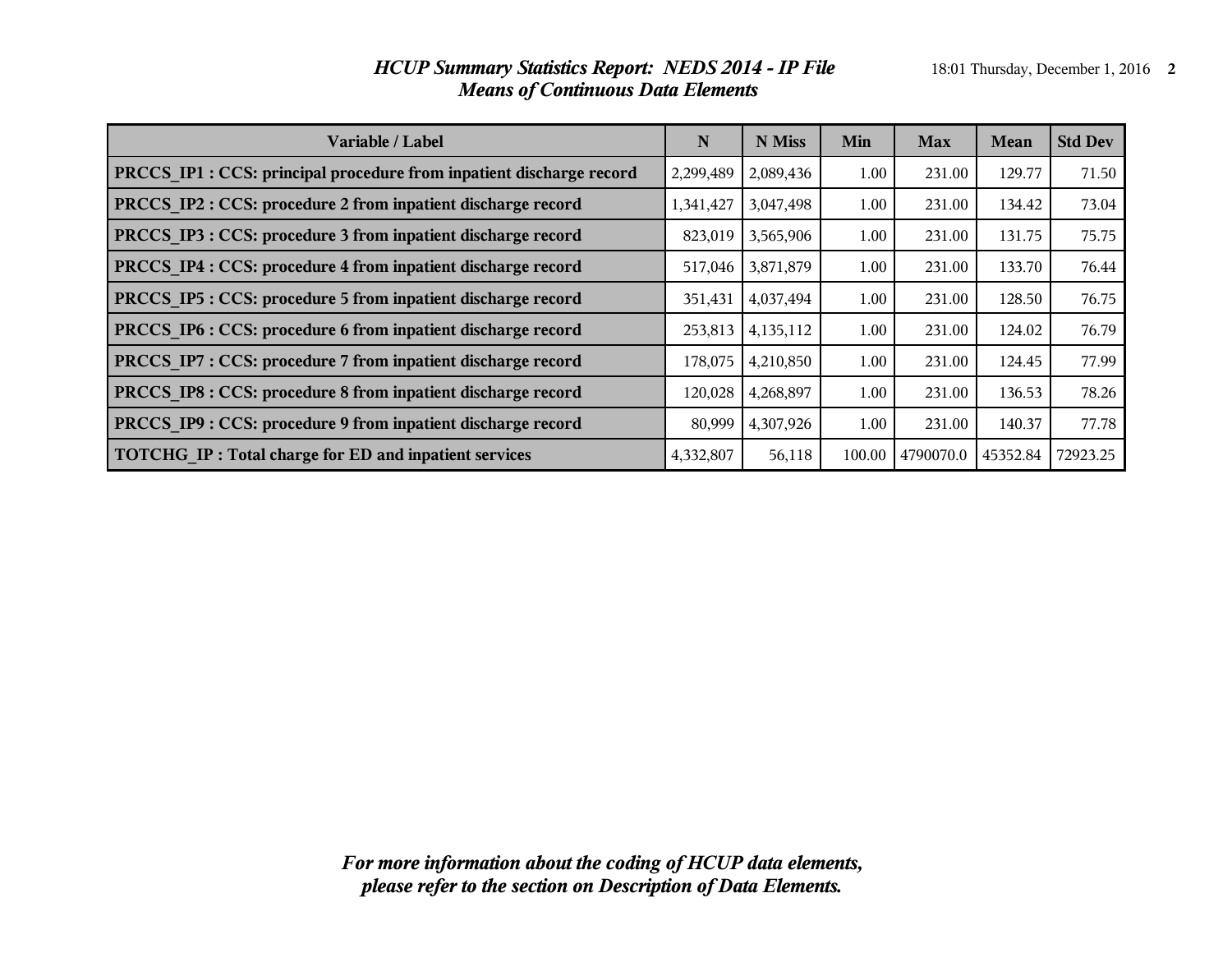| DISP IP                                   | Frequency | <b>Percent</b> |
|-------------------------------------------|-----------|----------------|
| $\therefore$ Missing                      | 1,332     | 0.03           |
| .A: Invalid                               | 810       | 0.02           |
| 1: Discharged to home or self care        | 2,722,151 | 62.02          |
| 2: Transfer: short-term hospital          | 113,263   | 2.58           |
| 5: Transfer: other type of facility       | 826,154   | 18.82          |
| 6: Home health care                       | 530,784   | 12.09          |
| 7: Against medical advice                 | 78,391    | 1.79           |
| 20: Died in hospital                      | 113,513   | 2.59           |
| 99: Discharged alive, destination unknown | 2,527     | 0.06           |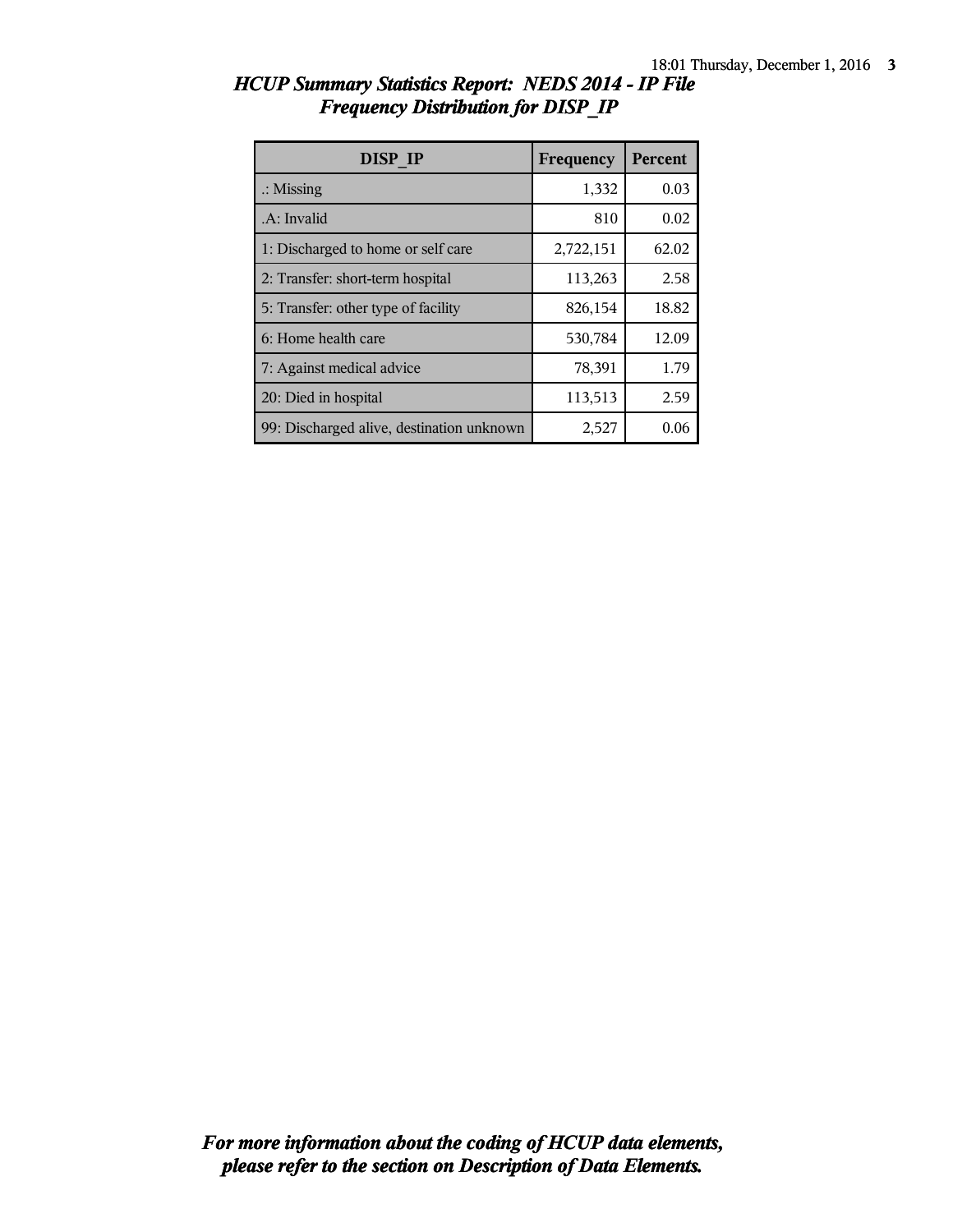| <b>DRG</b>                                                               | Frequency | Percent |
|--------------------------------------------------------------------------|-----------|---------|
| 1: HEART TRANSPLANT OR IMPLANT OF HEART ASSIST SYSTEM W MCC              | 145       | 0.00    |
| 2: HEART TRANSPLANT OR IMPLANT OF HEART ASSIST SYSTEM W/O MCC            | 13        | 0.00    |
| 3: ECMO OR TRACH W MV 96+ HRS OR PDX EXC FACE, MOUTH & NECK W MAJ O.R.   | 7,559     | 0.17    |
| 4: TRACH W MV 96+ HRS OR PDX EXC FACE, MOUTH & NECK W/O MAJ O.R.         | 7,932     | 0.18    |
| 5: LIVER TRANSPLANT W MCC OR INTESTINAL TRANSPLANT                       | 186       | 0.00    |
| 6: LIVER TRANSPLANT W/O MCC                                              | 13        | 0.00    |
| 7: LUNG TRANSPLANT                                                       | 19        | 0.00    |
| 8: SIMULTANEOUS PANCREAS/KIDNEY TRANSPLANT                               | $\leq 10$ | $***$   |
| 11: TRACHEOSTOMY FOR FACE, MOUTH & NECK DIAGNOSES W MCC                  | 470       | 0.01    |
| 12: TRACHEOSTOMY FOR FACE, MOUTH & NECK DIAGNOSES W CC                   | 239       | 0.01    |
| 13: TRACHEOSTOMY FOR FACE, MOUTH & NECK DIAGNOSES W/O CC/MCC             | 100       | 0.00    |
| 14: ALLOGENEIC BONE MARROW TRANSPLANT                                    | 31        | 0.00    |
| 16: AUTOLOGOUS BONE MARROW TRANSPLANT W CC/MCC                           | 22        | 0.00    |
| 17: AUTOLOGOUS BONE MARROW TRANSPLANT W/O CC/MCC                         | $\leq 10$ | $***$   |
| 20: INTRACRANIAL VASCULAR PROCEDURES W PDX HEMORRHAGE W MCC              | 820       | 0.02    |
| 21: INTRACRANIAL VASCULAR PROCEDURES W PDX HEMORRHAGE W CC               | 344       | 0.01    |
| 22: INTRACRANIAL VASCULAR PROCEDURES W PDX HEMORRHAGE W/O CC/MCC         | 130       | 0.00    |
| 23: CRANIO W MAJOR DEV IMPL/ACUTE COMPLEX CNS PDX W MCC OR CHEMO IMPLANT | 3,262     | 0.07    |
| 24: CRANIO W MAJOR DEV IMPL/ACUTE COMPLEX CNS PDX W/O MCC                | 989       | 0.02    |
| 25: CRANIOTOMY & ENDOVASCULAR INTRACRANIAL PROCEDURES W MCC              | 6,449     | 0.15    |
| 26: CRANIOTOMY & ENDOVASCULAR INTRACRANIAL PROCEDURES W CC               | 2,408     | 0.05    |
| 27: CRANIOTOMY & ENDOVASCULAR INTRACRANIAL PROCEDURES W/O CC/MCC         | 1,780     | 0.04    |
| 28: SPINAL PROCEDURES W MCC                                              | 829       | 0.02    |
| 29: SPINAL PROCEDURES W CC OR SPINAL NEUROSTIMULATORS                    | 1,179     | 0.03    |
| 30: SPINAL PROCEDURES W/O CC/MCC                                         | 496       | 0.01    |
| 31: VENTRICULAR SHUNT PROCEDURES W MCC                                   | 449       | 0.01    |
| 32: VENTRICULAR SHUNT PROCEDURES W CC                                    | 844       | 0.02    |
| 33: VENTRICULAR SHUNT PROCEDURES W/O CC/MCC                              | 334       | 0.01    |
| 34: CAROTID ARTERY STENT PROCEDURE W MCC                                 | 144       | 0.00    |
| 35: CAROTID ARTERY STENT PROCEDURE W CC                                  | 197       | 0.00    |
| 36: CAROTID ARTERY STENT PROCEDURE W/O CC/MCC                            | 138       | 0.00    |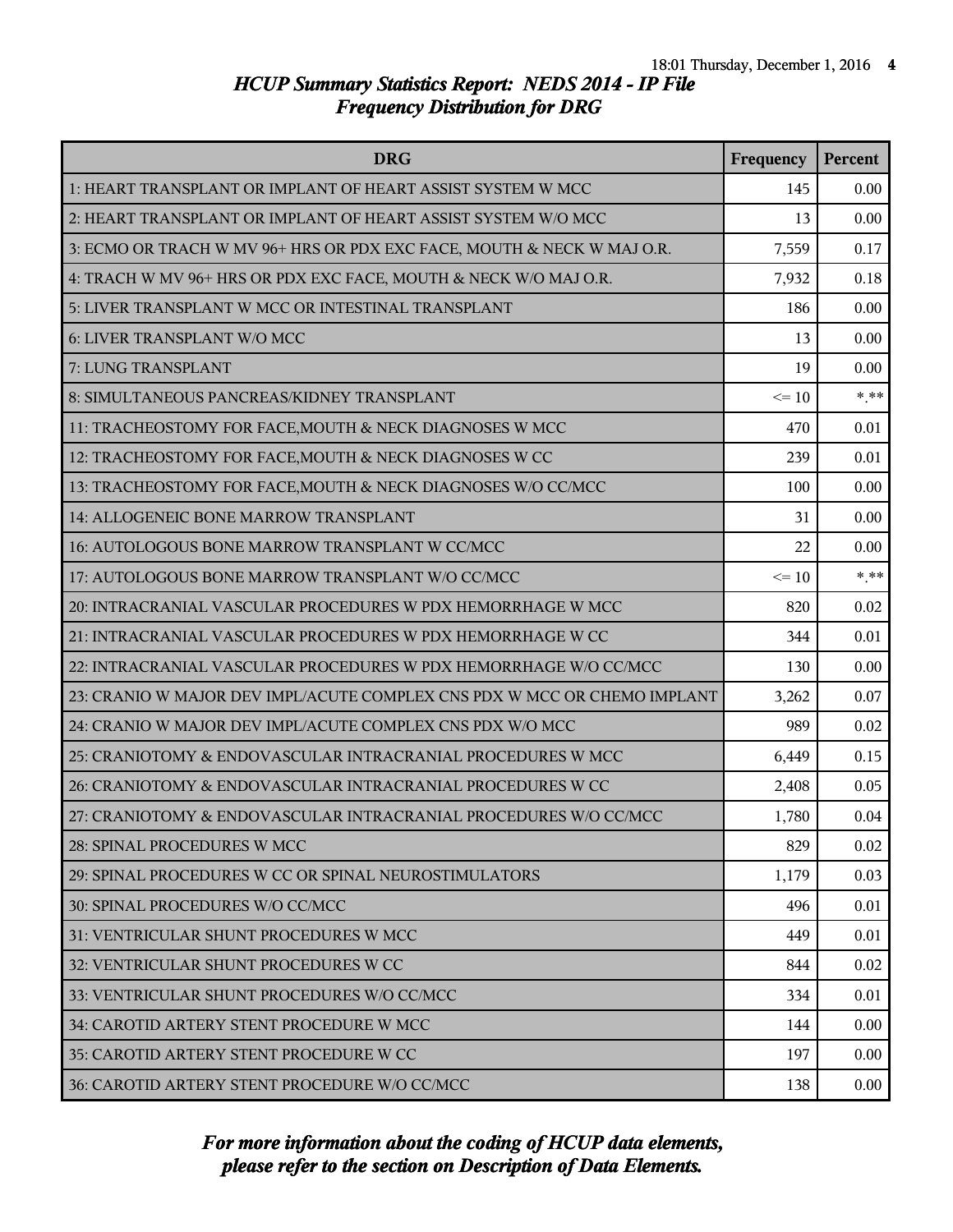| <b>DRG</b>                                                               | Frequency | Percent |
|--------------------------------------------------------------------------|-----------|---------|
| 37: EXTRACRANIAL PROCEDURES W MCC                                        | 749       | 0.02    |
| 38: EXTRACRANIAL PROCEDURES W CC                                         | 1,250     | 0.03    |
| 39: EXTRACRANIAL PROCEDURES W/O CC/MCC                                   | 833       | 0.02    |
| 40: PERIPH/CRANIAL NERVE & OTHER NERV SYST PROC W MCC                    | 1,741     | 0.04    |
| 41: PERIPH/CRANIAL NERVE & OTHER NERV SYST PROC W CC OR PERIPH NEUROSTIM | 2,566     | 0.06    |
| 42: PERIPH/CRANIAL NERVE & OTHER NERV SYST PROC W/O CC/MCC               | 684       | 0.02    |
| 52: SPINAL DISORDERS & INJURIES W CC/MCC                                 | 620       | 0.01    |
| 53: SPINAL DISORDERS & INJURIES W/O CC/MCC                               | 330       | 0.01    |
| 54: NERVOUS SYSTEM NEOPLASMS W MCC                                       | 5,184     | 0.12    |
| 55: NERVOUS SYSTEM NEOPLASMS W/O MCC                                     | 3,302     | 0.08    |
| 56: DEGENERATIVE NERVOUS SYSTEM DISORDERS W MCC                          | 3,552     | 0.08    |
| 57: DEGENERATIVE NERVOUS SYSTEM DISORDERS W/O MCC                        | 13,219    | 0.30    |
| 58: MULTIPLE SCLEROSIS & CEREBELLAR ATAXIA W MCC                         | 467       | 0.01    |
| 59: MULTIPLE SCLEROSIS & CEREBELLAR ATAXIA W CC                          | 1,873     | 0.04    |
| 60: MULTIPLE SCLEROSIS & CEREBELLAR ATAXIA W/O CC/MCC                    | 2,700     | 0.06    |
| 61: ACUTE ISCHEMIC STROKE W USE OF THROMBOLYTIC AGENT W MCC              | 1,852     | 0.04    |
| 62: ACUTE ISCHEMIC STROKE W USE OF THROMBOLYTIC AGENT W CC               | 3,612     | 0.08    |
| 63: ACUTE ISCHEMIC STROKE W USE OF THROMBOLYTIC AGENT W/O CC/MCC         | 1,472     | 0.03    |
| 64: INTRACRANIAL HEMORRHAGE OR CEREBRAL INFARCTION W MCC                 | 27,262    | 0.62    |
| 65: INTRACRANIAL HEMORRHAGE OR CEREBRAL INFARCTION W CC OR TPA IN 24 HRS | 44,007    | 1.00    |
| 66: INTRACRANIAL HEMORRHAGE OR CEREBRAL INFARCTION W/O CC/MCC            | 26,655    | 0.61    |
| 67: NONSPECIFIC CVA & PRECEREBRAL OCCLUSION W/O INFARCT W MCC            | 349       | 0.01    |
| 68: NONSPECIFIC CVA & PRECEREBRAL OCCLUSION W/O INFARCT W/O MCC          | 2,042     | 0.05    |
| <b>69: TRANSIENT ISCHEMIA</b>                                            | 28,776    | 0.66    |
| 70: NONSPECIFIC CEREBROVASCULAR DISORDERS W MCC                          | 5,258     | 0.12    |
| 71: NONSPECIFIC CEREBROVASCULAR DISORDERS W CC                           | 6,133     | 0.14    |
| 72: NONSPECIFIC CEREBROVASCULAR DISORDERS W/O CC/MCC                     | 2,403     | 0.05    |
| 73: CRANIAL & PERIPHERAL NERVE DISORDERS W MCC                           | 3,510     | 0.08    |
| 74: CRANIAL & PERIPHERAL NERVE DISORDERS W/O MCC                         | 15,475    | 0.35    |
| 75: VIRAL MENINGITIS W CC/MCC                                            | 1,702     | 0.04    |
| 76: VIRAL MENINGITIS W/O CC/MCC                                          | 2,864     | 0.07    |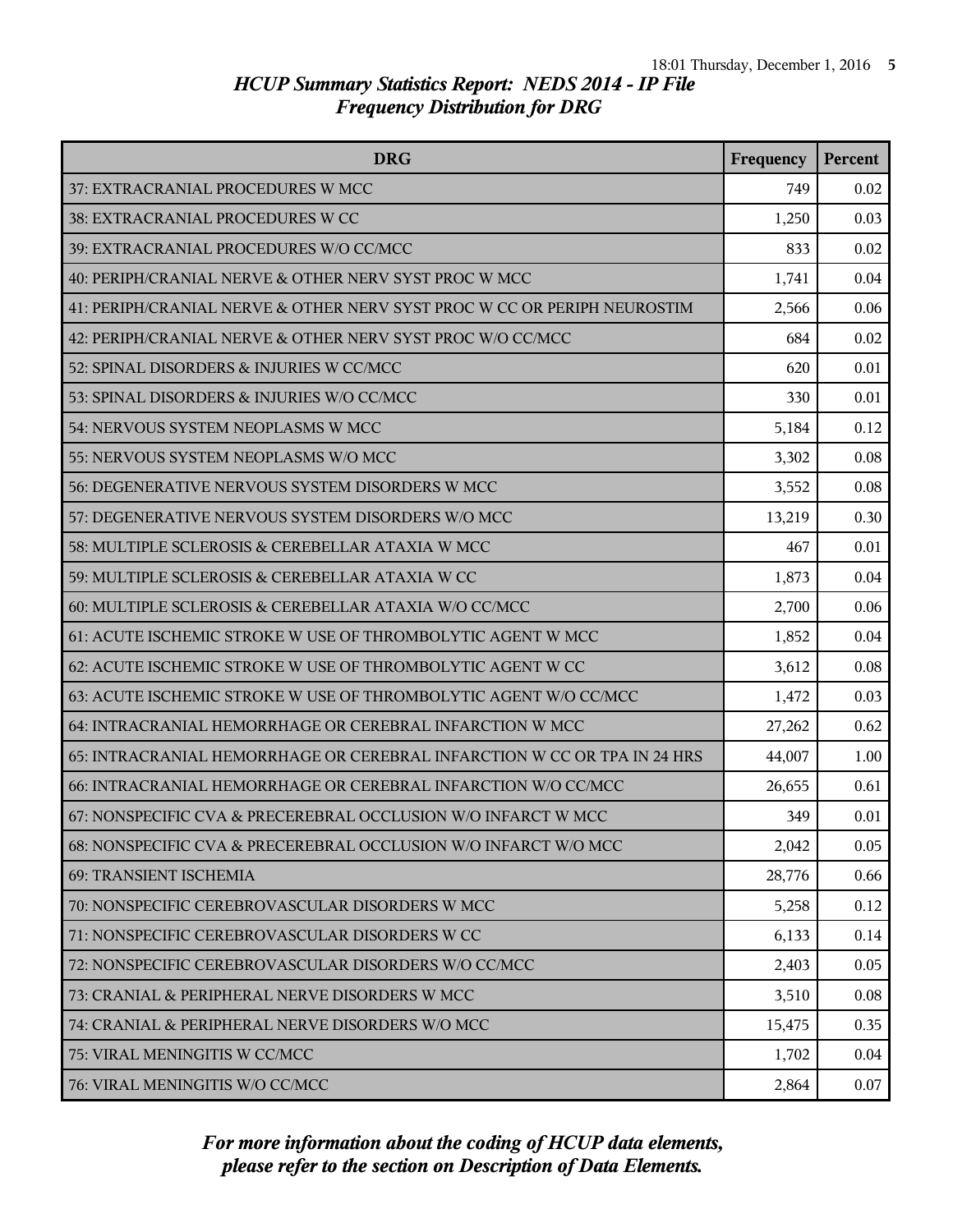| <b>DRG</b>                                                              | Frequency | Percent |
|-------------------------------------------------------------------------|-----------|---------|
| 77: HYPERTENSIVE ENCEPHALOPATHY W MCC                                   | 745       | 0.02    |
| 78: HYPERTENSIVE ENCEPHALOPATHY W CC                                    | 1,348     | 0.03    |
| 79: HYPERTENSIVE ENCEPHALOPATHY W/O CC/MCC                              | 379       | 0.01    |
| 80: NONTRAUMATIC STUPOR & COMA W MCC                                    | 577       | 0.01    |
| 81: NONTRAUMATIC STUPOR & COMA W/O MCC                                  | 1,837     | 0.04    |
| 82: TRAUMATIC STUPOR & COMA, COMA >1 HR W MCC                           | 2,076     | 0.05    |
| 83: TRAUMATIC STUPOR & COMA, COMA >1 HR W CC                            | 1,780     | 0.04    |
| 84: TRAUMATIC STUPOR & COMA, COMA >1 HR W/O CC/MCC                      | 2,499     | 0.06    |
| 85: TRAUMATIC STUPOR & COMA, COMA <1 HR W MCC                           | 4,621     | 0.11    |
| 86: TRAUMATIC STUPOR & COMA, COMA <1 HR W CC                            | 7,266     | 0.17    |
| 87: TRAUMATIC STUPOR & COMA, COMA <1 HR W/O CC/MCC                      | 8,826     | 0.20    |
| 88: CONCUSSION W MCC                                                    | 786       | 0.02    |
| 89: CONCUSSION W CC                                                     | 2,096     | 0.05    |
| 90: CONCUSSION W/O CC/MCC                                               | 3,116     | 0.07    |
| 91: OTHER DISORDERS OF NERVOUS SYSTEM W MCC                             | 5,039     | 0.11    |
| 92: OTHER DISORDERS OF NERVOUS SYSTEM W CC                              | 9,018     | 0.21    |
| 93: OTHER DISORDERS OF NERVOUS SYSTEM W/O CC/MCC                        | 6,193     | 0.14    |
| 94: BACTERIAL & TUBERCULOUS INFECTIONS OF NERVOUS SYSTEM W MCC          | 695       | 0.02    |
| 95: BACTERIAL & TUBERCULOUS INFECTIONS OF NERVOUS SYSTEM W CC           | 782       | 0.02    |
| 96: BACTERIAL & TUBERCULOUS INFECTIONS OF NERVOUS SYSTEM W/O CC/MCC     | 647       | 0.01    |
| 97: NON-BACTERIAL INFECT OF NERVOUS SYS EXC VIRAL MENINGITIS W MCC      | 746       | 0.02    |
| 98: NON-BACTERIAL INFECT OF NERVOUS SYS EXC VIRAL MENINGITIS W CC       | 727       | 0.02    |
| 99: NON-BACTERIAL INFECT OF NERVOUS SYS EXC VIRAL MENINGITIS W/O CC/MCC | 626       | 0.01    |
| 100: SEIZURES W MCC                                                     | 11,705    | 0.27    |
| 101: SEIZURES W/O MCC                                                   | 32,125    | 0.73    |
| 102: HEADACHES W MCC                                                    | 1,027     | 0.02    |
| 103: HEADACHES W/O MCC                                                  | 12,073    | 0.28    |
| 113: ORBITAL PROCEDURES W CC/MCC                                        | 423       | 0.01    |
| 114: ORBITAL PROCEDURES W/O CC/MCC                                      | 293       | 0.01    |
| 115: EXTRAOCULAR PROCEDURES EXCEPT ORBIT                                | 341       | 0.01    |
| 116: INTRAOCULAR PROCEDURES W CC/MCC                                    | 143       | 0.00    |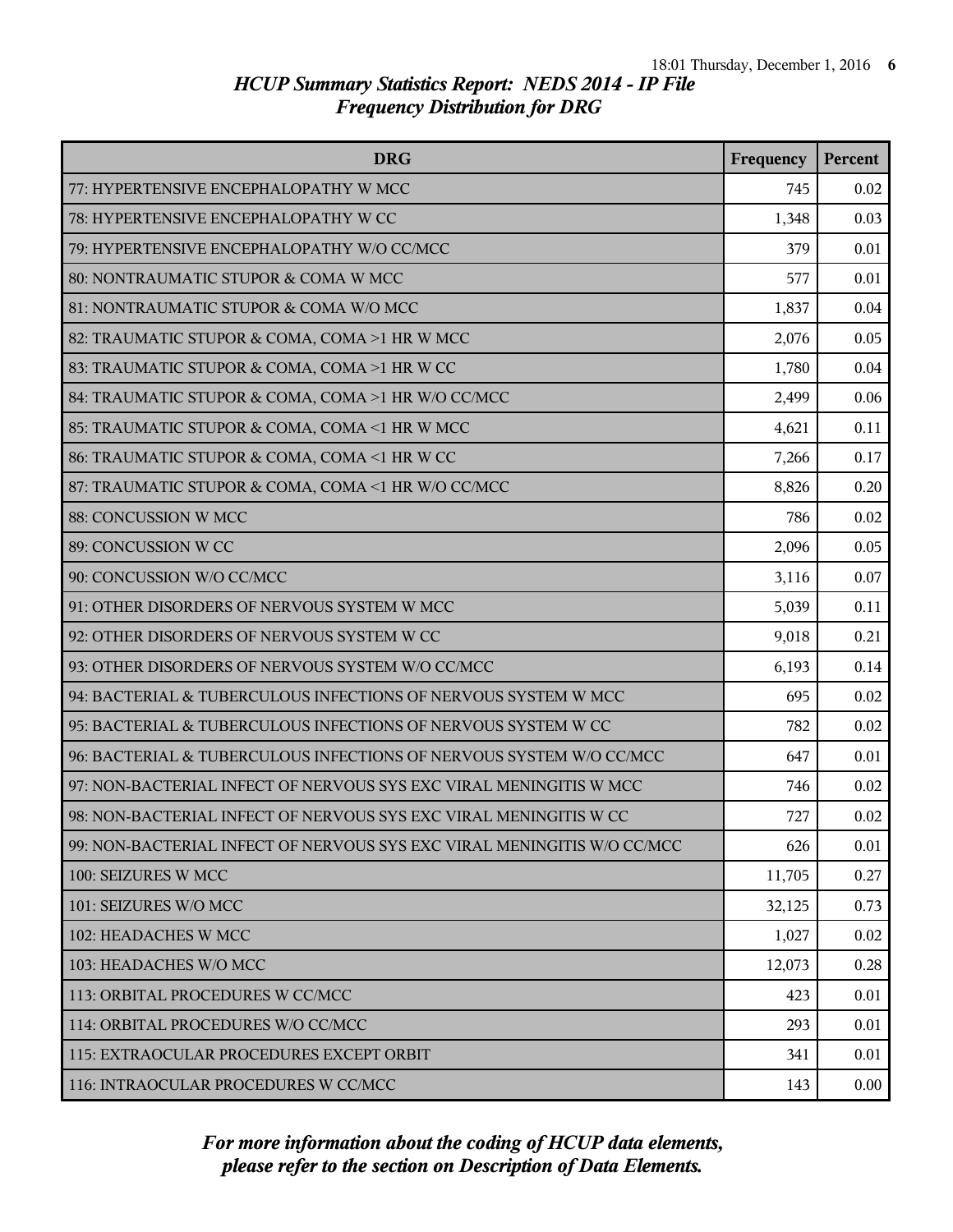| <b>DRG</b>                                                      | Frequency | Percent |
|-----------------------------------------------------------------|-----------|---------|
| 117: INTRAOCULAR PROCEDURES W/O CC/MCC                          | 161       | 0.00    |
| 121: ACUTE MAJOR EYE INFECTIONS W CC/MCC                        | 394       | 0.01    |
| 122: ACUTE MAJOR EYE INFECTIONS W/O CC/MCC                      | 350       | 0.01    |
| 123: NEUROLOGICAL EYE DISORDERS                                 | 2,084     | 0.05    |
| 124: OTHER DISORDERS OF THE EYE W MCC                           | 385       | 0.01    |
| 125: OTHER DISORDERS OF THE EYE W/O MCC                         | 2,697     | 0.06    |
| 129: MAJOR HEAD & NECK PROCEDURES W CC/MCC OR MAJOR DEVICE      | 32        | 0.00    |
| 130: MAJOR HEAD & NECK PROCEDURES W/O CC/MCC                    | 14        | 0.00    |
| 131: CRANIAL/FACIAL PROCEDURES W CC/MCC                         | 1,429     | 0.03    |
| 132: CRANIAL/FACIAL PROCEDURES W/O CC/MCC                       | 1,428     | 0.03    |
| 133: OTHER EAR, NOSE, MOUTH & THROAT O.R. PROCEDURES W CC/MCC   | 1,045     | 0.02    |
| 134: OTHER EAR, NOSE, MOUTH & THROAT O.R. PROCEDURES W/O CC/MCC | 1,575     | 0.04    |
| 135: SINUS & MASTOID PROCEDURES W CC/MCC                        | 117       | 0.00    |
| 136: SINUS & MASTOID PROCEDURES W/O CC/MCC                      | 44        | 0.00    |
| 137: MOUTH PROCEDURES W CC/MCC                                  | 762       | 0.02    |
| 138: MOUTH PROCEDURES W/O CC/MCC                                | 552       | 0.01    |
| 139: SALIVARY GLAND PROCEDURES                                  | 49        | 0.00    |
| 146: EAR, NOSE, MOUTH & THROAT MALIGNANCY W MCC                 | 332       | 0.01    |
| 147: EAR, NOSE, MOUTH & THROAT MALIGNANCY W CC                  | 526       | 0.01    |
| 148: EAR, NOSE, MOUTH & THROAT MALIGNANCY W/O CC/MCC            | 160       | 0.00    |
| 149: DYSEQUILIBRIUM                                             | 11,137    | 0.25    |
| 150: EPISTAXIS W MCC                                            | 453       | 0.01    |
| 151: EPISTAXIS W/O MCC                                          | 1,691     | 0.04    |
| 152: OTITIS MEDIA & URI W MCC                                   | 2,790     | 0.06    |
| 153: OTITIS MEDIA & URI W/O MCC                                 | 16,949    | 0.39    |
| 154: OTHER EAR, NOSE, MOUTH & THROAT DIAGNOSES W MCC            | 934       | 0.02    |
| 155: OTHER EAR, NOSE, MOUTH & THROAT DIAGNOSES W CC             | 2,751     | 0.06    |
| 156: OTHER EAR, NOSE, MOUTH & THROAT DIAGNOSES W/O CC/MCC       | 2,233     | 0.05    |
| 157: DENTAL & ORAL DISEASES W MCC                               | 802       | 0.02    |
| 158: DENTAL & ORAL DISEASES W CC                                | 2,826     | 0.06    |
| 159: DENTAL & ORAL DISEASES W/O CC/MCC                          | 1,966     | 0.04    |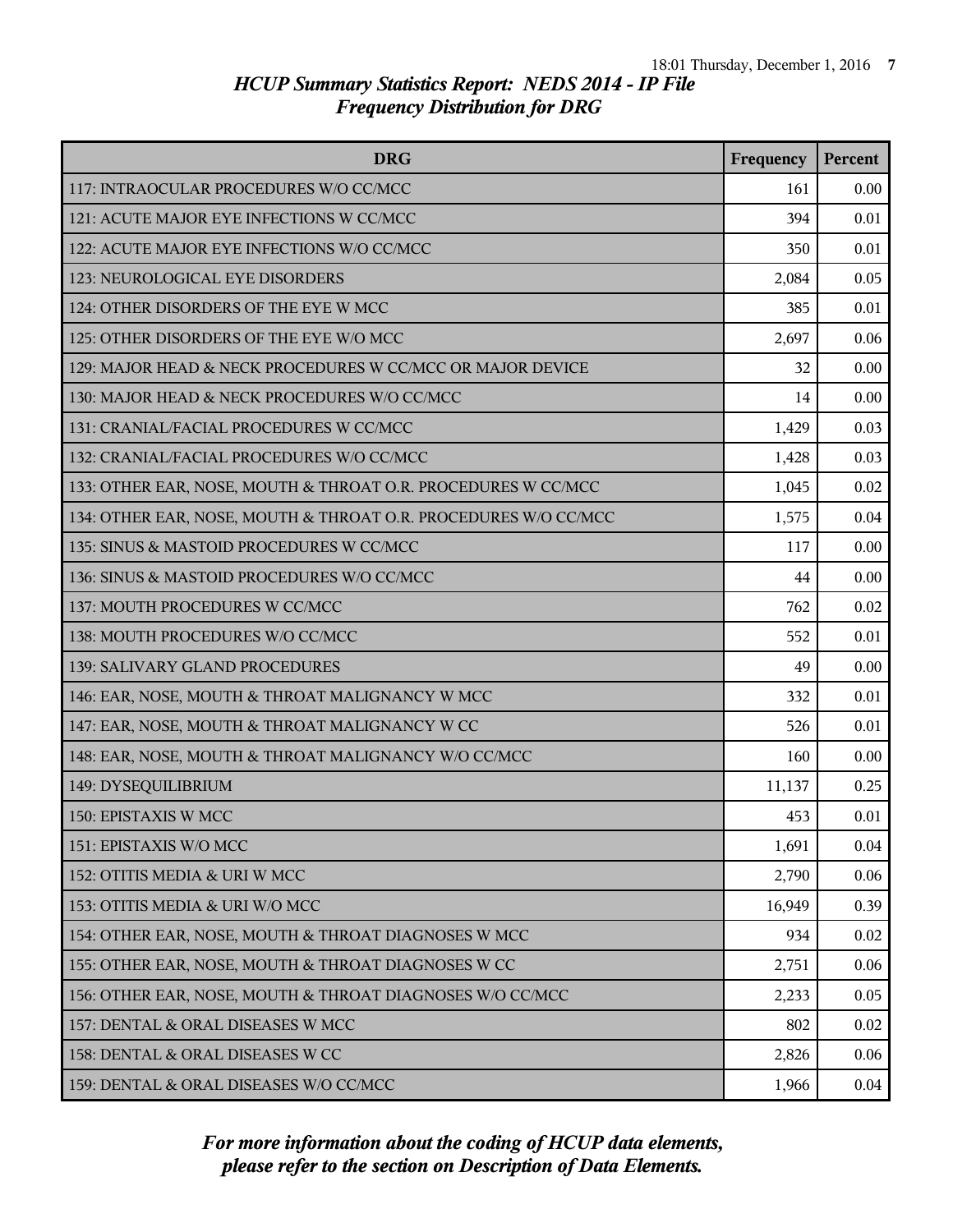| <b>DRG</b>                                             | Frequency | <b>Percent</b> |
|--------------------------------------------------------|-----------|----------------|
| 163: MAJOR CHEST PROCEDURES W MCC                      | 3,245     | 0.07           |
| 164: MAJOR CHEST PROCEDURES W CC                       | 1,414     | 0.03           |
| 165: MAJOR CHEST PROCEDURES W/O CC/MCC                 | 835       | 0.02           |
| 166: OTHER RESP SYSTEM O.R. PROCEDURES W MCC           | 6,753     | 0.15           |
| 167: OTHER RESP SYSTEM O.R. PROCEDURES W CC            | 4,420     | 0.10           |
| 168: OTHER RESP SYSTEM O.R. PROCEDURES W/O CC/MCC      | 864       | 0.02           |
| 175: PULMONARY EMBOLISM W MCC                          | 8,393     | 0.19           |
| 176: PULMONARY EMBOLISM W/O MCC                        | 21,921    | 0.50           |
| 177: RESPIRATORY INFECTIONS & INFLAMMATIONS W MCC      | 22,033    | 0.50           |
| 178: RESPIRATORY INFECTIONS & INFLAMMATIONS W CC       | 15,051    | 0.34           |
| 179: RESPIRATORY INFECTIONS & INFLAMMATIONS W/O CC/MCC | 4,309     | 0.10           |
| 180: RESPIRATORY NEOPLASMS W MCC                       | 7,917     | 0.18           |
| 181: RESPIRATORY NEOPLASMS W CC                        | 6,898     | 0.16           |
| 182: RESPIRATORY NEOPLASMS W/O CC/MCC                  | 682       | 0.02           |
| 183: MAJOR CHEST TRAUMA W MCC                          | 1,720     | 0.04           |
| 184: MAJOR CHEST TRAUMA W CC                           | 3,939     | 0.09           |
| 185: MAJOR CHEST TRAUMA W/O CC/MCC                     | 1,362     | 0.03           |
| 186: PLEURAL EFFUSION W MCC                            | 3,744     | 0.09           |
| 187: PLEURAL EFFUSION W CC                             | 3,469     | 0.08           |
| 188: PLEURAL EFFUSION W/O CC/MCC                       | 911       | 0.02           |
| 189: PULMONARY EDEMA & RESPIRATORY FAILURE             | 47,443    | 1.08           |
| 190: CHRONIC OBSTRUCTIVE PULMONARY DISEASE W MCC       | 55,253    | 1.26           |
| 191: CHRONIC OBSTRUCTIVE PULMONARY DISEASE W CC        | 48,537    | 1.11           |
| 192: CHRONIC OBSTRUCTIVE PULMONARY DISEASE W/O CC/MCC  | 36,778    | 0.84           |
| 193: SIMPLE PNEUMONIA & PLEURISY W MCC                 | 50,201    | 1.14           |
| 194: SIMPLE PNEUMONIA & PLEURISY W CC                  | 68,188    | 1.55           |
| 195: SIMPLE PNEUMONIA & PLEURISY W/O CC/MCC            | 34,810    | 0.79           |
| 196: INTERSTITIAL LUNG DISEASE W MCC                   | 2,820     | 0.06           |
| 197: INTERSTITIAL LUNG DISEASE W CC                    | 1,843     | 0.04           |
| 198: INTERSTITIAL LUNG DISEASE W/O CC/MCC              | 820       | 0.02           |
| 199: PNEUMOTHORAX W MCC                                | 2,092     | 0.05           |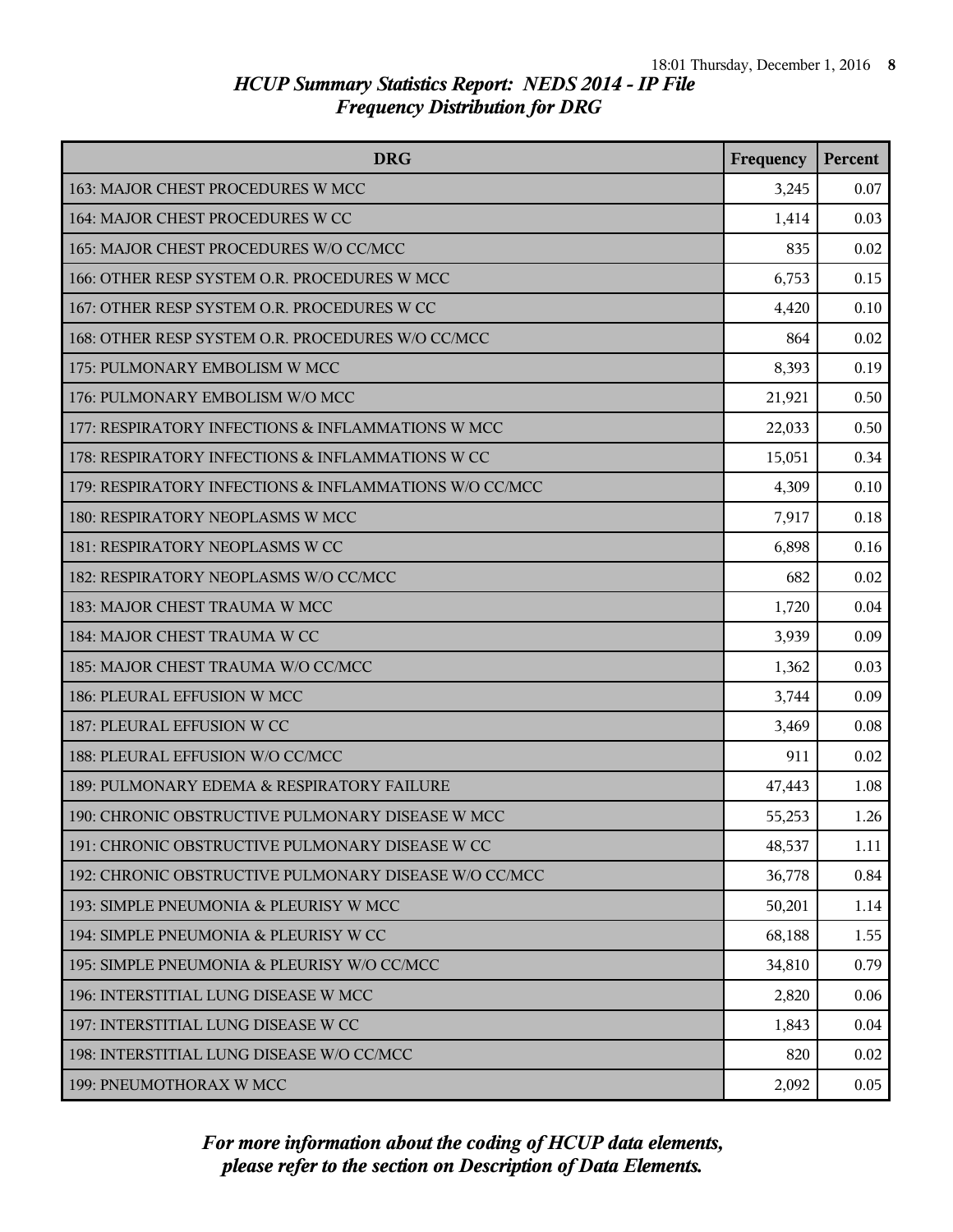| <b>DRG</b>                                                                | Frequency | <b>Percent</b> |
|---------------------------------------------------------------------------|-----------|----------------|
| 200: PNEUMOTHORAX W CC                                                    | 4,461     | 0.10           |
| 201: PNEUMOTHORAX W/O CC/MCC                                              | 3,025     | 0.07           |
| 202: BRONCHITIS & ASTHMA W CC/MCC                                         | 27,244    | 0.62           |
| 203: BRONCHITIS & ASTHMA W/O CC/MCC                                       | 34,923    | 0.80           |
| 204: RESPIRATORY SIGNS & SYMPTOMS                                         | 8,136     | 0.19           |
| 205: OTHER RESPIRATORY SYSTEM DIAGNOSES W MCC                             | 2,968     | 0.07           |
| 206: OTHER RESPIRATORY SYSTEM DIAGNOSES W/O MCC                           | 8,069     | 0.18           |
| 207: RESPIRATORY SYSTEM DIAGNOSIS W VENTILATOR SUPPORT 96+ HOURS          | 11,858    | 0.27           |
| 208: RESPIRATORY SYSTEM DIAGNOSIS W VENTILATOR SUPPORT < 96 HOURS         | 27,699    | 0.63           |
| 215: OTHER HEART ASSIST SYSTEM IMPLANT                                    | 45        | 0.00           |
| 216: CARDIAC VALVE & OTH MAJ CARDIOTHORACIC PROC W CARD CATH W MCC        | 2,189     | 0.05           |
| 217: CARDIAC VALVE & OTH MAJ CARDIOTHORACIC PROC W CARD CATH W CC         | 633       | 0.01           |
| 218: CARDIAC VALVE & OTH MAJ CARDIOTHORACIC PROC W CARD CATH W/O CC/MCC   | 97        | 0.00           |
| 219: CARDIAC VALVE & OTH MAJ CARDIOTHORACIC PROC W/O CARD CATH W MCC      | 1,309     | 0.03           |
| 220: CARDIAC VALVE & OTH MAJ CARDIOTHORACIC PROC W/O CARD CATH W CC       | 609       | 0.01           |
| 221: CARDIAC VALVE & OTH MAJ CARDIOTHORACIC PROC W/O CARD CATH W/O CC/MCC | 114       | 0.00           |
| 222: CARDIAC DEFIB IMPLANT W CARDIAC CATH W AMI/HF/SHOCK W MCC            | 558       | 0.01           |
| 223: CARDIAC DEFIB IMPLANT W CARDIAC CATH W AMI/HF/SHOCK W/O MCC          | 369       | 0.01           |
| 224: CARDIAC DEFIB IMPLANT W CARDIAC CATH W/O AMI/HF/SHOCK W MCC          | 793       | 0.02           |
| 225: CARDIAC DEFIB IMPLANT W CARDIAC CATH W/O AMI/HF/SHOCK W/O MCC        | 728       | 0.02           |
| 226: CARDIAC DEFIBRILLATOR IMPLANT W/O CARDIAC CATH W MCC                 | 1,100     | 0.03           |
| 227: CARDIAC DEFIBRILLATOR IMPLANT W/O CARDIAC CATH W/O MCC               | 1,960     | 0.04           |
| 228: OTHER CARDIOTHORACIC PROCEDURES W MCC                                | 300       | 0.01           |
| 229: OTHER CARDIOTHORACIC PROCEDURES W CC                                 | 217       | 0.00           |
| 230: OTHER CARDIOTHORACIC PROCEDURES W/O CC/MCC                           | 31        | 0.00           |
| 231: CORONARY BYPASS W PTCA W MCC                                         | 385       | 0.01           |
| 232: CORONARY BYPASS W PTCA W/O MCC                                       | 337       | 0.01           |
| 233: CORONARY BYPASS W CARDIAC CATH W MCC                                 | 3,627     | 0.08           |
| 234: CORONARY BYPASS W CARDIAC CATH W/O MCC                               | 4,791     | 0.11           |
| 235: CORONARY BYPASS W/O CARDIAC CATH W MCC                               | 374       | 0.01           |
| 236: CORONARY BYPASS W/O CARDIAC CATH W/O MCC                             | 654       | 0.01           |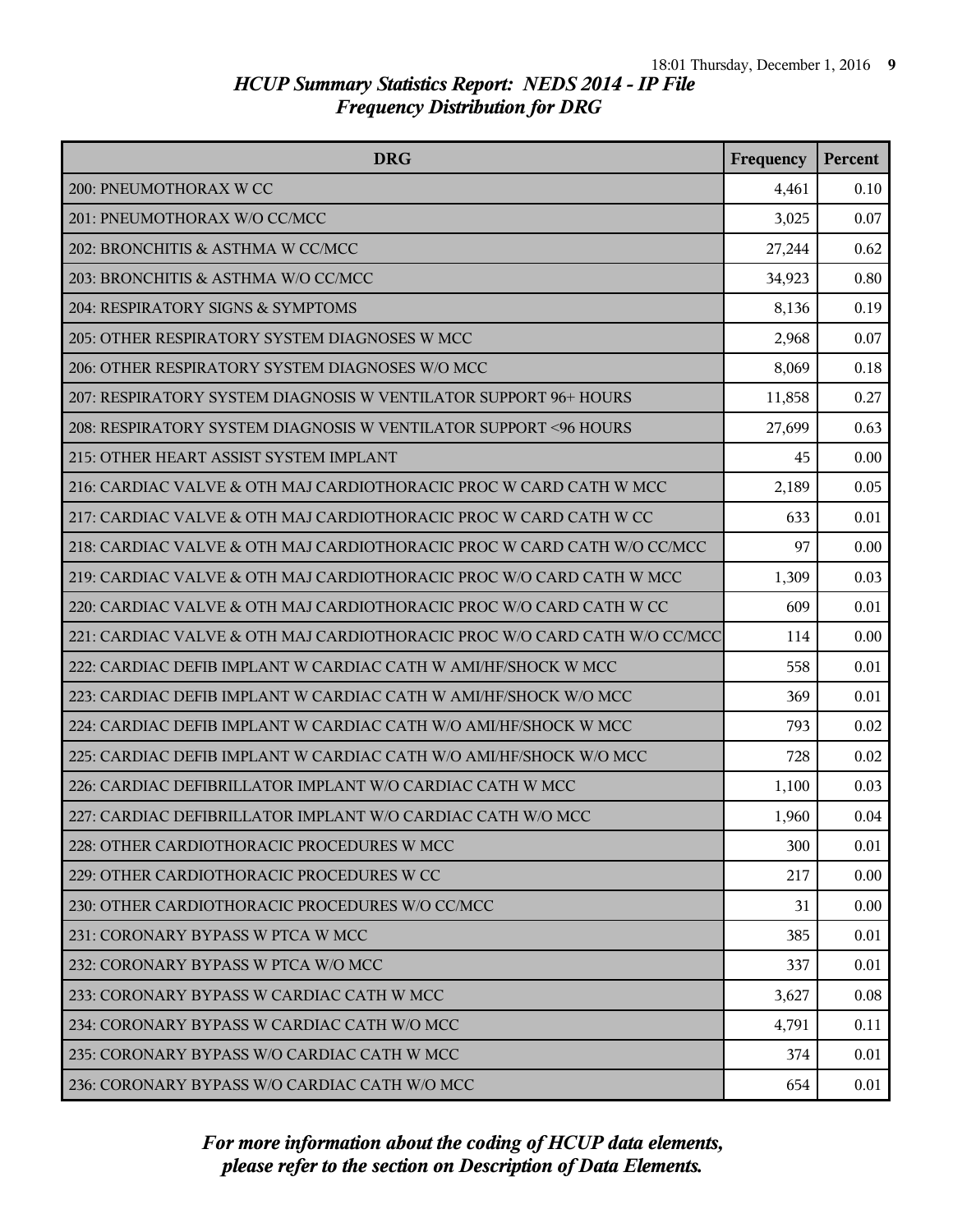| <b>DRG</b>                                                                | Frequency | Percent |
|---------------------------------------------------------------------------|-----------|---------|
| 237: MAJOR CARDIOVASC PROCEDURES W MCC                                    | 5,673     | 0.13    |
| 238: MAJOR CARDIOVASC PROCEDURES W/O MCC                                  | 4,307     | 0.10    |
| 239: AMPUTATION FOR CIRC SYS DISORDERS EXC UPPER LIMB & TOE W MCC         | 1,742     | 0.04    |
| 240: AMPUTATION FOR CIRC SYS DISORDERS EXC UPPER LIMB & TOE W CC          | 1,700     | 0.04    |
| 241: AMPUTATION FOR CIRC SYS DISORDERS EXC UPPER LIMB & TOE W/O CC/MCC    | 106       | 0.00    |
| 242: PERMANENT CARDIAC PACEMAKER IMPLANT W MCC                            | 4,555     | 0.10    |
| 243: PERMANENT CARDIAC PACEMAKER IMPLANT W CC                             | 7,381     | 0.17    |
| 244: PERMANENT CARDIAC PACEMAKER IMPLANT W/O CC/MCC                       | 6,059     | 0.14    |
| 245: AICD GENERATOR PROCEDURES                                            | 449       | 0.01    |
| 246: PERC CARDIOVASC PROC W DRUG-ELUTING STENT W MCC OR 4+ VESSELS/STENTS | 10,832    | 0.25    |
| 247: PERC CARDIOVASC PROC W DRUG-ELUTING STENT W/O MCC                    | 37,990    | 0.87    |
| 248: PERC CARDIOVASC PROC W NON-DRUG-ELUTING STENT W MCC OR 4+ VES/STENTS | 2,928     | 0.07    |
| 249: PERC CARDIOVASC PROC W NON-DRUG-ELUTING STENT W/O MCC                | 6,927     | 0.16    |
| 250: PERC CARDIOVASC PROC W/O CORONARY ARTERY STENT W MCC                 | 2,389     | 0.05    |
| 251: PERC CARDIOVASC PROC W/O CORONARY ARTERY STENT W/O MCC               | 5,730     | 0.13    |
| 252: OTHER VASCULAR PROCEDURES W MCC                                      | 7,445     | 0.17    |
| 253: OTHER VASCULAR PROCEDURES W CC                                       | 6,640     | 0.15    |
| 254: OTHER VASCULAR PROCEDURES W/O CC/MCC                                 | 1,822     | 0.04    |
| 255: UPPER LIMB & TOE AMPUTATION FOR CIRC SYSTEM DISORDERS W MCC          | 539       | 0.01    |
| 256: UPPER LIMB & TOE AMPUTATION FOR CIRC SYSTEM DISORDERS W CC           | 991       | 0.02    |
| 257: UPPER LIMB & TOE AMPUTATION FOR CIRC SYSTEM DISORDERS W/O CC/MCC     | 43        | 0.00    |
| 258: CARDIAC PACEMAKER DEVICE REPLACEMENT W MCC                           | 145       | 0.00    |
| 259: CARDIAC PACEMAKER DEVICE REPLACEMENT W/O MCC                         | 529       | 0.01    |
| 260: CARDIAC PACEMAKER REVISION EXCEPT DEVICE REPLACEMENT W MCC           | 354       | 0.01    |
| 261: CARDIAC PACEMAKER REVISION EXCEPT DEVICE REPLACEMENT W CC            | 661       | 0.02    |
| 262: CARDIAC PACEMAKER REVISION EXCEPT DEVICE REPLACEMENT W/O CC/MCC      | 385       | 0.01    |
| 263: VEIN LIGATION & STRIPPING                                            | 84        | 0.00    |
| 264: OTHER CIRCULATORY SYSTEM O.R. PROCEDURES                             | 4,058     | 0.09    |
| <b>265: AICD LEAD PROCEDURES</b>                                          | 130       | 0.00    |
| 266: ENDOVASCULAR CARDIAC VALVE REPLACEMENT W MCC                         | 49        | 0.00    |
| 267: ENDOVASCULAR CARDIAC VALVE REPLACEMENT W/O MCC                       | 21        | 0.00    |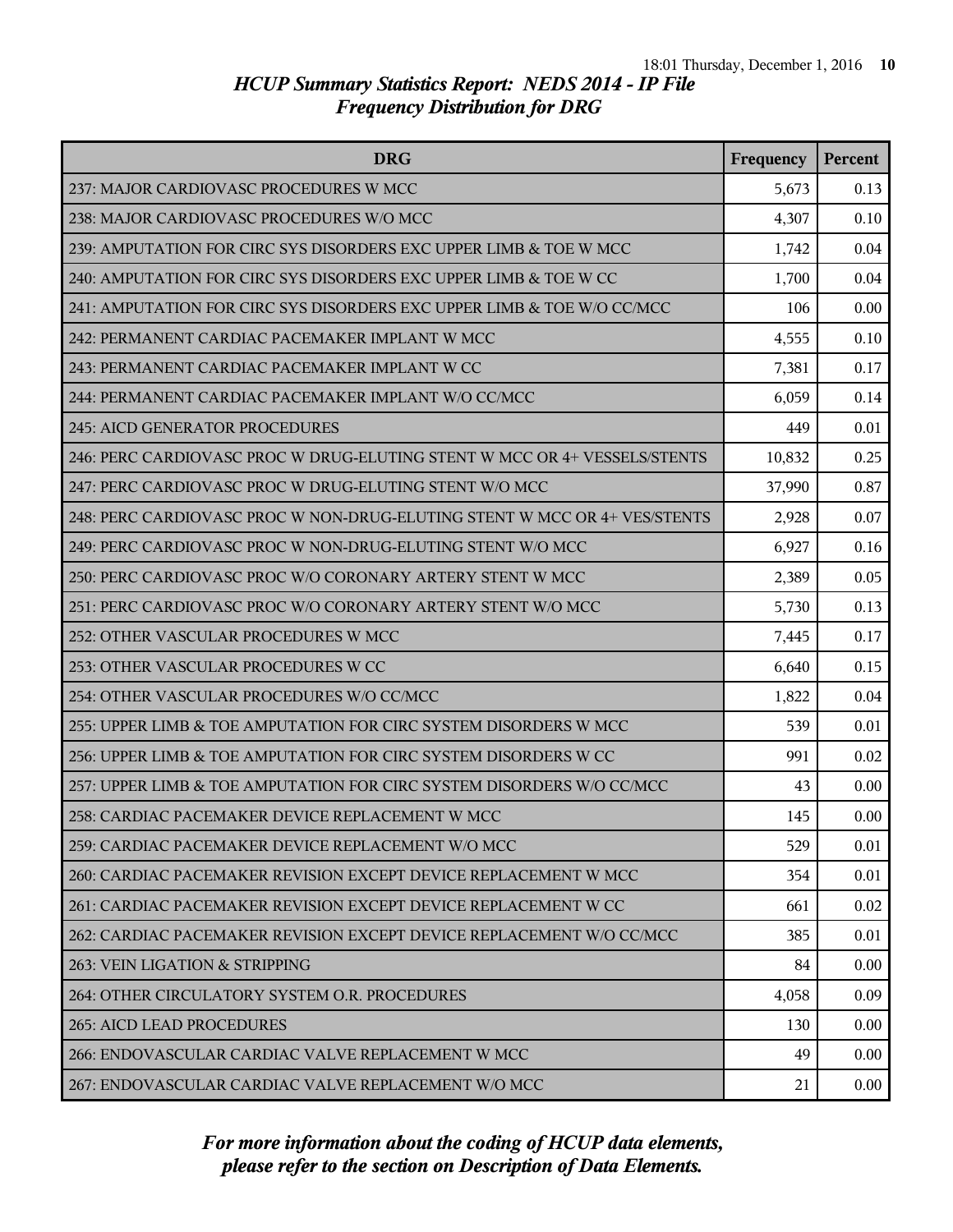| <b>DRG</b>                                                    | Frequency | Percent |
|---------------------------------------------------------------|-----------|---------|
| 280: ACUTE MYOCARDIAL INFARCTION, DISCHARGED ALIVE W MCC      | 21,180    | 0.48    |
| 281: ACUTE MYOCARDIAL INFARCTION, DISCHARGED ALIVE W CC       | 16,416    | 0.37    |
| 282: ACUTE MYOCARDIAL INFARCTION, DISCHARGED ALIVE W/O CC/MCC | 12,752    | 0.29    |
| 283: ACUTE MYOCARDIAL INFARCTION, EXPIRED W MCC               | 3,133     | 0.07    |
| 284: ACUTE MYOCARDIAL INFARCTION, EXPIRED W CC                | 592       | 0.01    |
| 285: ACUTE MYOCARDIAL INFARCTION, EXPIRED W/O CC/MCC          | 204       | 0.00    |
| 286: CIRCULATORY DISORDERS EXCEPT AMI, W CARD CATH W MCC      | 9,683     | 0.22    |
| 287: CIRCULATORY DISORDERS EXCEPT AMI, W CARD CATH W/O MCC    | 39,374    | 0.90    |
| 288: ACUTE & SUBACUTE ENDOCARDITIS W MCC                      | 751       | 0.02    |
| 289: ACUTE & SUBACUTE ENDOCARDITIS W CC                       | 485       | 0.01    |
| 290: ACUTE & SUBACUTE ENDOCARDITIS W/O CC/MCC                 | 89        | 0.00    |
| 291: HEART FAILURE & SHOCK W MCC                              | 71,084    | 1.62    |
| 292: HEART FAILURE & SHOCK W CC                               | 73,753    | 1.68    |
| 293: HEART FAILURE & SHOCK W/O CC/MCC                         | 25,035    | 0.57    |
| 294: DEEP VEIN THROMBOPHLEBITIS W CC/MCC                      | 162       | 0.00    |
| 295: DEEP VEIN THROMBOPHLEBITIS W/O CC/MCC                    | 42        | 0.00    |
| 296: CARDIAC ARREST, UNEXPLAINED W MCC                        | 1,217     | 0.03    |
| 297: CARDIAC ARREST, UNEXPLAINED W CC                         | 218       | 0.00    |
| 298: CARDIAC ARREST, UNEXPLAINED W/O CC/MCC                   | 117       | 0.00    |
| 299: PERIPHERAL VASCULAR DISORDERS W MCC                      | 8,040     | 0.18    |
| 300: PERIPHERAL VASCULAR DISORDERS W CC                       | 15,083    | 0.34    |
| 301: PERIPHERAL VASCULAR DISORDERS W/O CC/MCC                 | 7,675     | 0.17    |
| 302: ATHEROSCLEROSIS W MCC                                    | 1,656     | 0.04    |
| 303: ATHEROSCLEROSIS W/O MCC                                  | 9,094     | 0.21    |
| 304: HYPERTENSION W MCC                                       | 2,040     | 0.05    |
| 305: HYPERTENSION W/O MCC                                     | 17,984    | 0.41    |
| 306: CARDIAC CONGENITAL & VALVULAR DISORDERS W MCC            | 956       | 0.02    |
| 307: CARDIAC CONGENITAL & VALVULAR DISORDERS W/O MCC          | 1,583     | 0.04    |
| 308: CARDIAC ARRHYTHMIA & CONDUCTION DISORDERS W MCC          | 23,678    | 0.54    |
| 309: CARDIAC ARRHYTHMIA & CONDUCTION DISORDERS W CC           | 36,770    | 0.84    |
| 310: CARDIAC ARRHYTHMIA & CONDUCTION DISORDERS W/O CC/MCC     | 37,335    | 0.85    |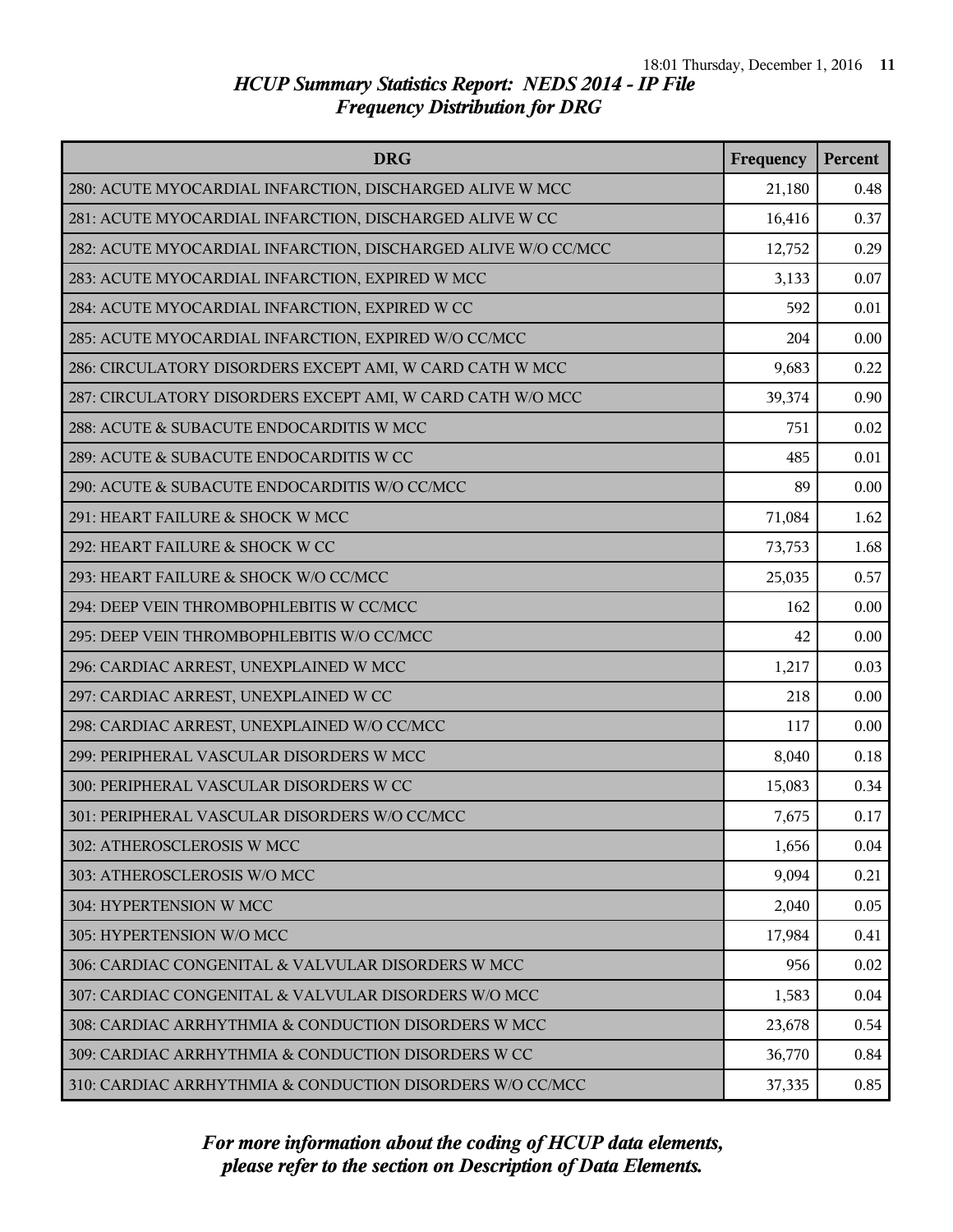| <b>DRG</b>                                                  | Frequency | Percent |
|-------------------------------------------------------------|-----------|---------|
| 311: ANGINA PECTORIS                                        | 4,678     | 0.11    |
| 312: SYNCOPE & COLLAPSE                                     | 43,171    | 0.98    |
| 313: CHEST PAIN                                             | 58,360    | 1.33    |
| 314: OTHER CIRCULATORY SYSTEM DIAGNOSES W MCC               | 17,393    | 0.40    |
| 315: OTHER CIRCULATORY SYSTEM DIAGNOSES W CC                | 9,972     | 0.23    |
| 316: OTHER CIRCULATORY SYSTEM DIAGNOSES W/O CC/MCC          | 3,603     | 0.08    |
| 326: STOMACH, ESOPHAGEAL & DUODENAL PROC W MCC              | 3,471     | 0.08    |
| 327: STOMACH, ESOPHAGEAL & DUODENAL PROC W CC               | 2,037     | 0.05    |
| 328: STOMACH, ESOPHAGEAL & DUODENAL PROC W/O CC/MCC         | 1,641     | 0.04    |
| 329: MAJOR SMALL & LARGE BOWEL PROCEDURES W MCC             | 13,465    | 0.31    |
| 330: MAJOR SMALL & LARGE BOWEL PROCEDURES W CC              | 11,836    | 0.27    |
| 331: MAJOR SMALL & LARGE BOWEL PROCEDURES W/O CC/MCC        | 3,270     | 0.07    |
| 332: RECTAL RESECTION W MCC                                 | 175       | 0.00    |
| 333: RECTAL RESECTION W CC                                  | 250       | 0.01    |
| 334: RECTAL RESECTION W/O CC/MCC                            | 63        | 0.00    |
| 335: PERITONEAL ADHESIOLYSIS W MCC                          | 2,100     | 0.05    |
| 336: PERITONEAL ADHESIOLYSIS W CC                           | 4,581     | 0.10    |
| 337: PERITONEAL ADHESIOLYSIS W/O CC/MCC                     | 3,055     | 0.07    |
| 338: APPENDECTOMY W COMPLICATED PRINCIPAL DIAG W MCC        | 742       | 0.02    |
| 339: APPENDECTOMY W COMPLICATED PRINCIPAL DIAG W CC         | 3,444     | 0.08    |
| 340: APPENDECTOMY W COMPLICATED PRINCIPAL DIAG W/O CC/MCC   | 7,529     | 0.17    |
| 341: APPENDECTOMY W/O COMPLICATED PRINCIPAL DIAG W MCC      | 726       | 0.02    |
| 342: APPENDECTOMY W/O COMPLICATED PRINCIPAL DIAG W CC       | 3,505     | 0.08    |
| 343: APPENDECTOMY W/O COMPLICATED PRINCIPAL DIAG W/O CC/MCC | 21,502    | 0.49    |
| 344: MINOR SMALL & LARGE BOWEL PROCEDURES W MCC             | 159       | 0.00    |
| 345: MINOR SMALL & LARGE BOWEL PROCEDURES W CC              | 394       | 0.01    |
| 346: MINOR SMALL & LARGE BOWEL PROCEDURES W/O CC/MCC        | 228       | 0.01    |
| 347: ANAL & STOMAL PROCEDURES W MCC                         | 592       | 0.01    |
| 348: ANAL & STOMAL PROCEDURES W CC                          | 2,210     | 0.05    |
| 349: ANAL & STOMAL PROCEDURES W/O CC/MCC                    | 2,576     | 0.06    |
| 350: INGUINAL & FEMORAL HERNIA PROCEDURES W MCC             | 452       | 0.01    |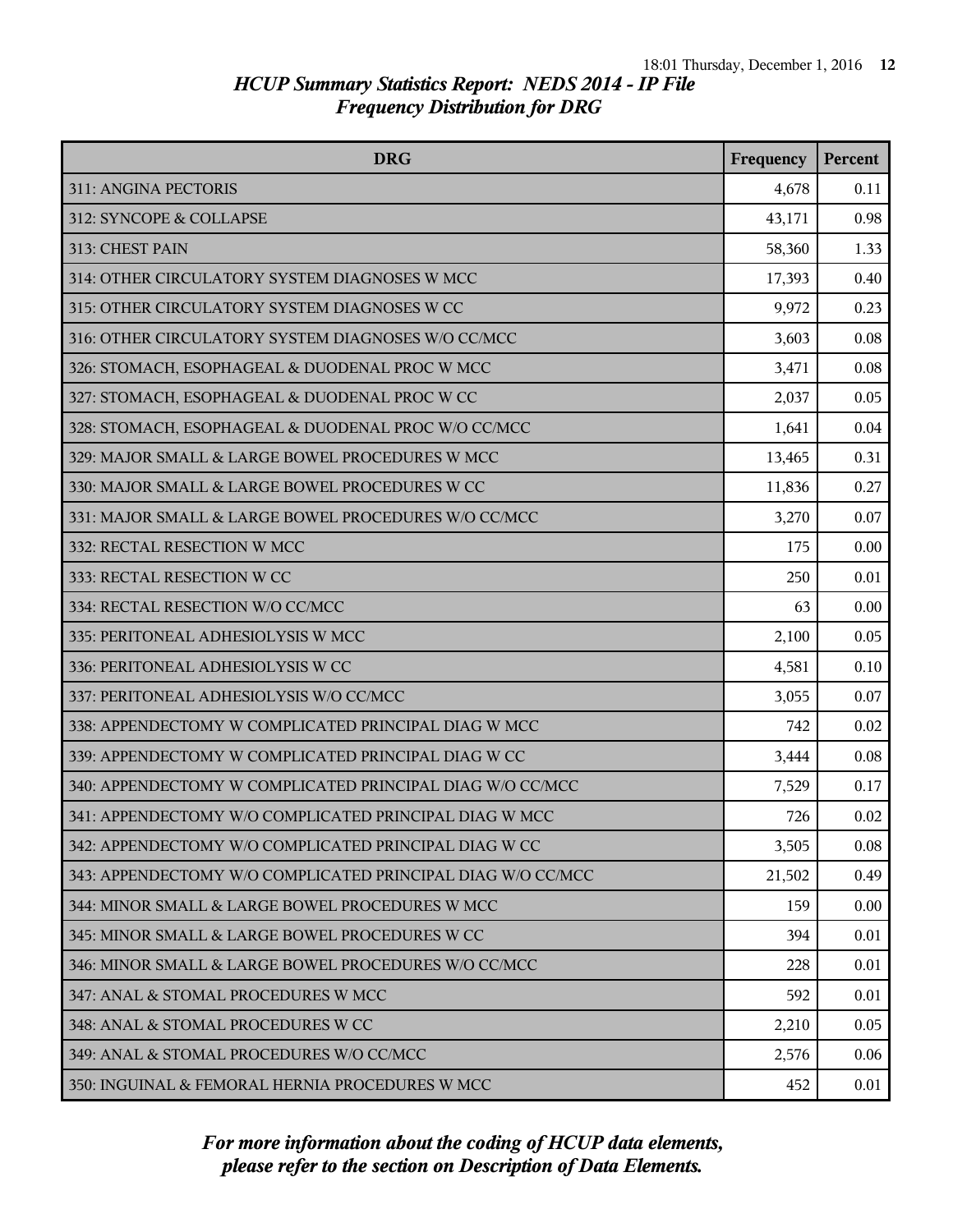| <b>DRG</b>                                                               | Frequency | Percent |
|--------------------------------------------------------------------------|-----------|---------|
| 351: INGUINAL & FEMORAL HERNIA PROCEDURES W CC                           | 1,392     | 0.03    |
| 352: INGUINAL & FEMORAL HERNIA PROCEDURES W/O CC/MCC                     | 2,091     | 0.05    |
| 353: HERNIA PROCEDURES EXCEPT INGUINAL & FEMORAL W MCC                   | 822       | 0.02    |
| 354: HERNIA PROCEDURES EXCEPT INGUINAL & FEMORAL W CC                    | 2,434     | 0.06    |
| 355: HERNIA PROCEDURES EXCEPT INGUINAL & FEMORAL W/O CC/MCC              | 2,232     | 0.05    |
| 356: OTHER DIGESTIVE SYSTEM O.R. PROCEDURES W MCC                        | 2,569     | 0.06    |
| 357: OTHER DIGESTIVE SYSTEM O.R. PROCEDURES W CC                         | 2,572     | 0.06    |
| 358: OTHER DIGESTIVE SYSTEM O.R. PROCEDURES W/O CC/MCC                   | 1,022     | 0.02    |
| 368: MAJOR ESOPHAGEAL DISORDERS W MCC                                    | 1,672     | 0.04    |
| 369: MAJOR ESOPHAGEAL DISORDERS W CC                                     | 2,931     | 0.07    |
| 370: MAJOR ESOPHAGEAL DISORDERS W/O CC/MCC                               | 927       | 0.02    |
| 371: MAJOR GASTROINTESTINAL DISORDERS & PERITONEAL INFECTIONS W MCC      | 7,543     | 0.17    |
| 372: MAJOR GASTROINTESTINAL DISORDERS & PERITONEAL INFECTIONS W CC       | 14,582    | 0.33    |
| 373: MAJOR GASTROINTESTINAL DISORDERS & PERITONEAL INFECTIONS W/O CC/MCC | 7,049     | 0.16    |
| 374: DIGESTIVE MALIGNANCY W MCC                                          | 3,485     | 0.08    |
| 375: DIGESTIVE MALIGNANCY W CC                                           | 6,631     | 0.15    |
| 376: DIGESTIVE MALIGNANCY W/O CC/MCC                                     | 694       | 0.02    |
| 377: G.I. HEMORRHAGE W MCC                                               | 20,408    | 0.46    |
| 378: G.I. HEMORRHAGE W CC                                                | 57,686    | 1.31    |
| 379: G.I. HEMORRHAGE W/O CC/MCC                                          | 16,175    | 0.37    |
| 380: COMPLICATED PEPTIC ULCER W MCC                                      | 1,172     | 0.03    |
| 381: COMPLICATED PEPTIC ULCER W CC                                       | 2,449     | 0.06    |
| 382: COMPLICATED PEPTIC ULCER W/O CC/MCC                                 | 1,123     | 0.03    |
| 383: UNCOMPLICATED PEPTIC ULCER W MCC                                    | 548       | 0.01    |
| 384: UNCOMPLICATED PEPTIC ULCER W/O MCC                                  | 3,844     | 0.09    |
| 385: INFLAMMATORY BOWEL DISEASE W MCC                                    | 1,430     | 0.03    |
| 386: INFLAMMATORY BOWEL DISEASE W CC                                     | 8,182     | 0.19    |
| 387: INFLAMMATORY BOWEL DISEASE W/O CC/MCC                               | 6,036     | 0.14    |
| 388: G.I. OBSTRUCTION W MCC                                              | 6,658     | 0.15    |
| 389: G.I. OBSTRUCTION W CC                                               | 23,632    | 0.54    |
| 390: G.I. OBSTRUCTION W/O CC/MCC                                         | 22,365    | 0.51    |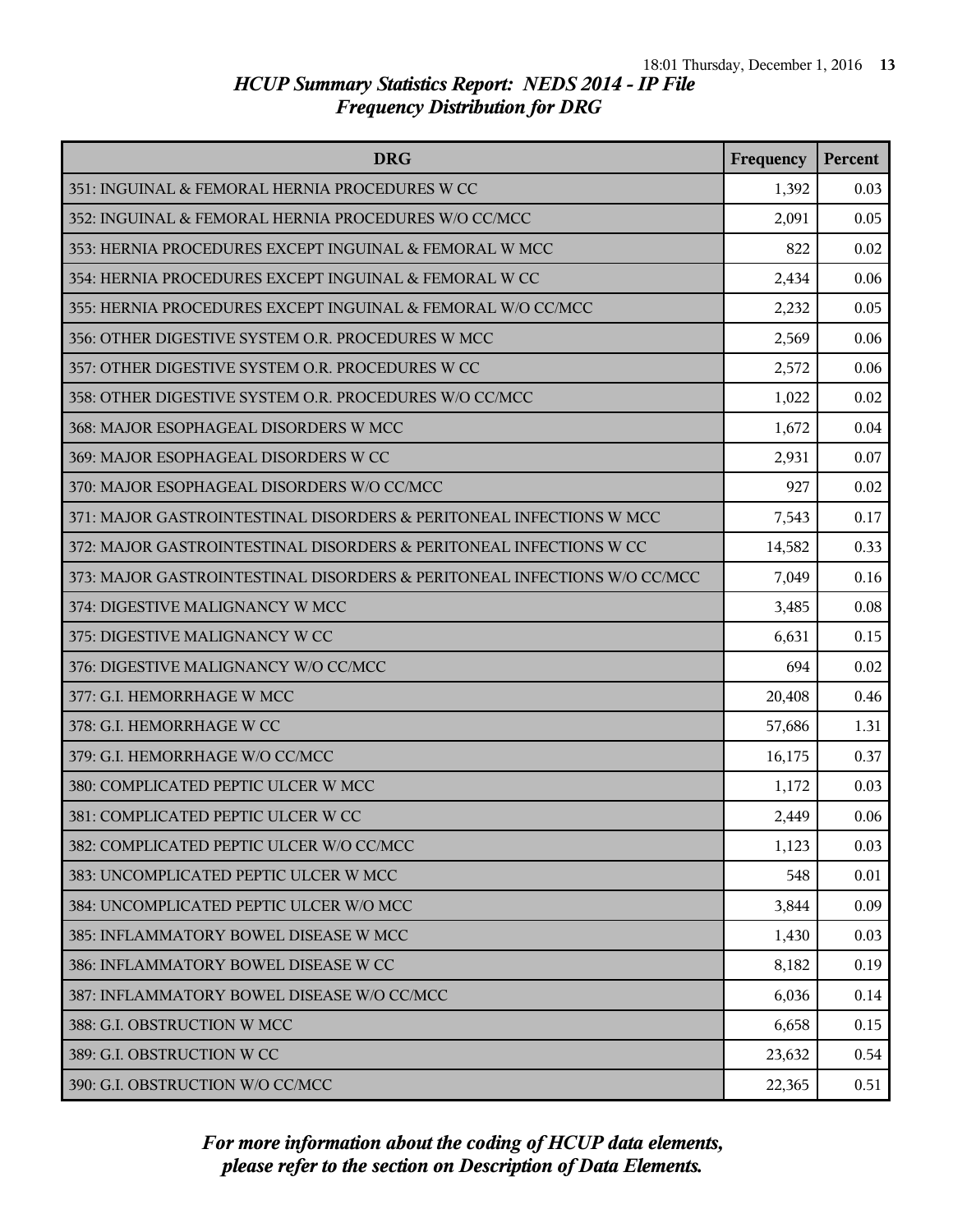| <b>DRG</b>                                                               | Frequency | Percent |
|--------------------------------------------------------------------------|-----------|---------|
| 391: ESOPHAGITIS, GASTROENT & MISC DIGEST DISORDERS W MCC                | 20,518    | 0.47    |
| 392: ESOPHAGITIS, GASTROENT & MISC DIGEST DISORDERS W/O MCC              | 140,541   | 3.20    |
| 393: OTHER DIGESTIVE SYSTEM DIAGNOSES W MCC                              | 8,922     | 0.20    |
| 394: OTHER DIGESTIVE SYSTEM DIAGNOSES W CC                               | 21,455    | 0.49    |
| 395: OTHER DIGESTIVE SYSTEM DIAGNOSES W/O CC/MCC                         | 10,565    | 0.24    |
| 405: PANCREAS, LIVER & SHUNT PROCEDURES W MCC                            | 1,045     | 0.02    |
| 406: PANCREAS, LIVER & SHUNT PROCEDURES W CC                             | 462       | 0.01    |
| 407: PANCREAS, LIVER & SHUNT PROCEDURES W/O CC/MCC                       | 130       | 0.00    |
| 408: BILIARY TRACT PROC EXCEPT ONLY CHOLECYST W OR W/O C.D.E. W MCC      | 243       | 0.01    |
| 409: BILIARY TRACT PROC EXCEPT ONLY CHOLECYST W OR W/O C.D.E. W CC       | 248       | 0.01    |
| 410: BILIARY TRACT PROC EXCEPT ONLY CHOLECYST W OR W/O C.D.E. W/O CC/MCC | 88        | 0.00    |
| 411: CHOLECYSTECTOMY W C.D.E. W MCC                                      | 139       | 0.00    |
| 412: CHOLECYSTECTOMY W C.D.E. W CC                                       | 186       | 0.00    |
| 413: CHOLECYSTECTOMY W C.D.E. W/O CC/MCC                                 | 120       | 0.00    |
| 414: CHOLECYSTECTOMY EXCEPT BY LAPAROSCOPE W/O C.D.E. W MCC              | 1,019     | 0.02    |
| 415: CHOLECYSTECTOMY EXCEPT BY LAPAROSCOPE W/O C.D.E. W CC               | 1,453     | 0.03    |
| 416: CHOLECYSTECTOMY EXCEPT BY LAPAROSCOPE W/O C.D.E. W/O CC/MCC         | 1,047     | 0.02    |
| 417: LAPAROSCOPIC CHOLECYSTECTOMY W/O C.D.E. W MCC                       | 9,157     | 0.21    |
| 418: LAPAROSCOPIC CHOLECYSTECTOMY W/O C.D.E. W CC                        | 17,610    | 0.40    |
| 419: LAPAROSCOPIC CHOLECYSTECTOMY W/O C.D.E. W/O CC/MCC                  | 27,368    | 0.62    |
| 420: HEPATOBILIARY DIAGNOSTIC PROCEDURES W MCC                           | 211       | 0.00    |
| 421: HEPATOBILIARY DIAGNOSTIC PROCEDURES W CC                            | 177       | 0.00    |
| 422: HEPATOBILIARY DIAGNOSTIC PROCEDURES W/O CC/MCC                      | 67        | 0.00    |
| 423: OTHER HEPATOBILIARY OR PANCREAS O.R. PROCEDURES W MCC               | 520       | 0.01    |
| 424: OTHER HEPATOBILIARY OR PANCREAS O.R. PROCEDURES W CC                | 245       | 0.01    |
| 425: OTHER HEPATOBILIARY OR PANCREAS O.R. PROCEDURES W/O CC/MCC          | 30        | 0.00    |
| 432: CIRRHOSIS & ALCOHOLIC HEPATITIS W MCC                               | 9,379     | 0.21    |
| 433: CIRRHOSIS & ALCOHOLIC HEPATITIS W CC                                | 7,250     | 0.17    |
| 434: CIRRHOSIS & ALCOHOLIC HEPATITIS W/O CC/MCC                          | 390       | 0.01    |
| 435: MALIGNANCY OF HEPATOBILIARY SYSTEM OR PANCREAS W MCC                | 4,826     | 0.11    |
| 436: MALIGNANCY OF HEPATOBILIARY SYSTEM OR PANCREAS W CC                 | 4,356     | 0.10    |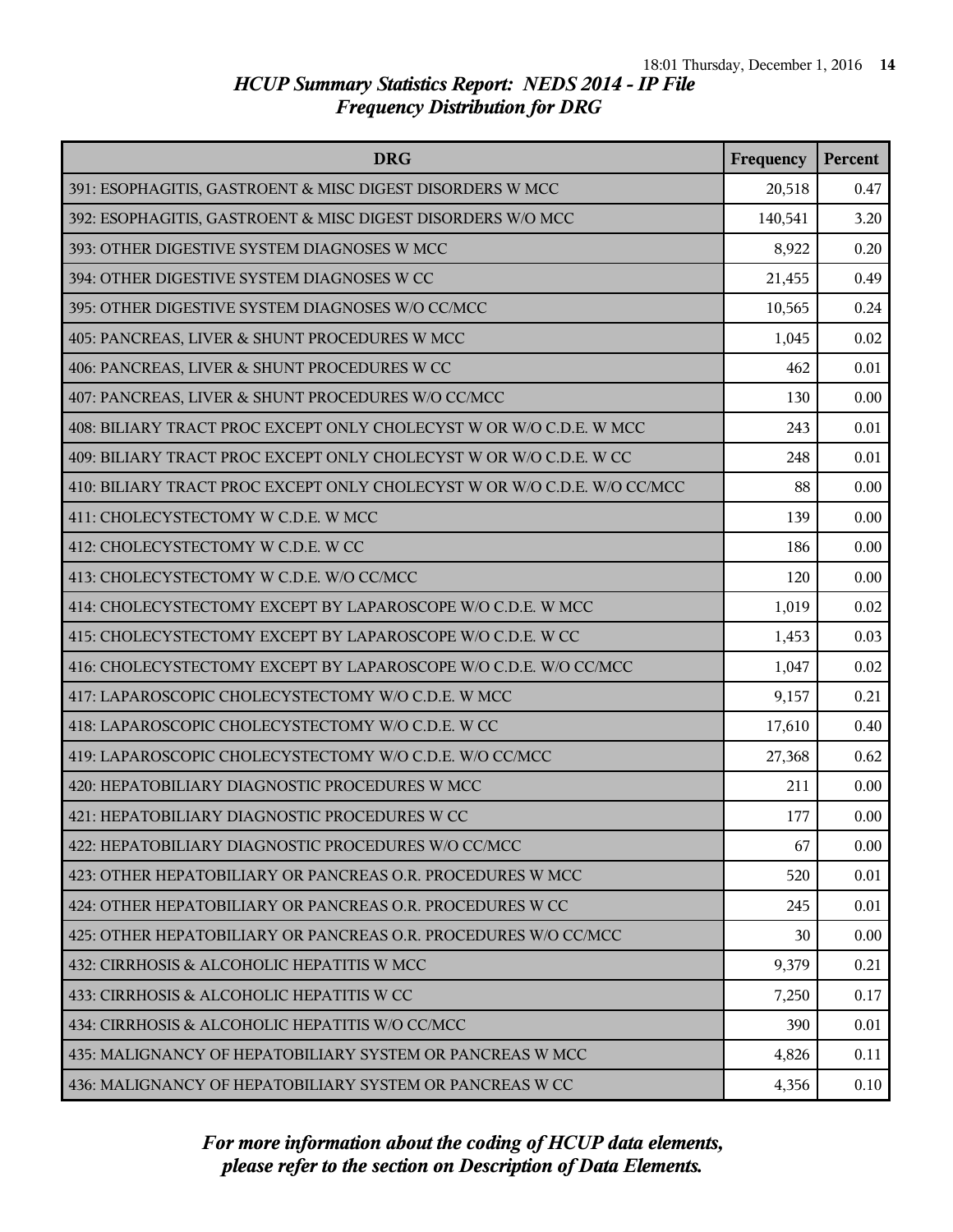| <b>DRG</b>                                                                | Frequency | Percent |
|---------------------------------------------------------------------------|-----------|---------|
| 437: MALIGNANCY OF HEPATOBILIARY SYSTEM OR PANCREAS W/O CC/MCC            | 642       | 0.01    |
| 438: DISORDERS OF PANCREAS EXCEPT MALIGNANCY W MCC                        | 8,038     | 0.18    |
| 439: DISORDERS OF PANCREAS EXCEPT MALIGNANCY W CC                         | 23,801    | 0.54    |
| 440: DISORDERS OF PANCREAS EXCEPT MALIGNANCY W/O CC/MCC                   | 20,867    | 0.48    |
| 441: DISORDERS OF LIVER EXCEPT MALIG, CIRR, ALC HEPA W MCC                | 10,867    | 0.25    |
| 442: DISORDERS OF LIVER EXCEPT MALIG, CIRR, ALC HEPA W CC                 | 12,820    | 0.29    |
| 443: DISORDERS OF LIVER EXCEPT MALIG, CIRR, ALC HEPA W/O CC/MCC           | 3,566     | 0.08    |
| 444: DISORDERS OF THE BILIARY TRACT W MCC                                 | 5,144     | 0.12    |
| 445: DISORDERS OF THE BILIARY TRACT W CC                                  | 8,136     | 0.19    |
| 446: DISORDERS OF THE BILIARY TRACT W/O CC/MCC                            | 7,048     | 0.16    |
| 453: COMBINED ANTERIOR/POSTERIOR SPINAL FUSION W MCC                      | 151       | 0.00    |
| 454: COMBINED ANTERIOR/POSTERIOR SPINAL FUSION W CC                       | 196       | 0.00    |
| 455: COMBINED ANTERIOR/POSTERIOR SPINAL FUSION W/O CC/MCC                 | 99        | 0.00    |
| 456: SPINAL FUS EXC CERV W SPINAL CURV/MALIG/INFEC OR 9+ FUS W MCC        | 191       | 0.00    |
| 457: SPINAL FUS EXC CERV W SPINAL CURV/MALIG/INFEC OR 9+ FUS W CC         | 304       | 0.01    |
| 458: SPINAL FUS EXC CERV W SPINAL CURV/MALIG/INFEC OR 9+ FUS W/O CC/MCC   | 29        | 0.00    |
| 459: SPINAL FUSION EXCEPT CERVICAL W MCC                                  | 474       | 0.01    |
| 460: SPINAL FUSION EXCEPT CERVICAL W/O MCC                                | 2,195     | 0.05    |
| 461: BILATERAL OR MULTIPLE MAJOR JOINT PROCS OF LOWER EXTREMITY W MCC     | 37        | 0.00    |
| 462: BILATERAL OR MULTIPLE MAJOR JOINT PROCS OF LOWER EXTREMITY W/O MCC   | 123       | 0.00    |
| 463: WND DEBRID & SKN GRFT EXC HAND, FOR MUSCULO-CONN TISS DIS W MCC      | 1,338     | 0.03    |
| 464: WND DEBRID & SKN GRFT EXC HAND, FOR MUSCULO-CONN TISS DIS W CC       | 2,303     | 0.05    |
| 465: WND DEBRID & SKN GRFT EXC HAND, FOR MUSCULO-CONN TISS DIS W/O CC/MCC | 686       | 0.02    |
| 466: REVISION OF HIP OR KNEE REPLACEMENT W MCC                            | 606       | 0.01    |
| 467: REVISION OF HIP OR KNEE REPLACEMENT W CC                             | 1,442     | 0.03    |
| 468: REVISION OF HIP OR KNEE REPLACEMENT W/O CC/MCC                       | 510       | 0.01    |
| 469: MAJOR JOINT REPLACEMENT OR REATTACHMENT OF LOWER EXTREMITY W MCC     | 4,661     | 0.11    |
| 470: MAJOR JOINT REPLACEMENT OR REATTACHMENT OF LOWER EXTREMITY W/O MCC   | 18,452    | 0.42    |
| 471: CERVICAL SPINAL FUSION W MCC                                         | 714       | 0.02    |
| 472: CERVICAL SPINAL FUSION W CC                                          | 1,029     | 0.02    |
| 473: CERVICAL SPINAL FUSION W/O CC/MCC                                    | 1,139     | 0.03    |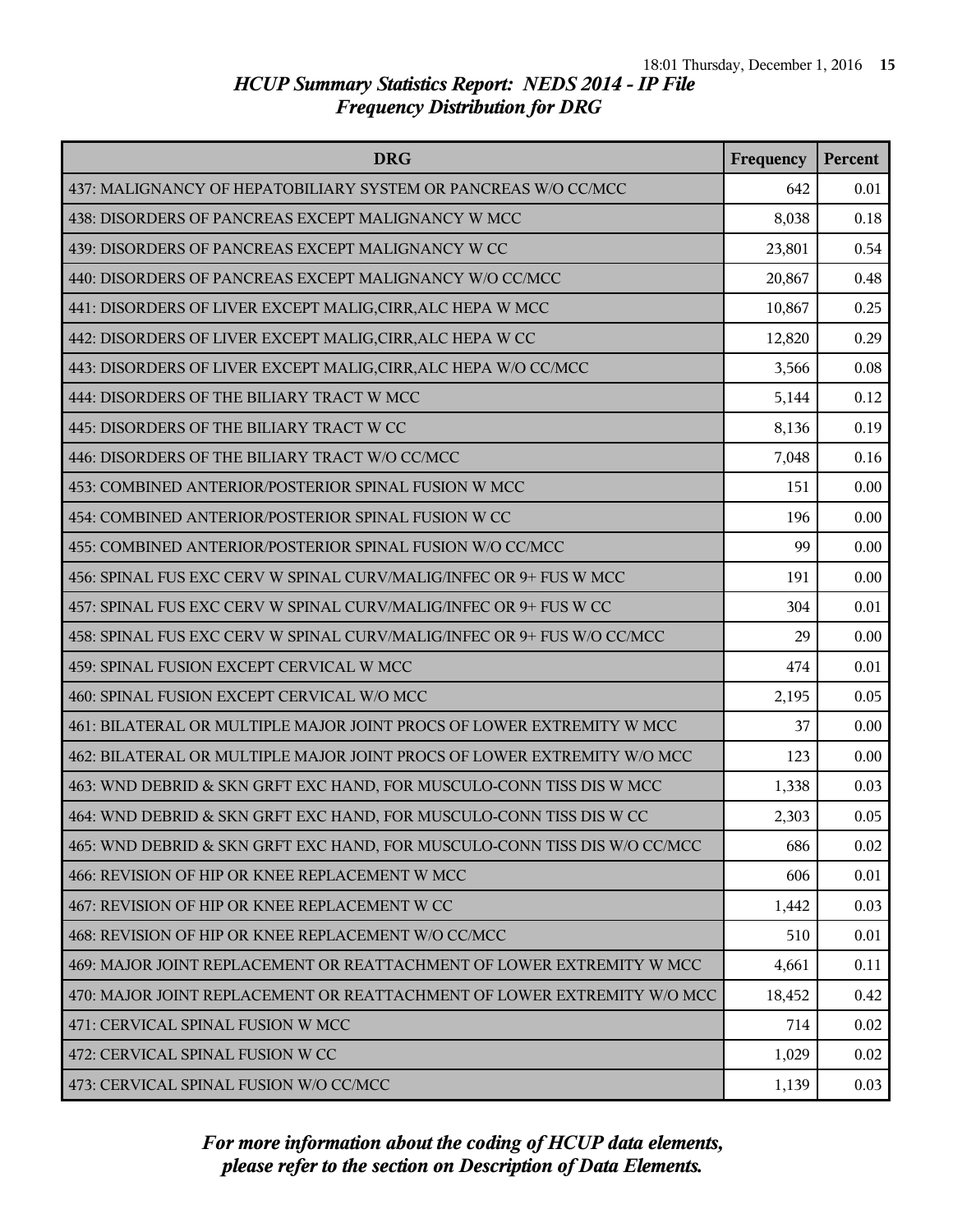| <b>DRG</b>                                                                | Frequency | <b>Percent</b> |
|---------------------------------------------------------------------------|-----------|----------------|
| 474: AMPUTATION FOR MUSCULOSKELETAL SYS & CONN TISSUE DIS W MCC           | 646       | 0.01           |
| 475: AMPUTATION FOR MUSCULOSKELETAL SYS & CONN TISSUE DIS W CC            | 754       | 0.02           |
| 476: AMPUTATION FOR MUSCULOSKELETAL SYS & CONN TISSUE DIS W/O CC/MCC      | 94        | 0.00           |
| 477: BIOPSIES OF MUSCULOSKELETAL SYSTEM & CONNECTIVE TISSUE W MCC         | 835       | 0.02           |
| 478: BIOPSIES OF MUSCULOSKELETAL SYSTEM & CONNECTIVE TISSUE W CC          | 2,212     | 0.05           |
| 479: BIOPSIES OF MUSCULOSKELETAL SYSTEM & CONNECTIVE TISSUE W/O CC/MCC    | 839       | 0.02           |
| 480: HIP & FEMUR PROCEDURES EXCEPT MAJOR JOINT W MCC                      | 8,512     | 0.19           |
| 481: HIP & FEMUR PROCEDURES EXCEPT MAJOR JOINT W CC                       | 26,758    | 0.61           |
| 482: HIP & FEMUR PROCEDURES EXCEPT MAJOR JOINT W/O CC/MCC                 | 11,609    | 0.26           |
| 483: MAJOR JOINT & LIMB REATTACHMENT PROC OF UPPER EXTREMITY W CC/MCC     | 550       | 0.01           |
| 483: MAJOR JOINT/LIMB REATTACHMENT PROCEDURE OF UPPER EXTREMITIES         | 276       | 0.01           |
| 484: MAJOR JOINT & LIMB REATTACHMENT PROC OF UPPER EXTREMITY W/O CC/MCC   | 345       | 0.01           |
| 485: KNEE PROCEDURES W PDX OF INFECTION W MCC                             | 394       | 0.01           |
| 486: KNEE PROCEDURES W PDX OF INFECTION W CC                              | 821       | 0.02           |
| 487: KNEE PROCEDURES W PDX OF INFECTION W/O CC/MCC                        | 404       | 0.01           |
| 488: KNEE PROCEDURES W/O PDX OF INFECTION W CC/MCC                        | 720       | 0.02           |
| 489: KNEE PROCEDURES W/O PDX OF INFECTION W/O CC/MCC                      | 602       | 0.01           |
| 490: BACK & NECK PROC EXC SPINAL FUSION W CC/MCC OR DISC DEVICE/NEUROSTIM | 1,597     | 0.04           |
| 491: BACK & NECK PROC EXC SPINAL FUSION W/O CC/MCC                        | 1,494     | 0.03           |
| 492: LOWER EXTREM & HUMER PROC EXCEPT HIP, FOOT, FEMUR W MCC              | 2,340     | 0.05           |
| 493: LOWER EXTREM & HUMER PROC EXCEPT HIP, FOOT, FEMUR W CC               | 9,542     | 0.22           |
| 494: LOWER EXTREM & HUMER PROC EXCEPT HIP, FOOT, FEMUR W/O CC/MCC         | 15,750    | 0.36           |
| 495: LOCAL EXCISION & REMOVAL INT FIX DEVICES EXC HIP & FEMUR W MCC       | 452       | 0.01           |
| 496: LOCAL EXCISION & REMOVAL INT FIX DEVICES EXC HIP & FEMUR W CC        | 1,199     | 0.03           |
| 497: LOCAL EXCISION & REMOVAL INT FIX DEVICES EXC HIP & FEMUR W/O CC/MCC  | 543       | 0.01           |
| 498: LOCAL EXCISION & REMOVAL INT FIX DEVICES OF HIP & FEMUR W CC/MCC     | 216       | 0.00           |
| 499: LOCAL EXCISION & REMOVAL INT FIX DEVICES OF HIP & FEMUR W/O CC/MCC   | 45        | 0.00           |
| 500: SOFT TISSUE PROCEDURES W MCC                                         | 584       | 0.01           |
| 501: SOFT TISSUE PROCEDURES W CC                                          | 2,336     | 0.05           |
| 502: SOFT TISSUE PROCEDURES W/O CC/MCC                                    | 1,326     | 0.03           |
| 503: FOOT PROCEDURES W MCC                                                | 270       | 0.01           |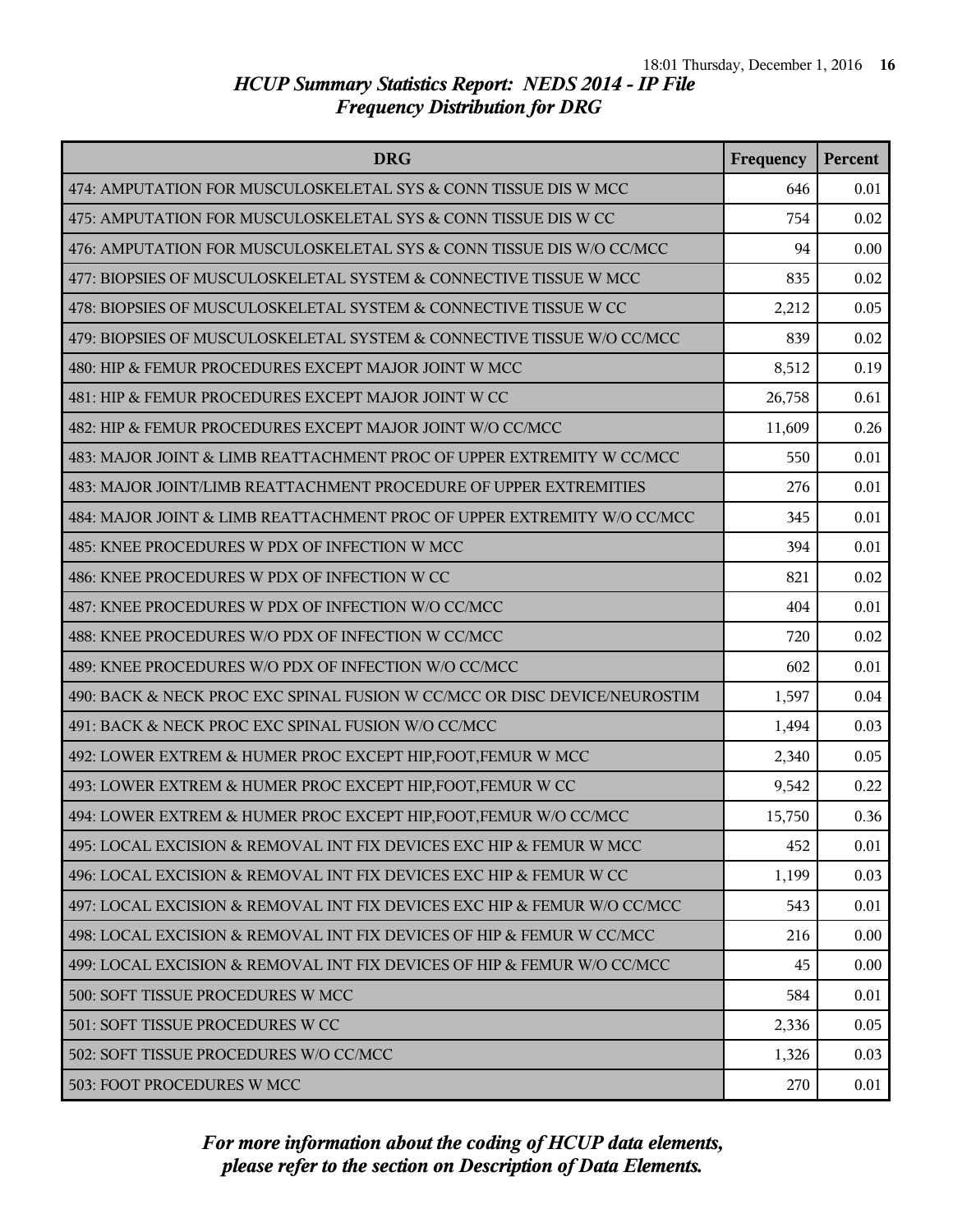| <b>DRG</b>                                                               | Frequency | Percent |
|--------------------------------------------------------------------------|-----------|---------|
| 504: FOOT PROCEDURES W CC                                                | 1,177     | 0.03    |
| 505: FOOT PROCEDURES W/O CC/MCC                                          | 993       | 0.02    |
| 506: MAJOR THUMB OR JOINT PROCEDURES                                     | 370       | 0.01    |
| 507: MAJOR SHOULDER OR ELBOW JOINT PROCEDURES W CC/MCC                   | 213       | 0.00    |
| 508: MAJOR SHOULDER OR ELBOW JOINT PROCEDURES W/O CC/MCC                 | 137       | 0.00    |
| 509: ARTHROSCOPY                                                         | 57        | 0.00    |
| 510: SHOULDER, ELBOW OR FOREARM PROC, EXC MAJOR JOINT PROC W MCC         | 458       | 0.01    |
| 511: SHOULDER, ELBOW OR FOREARM PROC, EXC MAJOR JOINT PROC W CC          | 1,871     | 0.04    |
| 512: SHOULDER, ELBOW OR FOREARM PROC, EXC MAJOR JOINT PROC W/O CC/MCC    | 3,424     | 0.08    |
| 513: HAND OR WRIST PROC, EXCEPT MAJOR THUMB OR JOINT PROC W CC/MCC       | 1,238     | 0.03    |
| 514: HAND OR WRIST PROC, EXCEPT MAJOR THUMB OR JOINT PROC W/O CC/MCC     | 1,418     | 0.03    |
| 515: OTHER MUSCULOSKELET SYS & CONN TISS O.R. PROC W MCC                 | 1,170     | 0.03    |
| 516: OTHER MUSCULOSKELET SYS & CONN TISS O.R. PROC W CC                  | 2,987     | 0.07    |
| 517: OTHER MUSCULOSKELET SYS & CONN TISS O.R. PROC W/O CC/MCC            | 1,602     | 0.04    |
| 518: BACK & NECK PROC EXC SPINAL FUSION W MCC OR DISC DEVICE/NEUROSTIM   | 114       | 0.00    |
| 519: BACK & NECK PROC EXC SPINAL FUSION W CC                             | 426       | 0.01    |
| 520: BACK & NECK PROC EXC SPINAL FUSION W/O CC/MCC                       | 529       | 0.01    |
| 533: FRACTURES OF FEMUR W MCC                                            | 292       | 0.01    |
| 534: FRACTURES OF FEMUR W/O MCC                                          | 1,436     | 0.03    |
| 535: FRACTURES OF HIP & PELVIS W MCC                                     | 2,423     | 0.06    |
| 536: FRACTURES OF HIP & PELVIS W/O MCC                                   | 9,836     | 0.22    |
| 537: SPRAINS, STRAINS, & DISLOCATIONS OF HIP, PELVIS & THIGH W CC/MCC    | 321       | 0.01    |
| 538: SPRAINS, STRAINS, & DISLOCATIONS OF HIP, PELVIS & THIGH W/O CC/MCC  | 253       | 0.01    |
| 539: OSTEOMYELITIS W MCC                                                 | 1,035     | 0.02    |
| 540: OSTEOMYELITIS W CC                                                  | 1,798     | 0.04    |
| 541: OSTEOMYELITIS W/O CC/MCC                                            | 769       | 0.02    |
| 542: PATHOLOGICAL FRACTURES & MUSCULOSKELET & CONN TISS MALIG W MCC      | 1,888     | 0.04    |
| 543: PATHOLOGICAL FRACTURES & MUSCULOSKELET & CONN TISS MALIG W CC       | 4,972     | 0.11    |
| 544: PATHOLOGICAL FRACTURES & MUSCULOSKELET & CONN TISS MALIG W/O CC/MCC | 1,326     | 0.03    |
| 545: CONNECTIVE TISSUE DISORDERS W MCC                                   | 1,668     | 0.04    |
| 546: CONNECTIVE TISSUE DISORDERS W CC                                    | 3,051     | 0.07    |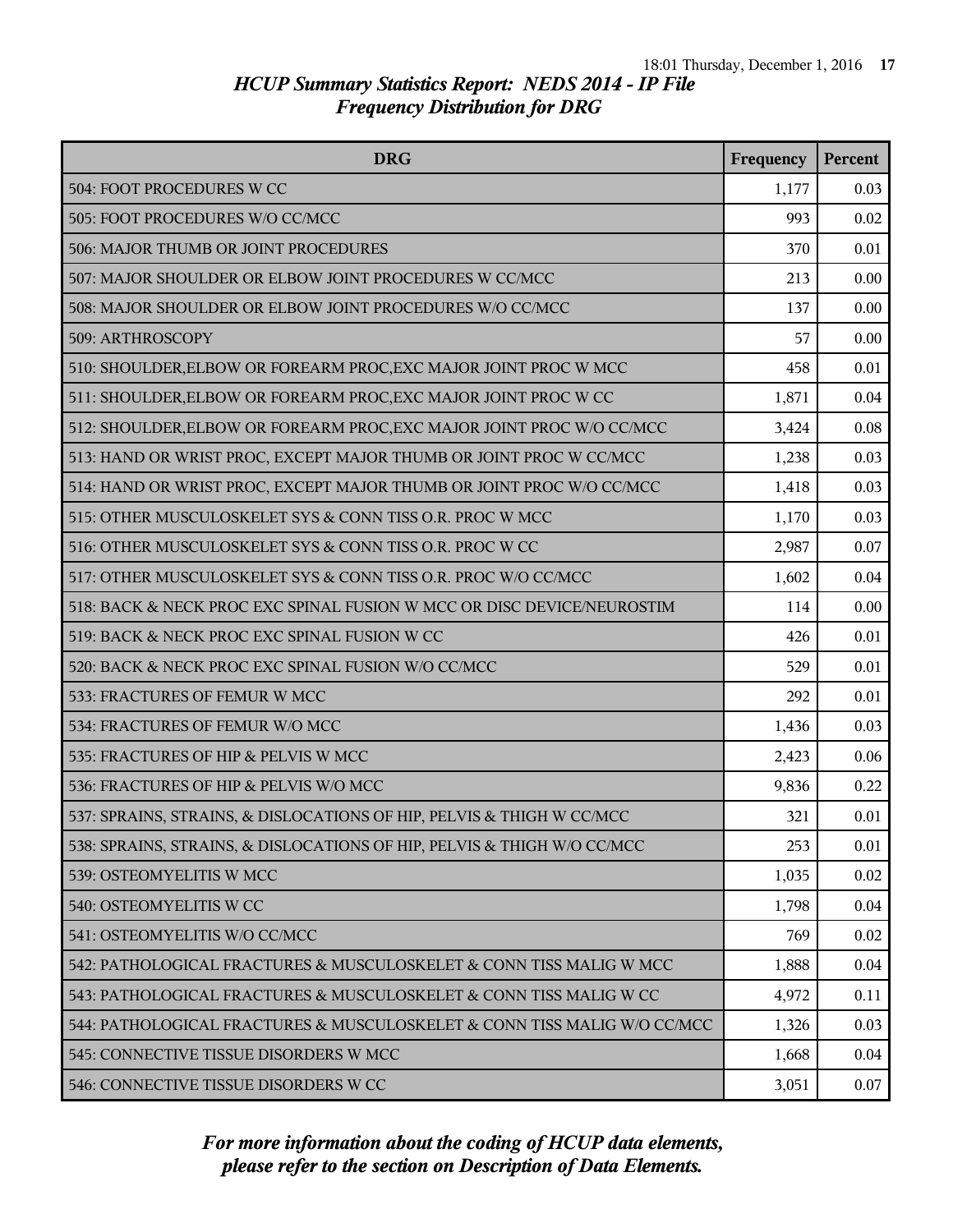| <b>DRG</b>                                                              | Frequency | Percent |
|-------------------------------------------------------------------------|-----------|---------|
| 547: CONNECTIVE TISSUE DISORDERS W/O CC/MCC                             | 1,939     | 0.04    |
| 548: SEPTIC ARTHRITIS W MCC                                             | 192       | 0.00    |
| 549: SEPTIC ARTHRITIS W CC                                              | 629       | 0.01    |
| 550: SEPTIC ARTHRITIS W/O CC/MCC                                        | 339       | 0.01    |
| 551: MEDICAL BACK PROBLEMS W MCC                                        | 4,666     | 0.11    |
| 552: MEDICAL BACK PROBLEMS W/O MCC                                      | 29,720    | 0.68    |
| 553: BONE DISEASES & ARTHROPATHIES W MCC                                | 863       | 0.02    |
| 554: BONE DISEASES & ARTHROPATHIES W/O MCC                              | 5,402     | 0.12    |
| 555: SIGNS & SYMPTOMS OF MUSCULOSKELETAL SYSTEM & CONN TISSUE W MCC     | 1,286     | 0.03    |
| 556: SIGNS & SYMPTOMS OF MUSCULOSKELETAL SYSTEM & CONN TISSUE W/O MCC   | 8,420     | 0.19    |
| 557: TENDONITIS, MYOSITIS & BURSITIS W MCC                              | 1,817     | 0.04    |
| 558: TENDONITIS, MYOSITIS & BURSITIS W/O MCC                            | 9,723     | 0.22    |
| 559: AFTERCARE, MUSCULOSKELETAL SYSTEM & CONNECTIVE TISSUE W MCC        | 702       | 0.02    |
| 560: AFTERCARE, MUSCULOSKELETAL SYSTEM & CONNECTIVE TISSUE W CC         | 1,629     | 0.04    |
| 561: AFTERCARE, MUSCULOSKELETAL SYSTEM & CONNECTIVE TISSUE W/O CC/MCC   | 1,156     | 0.03    |
| 562: FX, SPRN, STRN & DISL EXCEPT FEMUR, HIP, PELVIS & THIGH W MCC      | 2,277     | 0.05    |
| 563: FX, SPRN, STRN & DISL EXCEPT FEMUR, HIP, PELVIS & THIGH W/O MCC    | 14,363    | 0.33    |
| 564: OTHER MUSCULOSKELETAL SYS & CONNECTIVE TISSUE DIAGNOSES W MCC      | 766       | 0.02    |
| 565: OTHER MUSCULOSKELETAL SYS & CONNECTIVE TISSUE DIAGNOSES W CC       | 1,948     | 0.04    |
| 566: OTHER MUSCULOSKELETAL SYS & CONNECTIVE TISSUE DIAGNOSES W/O CC/MCC | 867       | 0.02    |
| 570: SKIN DEBRIDEMENT W MCC                                             | 1,195     | 0.03    |
| 571: SKIN DEBRIDEMENT W CC                                              | 2,465     | 0.06    |
| 572: SKIN DEBRIDEMENT W/O CC/MCC                                        | 1,835     | 0.04    |
| 573: SKIN GRAFT FOR SKIN ULCER OR CELLULITIS W MCC                      | 245       | 0.01    |
| 574: SKIN GRAFT FOR SKIN ULCER OR CELLULITIS W CC                       | 289       | 0.01    |
| 575: SKIN GRAFT FOR SKIN ULCER OR CELLULITIS W/O CC/MCC                 | 107       | 0.00    |
| 576: SKIN GRAFT EXC FOR SKIN ULCER OR CELLULITIS W MCC                  | 78        | 0.00    |
| 577: SKIN GRAFT EXC FOR SKIN ULCER OR CELLULITIS W CC                   | 181       | 0.00    |
| 578: SKIN GRAFT EXC FOR SKIN ULCER OR CELLULITIS W/O CC/MCC             | 152       | 0.00    |
| 579: OTHER SKIN, SUBCUT TISS & BREAST PROC W MCC                        | 1,744     | 0.04    |
| 580: OTHER SKIN, SUBCUT TISS & BREAST PROC W CC                         | 3,827     | 0.09    |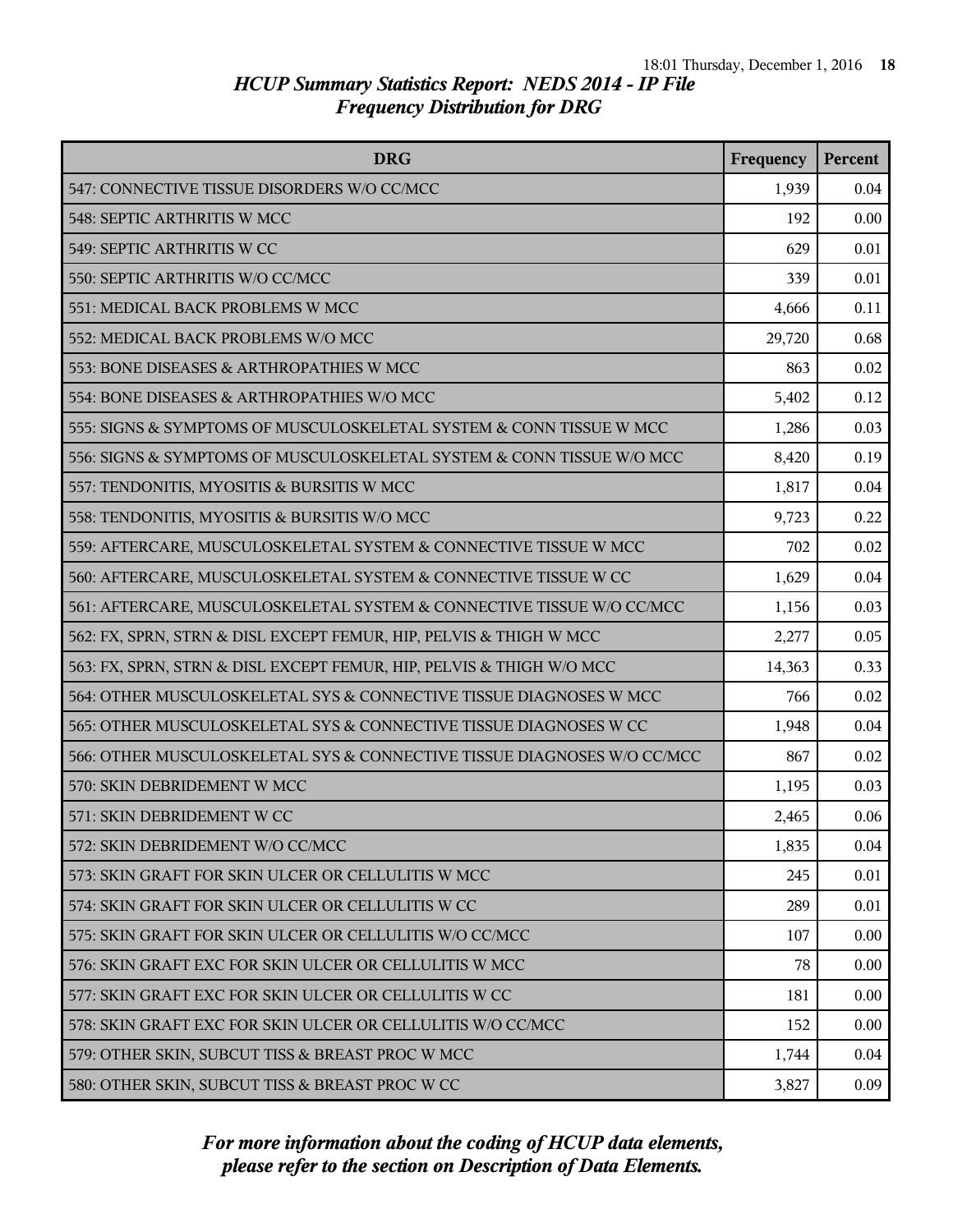| <b>DRG</b>                                                                 | Frequency | Percent |
|----------------------------------------------------------------------------|-----------|---------|
| 581: OTHER SKIN, SUBCUT TISS & BREAST PROC W/O CC/MCC                      | 2,987     | 0.07    |
| 582: MASTECTOMY FOR MALIGNANCY W CC/MCC                                    | 57        | 0.00    |
| 583: MASTECTOMY FOR MALIGNANCY W/O CC/MCC                                  | 39        | 0.00    |
| 584: BREAST BIOPSY, LOCAL EXCISION & OTHER BREAST PROCEDURES W CC/MCC      | 217       | 0.00    |
| 585: BREAST BIOPSY, LOCAL EXCISION & OTHER BREAST PROCEDURES W/O CC/MCC    | 261       | 0.01    |
| 592: SKIN ULCERS W MCC                                                     | 1,703     | 0.04    |
| 593: SKIN ULCERS W CC                                                      | 1,884     | 0.04    |
| 594: SKIN ULCERS W/O CC/MCC                                                | 297       | 0.01    |
| 595: MAJOR SKIN DISORDERS W MCC                                            | 447       | 0.01    |
| 596: MAJOR SKIN DISORDERS W/O MCC                                          | 2,053     | 0.05    |
| 597: MALIGNANT BREAST DISORDERS W MCC                                      | 440       | 0.01    |
| 598: MALIGNANT BREAST DISORDERS W CC                                       | 787       | 0.02    |
| 599: MALIGNANT BREAST DISORDERS W/O CC/MCC                                 | 74        | 0.00    |
| 600: NON-MALIGNANT BREAST DISORDERS W CC/MCC                               | 697       | 0.02    |
| 601: NON-MALIGNANT BREAST DISORDERS W/O CC/MCC                             | 1,212     | 0.03    |
| 602: CELLULITIS W MCC                                                      | 10,311    | 0.23    |
| 603: CELLULITIS W/O MCC                                                    | 86,861    | 1.98    |
| 604: TRAUMA TO THE SKIN, SUBCUT TISS & BREAST W MCC                        | 1,305     | 0.03    |
| 605: TRAUMA TO THE SKIN, SUBCUT TISS & BREAST W/O MCC                      | 9,245     | 0.21    |
| 606: MINOR SKIN DISORDERS W MCC                                            | 713       | 0.02    |
| 607: MINOR SKIN DISORDERS W/O MCC                                          | 4,827     | 0.11    |
| 614: ADRENAL & PITUITARY PROCEDURES W CC/MCC                               | 140       | 0.00    |
| 615: ADRENAL & PITUITARY PROCEDURES W/O CC/MCC                             | 38        | 0.00    |
| 616: AMPUTAT OF LOWER LIMB FOR ENDOCRINE, NUTRIT, & METABOL DIS W MCC      | 819       | 0.02    |
| 617: AMPUTAT OF LOWER LIMB FOR ENDOCRINE, NUTRIT, & METABOL DIS W CC       | 4,026     | 0.09    |
| 618: AMPUTAT OF LOWER LIMB FOR ENDOCRINE, NUTRIT, & METABOL DIS W/O CC/MCC | 56        | 0.00    |
| 619: O.R. PROCEDURES FOR OBESITY W MCC                                     | 25        | 0.00    |
| 620: O.R. PROCEDURES FOR OBESITY W CC                                      | 55        | 0.00    |
| 621: O.R. PROCEDURES FOR OBESITY W/O CC/MCC                                | 101       | 0.00    |
| 622: SKIN GRAFTS & WOUND DEBRID FOR ENDOC, NUTRIT & METAB DIS W MCC        | 407       | 0.01    |
| 623: SKIN GRAFTS & WOUND DEBRID FOR ENDOC, NUTRIT & METAB DIS W CC         | 1,471     | 0.03    |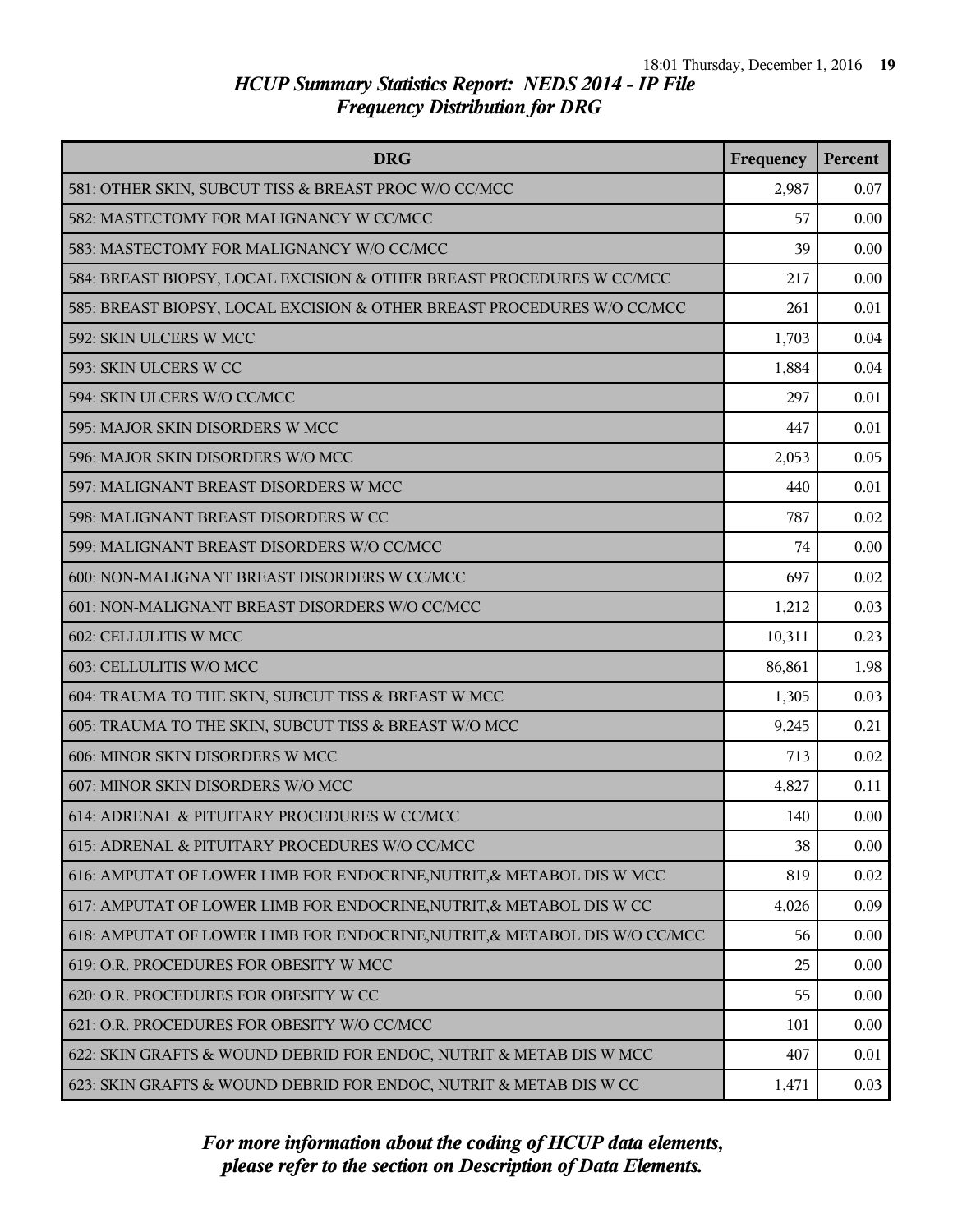| <b>DRG</b>                                                                | Frequency | Percent |
|---------------------------------------------------------------------------|-----------|---------|
| 624: SKIN GRAFTS & WOUND DEBRID FOR ENDOC, NUTRIT & METAB DIS W/O CC/MCC  | 114       | 0.00    |
| 625: THYROID, PARATHYROID & THYROGLOSSAL PROCEDURES W MCC                 | 78        | 0.00    |
| 626: THYROID, PARATHYROID & THYROGLOSSAL PROCEDURES W CC                  | 102       | 0.00    |
| 627: THYROID, PARATHYROID & THYROGLOSSAL PROCEDURES W/O CC/MCC            | 106       | 0.00    |
| 628: OTHER ENDOCRINE, NUTRIT & METAB O.R. PROC W MCC                      | 1,155     | 0.03    |
| 629: OTHER ENDOCRINE, NUTRIT & METAB O.R. PROC W CC                       | 2,087     | 0.05    |
| 630: OTHER ENDOCRINE, NUTRIT & METAB O.R. PROC W/O CC/MCC                 | 85        | 0.00    |
| 637: DIABETES W MCC                                                       | 12,263    | 0.28    |
| 638: DIABETES W CC                                                        | 37,874    | 0.86    |
| 639: DIABETES W/O CC/MCC                                                  | 21,468    | 0.49    |
| 640: MISC DISORDERS OF NUTRITION, METABOLISM, FLUIDS/ELECTROLYTES W MCC   | 24,420    | 0.56    |
| 641: MISC DISORDERS OF NUTRITION, METABOLISM, FLUIDS/ELECTROLYTES W/O MCC | 54,550    | 1.24    |
| 642: INBORN AND OTHER DISORDERS OF METABOLISM                             | 1,262     | 0.03    |
| 643: ENDOCRINE DISORDERS W MCC                                            | 3,039     | 0.07    |
| 644: ENDOCRINE DISORDERS W CC                                             | 5,644     | 0.13    |
| 645: ENDOCRINE DISORDERS W/O CC/MCC                                       | 3,289     | 0.07    |
| <b>652: KIDNEY TRANSPLANT</b>                                             | 20        | 0.00    |
| 653: MAJOR BLADDER PROCEDURES W MCC                                       | 117       | 0.00    |
| 654: MAJOR BLADDER PROCEDURES W CC                                        | 143       | 0.00    |
| 655: MAJOR BLADDER PROCEDURES W/O CC/MCC                                  | 14        | 0.00    |
| 656: KIDNEY & URETER PROCEDURES FOR NEOPLASM W MCC                        | 214       | 0.00    |
| 657: KIDNEY & URETER PROCEDURES FOR NEOPLASM W CC                         | 461       | 0.01    |
| 658: KIDNEY & URETER PROCEDURES FOR NEOPLASM W/O CC/MCC                   | 87        | 0.00    |
| 659: KIDNEY & URETER PROCEDURES FOR NON-NEOPLASM W MCC                    | 941       | 0.02    |
| 660: KIDNEY & URETER PROCEDURES FOR NON-NEOPLASM W CC                     | 2,255     | 0.05    |
| 661: KIDNEY & URETER PROCEDURES FOR NON-NEOPLASM W/O CC/MCC               | 298       | 0.01    |
| 662: MINOR BLADDER PROCEDURES W MCC                                       | 220       | 0.01    |
| 663: MINOR BLADDER PROCEDURES W CC                                        | 366       | 0.01    |
| 664: MINOR BLADDER PROCEDURES W/O CC/MCC                                  | 123       | 0.00    |
| <b>665: PROSTATECTOMY W MCC</b>                                           | 139       | 0.00    |
| <b>666: PROSTATECTOMY W CC</b>                                            | 401       | 0.01    |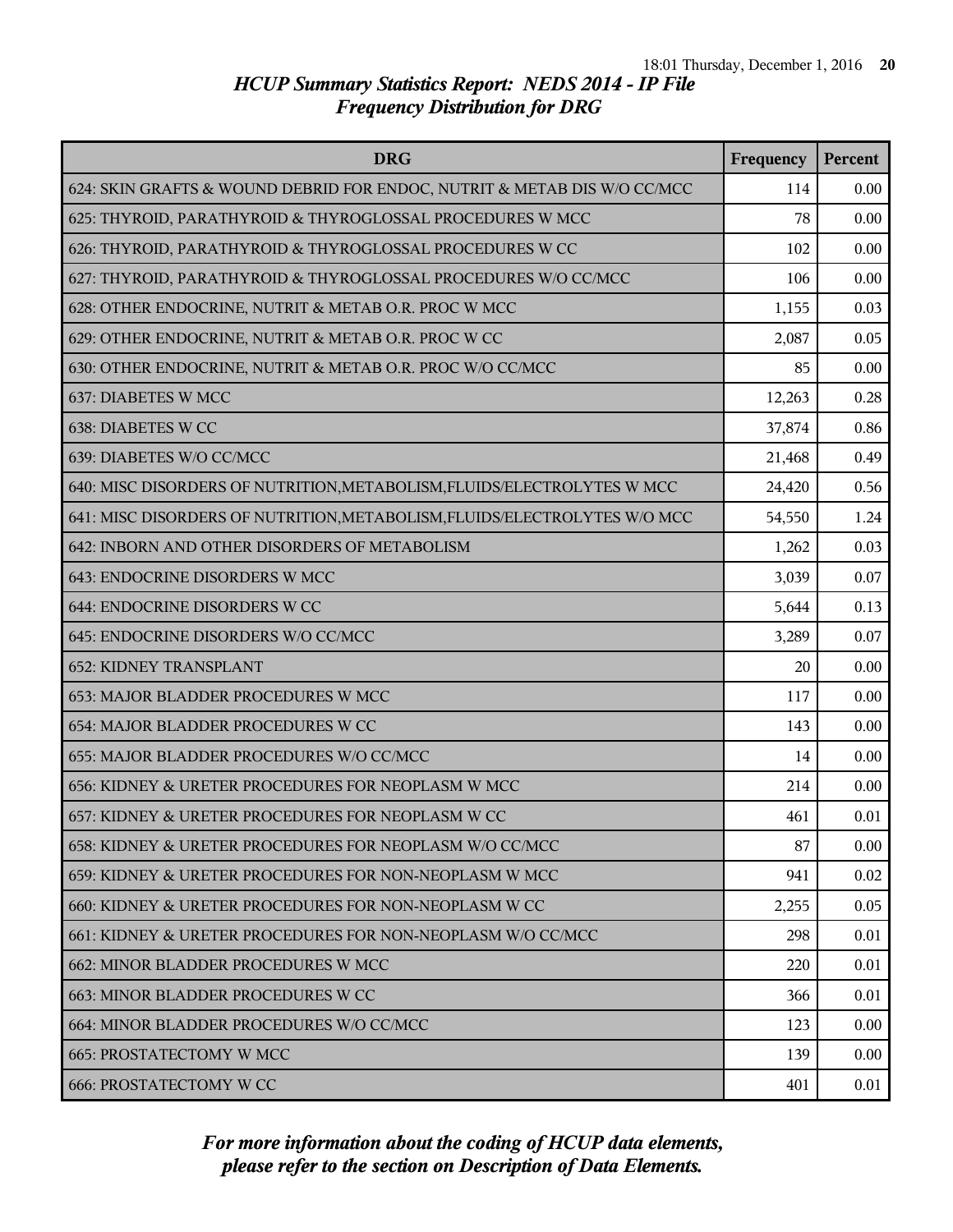| <b>DRG</b>                                              | Frequency | Percent |
|---------------------------------------------------------|-----------|---------|
| 667: PROSTATECTOMY W/O CC/MCC                           | 144       | 0.00    |
| 668: TRANSURETHRAL PROCEDURES W MCC                     | 1,101     | 0.03    |
| 669: TRANSURETHRAL PROCEDURES W CC                      | 8,641     | 0.20    |
| 670: TRANSURETHRAL PROCEDURES W/O CC/MCC                | 1,664     | 0.04    |
| 671: URETHRAL PROCEDURES W CC/MCC                       | 186       | 0.00    |
| 672: URETHRAL PROCEDURES W/O CC/MCC                     | 53        | 0.00    |
| 673: OTHER KIDNEY & URINARY TRACT PROCEDURES W MCC      | 2,880     | 0.07    |
| 674: OTHER KIDNEY & URINARY TRACT PROCEDURES W CC       | 2,010     | 0.05    |
| 675: OTHER KIDNEY & URINARY TRACT PROCEDURES W/O CC/MCC | 179       | 0.00    |
| <b>682: RENAL FAILURE W MCC</b>                         | 40,704    | 0.93    |
| <b>683: RENAL FAILURE W CC</b>                          | 58,750    | 1.34    |
| 684: RENAL FAILURE W/O CC/MCC                           | 12,027    | 0.27    |
| <b>685: ADMIT FOR RENAL DIALYSIS</b>                    | 1,258     | 0.03    |
| 686: KIDNEY & URINARY TRACT NEOPLASMS W MCC             | 477       | 0.01    |
| 687: KIDNEY & URINARY TRACT NEOPLASMS W CC              | 1,058     | 0.02    |
| 688: KIDNEY & URINARY TRACT NEOPLASMS W/O CC/MCC        | 184       | 0.00    |
| 689: KIDNEY & URINARY TRACT INFECTIONS W MCC            | 25,460    | 0.58    |
| 690: KIDNEY & URINARY TRACT INFECTIONS W/O MCC          | 76,117    | 1.73    |
| 691: URINARY STONES W ESW LITHOTRIPSY W CC/MCC          | 799       | 0.02    |
| 692: URINARY STONES W ESW LITHOTRIPSY W/O CC/MCC        | 199       | 0.00    |
| 693: URINARY STONES W/O ESW LITHOTRIPSY W MCC           | 1,072     | 0.02    |
| 694: URINARY STONES W/O ESW LITHOTRIPSY W/O MCC         | 14,648    | 0.33    |
| 695: KIDNEY & URINARY TRACT SIGNS & SYMPTOMS W MCC      | 537       | 0.01    |
| 696: KIDNEY & URINARY TRACT SIGNS & SYMPTOMS W/O MCC    | 3,722     | 0.08    |
| 697: URETHRAL STRICTURE                                 | 189       | 0.00    |
| 698: OTHER KIDNEY & URINARY TRACT DIAGNOSES W MCC       | 12,162    | 0.28    |
| 699: OTHER KIDNEY & URINARY TRACT DIAGNOSES W CC        | 11,526    | 0.26    |
| 700: OTHER KIDNEY & URINARY TRACT DIAGNOSES W/O CC/MCC  | 3,132     | 0.07    |
| 707: MAJOR MALE PELVIC PROCEDURES W CC/MCC              | 70        | 0.00    |
| 708: MAJOR MALE PELVIC PROCEDURES W/O CC/MCC            | 80        | 0.00    |
| 709: PENIS PROCEDURES W CC/MCC                          | 186       | 0.00    |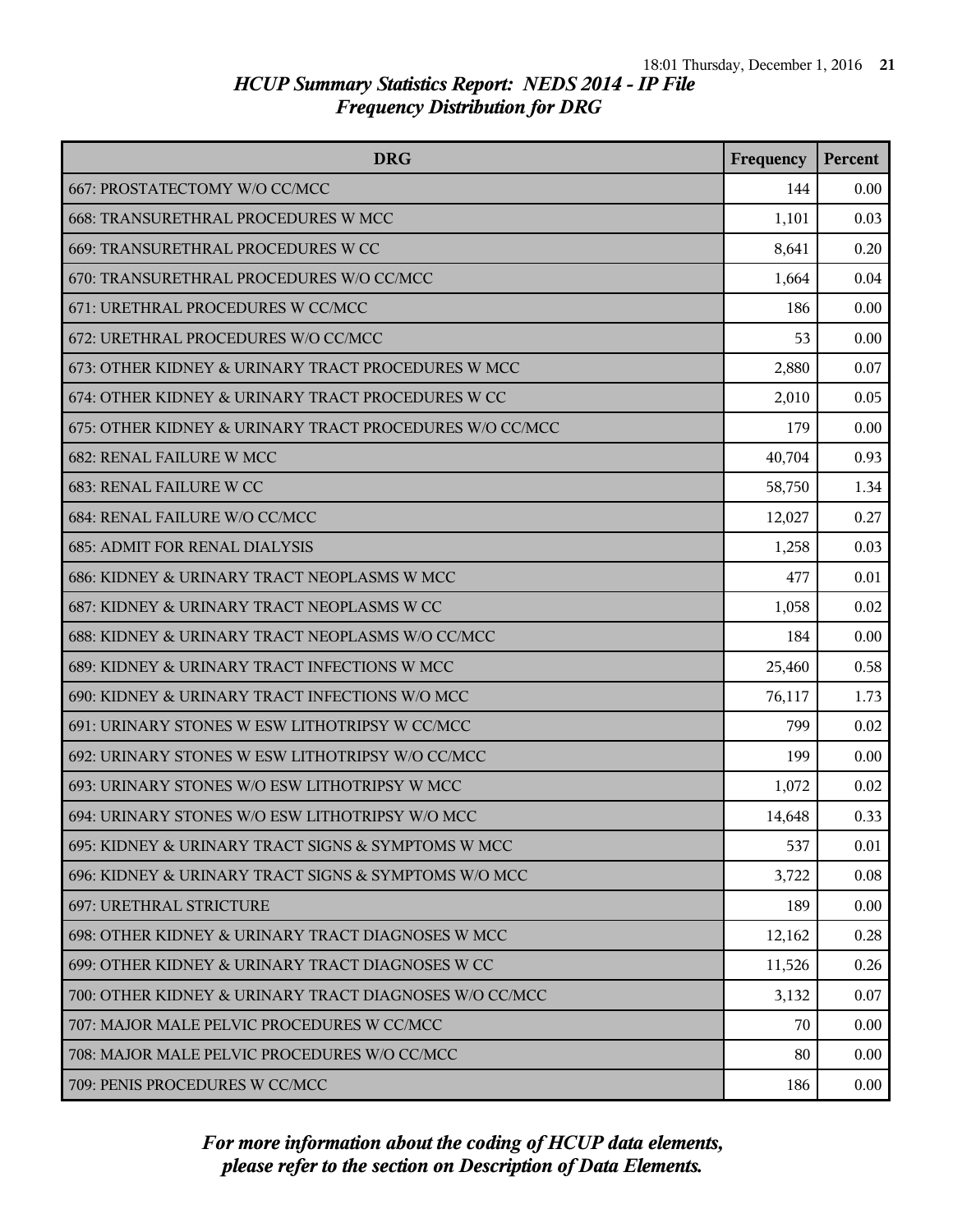| <b>DRG</b>                                                              | Frequency | Percent |
|-------------------------------------------------------------------------|-----------|---------|
| 710: PENIS PROCEDURES W/O CC/MCC                                        | 195       | 0.00    |
| 711: TESTES PROCEDURES W CC/MCC                                         | 310       | 0.01    |
| 712: TESTES PROCEDURES W/O CC/MCC                                       | 479       | 0.01    |
| 713: TRANSURETHRAL PROSTATECTOMY W CC/MCC                               | 702       | 0.02    |
| 714: TRANSURETHRAL PROSTATECTOMY W/O CC/MCC                             | 232       | 0.01    |
| 715: OTHER MALE REPRODUCTIVE SYSTEM O.R. PROC FOR MALIGNANCY W CC/MCC   | 133       | 0.00    |
| 716: OTHER MALE REPRODUCTIVE SYSTEM O.R. PROC FOR MALIGNANCY W/O CC/MCC | 11        | 0.00    |
| 717: OTHER MALE REPRODUCTIVE SYSTEM O.R. PROC EXC MALIGNANCY W CC/MCC   | 286       | 0.01    |
| 718: OTHER MALE REPRODUCTIVE SYSTEM O.R. PROC EXC MALIGNANCY W/O CC/MCC | 77        | 0.00    |
| 722: MALIGNANCY, MALE REPRODUCTIVE SYSTEM W MCC                         | 231       | 0.01    |
| 723: MALIGNANCY, MALE REPRODUCTIVE SYSTEM W CC                          | 540       | 0.01    |
| 724: MALIGNANCY, MALE REPRODUCTIVE SYSTEM W/O CC/MCC                    | 40        | 0.00    |
| 725: BENIGN PROSTATIC HYPERTROPHY W MCC                                 | 218       | 0.00    |
| 726: BENIGN PROSTATIC HYPERTROPHY W/O MCC                               | 1,304     | 0.03    |
| 727: INFLAMMATION OF THE MALE REPRODUCTIVE SYSTEM W MCC                 | 634       | 0.01    |
| 728: INFLAMMATION OF THE MALE REPRODUCTIVE SYSTEM W/O MCC               | 4,164     | 0.09    |
| 729: OTHER MALE REPRODUCTIVE SYSTEM DIAGNOSES W CC/MCC                  | 452       | 0.01    |
| 730: OTHER MALE REPRODUCTIVE SYSTEM DIAGNOSES W/O CC/MCC                | 269       | 0.01    |
| 734: PELVIC EVISCERATION, RAD HYSTERECTOMY & RAD VULVECTOMY W CC/MCC    | 97        | 0.00    |
| 735: PELVIC EVISCERATION, RAD HYSTERECTOMY & RAD VULVECTOMY W/O CC/MCC  | 31        | 0.00    |
| 736: UTERINE & ADNEXA PROC FOR OVARIAN OR ADNEXAL MALIGNANCY W MCC      | 95        | 0.00    |
| 737: UTERINE & ADNEXA PROC FOR OVARIAN OR ADNEXAL MALIGNANCY W CC       | 173       | 0.00    |
| 738: UTERINE & ADNEXA PROC FOR OVARIAN OR ADNEXAL MALIGNANCY W/O CC/MCC | 34        | 0.00    |
| 739: UTERINE, ADNEXA PROC FOR NON-OVARIAN/ADNEXAL MALIG W MCC           | 51        | 0.00    |
| 740: UTERINE, ADNEXA PROC FOR NON-OVARIAN/ADNEXAL MALIG W CC            | 132       | 0.00    |
| 741: UTERINE, ADNEXA PROC FOR NON-OVARIAN/ADNEXAL MALIG W/O CC/MCC      | 70        | 0.00    |
| 742: UTERINE & ADNEXA PROC FOR NON-MALIGNANCY W CC/MCC                  | 2,161     | 0.05    |
| 743: UTERINE & ADNEXA PROC FOR NON-MALIGNANCY W/O CC/MCC                | 2,605     | 0.06    |
| 744: D&C, CONIZATION, LAPAROSCOPY & TUBAL INTERRUPTION W CC/MCC         | 946       | 0.02    |
| 745: D&C, CONIZATION, LAPAROSCOPY & TUBAL INTERRUPTION W/O CC/MCC       | 604       | 0.01    |
| 746: VAGINA, CERVIX & VULVA PROCEDURES W CC/MCC                         | 478       | 0.01    |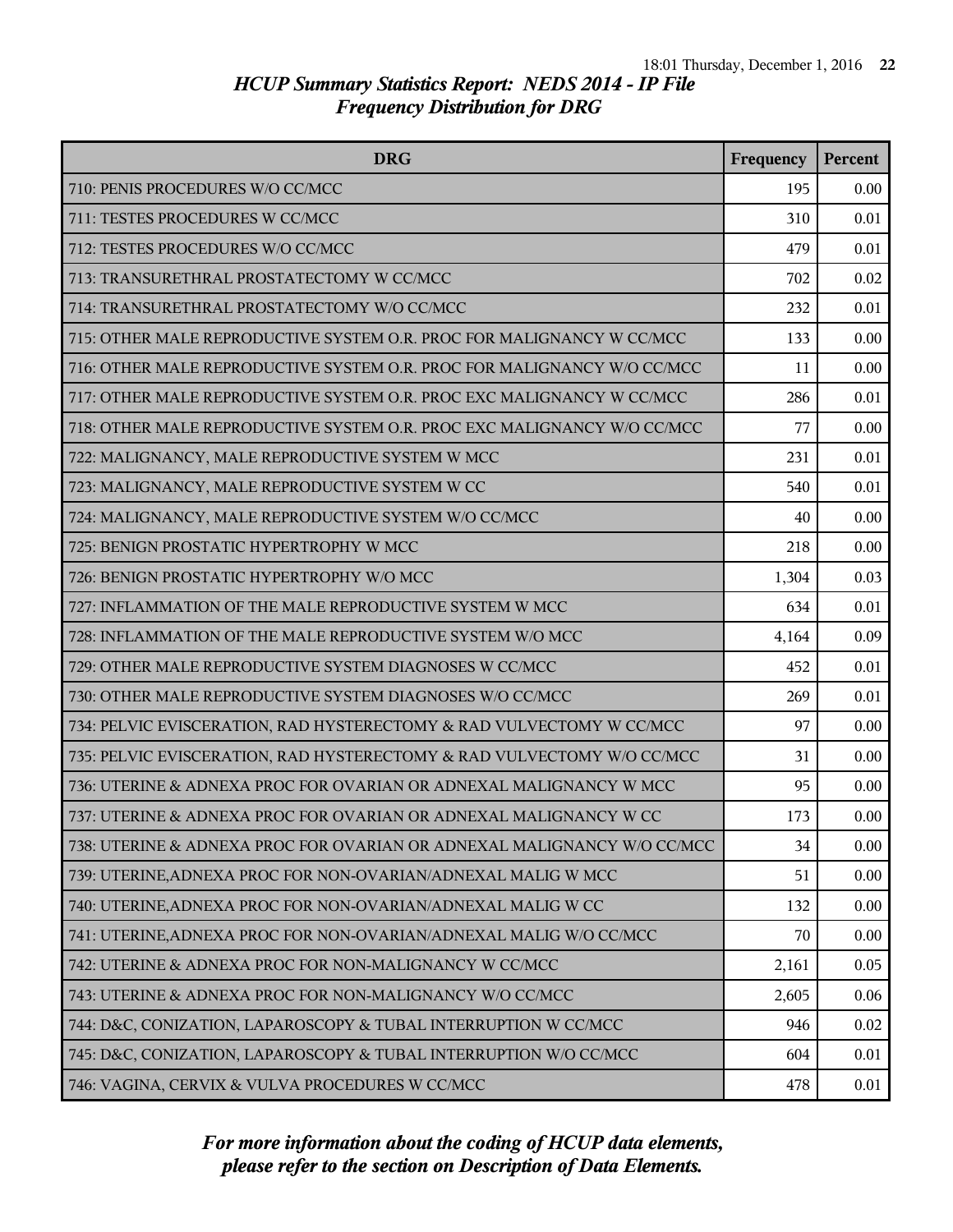| <b>DRG</b>                                                             | Frequency | Percent |
|------------------------------------------------------------------------|-----------|---------|
| 747: VAGINA, CERVIX & VULVA PROCEDURES W/O CC/MCC                      | 492       | 0.01    |
| 748: FEMALE REPRODUCTIVE SYSTEM RECONSTRUCTIVE PROCEDURES              | 25        | 0.00    |
| 749: OTHER FEMALE REPRODUCTIVE SYSTEM O.R. PROCEDURES W CC/MCC         | 372       | 0.01    |
| 750: OTHER FEMALE REPRODUCTIVE SYSTEM O.R. PROCEDURES W/O CC/MCC       | 150       | 0.00    |
| 754: MALIGNANCY, FEMALE REPRODUCTIVE SYSTEM W MCC                      | 579       | 0.01    |
| 755: MALIGNANCY, FEMALE REPRODUCTIVE SYSTEM W CC                       | 1,397     | 0.03    |
| 756: MALIGNANCY, FEMALE REPRODUCTIVE SYSTEM W/O CC/MCC                 | 138       | 0.00    |
| 757: INFECTIONS, FEMALE REPRODUCTIVE SYSTEM W MCC                      | 582       | 0.01    |
| 758: INFECTIONS, FEMALE REPRODUCTIVE SYSTEM W CC                       | 1,511     | 0.03    |
| 759: INFECTIONS, FEMALE REPRODUCTIVE SYSTEM W/O CC/MCC                 | 2,048     | 0.05    |
| 760: MENSTRUAL & OTHER FEMALE REPRODUCTIVE SYSTEM DISORDERS W CC/MCC   | 2,394     | 0.05    |
| 761: MENSTRUAL & OTHER FEMALE REPRODUCTIVE SYSTEM DISORDERS W/O CC/MCC | 2,271     | 0.05    |
| 765: CESAREAN SECTION W CC/MCC                                         | 10,519    | 0.24    |
| 766: CESAREAN SECTION W/O CC/MCC                                       | 11,937    | 0.27    |
| 767: VAGINAL DELIVERY W STERILIZATION &/OR D&C                         | 1,176     | 0.03    |
| 768: VAGINAL DELIVERY W O.R. PROC EXCEPT STERIL &/OR D&C               | 57        | 0.00    |
| 769: POSTPARTUM & POST ABORTION DIAGNOSES W O.R. PROCEDURE             | 1,702     | 0.04    |
| 770: ABORTION W D&C, ASPIRATION CURETTAGE OR HYSTEROTOMY               | 1,584     | 0.04    |
| 774: VAGINAL DELIVERY W COMPLICATING DIAGNOSES                         | 9,366     | 0.21    |
| 775: VAGINAL DELIVERY W/O COMPLICATING DIAGNOSES                       | 49,437    | 1.13    |
| 776: POSTPARTUM & POST ABORTION DIAGNOSES W/O O.R. PROCEDURE           | 7,287     | 0.17    |
| 777: ECTOPIC PREGNANCY                                                 | 3,111     | 0.07    |
| 778: THREATENED ABORTION                                               | 1,786     | 0.04    |
| 779: ABORTION W/O D&C                                                  | 1,283     | 0.03    |
| 780: FALSE LABOR                                                       | 210       | 0.00    |
| 781: OTHER ANTEPARTUM DIAGNOSES W MEDICAL COMPLICATIONS                | 16,424    | 0.37    |
| 782: OTHER ANTEPARTUM DIAGNOSES W/O MEDICAL COMPLICATIONS              | 1,370     | 0.03    |
| 789: NEONATES, DIED OR TRANSFERRED TO ANOTHER ACUTE CARE FACILITY      | 406       | 0.01    |
| 790: EXTREME IMMATURITY OR RESPIRATORY DISTRESS SYNDROME, NEONATE      | 188       | 0.00    |
| 791: PREMATURITY W MAJOR PROBLEMS                                      | 236       | 0.01    |
| 792: PREMATURITY W/O MAJOR PROBLEMS                                    | 232       | 0.01    |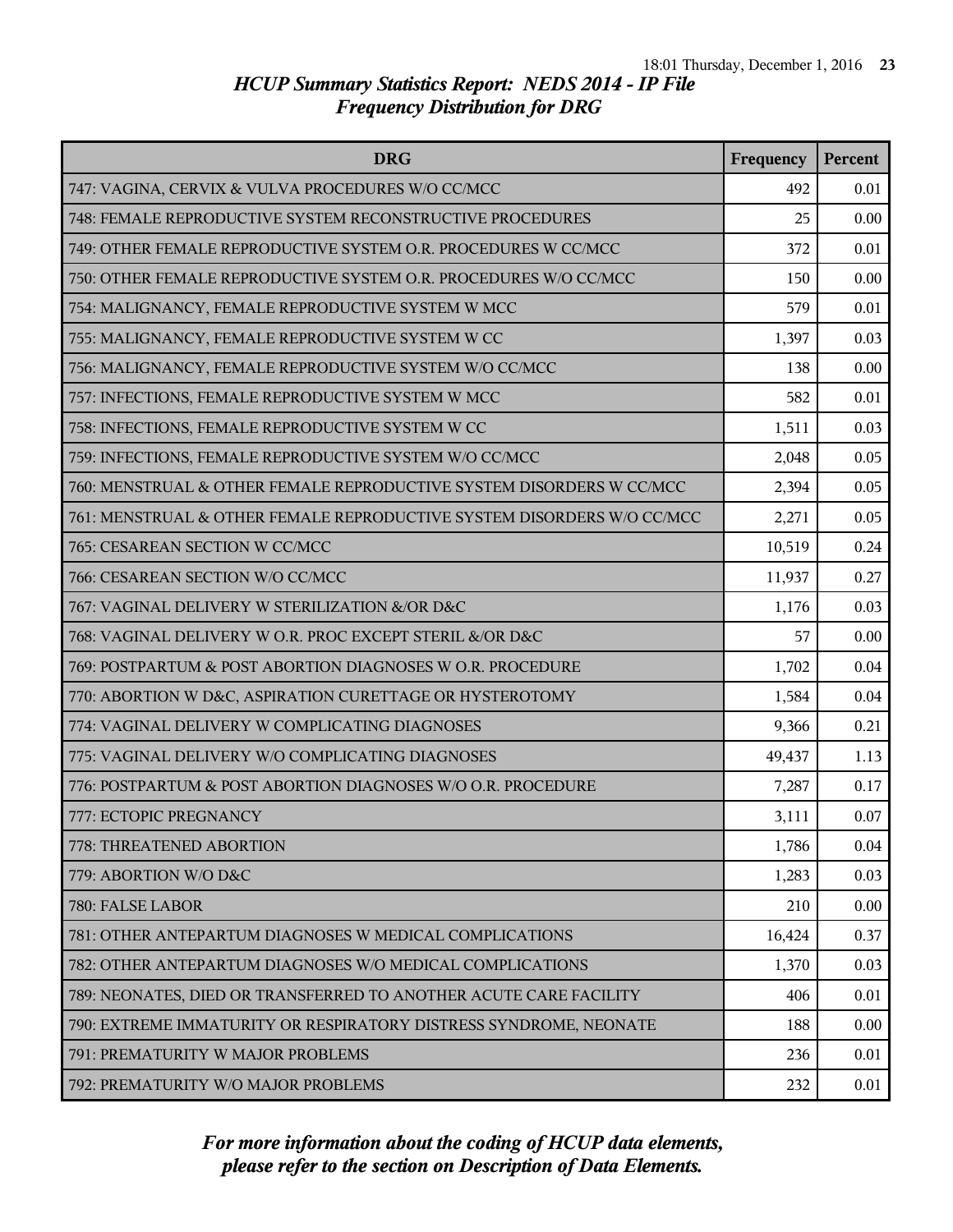| <b>DRG</b>                                                                | Frequency | Percent |
|---------------------------------------------------------------------------|-----------|---------|
| 793: FULL TERM NEONATE W MAJOR PROBLEMS                                   | 3,056     | 0.07    |
| 794: NEONATE W OTHER SIGNIFICANT PROBLEMS                                 | 2,884     | 0.07    |
| 795: NORMAL NEWBORN                                                       | 1,870     | 0.04    |
| 799: SPLENECTOMY W MCC                                                    | 280       | 0.01    |
| 800: SPLENECTOMY W CC                                                     | 169       | 0.00    |
| 801: SPLENECTOMY W/O CC/MCC                                               | 67        | 0.00    |
| 802: OTHER O.R. PROC OF THE BLOOD & BLOOD FORMING ORGANS W MCC            | 277       | 0.01    |
| 803: OTHER O.R. PROC OF THE BLOOD & BLOOD FORMING ORGANS W CC             | 378       | 0.01    |
| 804: OTHER O.R. PROC OF THE BLOOD & BLOOD FORMING ORGANS W/O CC/MCC       | 217       | 0.00    |
| 808: MAJOR HEMATOL/IMMUN DIAG EXC SICKLE CELL CRISIS & COAGUL W MCC       | 3,045     | 0.07    |
| 809: MAJOR HEMATOL/IMMUN DIAG EXC SICKLE CELL CRISIS & COAGUL W CC        | 8,290     | 0.19    |
| 810: MAJOR HEMATOL/IMMUN DIAG EXC SICKLE CELL CRISIS & COAGUL W/O CC/MCC  | 1,764     | 0.04    |
| 811: RED BLOOD CELL DISORDERS W MCC                                       | 12,550    | 0.29    |
| 812: RED BLOOD CELL DISORDERS W/O MCC                                     | 46,346    | 1.06    |
| 813: COAGULATION DISORDERS                                                | 4,616     | 0.11    |
| 814: RETICULOENDOTHELIAL & IMMUNITY DISORDERS W MCC                       | 674       | 0.02    |
| 815: RETICULOENDOTHELIAL & IMMUNITY DISORDERS W CC                        | 1,892     | 0.04    |
| 816: RETICULOENDOTHELIAL & IMMUNITY DISORDERS W/O CC/MCC                  | 1,560     | 0.04    |
| 820: LYMPHOMA & LEUKEMIA W MAJOR O.R. PROCEDURE W MCC                     | 326       | 0.01    |
| 821: LYMPHOMA & LEUKEMIA W MAJOR O.R. PROCEDURE W CC                      | 248       | 0.01    |
| 822: LYMPHOMA & LEUKEMIA W MAJOR O.R. PROCEDURE W/O CC/MCC                | 36        | 0.00    |
| 823: LYMPHOMA & NON-ACUTE LEUKEMIA W OTHER O.R. PROC W MCC                | 665       | 0.02    |
| 824: LYMPHOMA & NON-ACUTE LEUKEMIA W OTHER O.R. PROC W CC                 | 879       | 0.02    |
| 825: LYMPHOMA & NON-ACUTE LEUKEMIA W OTHER O.R. PROC W/O CC/MCC           | 272       | 0.01    |
| 826: MYELOPROLIF DISORD OR POORLY DIFF NEOPL W MAJ O.R. PROC W MCC        | 120       | 0.00    |
| 827: MYELOPROLIF DISORD OR POORLY DIFF NEOPL W MAJ O.R. PROC W CC         | 119       | 0.00    |
| 828: MYELOPROLIF DISORD OR POORLY DIFF NEOPL W MAJ O.R. PROC W/O CC/MCC   | 16        | 0.00    |
| 829: MYELOPROLIF DISORD OR POORLY DIFF NEOPL W OTHER O.R. PROC W CC/MCC   | 279       | 0.01    |
| 830: MYELOPROLIF DISORD OR POORLY DIFF NEOPL W OTHER O.R. PROC W/O CC/MCC | 32        | 0.00    |
| 834: ACUTE LEUKEMIA W/O MAJOR O.R. PROCEDURE W MCC                        | 1,279     | 0.03    |
| 835: ACUTE LEUKEMIA W/O MAJOR O.R. PROCEDURE W CC                         | 1,035     | 0.02    |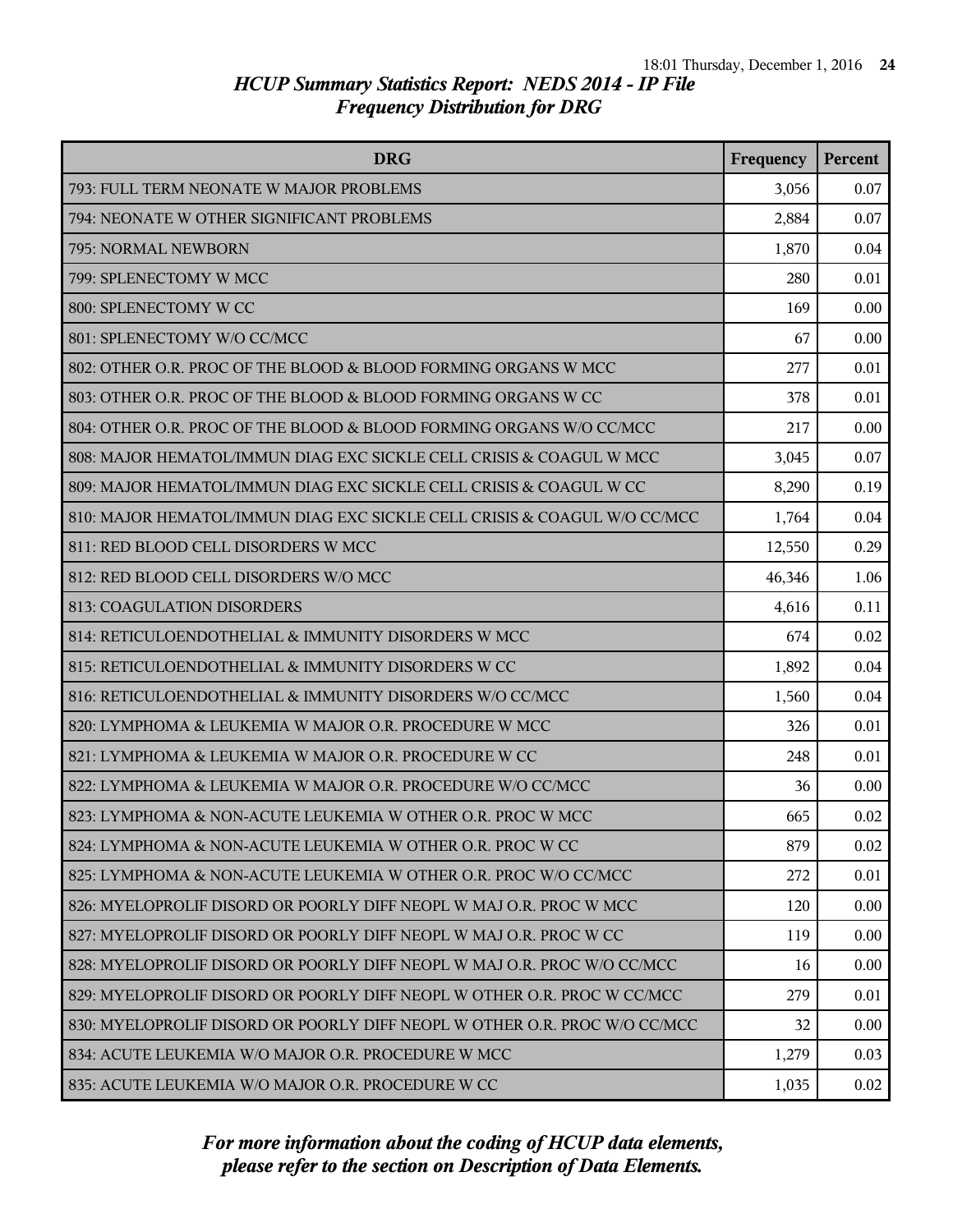| <b>DRG</b>                                                             | Frequency | Percent |
|------------------------------------------------------------------------|-----------|---------|
| 836: ACUTE LEUKEMIA W/O MAJOR O.R. PROCEDURE W/O CC/MCC                | 464       | 0.01    |
| 837: CHEMO W ACUTE LEUKEMIA AS SDX OR W HIGH DOSE CHEMO AGENT W MCC    | 54        | 0.00    |
| 838: CHEMO W ACUTE LEUKEMIA AS SDX W CC OR HIGH DOSE CHEMO AGENT       | 40        | 0.00    |
| 839: CHEMO W ACUTE LEUKEMIA AS SDX W/O CC/MCC                          | 37        | 0.00    |
| 840: LYMPHOMA & NON-ACUTE LEUKEMIA W MCC                               | 2,493     | 0.06    |
| 841: LYMPHOMA & NON-ACUTE LEUKEMIA W CC                                | 2,954     | 0.07    |
| 842: LYMPHOMA & NON-ACUTE LEUKEMIA W/O CC/MCC                          | 1,027     | 0.02    |
| 843: OTHER MYELOPROLIF DIS OR POORLY DIFF NEOPL DIAG W MCC             | 655       | 0.01    |
| 844: OTHER MYELOPROLIF DIS OR POORLY DIFF NEOPL DIAG W CC              | 1,028     | 0.02    |
| 845: OTHER MYELOPROLIF DIS OR POORLY DIFF NEOPL DIAG W/O CC/MCC        | 227       | 0.01    |
| 846: CHEMOTHERAPY W/O ACUTE LEUKEMIA AS SECONDARY DIAGNOSIS W MCC      | 77        | 0.00    |
| 847: CHEMOTHERAPY W/O ACUTE LEUKEMIA AS SECONDARY DIAGNOSIS W CC       | 229       | 0.01    |
| 848: CHEMOTHERAPY W/O ACUTE LEUKEMIA AS SECONDARY DIAGNOSIS W/O CC/MCC | 12        | 0.00    |
| 849: RADIOTHERAPY                                                      | 34        | 0.00    |
| 853: INFECTIOUS & PARASITIC DISEASES W O.R. PROCEDURE W MCC            | 25,364    | 0.58    |
| 854: INFECTIOUS & PARASITIC DISEASES W O.R. PROCEDURE W CC             | 8,405     | 0.19    |
| 855: INFECTIOUS & PARASITIC DISEASES W O.R. PROCEDURE W/O CC/MCC       | 229       | 0.01    |
| 856: POSTOPERATIVE OR POST-TRAUMATIC INFECTIONS W O.R. PROC W MCC      | 2,127     | 0.05    |
| 857: POSTOPERATIVE OR POST-TRAUMATIC INFECTIONS W O.R. PROC W CC       | 2,735     | 0.06    |
| 858: POSTOPERATIVE OR POST-TRAUMATIC INFECTIONS W O.R. PROC W/O CC/MCC | 483       | 0.01    |
| 862: POSTOPERATIVE & POST-TRAUMATIC INFECTIONS W MCC                   | 5,113     | 0.12    |
| 863: POSTOPERATIVE & POST-TRAUMATIC INFECTIONS W/O MCC                 | 8,815     | 0.20    |
| <b>864: FEVER</b>                                                      | 9,268     | 0.21    |
| 865: VIRAL ILLNESS W MCC                                               | 1,694     | 0.04    |
| 866: VIRAL ILLNESS W/O MCC                                             | 7,258     | 0.17    |
| 867: OTHER INFECTIOUS & PARASITIC DISEASES DIAGNOSES W MCC             | 2,198     | 0.05    |
| 868: OTHER INFECTIOUS & PARASITIC DISEASES DIAGNOSES W CC              | 1,543     | 0.04    |
| 869: OTHER INFECTIOUS & PARASITIC DISEASES DIAGNOSES W/O CC/MCC        | 703       | 0.02    |
| 870: SEPTICEMIA OR SEVERE SEPSIS W MV 96+ HOURS                        | 14,474    | 0.33    |
| 871: SEPTICEMIA OR SEVERE SEPSIS W/O MV 96+ HOURS W MCC                | 175,953   | 4.01    |
| 872: SEPTICEMIA OR SEVERE SEPSIS W/O MV 96+ HOURS W/O MCC              | 74,734    | 1.70    |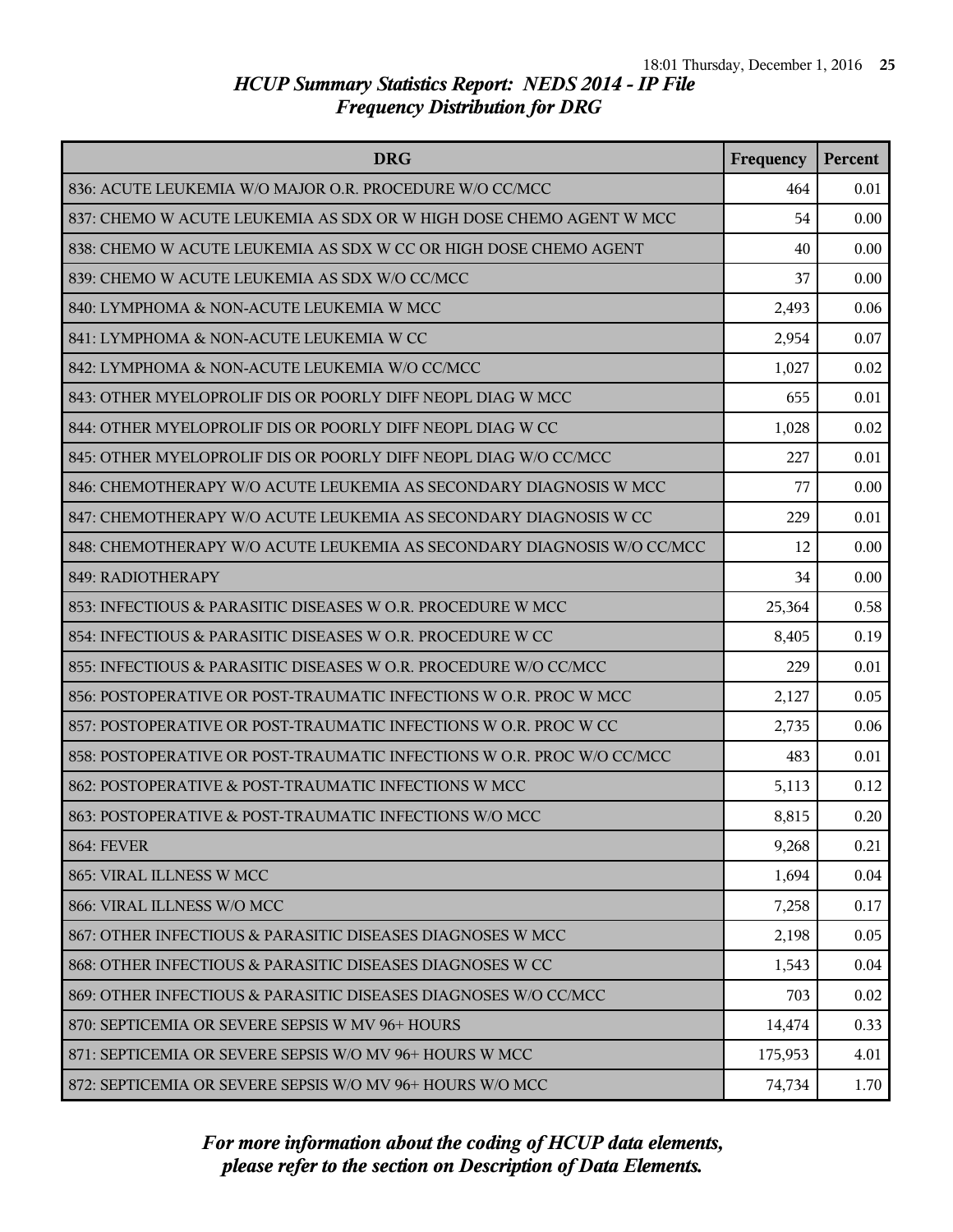| <b>DRG</b>                                                               | Frequency | Percent |
|--------------------------------------------------------------------------|-----------|---------|
| 876: O.R. PROCEDURE W PRINCIPAL DIAGNOSES OF MENTAL ILLNESS              | 346       | 0.01    |
| 880: ACUTE ADJUSTMENT REACTION & PSYCHOSOCIAL DYSFUNCTION                | 6,541     | 0.15    |
| 881: DEPRESSIVE NEUROSES                                                 | 17,531    | 0.40    |
| 882: NEUROSES EXCEPT DEPRESSIVE                                          | 5,455     | 0.12    |
| 883: DISORDERS OF PERSONALITY & IMPULSE CONTROL                          | 1,529     | 0.03    |
| 884: ORGANIC DISTURBANCES & MENTAL RETARDATION                           | 10,037    | 0.23    |
| 885: PSYCHOSES                                                           | 170,925   | 3.89    |
| 886: BEHAVIORAL & DEVELOPMENTAL DISORDERS                                | 2,127     | 0.05    |
| 887: OTHER MENTAL DISORDER DIAGNOSES                                     | 260       | 0.01    |
| 894: ALCOHOL/DRUG ABUSE OR DEPENDENCE, LEFT AMA                          | 6,872     | 0.16    |
| 895: ALCOHOL/DRUG ABUSE OR DEPENDENCE W REHABILITATION THERAPY           | 1,379     | 0.03    |
| 896: ALCOHOL/DRUG ABUSE OR DEPENDENCE W/O REHABILITATION THERAPY W MCC   | 8,509     | 0.19    |
| 897: ALCOHOL/DRUG ABUSE OR DEPENDENCE W/O REHABILITATION THERAPY W/O MCC | 50,665    | 1.15    |
| 901: WOUND DEBRIDEMENTS FOR INJURIES W MCC                               | 279       | 0.01    |
| 902: WOUND DEBRIDEMENTS FOR INJURIES W CC                                | 653       | 0.01    |
| 903: WOUND DEBRIDEMENTS FOR INJURIES W/O CC/MCC                          | 305       | 0.01    |
| 904: SKIN GRAFTS FOR INJURIES W CC/MCC                                   | 495       | 0.01    |
| 905: SKIN GRAFTS FOR INJURIES W/O CC/MCC                                 | 128       | 0.00    |
| 906: HAND PROCEDURES FOR INJURIES                                        | 1,183     | 0.03    |
| 907: OTHER O.R. PROCEDURES FOR INJURIES W MCC                            | 3,118     | 0.07    |
| 908: OTHER O.R. PROCEDURES FOR INJURIES W CC                             | 3,314     | 0.08    |
| 909: OTHER O.R. PROCEDURES FOR INJURIES W/O CC/MCC                       | 2,060     | 0.05    |
| 913: TRAUMATIC INJURY W MCC                                              | 433       | 0.01    |
| 914: TRAUMATIC INJURY W/O MCC                                            | 3,513     | 0.08    |
| 915: ALLERGIC REACTIONS W MCC                                            | 1,108     | 0.03    |
| 916: ALLERGIC REACTIONS W/O MCC                                          | 4,419     | 0.10    |
| 917: POISONING & TOXIC EFFECTS OF DRUGS W MCC                            | 22,549    | 0.51    |
| 918: POISONING & TOXIC EFFECTS OF DRUGS W/O MCC                          | 32,630    | 0.74    |
| 919: COMPLICATIONS OF TREATMENT W MCC                                    | 4,459     | 0.10    |
| 920: COMPLICATIONS OF TREATMENT W CC                                     | 6,491     | 0.15    |
| 921: COMPLICATIONS OF TREATMENT W/O CC/MCC                               | 2,822     | 0.06    |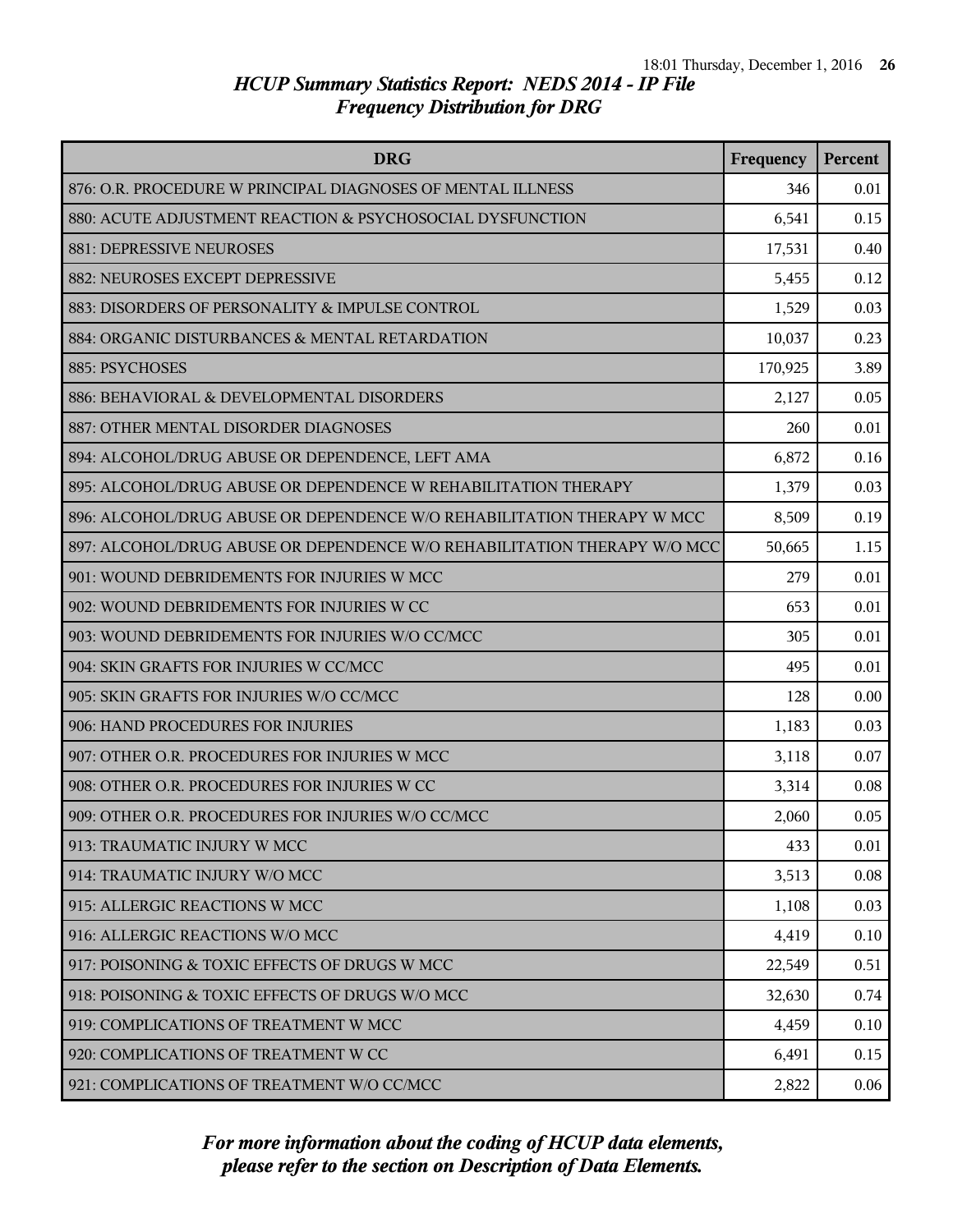| <b>DRG</b>                                                               | Frequency | Percent |
|--------------------------------------------------------------------------|-----------|---------|
| 922: OTHER INJURY, POISONING & TOXIC EFFECT DIAG W MCC                   | 1,093     | 0.02    |
| 923: OTHER INJURY, POISONING & TOXIC EFFECT DIAG W/O MCC                 | 2,151     | 0.05    |
| 927: EXTENSIVE BURNS OR FULL THICKNESS BURNS W MV 96+ HRS W SKIN GRAFT   | 215       | 0.00    |
| 928: FULL THICKNESS BURN W SKIN GRAFT OR INHAL INJ W CC/MCC              | 779       | 0.02    |
| 929: FULL THICKNESS BURN W SKIN GRAFT OR INHAL INJ W/O CC/MCC            | 322       | 0.01    |
| 933: EXTENSIVE BURNS OR FULL THICKNESS BURNS W MV 96+ HRS W/O SKIN GRAFT | 96        | 0.00    |
| 934: FULL THICKNESS BURN W/O SKIN GRFT OR INHAL INJ                      | 502       | 0.01    |
| 935: NON-EXTENSIVE BURNS                                                 | 2,660     | 0.06    |
| 939: O.R. PROC W DIAGNOSES OF OTHER CONTACT W HEALTH SERVICES W MCC      | 174       | 0.00    |
| 940: O.R. PROC W DIAGNOSES OF OTHER CONTACT W HEALTH SERVICES W CC       | 253       | 0.01    |
| 941: O.R. PROC W DIAGNOSES OF OTHER CONTACT W HEALTH SERVICES W/O CC/MCC | 92        | 0.00    |
| 945: REHABILITATION W CC/MCC                                             | 642       | 0.01    |
| 946: REHABILITATION W/O CC/MCC                                           | 175       | 0.00    |
| 947: SIGNS & SYMPTOMS W MCC                                              | 5,145     | 0.12    |
| 948: SIGNS & SYMPTOMS W/O MCC                                            | 20,822    | 0.47    |
| 949: AFTERCARE W CC/MCC                                                  | 104       | 0.00    |
| 950: AFTERCARE W/O CC/MCC                                                | 39        | 0.00    |
| 951: OTHER FACTORS INFLUENCING HEALTH STATUS                             | 1,516     | 0.03    |
| 955: CRANIOTOMY FOR MULTIPLE SIGNIFICANT TRAUMA                          | 704       | 0.02    |
| 956: LIMB REATTACHMENT, HIP & FEMUR PROC FOR MULTIPLE SIGNIFICANT TRAUMA | 3,309     | 0.08    |
| 957: OTHER O.R. PROCEDURES FOR MULTIPLE SIGNIFICANT TRAUMA W MCC         | 3,182     | 0.07    |
| 958: OTHER O.R. PROCEDURES FOR MULTIPLE SIGNIFICANT TRAUMA W CC          | 2,882     | 0.07    |
| 959: OTHER O.R. PROCEDURES FOR MULTIPLE SIGNIFICANT TRAUMA W/O CC/MCC    | 676       | 0.02    |
| 963: OTHER MULTIPLE SIGNIFICANT TRAUMA W MCC                             | 1,781     | 0.04    |
| 964: OTHER MULTIPLE SIGNIFICANT TRAUMA W CC                              | 3,158     | 0.07    |
| 965: OTHER MULTIPLE SIGNIFICANT TRAUMA W/O CC/MCC                        | 1,129     | 0.03    |
| 969: HIV W EXTENSIVE O.R. PROCEDURE W MCC                                | 406       | 0.01    |
| 970: HIV W EXTENSIVE O.R. PROCEDURE W/O MCC                              | 48        | 0.00    |
| 974: HIV W MAJOR RELATED CONDITION W MCC                                 | 4,526     | 0.10    |
| 975: HIV W MAJOR RELATED CONDITION W CC                                  | 3,442     | 0.08    |
| 976: HIV W MAJOR RELATED CONDITION W/O CC/MCC                            | 1,173     | 0.03    |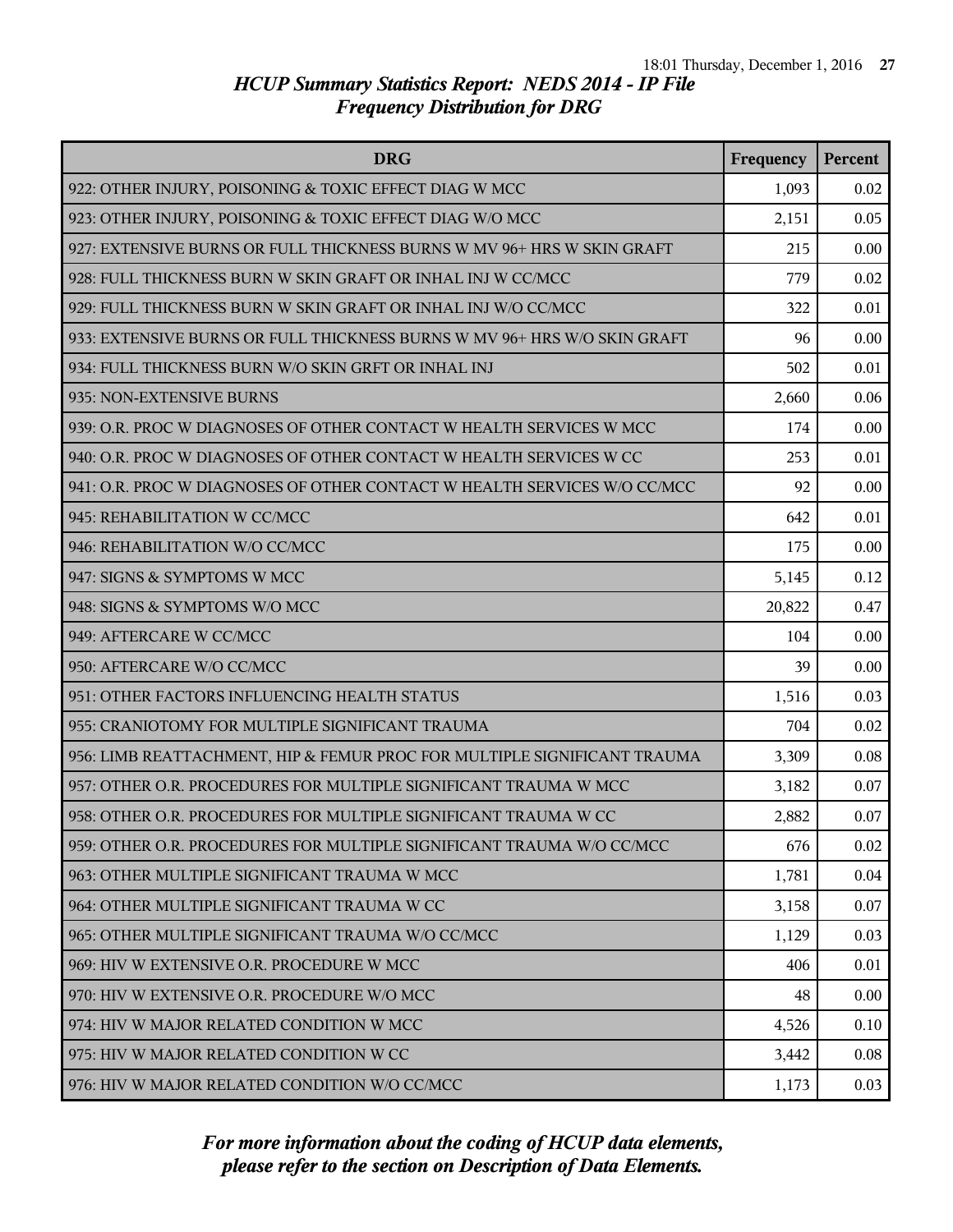| <b>DRG</b>                                                                | Frequency | <b>Percent</b> |
|---------------------------------------------------------------------------|-----------|----------------|
| 977: HIV W OR W/O OTHER RELATED CONDITION                                 | 2,104     | 0.05           |
| 981: EXTENSIVE O.R. PROCEDURE UNRELATED TO PRINCIPAL DIAGNOSIS W MCC      | 7,781     | 0.18           |
| 982: EXTENSIVE O.R. PROCEDURE UNRELATED TO PRINCIPAL DIAGNOSIS W CC       | 5,451     | 0.12           |
| 983: EXTENSIVE O.R. PROCEDURE UNRELATED TO PRINCIPAL DIAGNOSIS W/O CC/MCC | 1,164     | 0.03           |
| 984: PROSTATIC O.R. PROCEDURE UNRELATED TO PRINCIPAL DIAGNOSIS W MCC      | 105       | 0.00           |
| 985: PROSTATIC O.R. PROCEDURE UNRELATED TO PRINCIPAL DIAGNOSIS W CC       | 193       | 0.00           |
| 986: PROSTATIC O.R. PROCEDURE UNRELATED TO PRINCIPAL DIAGNOSIS W/O CC/MCC | 56        | 0.00           |
| 987: NON-EXTENSIVE O.R. PROC UNRELATED TO PRINCIPAL DIAGNOSIS W MCC       | 2,357     | 0.05           |
| 988: NON-EXTENSIVE O.R. PROC UNRELATED TO PRINCIPAL DIAGNOSIS W CC        | 3,059     | 0.07           |
| 989: NON-EXTENSIVE O.R. PROC UNRELATED TO PRINCIPAL DIAGNOSIS W/O CC/MCC  | 1,038     | 0.02           |
| 998: PRINCIPAL DIAGNOSIS INVALID AS DISCHARGE DIAGNOSIS                   | $\leq 10$ | $***$          |
| 999: UNGROUPABLE                                                          | 9,128     | 0.21           |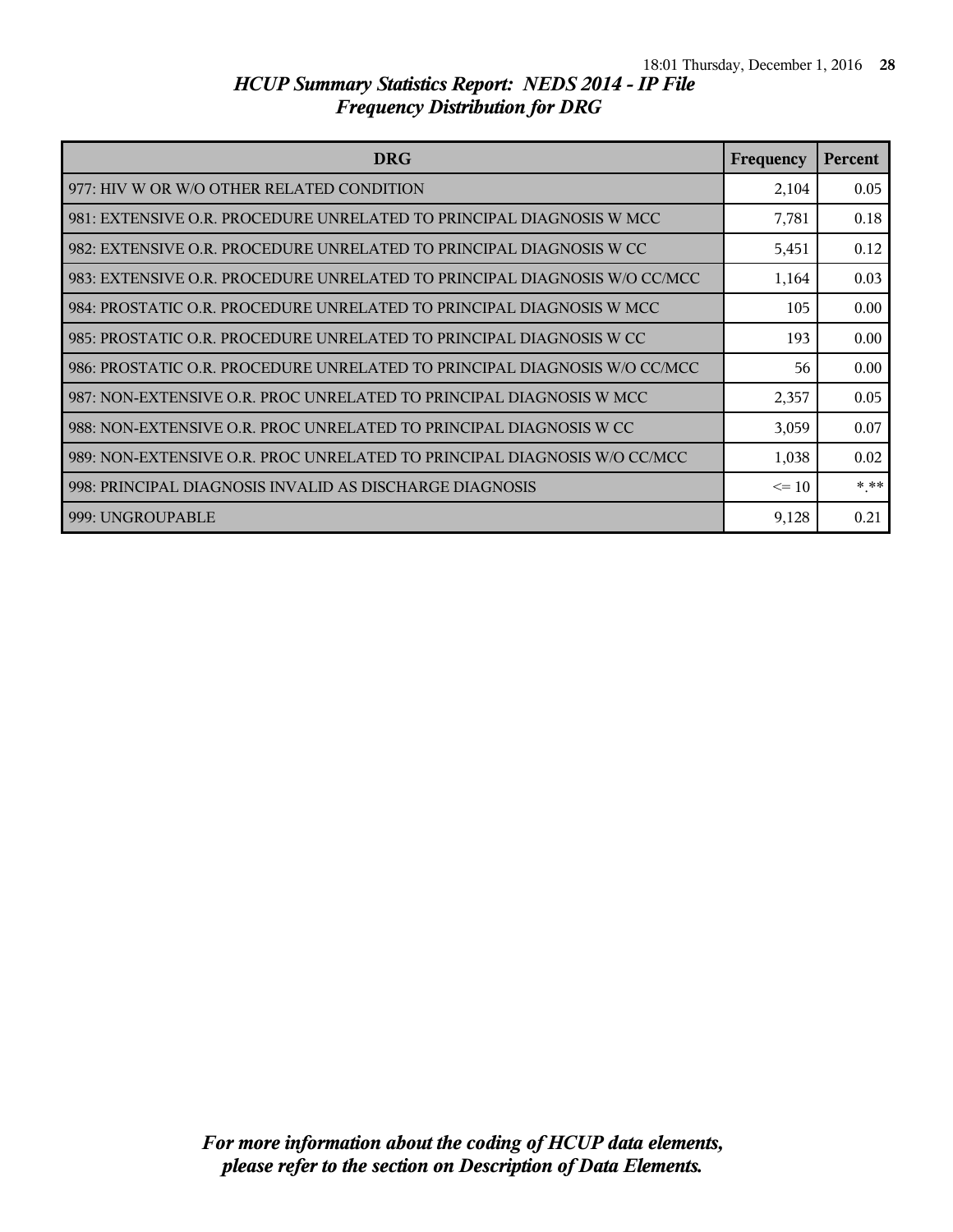| <b>DRGVER</b>            | Frequency | Percent |
|--------------------------|-----------|---------|
| 31: Effective 10/01/2013 | 3,281,188 | 74.76   |
| 32: Effective 10/01/2014 | 1,107,737 | 25.24   |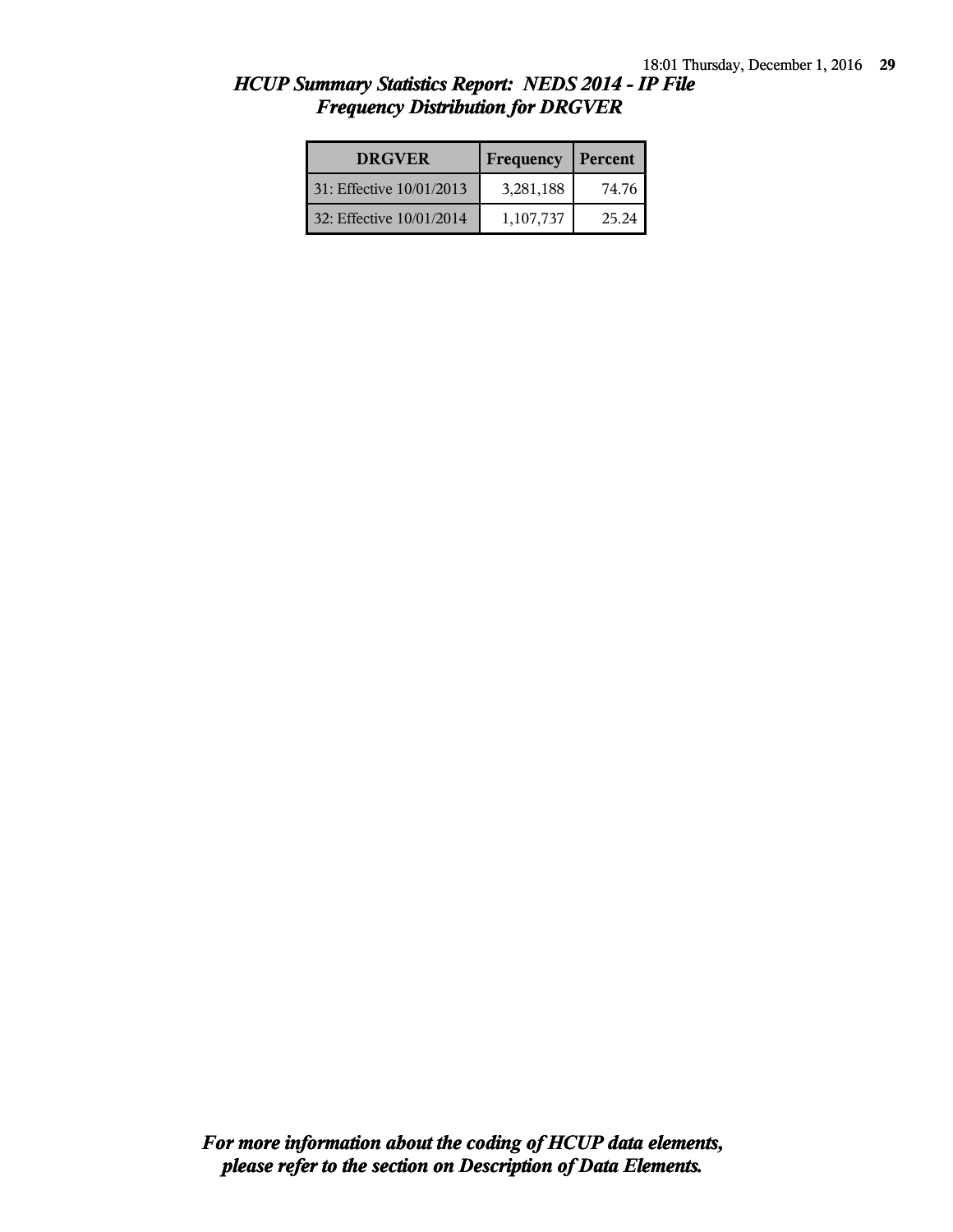| DRG NOPOA                                                                | Frequency | Percent |
|--------------------------------------------------------------------------|-----------|---------|
| 1: HEART TRANSPLANT OR IMPLANT OF HEART ASSIST SYSTEM W MCC              | 146       | 0.00    |
| 2: HEART TRANSPLANT OR IMPLANT OF HEART ASSIST SYSTEM W/O MCC            | 13        | 0.00    |
| 3: ECMO OR TRACH W MV 96+ HRS OR PDX EXC FACE, MOUTH & NECK W MAJ O.R.   | 7,649     | 0.17    |
| 4: TRACH W MV 96+ HRS OR PDX EXC FACE, MOUTH & NECK W/O MAJ O.R.         | 7,968     | 0.18    |
| 5: LIVER TRANSPLANT W MCC OR INTESTINAL TRANSPLANT                       | 187       | 0.00    |
| 6: LIVER TRANSPLANT W/O MCC                                              | 13        | 0.00    |
| 7: LUNG TRANSPLANT                                                       | 19        | 0.00    |
| 8: SIMULTANEOUS PANCREAS/KIDNEY TRANSPLANT                               | $\leq 10$ | $***$   |
| 11: TRACHEOSTOMY FOR FACE, MOUTH & NECK DIAGNOSES W MCC                  | 473       | 0.01    |
| 12: TRACHEOSTOMY FOR FACE, MOUTH & NECK DIAGNOSES W CC                   | 240       | 0.01    |
| 13: TRACHEOSTOMY FOR FACE, MOUTH & NECK DIAGNOSES W/O CC/MCC             | 100       | 0.00    |
| 14: ALLOGENEIC BONE MARROW TRANSPLANT                                    | 31        | 0.00    |
| 16: AUTOLOGOUS BONE MARROW TRANSPLANT W CC/MCC                           | 22        | 0.00    |
| 17: AUTOLOGOUS BONE MARROW TRANSPLANT W/O CC/MCC                         | $\leq 10$ | $***$   |
| 20: INTRACRANIAL VASCULAR PROCEDURES W PDX HEMORRHAGE W MCC              | 823       | 0.02    |
| 21: INTRACRANIAL VASCULAR PROCEDURES W PDX HEMORRHAGE W CC               | 346       | 0.01    |
| 22: INTRACRANIAL VASCULAR PROCEDURES W PDX HEMORRHAGE W/O CC/MCC         | 129       | 0.00    |
| 23: CRANIO W MAJOR DEV IMPL/ACUTE COMPLEX CNS PDX W MCC OR CHEMO IMPLANT | 3,269     | 0.07    |
| 24: CRANIO W MAJOR DEV IMPL/ACUTE COMPLEX CNS PDX W/O MCC                | 990       | 0.02    |
| 25: CRANIOTOMY & ENDOVASCULAR INTRACRANIAL PROCEDURES W MCC              | 6,477     | 0.15    |
| 26: CRANIOTOMY & ENDOVASCULAR INTRACRANIAL PROCEDURES W CC               | 2,420     | 0.06    |
| 27: CRANIOTOMY & ENDOVASCULAR INTRACRANIAL PROCEDURES W/O CC/MCC         | 1,778     | 0.04    |
| 28: SPINAL PROCEDURES W MCC                                              | 840       | 0.02    |
| 29: SPINAL PROCEDURES W CC OR SPINAL NEUROSTIMULATORS                    | 1,185     | 0.03    |
| 30: SPINAL PROCEDURES W/O CC/MCC                                         | 496       | 0.01    |
| 31: VENTRICULAR SHUNT PROCEDURES W MCC                                   | 451       | 0.01    |
| 32: VENTRICULAR SHUNT PROCEDURES W CC                                    | 843       | 0.02    |
| 33: VENTRICULAR SHUNT PROCEDURES W/O CC/MCC                              | 334       | 0.01    |
| 34: CAROTID ARTERY STENT PROCEDURE W MCC                                 | 144       | 0.00    |
| 35: CAROTID ARTERY STENT PROCEDURE W CC                                  | 197       | 0.00    |
| 36: CAROTID ARTERY STENT PROCEDURE W/O CC/MCC                            | 138       | 0.00    |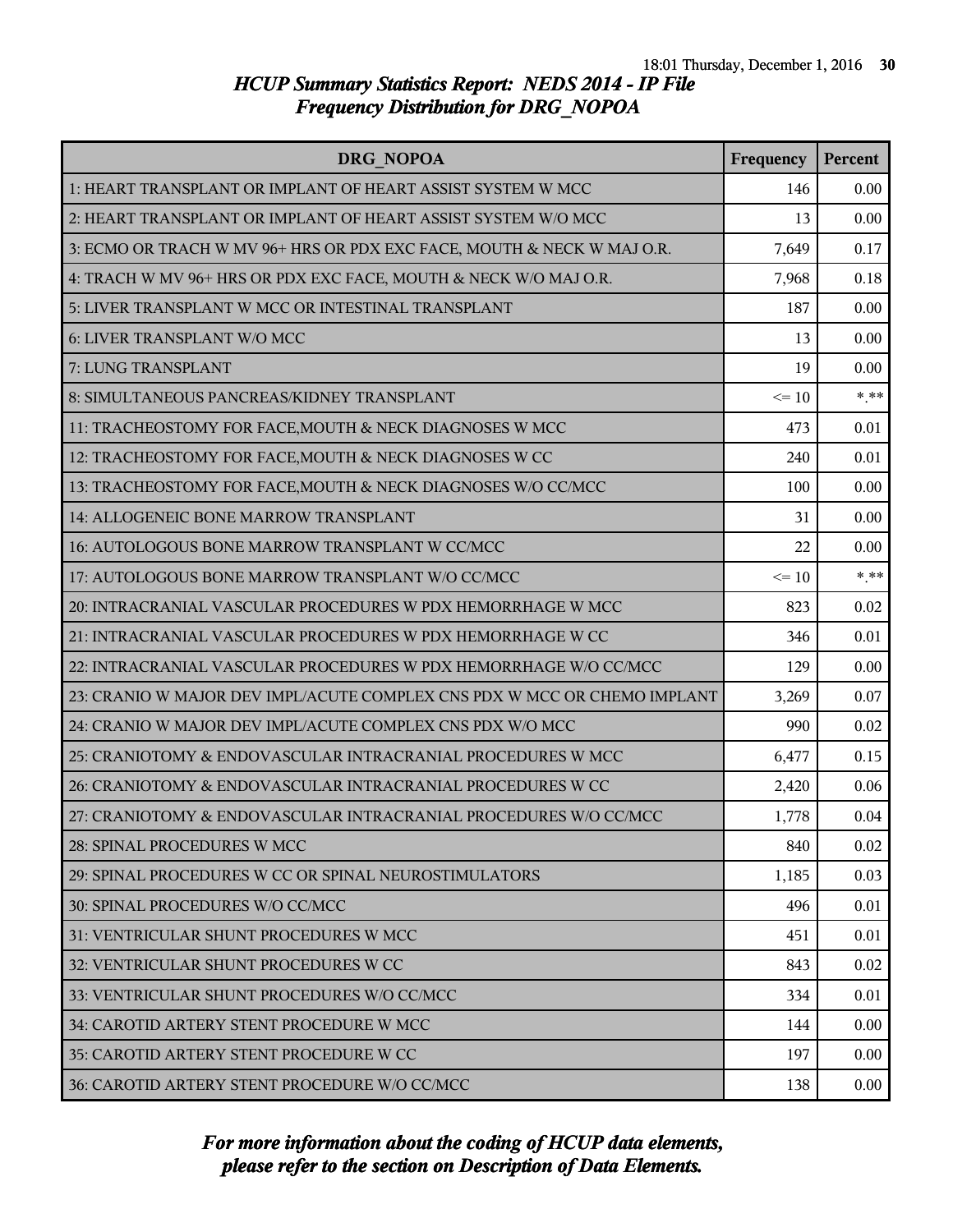| <b>DRG NOPOA</b>                                                         | Frequency | Percent |
|--------------------------------------------------------------------------|-----------|---------|
| 37: EXTRACRANIAL PROCEDURES W MCC                                        | 752       | 0.02    |
| 38: EXTRACRANIAL PROCEDURES W CC                                         | 1,251     | 0.03    |
| 39: EXTRACRANIAL PROCEDURES W/O CC/MCC                                   | 833       | 0.02    |
| 40: PERIPH/CRANIAL NERVE & OTHER NERV SYST PROC W MCC                    | 1,762     | 0.04    |
| 41: PERIPH/CRANIAL NERVE & OTHER NERV SYST PROC W CC OR PERIPH NEUROSTIM | 2,571     | 0.06    |
| 42: PERIPH/CRANIAL NERVE & OTHER NERV SYST PROC W/O CC/MCC               | 683       | 0.02    |
| 52: SPINAL DISORDERS & INJURIES W CC/MCC                                 | 622       | 0.01    |
| 53: SPINAL DISORDERS & INJURIES W/O CC/MCC                               | 330       | 0.01    |
| 54: NERVOUS SYSTEM NEOPLASMS W MCC                                       | 5,193     | 0.12    |
| 55: NERVOUS SYSTEM NEOPLASMS W/O MCC                                     | 3,302     | 0.08    |
| 56: DEGENERATIVE NERVOUS SYSTEM DISORDERS W MCC                          | 3,572     | 0.08    |
| 57: DEGENERATIVE NERVOUS SYSTEM DISORDERS W/O MCC                        | 13,228    | 0.30    |
| 58: MULTIPLE SCLEROSIS & CEREBELLAR ATAXIA W MCC                         | 473       | 0.01    |
| 59: MULTIPLE SCLEROSIS & CEREBELLAR ATAXIA W CC                          | 1,873     | 0.04    |
| 60: MULTIPLE SCLEROSIS & CEREBELLAR ATAXIA W/O CC/MCC                    | 2,700     | 0.06    |
| 61: ACUTE ISCHEMIC STROKE W USE OF THROMBOLYTIC AGENT W MCC              | 1,854     | 0.04    |
| 62: ACUTE ISCHEMIC STROKE W USE OF THROMBOLYTIC AGENT W CC               | 3,613     | 0.08    |
| 63: ACUTE ISCHEMIC STROKE W USE OF THROMBOLYTIC AGENT W/O CC/MCC         | 1,472     | 0.03    |
| 64: INTRACRANIAL HEMORRHAGE OR CEREBRAL INFARCTION W MCC                 | 27,336    | 0.62    |
| 65: INTRACRANIAL HEMORRHAGE OR CEREBRAL INFARCTION W CC OR TPA IN 24 HRS | 44,028    | 1.00    |
| 66: INTRACRANIAL HEMORRHAGE OR CEREBRAL INFARCTION W/O CC/MCC            | 26,653    | 0.61    |
| 67: NONSPECIFIC CVA & PRECEREBRAL OCCLUSION W/O INFARCT W MCC            | 351       | 0.01    |
| 68: NONSPECIFIC CVA & PRECEREBRAL OCCLUSION W/O INFARCT W/O MCC          | 2,042     | 0.05    |
| 69: TRANSIENT ISCHEMIA                                                   | 28,789    | 0.66    |
| 70: NONSPECIFIC CEREBROVASCULAR DISORDERS W MCC                          | 5,289     | 0.12    |
| 71: NONSPECIFIC CEREBROVASCULAR DISORDERS W CC                           | 6,141     | 0.14    |
| 72: NONSPECIFIC CEREBROVASCULAR DISORDERS W/O CC/MCC                     | 2,402     | 0.05    |
| 73: CRANIAL & PERIPHERAL NERVE DISORDERS W MCC                           | 3,516     | 0.08    |
| 74: CRANIAL & PERIPHERAL NERVE DISORDERS W/O MCC                         | 15,481    | 0.35    |
| 75: VIRAL MENINGITIS W CC/MCC                                            | 1,703     | 0.04    |
| 76: VIRAL MENINGITIS W/O CC/MCC                                          | 2,863     | 0.07    |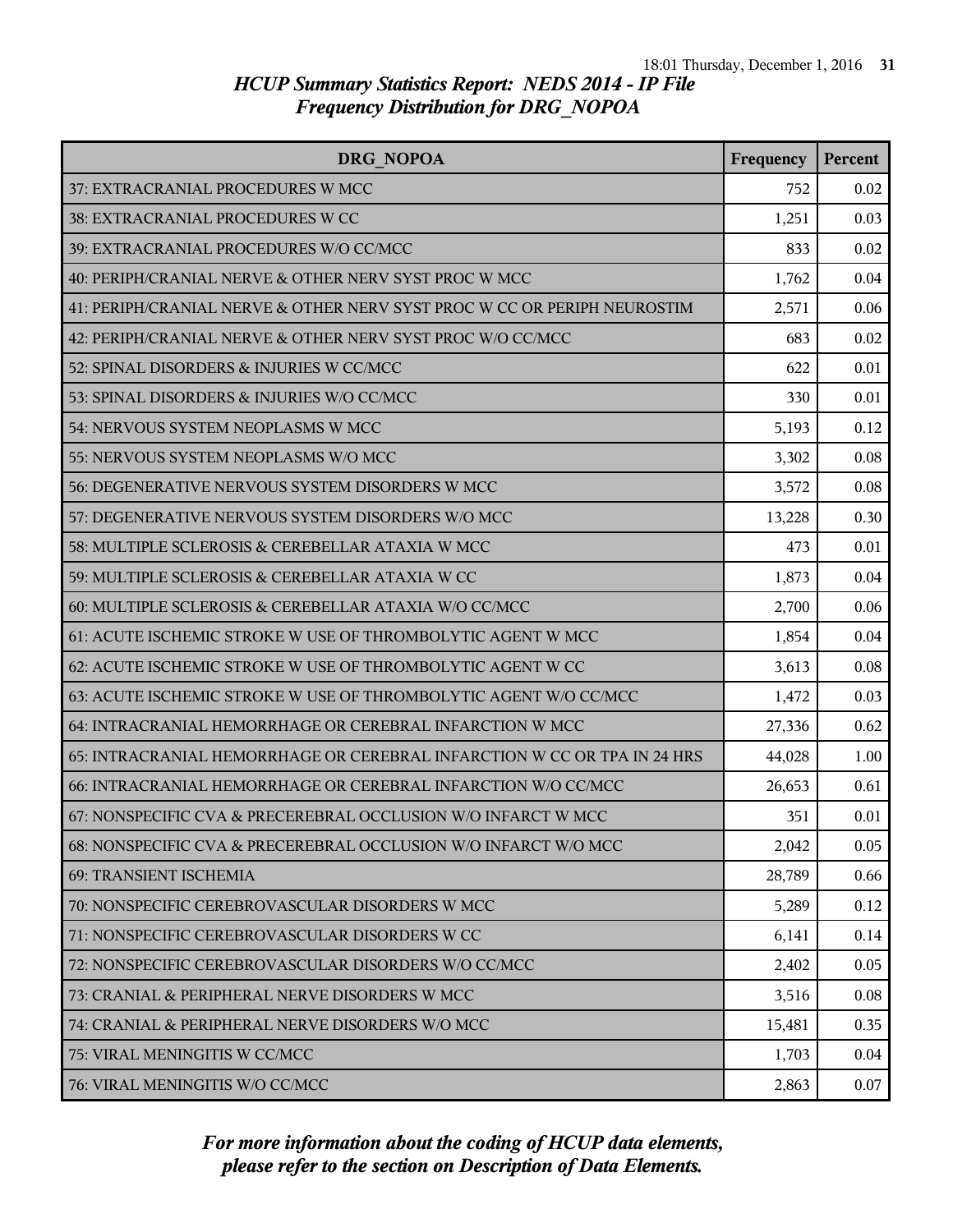| DRG NOPOA                                                               | Frequency | Percent |
|-------------------------------------------------------------------------|-----------|---------|
| 77: HYPERTENSIVE ENCEPHALOPATHY W MCC                                   | 746       | 0.02    |
| 78: HYPERTENSIVE ENCEPHALOPATHY W CC                                    | 1,348     | 0.03    |
| 79: HYPERTENSIVE ENCEPHALOPATHY W/O CC/MCC                              | 379       | 0.01    |
| 80: NONTRAUMATIC STUPOR & COMA W MCC                                    | 579       | 0.01    |
| 81: NONTRAUMATIC STUPOR & COMA W/O MCC                                  | 1,839     | 0.04    |
| 82: TRAUMATIC STUPOR & COMA, COMA >1 HR W MCC                           | 2,097     | 0.05    |
| 83: TRAUMATIC STUPOR & COMA, COMA >1 HR W CC                            | 1,814     | 0.04    |
| 84: TRAUMATIC STUPOR & COMA, COMA >1 HR W/O CC/MCC                      | 2,498     | 0.06    |
| 85: TRAUMATIC STUPOR & COMA, COMA <1 HR W MCC                           | 4,668     | 0.11    |
| 86: TRAUMATIC STUPOR & COMA, COMA <1 HR W CC                            | 7,375     | 0.17    |
| 87: TRAUMATIC STUPOR & COMA, COMA <1 HR W/O CC/MCC                      | 8,822     | 0.20    |
| 88: CONCUSSION W MCC                                                    | 794       | 0.02    |
| 89: CONCUSSION W CC                                                     | 2,124     | 0.05    |
| 90: CONCUSSION W/O CC/MCC                                               | 3,116     | 0.07    |
| 91: OTHER DISORDERS OF NERVOUS SYSTEM W MCC                             | 5,059     | 0.12    |
| 92: OTHER DISORDERS OF NERVOUS SYSTEM W CC                              | 9,030     | 0.21    |
| 93: OTHER DISORDERS OF NERVOUS SYSTEM W/O CC/MCC                        | 6,192     | 0.14    |
| 94: BACTERIAL & TUBERCULOUS INFECTIONS OF NERVOUS SYSTEM W MCC          | 698       | 0.02    |
| 95: BACTERIAL & TUBERCULOUS INFECTIONS OF NERVOUS SYSTEM W CC           | 781       | 0.02    |
| 96: BACTERIAL & TUBERCULOUS INFECTIONS OF NERVOUS SYSTEM W/O CC/MCC     | 647       | 0.01    |
| 97: NON-BACTERIAL INFECT OF NERVOUS SYS EXC VIRAL MENINGITIS W MCC      | 750       | 0.02    |
| 98: NON-BACTERIAL INFECT OF NERVOUS SYS EXC VIRAL MENINGITIS W CC       | 728       | 0.02    |
| 99: NON-BACTERIAL INFECT OF NERVOUS SYS EXC VIRAL MENINGITIS W/O CC/MCC | 625       | 0.01    |
| 100: SEIZURES W MCC                                                     | 11,758    | 0.27    |
| 101: SEIZURES W/O MCC                                                   | 32,145    | 0.73    |
| 102: HEADACHES W MCC                                                    | 1,031     | 0.02    |
| 103: HEADACHES W/O MCC                                                  | 12,072    | 0.28    |
| 113: ORBITAL PROCEDURES W CC/MCC                                        | 431       | 0.01    |
| 114: ORBITAL PROCEDURES W/O CC/MCC                                      | 293       | 0.01    |
| 115: EXTRAOCULAR PROCEDURES EXCEPT ORBIT                                | 348       | 0.01    |
| 116: INTRAOCULAR PROCEDURES W CC/MCC                                    | 144       | 0.00    |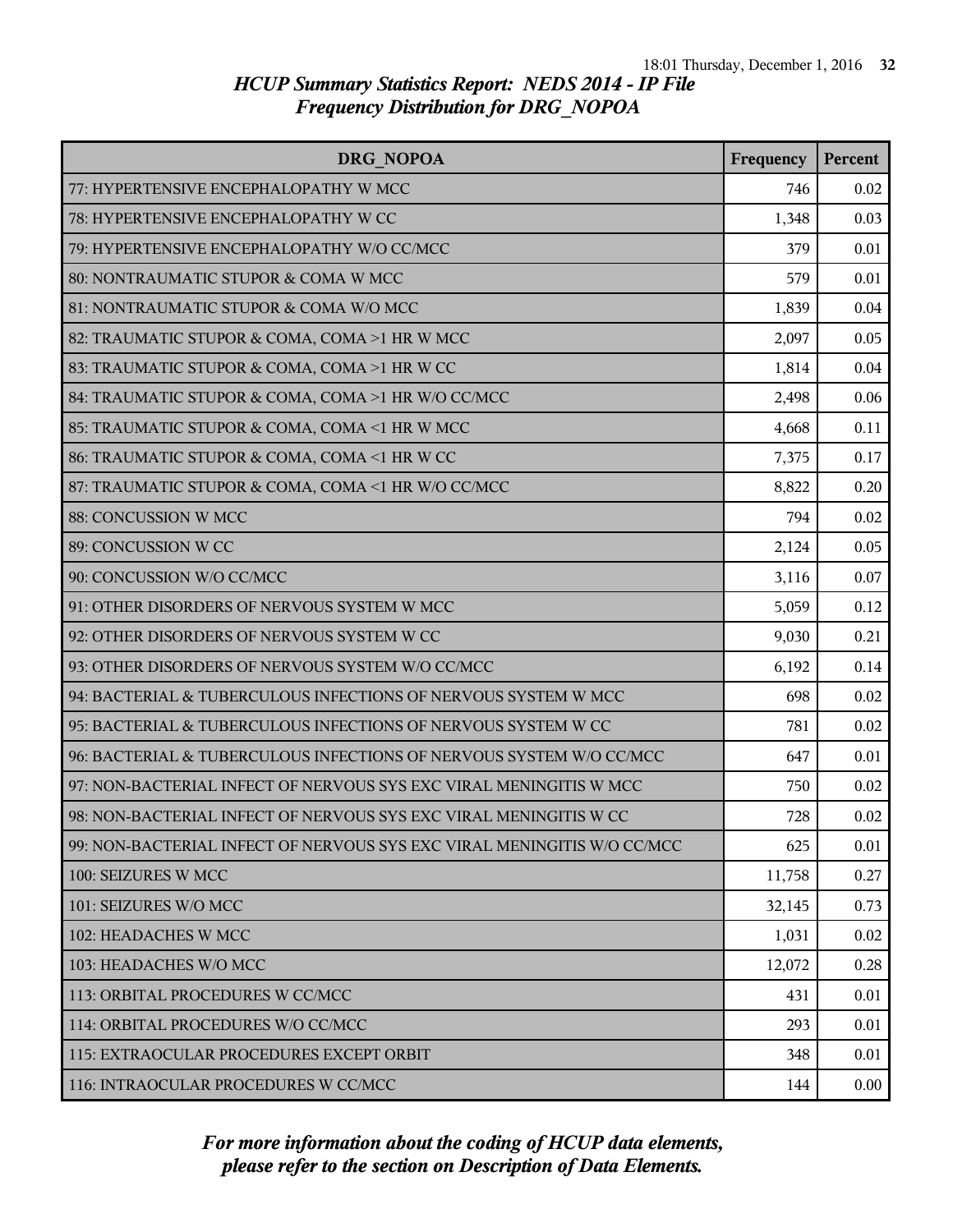| <b>DRG NOPOA</b>                                                | Frequency | Percent |
|-----------------------------------------------------------------|-----------|---------|
| 117: INTRAOCULAR PROCEDURES W/O CC/MCC                          | 161       | 0.00    |
| 121: ACUTE MAJOR EYE INFECTIONS W CC/MCC                        | 394       | 0.01    |
| 122: ACUTE MAJOR EYE INFECTIONS W/O CC/MCC                      | 350       | 0.01    |
| 123: NEUROLOGICAL EYE DISORDERS                                 | 2,084     | 0.05    |
| 124: OTHER DISORDERS OF THE EYE W MCC                           | 387       | 0.01    |
| 125: OTHER DISORDERS OF THE EYE W/O MCC                         | 2,707     | 0.06    |
| 129: MAJOR HEAD & NECK PROCEDURES W CC/MCC OR MAJOR DEVICE      | 32        | 0.00    |
| 130: MAJOR HEAD & NECK PROCEDURES W/O CC/MCC                    | 14        | 0.00    |
| 131: CRANIAL/FACIAL PROCEDURES W CC/MCC                         | 1,475     | 0.03    |
| 132: CRANIAL/FACIAL PROCEDURES W/O CC/MCC                       | 1,428     | 0.03    |
| 133: OTHER EAR, NOSE, MOUTH & THROAT O.R. PROCEDURES W CC/MCC   | 1,051     | 0.02    |
| 134: OTHER EAR, NOSE, MOUTH & THROAT O.R. PROCEDURES W/O CC/MCC | 1,575     | 0.04    |
| 135: SINUS & MASTOID PROCEDURES W CC/MCC                        | 117       | 0.00    |
| 136: SINUS & MASTOID PROCEDURES W/O CC/MCC                      | 44        | 0.00    |
| 137: MOUTH PROCEDURES W CC/MCC                                  | 767       | 0.02    |
| 138: MOUTH PROCEDURES W/O CC/MCC                                | 552       | 0.01    |
| 139: SALIVARY GLAND PROCEDURES                                  | 49        | 0.00    |
| 146: EAR, NOSE, MOUTH & THROAT MALIGNANCY W MCC                 | 332       | 0.01    |
| 147: EAR, NOSE, MOUTH & THROAT MALIGNANCY W CC                  | 526       | 0.01    |
| 148: EAR, NOSE, MOUTH & THROAT MALIGNANCY W/O CC/MCC            | 160       | 0.00    |
| 149: DYSEQUILIBRIUM                                             | 11,141    | 0.25    |
| 150: EPISTAXIS W MCC                                            | 456       | 0.01    |
| 151: EPISTAXIS W/O MCC                                          | 1,690     | 0.04    |
| 152: OTITIS MEDIA & URI W MCC                                   | 2,798     | 0.06    |
| 153: OTITIS MEDIA & URI W/O MCC                                 | 16,952    | 0.39    |
| 154: OTHER EAR, NOSE, MOUTH & THROAT DIAGNOSES W MCC            | 941       | 0.02    |
| 155: OTHER EAR, NOSE, MOUTH & THROAT DIAGNOSES W CC             | 2,768     | 0.06    |
| 156: OTHER EAR, NOSE, MOUTH & THROAT DIAGNOSES W/O CC/MCC       | 2,233     | 0.05    |
| 157: DENTAL & ORAL DISEASES W MCC                               | 810       | 0.02    |
| 158: DENTAL & ORAL DISEASES W CC                                | 2,846     | 0.06    |
| 159: DENTAL & ORAL DISEASES W/O CC/MCC                          | 1,965     | 0.04    |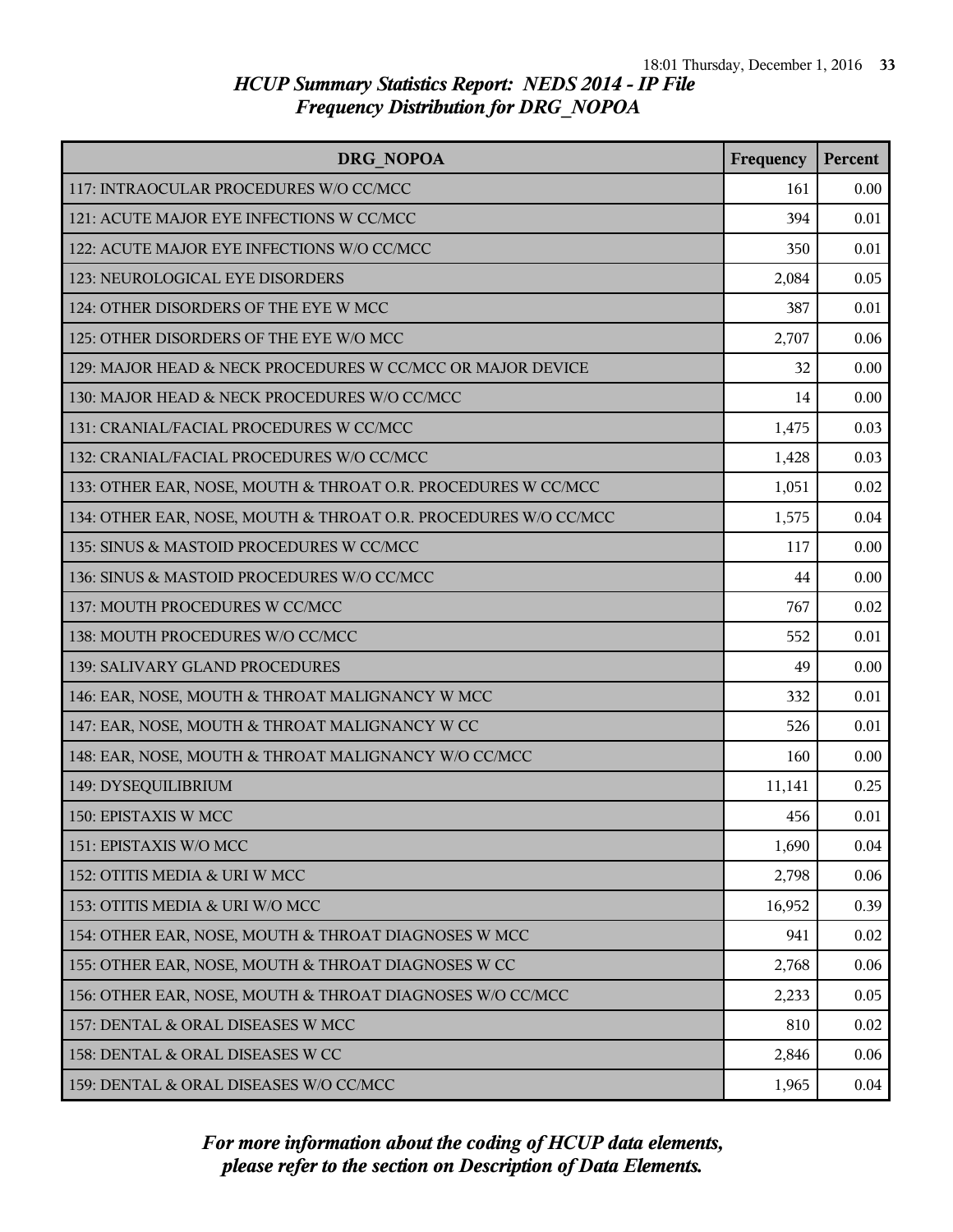| DRG NOPOA                                              | Frequency | Percent |
|--------------------------------------------------------|-----------|---------|
| 163: MAJOR CHEST PROCEDURES W MCC                      | 3,254     | 0.07    |
| 164: MAJOR CHEST PROCEDURES W CC                       | 1,420     | 0.03    |
| 165: MAJOR CHEST PROCEDURES W/O CC/MCC                 | 834       | 0.02    |
| 166: OTHER RESP SYSTEM O.R. PROCEDURES W MCC           | 6,784     | 0.15    |
| 167: OTHER RESP SYSTEM O.R. PROCEDURES W CC            | 4,425     | 0.10    |
| 168: OTHER RESP SYSTEM O.R. PROCEDURES W/O CC/MCC      | 864       | 0.02    |
| 175: PULMONARY EMBOLISM W MCC                          | 8,404     | 0.19    |
| 176: PULMONARY EMBOLISM W/O MCC                        | 21,927    | 0.50    |
| 177: RESPIRATORY INFECTIONS & INFLAMMATIONS W MCC      | 22,102    | 0.50    |
| 178: RESPIRATORY INFECTIONS & INFLAMMATIONS W CC       | 15,062    | 0.34    |
| 179: RESPIRATORY INFECTIONS & INFLAMMATIONS W/O CC/MCC | 4,307     | 0.10    |
| 180: RESPIRATORY NEOPLASMS W MCC                       | 7,924     | 0.18    |
| 181: RESPIRATORY NEOPLASMS W CC                        | 6,901     | 0.16    |
| 182: RESPIRATORY NEOPLASMS W/O CC/MCC                  | 681       | 0.02    |
| 183: MAJOR CHEST TRAUMA W MCC                          | 1,748     | 0.04    |
| 184: MAJOR CHEST TRAUMA W CC                           | 4,020     | 0.09    |
| 185: MAJOR CHEST TRAUMA W/O CC/MCC                     | 1,356     | 0.03    |
| 186: PLEURAL EFFUSION W MCC                            | 3,753     | 0.09    |
| 187: PLEURAL EFFUSION W CC                             | 3,475     | 0.08    |
| 188: PLEURAL EFFUSION W/O CC/MCC                       | 911       | 0.02    |
| 189: PULMONARY EDEMA & RESPIRATORY FAILURE             | 47,504    | 1.08    |
| 190: CHRONIC OBSTRUCTIVE PULMONARY DISEASE W MCC       | 55,297    | 1.26    |
| 191: CHRONIC OBSTRUCTIVE PULMONARY DISEASE W CC        | 48,565    | 1.11    |
| 192: CHRONIC OBSTRUCTIVE PULMONARY DISEASE W/O CC/MCC  | 36,774    | 0.84    |
| 193: SIMPLE PNEUMONIA & PLEURISY W MCC                 | 50,328    | 1.15    |
| 194: SIMPLE PNEUMONIA & PLEURISY W CC                  | 68,236    | 1.55    |
| 195: SIMPLE PNEUMONIA & PLEURISY W/O CC/MCC            | 34,802    | 0.79    |
| 196: INTERSTITIAL LUNG DISEASE W MCC                   | 2,822     | 0.06    |
| 197: INTERSTITIAL LUNG DISEASE W CC                    | 1,844     | 0.04    |
| 198: INTERSTITIAL LUNG DISEASE W/O CC/MCC              | 820       | 0.02    |
| 199: PNEUMOTHORAX W MCC                                | 2,131     | 0.05    |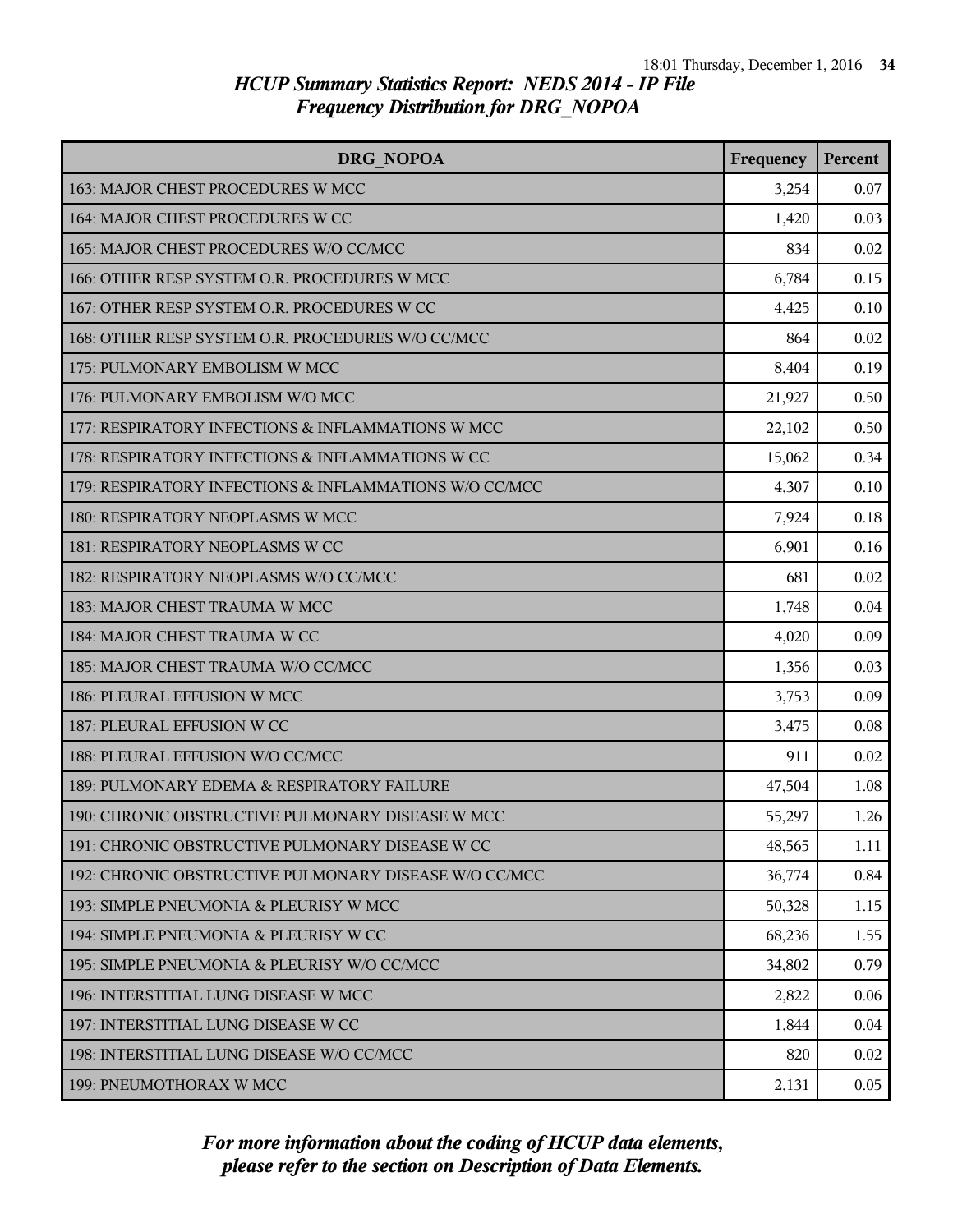| <b>DRG NOPOA</b>                                                          | Frequency | <b>Percent</b> |
|---------------------------------------------------------------------------|-----------|----------------|
| 200: PNEUMOTHORAX W CC                                                    | 4,619     | 0.11           |
| 201: PNEUMOTHORAX W/O CC/MCC                                              | 3,019     | 0.07           |
| 202: BRONCHITIS & ASTHMA W CC/MCC                                         | 27,258    | 0.62           |
| 203: BRONCHITIS & ASTHMA W/O CC/MCC                                       | 34,921    | 0.80           |
| 204: RESPIRATORY SIGNS & SYMPTOMS                                         | 8,138     | 0.19           |
| 205: OTHER RESPIRATORY SYSTEM DIAGNOSES W MCC                             | 2,988     | 0.07           |
| 206: OTHER RESPIRATORY SYSTEM DIAGNOSES W/O MCC                           | 8,094     | 0.18           |
| 207: RESPIRATORY SYSTEM DIAGNOSIS W VENTILATOR SUPPORT 96+ HOURS          | 11,890    | 0.27           |
| 208: RESPIRATORY SYSTEM DIAGNOSIS W VENTILATOR SUPPORT <96 HOURS          | 27,784    | 0.63           |
| 215: OTHER HEART ASSIST SYSTEM IMPLANT                                    | 45        | 0.00           |
| 216: CARDIAC VALVE & OTH MAJ CARDIOTHORACIC PROC W CARD CATH W MCC        | 2,193     | 0.05           |
| 217: CARDIAC VALVE & OTH MAJ CARDIOTHORACIC PROC W CARD CATH W CC         | 634       | 0.01           |
| 218: CARDIAC VALVE & OTH MAJ CARDIOTHORACIC PROC W CARD CATH W/O CC/MCC   | 97        | 0.00           |
| 219: CARDIAC VALVE & OTH MAJ CARDIOTHORACIC PROC W/O CARD CATH W MCC      | 1,313     | 0.03           |
| 220: CARDIAC VALVE & OTH MAJ CARDIOTHORACIC PROC W/O CARD CATH W CC       | 609       | 0.01           |
| 221: CARDIAC VALVE & OTH MAJ CARDIOTHORACIC PROC W/O CARD CATH W/O CC/MCC | 114       | 0.00           |
| 222: CARDIAC DEFIB IMPLANT W CARDIAC CATH W AMI/HF/SHOCK W MCC            | 561       | 0.01           |
| 223: CARDIAC DEFIB IMPLANT W CARDIAC CATH W AMI/HF/SHOCK W/O MCC          | 369       | 0.01           |
| 224: CARDIAC DEFIB IMPLANT W CARDIAC CATH W/O AMI/HF/SHOCK W MCC          | 799       | 0.02           |
| 225: CARDIAC DEFIB IMPLANT W CARDIAC CATH W/O AMI/HF/SHOCK W/O MCC        | 730       | 0.02           |
| 226: CARDIAC DEFIBRILLATOR IMPLANT W/O CARDIAC CATH W MCC                 | 1,107     | 0.03           |
| 227: CARDIAC DEFIBRILLATOR IMPLANT W/O CARDIAC CATH W/O MCC               | 1,960     | 0.04           |
| 228: OTHER CARDIOTHORACIC PROCEDURES W MCC                                | 300       | 0.01           |
| 229: OTHER CARDIOTHORACIC PROCEDURES W CC                                 | 217       | 0.00           |
| 230: OTHER CARDIOTHORACIC PROCEDURES W/O CC/MCC                           | 31        | 0.00           |
| 231: CORONARY BYPASS W PTCA W MCC                                         | 385       | 0.01           |
| 232: CORONARY BYPASS W PTCA W/O MCC                                       | 338       | 0.01           |
| 233: CORONARY BYPASS W CARDIAC CATH W MCC                                 | 3,634     | $0.08\,$       |
| 234: CORONARY BYPASS W CARDIAC CATH W/O MCC                               | 4,790     | 0.11           |
| 235: CORONARY BYPASS W/O CARDIAC CATH W MCC                               | 375       | 0.01           |
| 236: CORONARY BYPASS W/O CARDIAC CATH W/O MCC                             | 656       | 0.01           |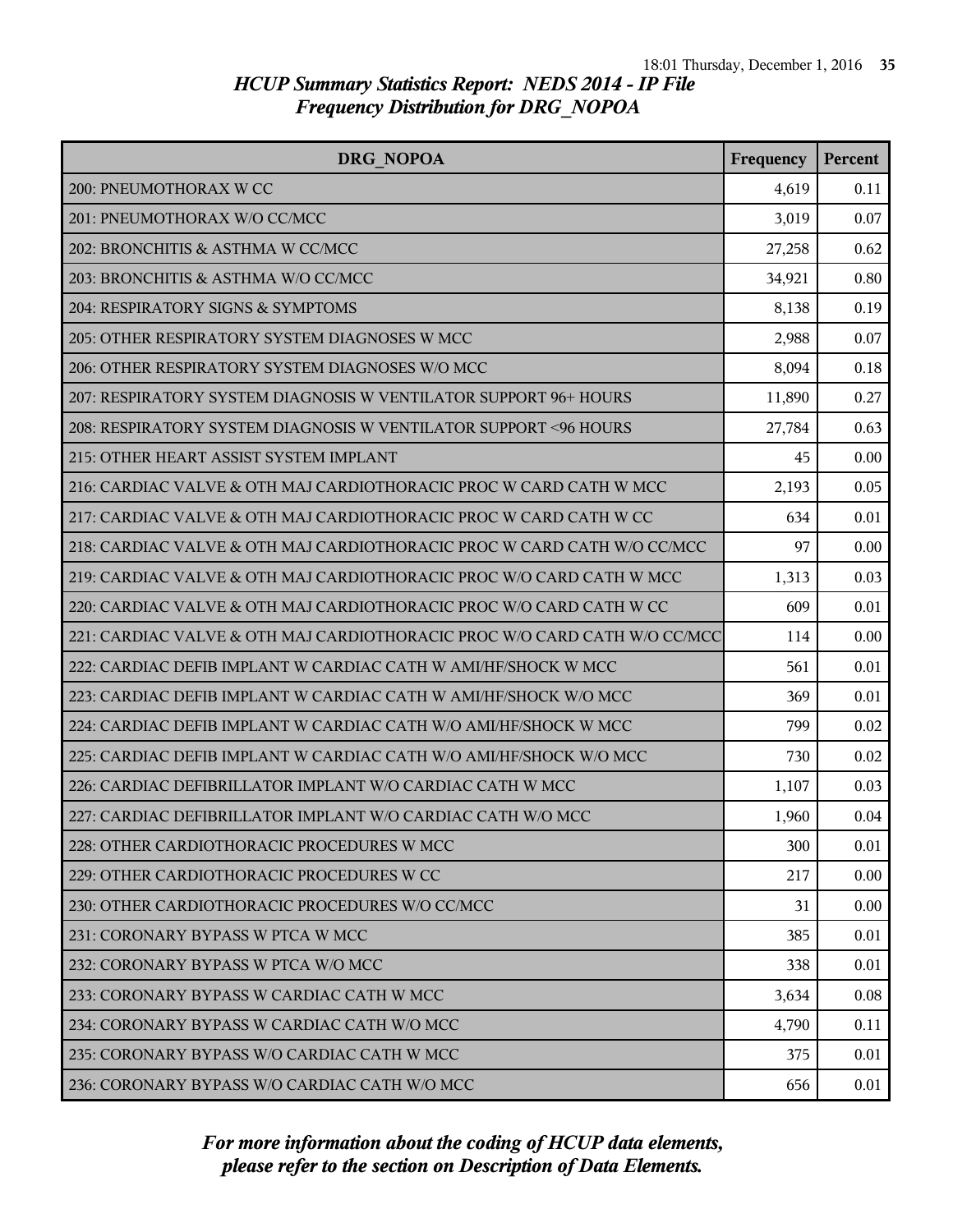| DRG NOPOA                                                                 | Frequency | Percent |
|---------------------------------------------------------------------------|-----------|---------|
| 237: MAJOR CARDIOVASC PROCEDURES W MCC                                    | 5,686     | 0.13    |
| 238: MAJOR CARDIOVASC PROCEDURES W/O MCC                                  | 4,307     | 0.10    |
| 239: AMPUTATION FOR CIRC SYS DISORDERS EXC UPPER LIMB & TOE W MCC         | 1,751     | 0.04    |
| 240: AMPUTATION FOR CIRC SYS DISORDERS EXC UPPER LIMB & TOE W CC          | 1,700     | 0.04    |
| 241: AMPUTATION FOR CIRC SYS DISORDERS EXC UPPER LIMB & TOE W/O CC/MCC    | 106       | 0.00    |
| 242: PERMANENT CARDIAC PACEMAKER IMPLANT W MCC                            | 4,572     | 0.10    |
| 243: PERMANENT CARDIAC PACEMAKER IMPLANT W CC                             | 7,397     | 0.17    |
| 244: PERMANENT CARDIAC PACEMAKER IMPLANT W/O CC/MCC                       | 6,056     | 0.14    |
| 245: AICD GENERATOR PROCEDURES                                            | 449       | 0.01    |
| 246: PERC CARDIOVASC PROC W DRUG-ELUTING STENT W MCC OR 4+ VESSELS/STENTS | 10,857    | 0.25    |
| 247: PERC CARDIOVASC PROC W DRUG-ELUTING STENT W/O MCC                    | 37,989    | 0.87    |
| 248: PERC CARDIOVASC PROC W NON-DRUG-ELUTING STENT W MCC OR 4+ VES/STENTS | 2,934     | 0.07    |
| 249: PERC CARDIOVASC PROC W NON-DRUG-ELUTING STENT W/O MCC                | 6,931     | 0.16    |
| 250: PERC CARDIOVASC PROC W/O CORONARY ARTERY STENT W MCC                 | 2,393     | 0.05    |
| 251: PERC CARDIOVASC PROC W/O CORONARY ARTERY STENT W/O MCC               | 5,730     | 0.13    |
| 252: OTHER VASCULAR PROCEDURES W MCC                                      | 7,471     | 0.17    |
| 253: OTHER VASCULAR PROCEDURES W CC                                       | 6,639     | 0.15    |
| 254: OTHER VASCULAR PROCEDURES W/O CC/MCC                                 | 1,821     | 0.04    |
| 255: UPPER LIMB & TOE AMPUTATION FOR CIRC SYSTEM DISORDERS W MCC          | 541       | 0.01    |
| 256: UPPER LIMB & TOE AMPUTATION FOR CIRC SYSTEM DISORDERS W CC           | 992       | 0.02    |
| 257: UPPER LIMB & TOE AMPUTATION FOR CIRC SYSTEM DISORDERS W/O CC/MCC     | 43        | 0.00    |
| 258: CARDIAC PACEMAKER DEVICE REPLACEMENT W MCC                           | 145       | 0.00    |
| 259: CARDIAC PACEMAKER DEVICE REPLACEMENT W/O MCC                         | 530       | 0.01    |
| 260: CARDIAC PACEMAKER REVISION EXCEPT DEVICE REPLACEMENT W MCC           | 356       | 0.01    |
| 261: CARDIAC PACEMAKER REVISION EXCEPT DEVICE REPLACEMENT W CC            | 663       | 0.02    |
| 262: CARDIAC PACEMAKER REVISION EXCEPT DEVICE REPLACEMENT W/O CC/MCC      | 385       | 0.01    |
| 263: VEIN LIGATION & STRIPPING                                            | 84        | 0.00    |
| 264: OTHER CIRCULATORY SYSTEM O.R. PROCEDURES                             | 4,062     | 0.09    |
| <b>265: AICD LEAD PROCEDURES</b>                                          | 130       | 0.00    |
| 266: ENDOVASCULAR CARDIAC VALVE REPLACEMENT W MCC                         | 49        | 0.00    |
| 267: ENDOVASCULAR CARDIAC VALVE REPLACEMENT W/O MCC                       | 21        | 0.00    |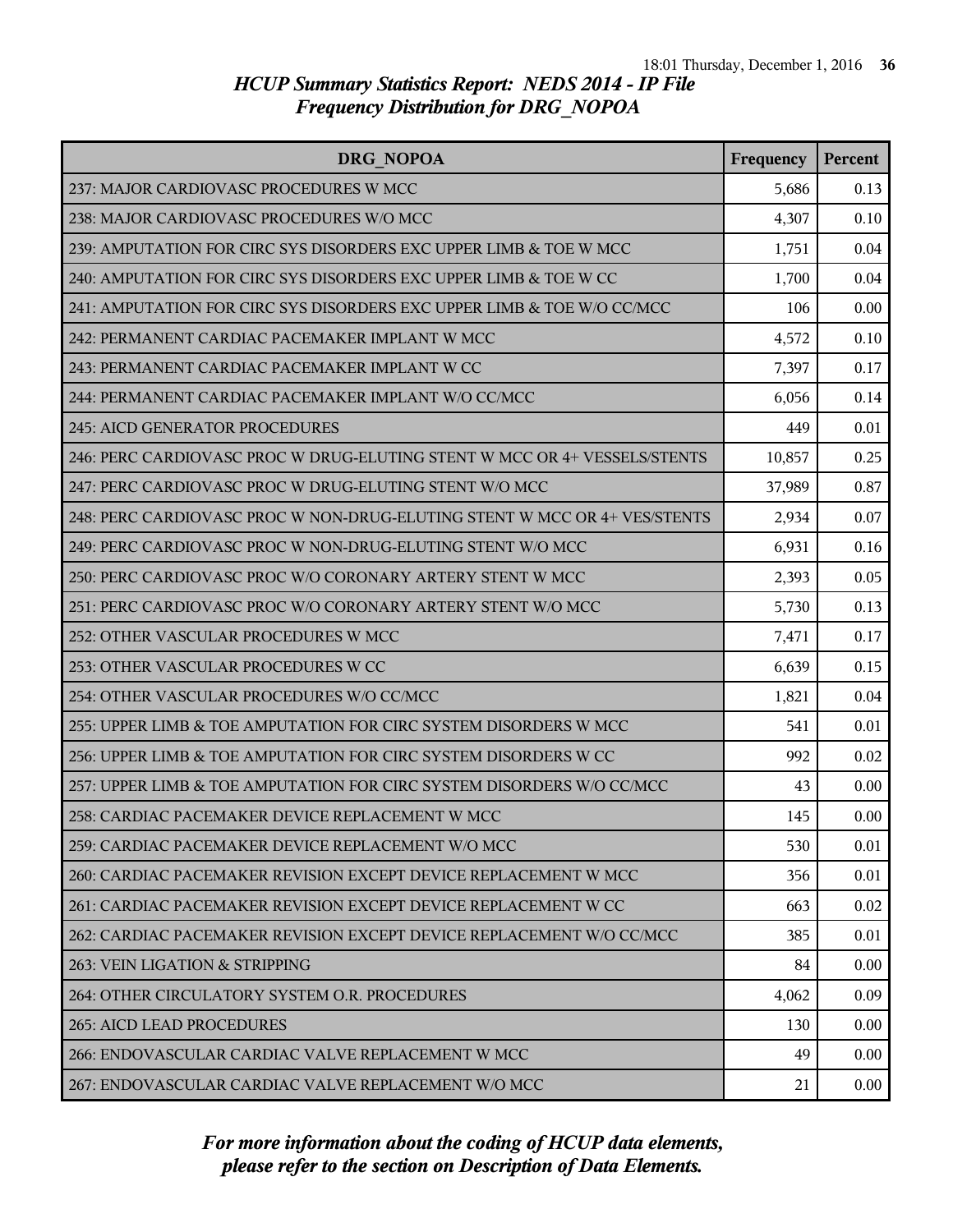| DRG NOPOA                                                     | Frequency | Percent |
|---------------------------------------------------------------|-----------|---------|
| 280: ACUTE MYOCARDIAL INFARCTION, DISCHARGED ALIVE W MCC      | 21,234    | 0.48    |
| 281: ACUTE MYOCARDIAL INFARCTION, DISCHARGED ALIVE W CC       | 16,423    | 0.37    |
| 282: ACUTE MYOCARDIAL INFARCTION, DISCHARGED ALIVE W/O CC/MCC | 12,751    | 0.29    |
| 283: ACUTE MYOCARDIAL INFARCTION, EXPIRED W MCC               | 3,148     | 0.07    |
| 284: ACUTE MYOCARDIAL INFARCTION, EXPIRED W CC                | 592       | 0.01    |
| 285: ACUTE MYOCARDIAL INFARCTION, EXPIRED W/O CC/MCC          | 204       | 0.00    |
| 286: CIRCULATORY DISORDERS EXCEPT AMI, W CARD CATH W MCC      | 9,698     | 0.22    |
| 287: CIRCULATORY DISORDERS EXCEPT AMI, W CARD CATH W/O MCC    | 39,381    | 0.90    |
| 288: ACUTE & SUBACUTE ENDOCARDITIS W MCC                      | 752       | 0.02    |
| 289: ACUTE & SUBACUTE ENDOCARDITIS W CC                       | 485       | 0.01    |
| 290: ACUTE & SUBACUTE ENDOCARDITIS W/O CC/MCC                 | 89        | 0.00    |
| 291: HEART FAILURE & SHOCK W MCC                              | 71,185    | 1.62    |
| 292: HEART FAILURE & SHOCK W CC                               | 73,774    | 1.68    |
| 293: HEART FAILURE & SHOCK W/O CC/MCC                         | 25,023    | 0.57    |
| 294: DEEP VEIN THROMBOPHLEBITIS W CC/MCC                      | 162       | 0.00    |
| 295: DEEP VEIN THROMBOPHLEBITIS W/O CC/MCC                    | 42        | 0.00    |
| 296: CARDIAC ARREST, UNEXPLAINED W MCC                        | 1,225     | 0.03    |
| 297: CARDIAC ARREST, UNEXPLAINED W CC                         | 218       | 0.00    |
| 298: CARDIAC ARREST, UNEXPLAINED W/O CC/MCC                   | 117       | 0.00    |
| 299: PERIPHERAL VASCULAR DISORDERS W MCC                      | 8,056     | 0.18    |
| 300: PERIPHERAL VASCULAR DISORDERS W CC                       | 15,087    | 0.34    |
| 301: PERIPHERAL VASCULAR DISORDERS W/O CC/MCC                 | 7,675     | 0.17    |
| 302: ATHEROSCLEROSIS W MCC                                    | 1,660     | 0.04    |
| 303: ATHEROSCLEROSIS W/O MCC                                  | 9,095     | 0.21    |
| 304: HYPERTENSION W MCC                                       | 2,043     | 0.05    |
| 305: HYPERTENSION W/O MCC                                     | 17,988    | 0.41    |
| 306: CARDIAC CONGENITAL & VALVULAR DISORDERS W MCC            | 956       | 0.02    |
| 307: CARDIAC CONGENITAL & VALVULAR DISORDERS W/O MCC          | 1,583     | 0.04    |
| 308: CARDIAC ARRHYTHMIA & CONDUCTION DISORDERS W MCC          | 23,725    | 0.54    |
| 309: CARDIAC ARRHYTHMIA & CONDUCTION DISORDERS W CC           | 36,801    | 0.84    |
| 310: CARDIAC ARRHYTHMIA & CONDUCTION DISORDERS W/O CC/MCC     | 37,330    | 0.85    |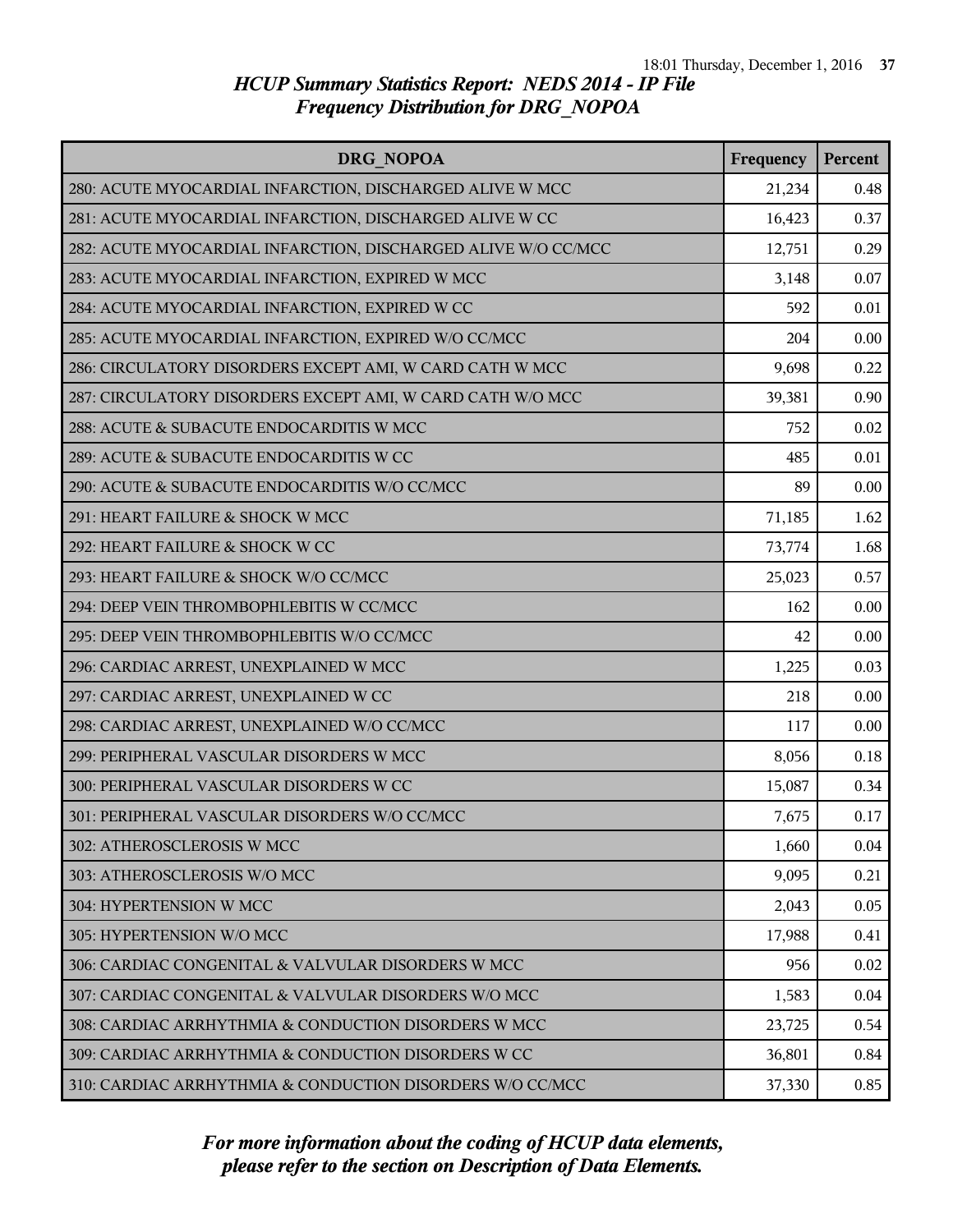| <b>DRG NOPOA</b>                                            | Frequency | Percent |
|-------------------------------------------------------------|-----------|---------|
| 311: ANGINA PECTORIS                                        | 4,678     | 0.11    |
| 312: SYNCOPE & COLLAPSE                                     | 43,237    | 0.99    |
| 313: CHEST PAIN                                             | 58,368    | 1.33    |
| 314: OTHER CIRCULATORY SYSTEM DIAGNOSES W MCC               | 17,430    | 0.40    |
| 315: OTHER CIRCULATORY SYSTEM DIAGNOSES W CC                | 9,986     | 0.23    |
| 316: OTHER CIRCULATORY SYSTEM DIAGNOSES W/O CC/MCC          | 3,603     | 0.08    |
| 326: STOMACH, ESOPHAGEAL & DUODENAL PROC W MCC              | 3,476     | 0.08    |
| 327: STOMACH, ESOPHAGEAL & DUODENAL PROC W CC               | 2,036     | 0.05    |
| 328: STOMACH, ESOPHAGEAL & DUODENAL PROC W/O CC/MCC         | 1,641     | 0.04    |
| 329: MAJOR SMALL & LARGE BOWEL PROCEDURES W MCC             | 13,486    | 0.31    |
| 330: MAJOR SMALL & LARGE BOWEL PROCEDURES W CC              | 11,840    | 0.27    |
| 331: MAJOR SMALL & LARGE BOWEL PROCEDURES W/O CC/MCC        | 3,268     | 0.07    |
| 332: RECTAL RESECTION W MCC                                 | 175       | 0.00    |
| 333: RECTAL RESECTION W CC                                  | 250       | 0.01    |
| 334: RECTAL RESECTION W/O CC/MCC                            | 63        | 0.00    |
| 335: PERITONEAL ADHESIOLYSIS W MCC                          | 2,105     | 0.05    |
| 336: PERITONEAL ADHESIOLYSIS W CC                           | 4,582     | 0.10    |
| 337: PERITONEAL ADHESIOLYSIS W/O CC/MCC                     | 3,054     | 0.07    |
| 338: APPENDECTOMY W COMPLICATED PRINCIPAL DIAG W MCC        | 748       | 0.02    |
| 339: APPENDECTOMY W COMPLICATED PRINCIPAL DIAG W CC         | 3,440     | 0.08    |
| 340: APPENDECTOMY W COMPLICATED PRINCIPAL DIAG W/O CC/MCC   | 7,529     | 0.17    |
| 341: APPENDECTOMY W/O COMPLICATED PRINCIPAL DIAG W MCC      | 726       | 0.02    |
| 342: APPENDECTOMY W/O COMPLICATED PRINCIPAL DIAG W CC       | 3,505     | 0.08    |
| 343: APPENDECTOMY W/O COMPLICATED PRINCIPAL DIAG W/O CC/MCC | 21,502    | 0.49    |
| 344: MINOR SMALL & LARGE BOWEL PROCEDURES W MCC             | 160       | 0.00    |
| 345: MINOR SMALL & LARGE BOWEL PROCEDURES W CC              | 394       | 0.01    |
| 346: MINOR SMALL & LARGE BOWEL PROCEDURES W/O CC/MCC        | 227       | 0.01    |
| 347: ANAL & STOMAL PROCEDURES W MCC                         | 592       | 0.01    |
| 348: ANAL & STOMAL PROCEDURES W CC                          | 2,212     | 0.05    |
| 349: ANAL & STOMAL PROCEDURES W/O CC/MCC                    | 2,575     | 0.06    |
| 350: INGUINAL & FEMORAL HERNIA PROCEDURES W MCC             | 452       | 0.01    |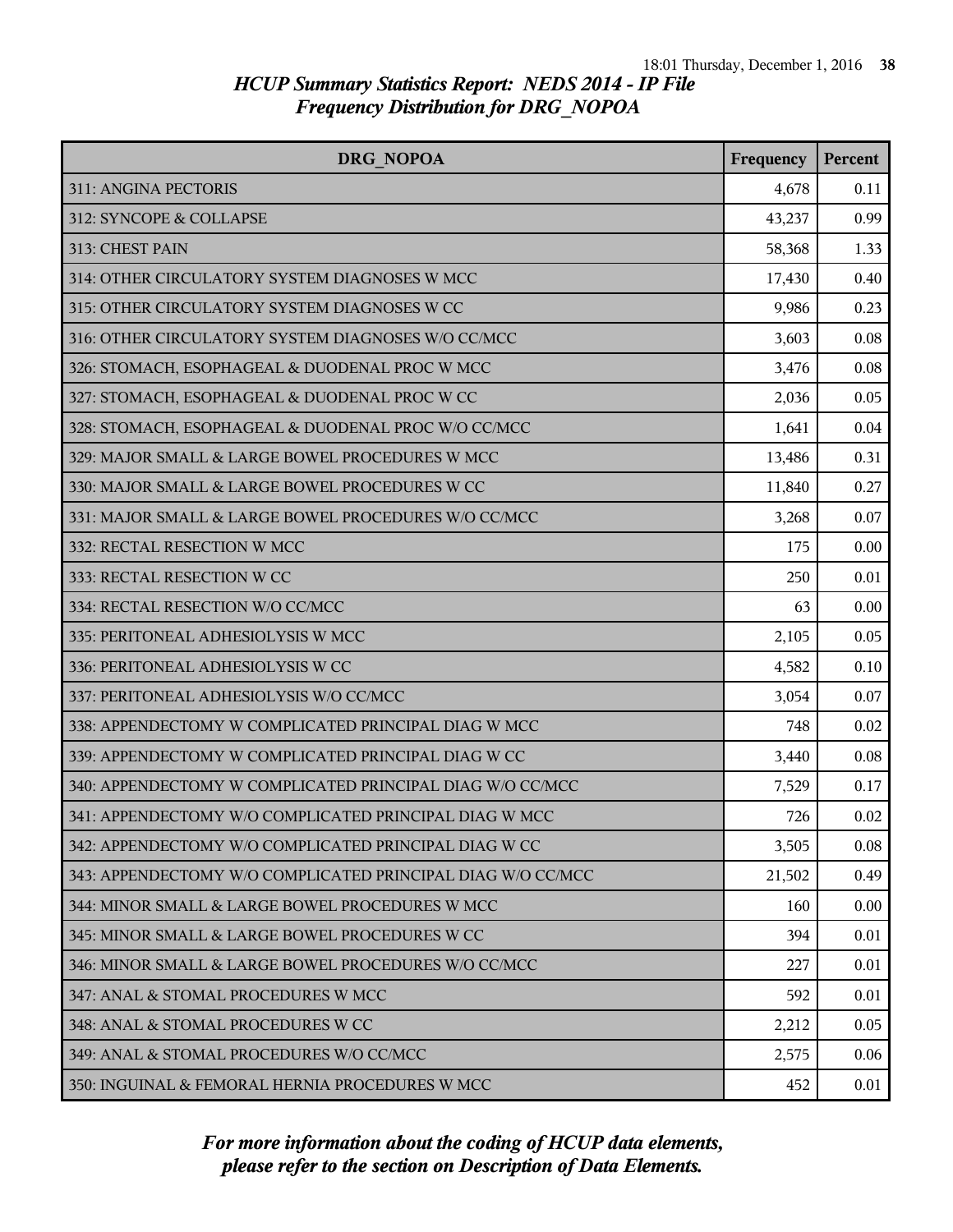| DRG NOPOA                                                                | Frequency | Percent |
|--------------------------------------------------------------------------|-----------|---------|
| 351: INGUINAL & FEMORAL HERNIA PROCEDURES W CC                           | 1,393     | 0.03    |
| 352: INGUINAL & FEMORAL HERNIA PROCEDURES W/O CC/MCC                     | 2,091     | 0.05    |
| 353: HERNIA PROCEDURES EXCEPT INGUINAL & FEMORAL W MCC                   | 823       | 0.02    |
| 354: HERNIA PROCEDURES EXCEPT INGUINAL & FEMORAL W CC                    | 2,437     | 0.06    |
| 355: HERNIA PROCEDURES EXCEPT INGUINAL & FEMORAL W/O CC/MCC              | 2,232     | 0.05    |
| 356: OTHER DIGESTIVE SYSTEM O.R. PROCEDURES W MCC                        | 2,584     | 0.06    |
| 357: OTHER DIGESTIVE SYSTEM O.R. PROCEDURES W CC                         | 2,570     | 0.06    |
| 358: OTHER DIGESTIVE SYSTEM O.R. PROCEDURES W/O CC/MCC                   | 1,022     | 0.02    |
| 368: MAJOR ESOPHAGEAL DISORDERS W MCC                                    | 1,681     | 0.04    |
| 369: MAJOR ESOPHAGEAL DISORDERS W CC                                     | 2,931     | 0.07    |
| 370: MAJOR ESOPHAGEAL DISORDERS W/O CC/MCC                               | 927       | 0.02    |
| 371: MAJOR GASTROINTESTINAL DISORDERS & PERITONEAL INFECTIONS W MCC      | 7,566     | 0.17    |
| 372: MAJOR GASTROINTESTINAL DISORDERS & PERITONEAL INFECTIONS W CC       | 14,589    | 0.33    |
| 373: MAJOR GASTROINTESTINAL DISORDERS & PERITONEAL INFECTIONS W/O CC/MCC | 7,046     | 0.16    |
| 374: DIGESTIVE MALIGNANCY W MCC                                          | 3,495     | 0.08    |
| 375: DIGESTIVE MALIGNANCY W CC                                           | 6,632     | 0.15    |
| 376: DIGESTIVE MALIGNANCY W/O CC/MCC                                     | 693       | 0.02    |
| 377: G.I. HEMORRHAGE W MCC                                               | 20,463    | 0.47    |
| 378: G.I. HEMORRHAGE W CC                                                | 57,721    | 1.32    |
| 379: G.I. HEMORRHAGE W/O CC/MCC                                          | 16,173    | 0.37    |
| 380: COMPLICATED PEPTIC ULCER W MCC                                      | 1,175     | 0.03    |
| 381: COMPLICATED PEPTIC ULCER W CC                                       | 2,452     | 0.06    |
| 382: COMPLICATED PEPTIC ULCER W/O CC/MCC                                 | 1,122     | 0.03    |
| 383: UNCOMPLICATED PEPTIC ULCER W MCC                                    | 549       | 0.01    |
| 384: UNCOMPLICATED PEPTIC ULCER W/O MCC                                  | 3,844     | 0.09    |
| 385: INFLAMMATORY BOWEL DISEASE W MCC                                    | 1,431     | 0.03    |
| 386: INFLAMMATORY BOWEL DISEASE W CC                                     | 8,183     | 0.19    |
| 387: INFLAMMATORY BOWEL DISEASE W/O CC/MCC                               | 6,036     | 0.14    |
| 388: G.I. OBSTRUCTION W MCC                                              | 6,681     | 0.15    |
| 389: G.I. OBSTRUCTION W CC                                               | 23,644    | 0.54    |
| 390: G.I. OBSTRUCTION W/O CC/MCC                                         | 22,363    | 0.51    |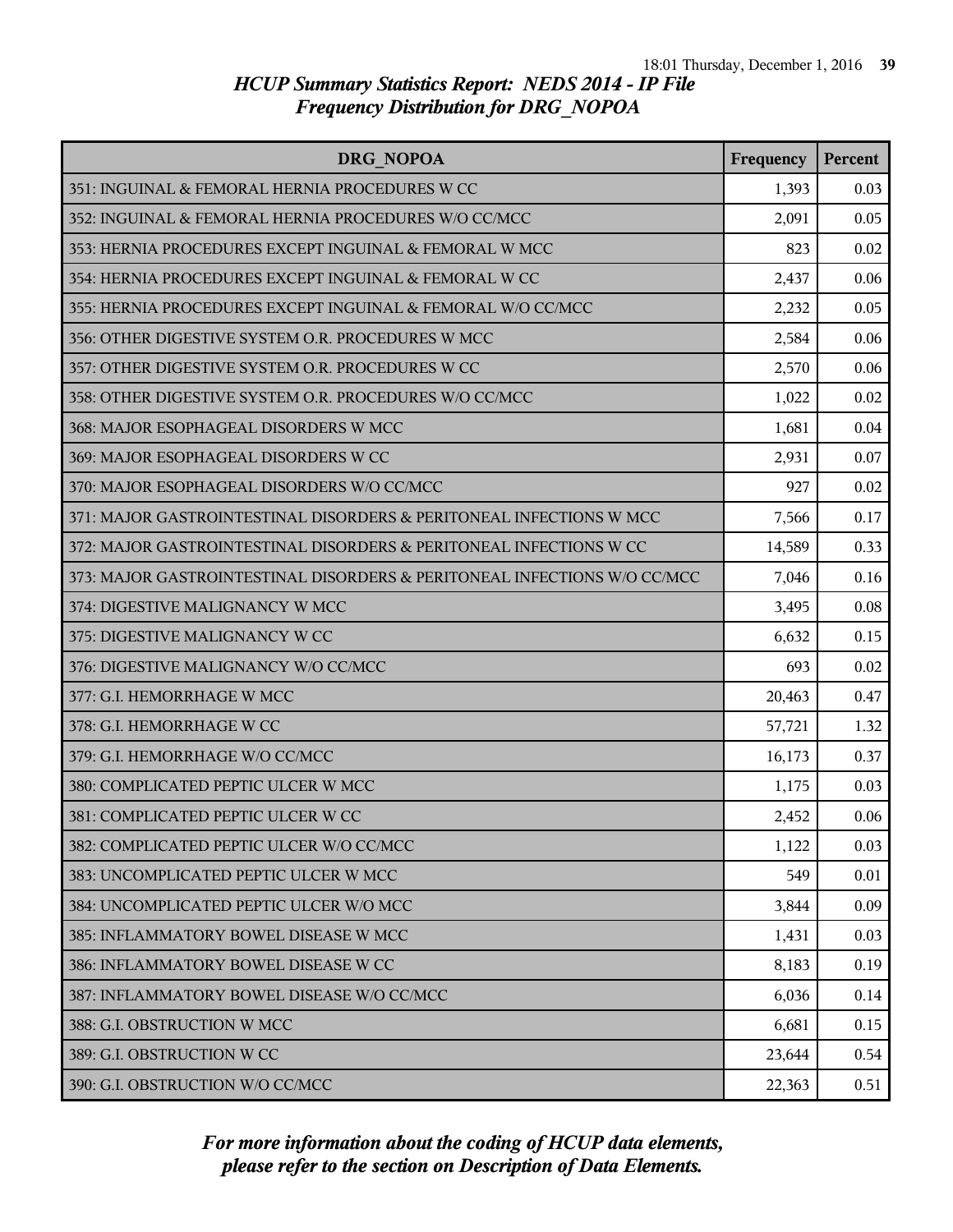| DRG NOPOA                                                                | Frequency | Percent |
|--------------------------------------------------------------------------|-----------|---------|
| 391: ESOPHAGITIS, GASTROENT & MISC DIGEST DISORDERS W MCC                | 20,578    | 0.47    |
| 392: ESOPHAGITIS, GASTROENT & MISC DIGEST DISORDERS W/O MCC              | 140,544   | 3.20    |
| 393: OTHER DIGESTIVE SYSTEM DIAGNOSES W MCC                              | 8,943     | 0.20    |
| 394: OTHER DIGESTIVE SYSTEM DIAGNOSES W CC                               | 21,465    | 0.49    |
| 395: OTHER DIGESTIVE SYSTEM DIAGNOSES W/O CC/MCC                         | 10,563    | 0.24    |
| 405: PANCREAS, LIVER & SHUNT PROCEDURES W MCC                            | 1,049     | 0.02    |
| 406: PANCREAS, LIVER & SHUNT PROCEDURES W CC                             | 462       | 0.01    |
| 407: PANCREAS, LIVER & SHUNT PROCEDURES W/O CC/MCC                       | 130       | 0.00    |
| 408: BILIARY TRACT PROC EXCEPT ONLY CHOLECYST W OR W/O C.D.E. W MCC      | 243       | 0.01    |
| 409: BILIARY TRACT PROC EXCEPT ONLY CHOLECYST W OR W/O C.D.E. W CC       | 248       | 0.01    |
| 410: BILIARY TRACT PROC EXCEPT ONLY CHOLECYST W OR W/O C.D.E. W/O CC/MCC | 88        | 0.00    |
| 411: CHOLECYSTECTOMY W C.D.E. W MCC                                      | 139       | 0.00    |
| 412: CHOLECYSTECTOMY W C.D.E. W CC                                       | 186       | 0.00    |
| 413: CHOLECYSTECTOMY W C.D.E. W/O CC/MCC                                 | 120       | 0.00    |
| 414: CHOLECYSTECTOMY EXCEPT BY LAPAROSCOPE W/O C.D.E. W MCC              | 1,020     | 0.02    |
| 415: CHOLECYSTECTOMY EXCEPT BY LAPAROSCOPE W/O C.D.E. W CC               | 1,452     | 0.03    |
| 416: CHOLECYSTECTOMY EXCEPT BY LAPAROSCOPE W/O C.D.E. W/O CC/MCC         | 1,047     | 0.02    |
| 417: LAPAROSCOPIC CHOLECYSTECTOMY W/O C.D.E. W MCC                       | 9,170     | 0.21    |
| 418: LAPAROSCOPIC CHOLECYSTECTOMY W/O C.D.E. W CC                        | 17,609    | 0.40    |
| 419: LAPAROSCOPIC CHOLECYSTECTOMY W/O C.D.E. W/O CC/MCC                  | 27,366    | 0.62    |
| 420: HEPATOBILIARY DIAGNOSTIC PROCEDURES W MCC                           | 211       | 0.00    |
| 421: HEPATOBILIARY DIAGNOSTIC PROCEDURES W CC                            | 177       | 0.00    |
| 422: HEPATOBILIARY DIAGNOSTIC PROCEDURES W/O CC/MCC                      | 67        | 0.00    |
| 423: OTHER HEPATOBILIARY OR PANCREAS O.R. PROCEDURES W MCC               | 520       | 0.01    |
| 424: OTHER HEPATOBILIARY OR PANCREAS O.R. PROCEDURES W CC                | 245       | 0.01    |
| 425: OTHER HEPATOBILIARY OR PANCREAS O.R. PROCEDURES W/O CC/MCC          | 30        | 0.00    |
| 432: CIRRHOSIS & ALCOHOLIC HEPATITIS W MCC                               | 9,383     | 0.21    |
| 433: CIRRHOSIS & ALCOHOLIC HEPATITIS W CC                                | 7,252     | 0.17    |
| 434: CIRRHOSIS & ALCOHOLIC HEPATITIS W/O CC/MCC                          | 390       | 0.01    |
| 435: MALIGNANCY OF HEPATOBILIARY SYSTEM OR PANCREAS W MCC                | 4,829     | 0.11    |
| 436: MALIGNANCY OF HEPATOBILIARY SYSTEM OR PANCREAS W CC                 | 4,357     | 0.10    |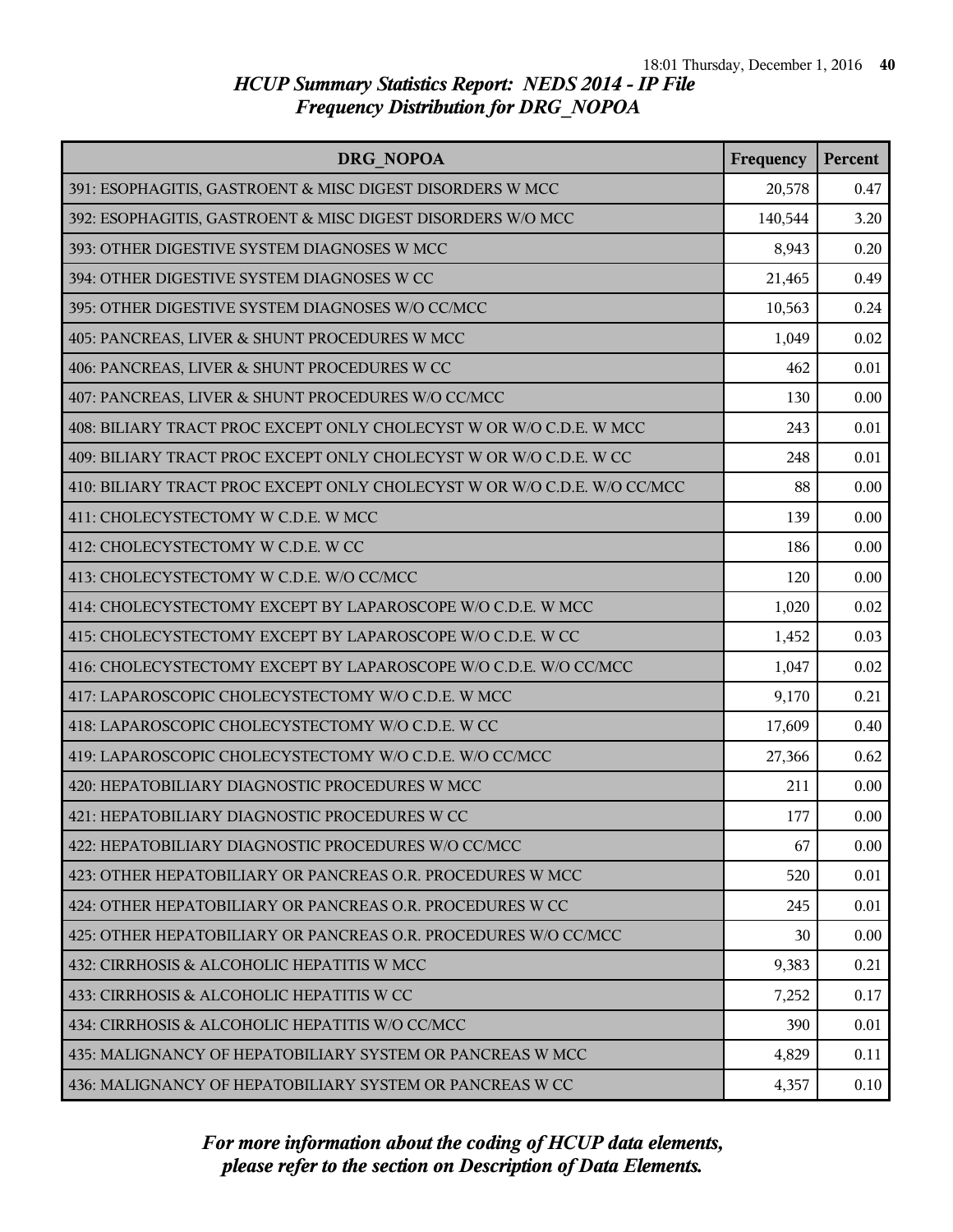| DRG NOPOA                                                                 | Frequency | Percent |
|---------------------------------------------------------------------------|-----------|---------|
| 437: MALIGNANCY OF HEPATOBILIARY SYSTEM OR PANCREAS W/O CC/MCC            | 642       | 0.01    |
| 438: DISORDERS OF PANCREAS EXCEPT MALIGNANCY W MCC                        | 8,106     | 0.18    |
| 439: DISORDERS OF PANCREAS EXCEPT MALIGNANCY W CC                         | 23,798    | 0.54    |
| 440: DISORDERS OF PANCREAS EXCEPT MALIGNANCY W/O CC/MCC                   | 20,864    | 0.48    |
| 441: DISORDERS OF LIVER EXCEPT MALIG, CIRR, ALC HEPA W MCC                | 10,892    | 0.25    |
| 442: DISORDERS OF LIVER EXCEPT MALIG, CIRR, ALC HEPA W CC                 | 12,830    | 0.29    |
| 443: DISORDERS OF LIVER EXCEPT MALIG, CIRR, ALC HEPA W/O CC/MCC           | 3,565     | 0.08    |
| 444: DISORDERS OF THE BILIARY TRACT W MCC                                 | 5,149     | 0.12    |
| 445: DISORDERS OF THE BILIARY TRACT W CC                                  | 8,138     | 0.19    |
| 446: DISORDERS OF THE BILIARY TRACT W/O CC/MCC                            | 7,046     | 0.16    |
| 453: COMBINED ANTERIOR/POSTERIOR SPINAL FUSION W MCC                      | 153       | 0.00    |
| 454: COMBINED ANTERIOR/POSTERIOR SPINAL FUSION W CC                       | 199       | 0.00    |
| 455: COMBINED ANTERIOR/POSTERIOR SPINAL FUSION W/O CC/MCC                 | 99        | 0.00    |
| 456: SPINAL FUS EXC CERV W SPINAL CURV/MALIG/INFEC OR 9+ FUS W MCC        | 191       | 0.00    |
| 457: SPINAL FUS EXC CERV W SPINAL CURV/MALIG/INFEC OR 9+ FUS W CC         | 305       | 0.01    |
| 458: SPINAL FUS EXC CERV W SPINAL CURV/MALIG/INFEC OR 9+ FUS W/O CC/MCC   | 29        | 0.00    |
| 459: SPINAL FUSION EXCEPT CERVICAL W MCC                                  | 487       | 0.01    |
| 460: SPINAL FUSION EXCEPT CERVICAL W/O MCC                                | 2,216     | 0.05    |
| 461: BILATERAL OR MULTIPLE MAJOR JOINT PROCS OF LOWER EXTREMITY W MCC     | 37        | 0.00    |
| 462: BILATERAL OR MULTIPLE MAJOR JOINT PROCS OF LOWER EXTREMITY W/O MCC   | 123       | 0.00    |
| 463: WND DEBRID & SKN GRFT EXC HAND, FOR MUSCULO-CONN TISS DIS W MCC      | 1,365     | 0.03    |
| 464: WND DEBRID & SKN GRFT EXC HAND, FOR MUSCULO-CONN TISS DIS W CC       | 2,316     | 0.05    |
| 465: WND DEBRID & SKN GRFT EXC HAND, FOR MUSCULO-CONN TISS DIS W/O CC/MCC | 685       | 0.02    |
| 466: REVISION OF HIP OR KNEE REPLACEMENT W MCC                            | 631       | 0.01    |
| 467: REVISION OF HIP OR KNEE REPLACEMENT W CC                             | 1,443     | 0.03    |
| 468: REVISION OF HIP OR KNEE REPLACEMENT W/O CC/MCC                       | 510       | 0.01    |
| 469: MAJOR JOINT REPLACEMENT OR REATTACHMENT OF LOWER EXTREMITY W MCC     | 4,776     | 0.11    |
| 470: MAJOR JOINT REPLACEMENT OR REATTACHMENT OF LOWER EXTREMITY W/O MCC   | 18,435    | 0.42    |
| 471: CERVICAL SPINAL FUSION W MCC                                         | 730       | 0.02    |
| 472: CERVICAL SPINAL FUSION W CC                                          | 1,044     | 0.02    |
| 473: CERVICAL SPINAL FUSION W/O CC/MCC                                    | 1,138     | 0.03    |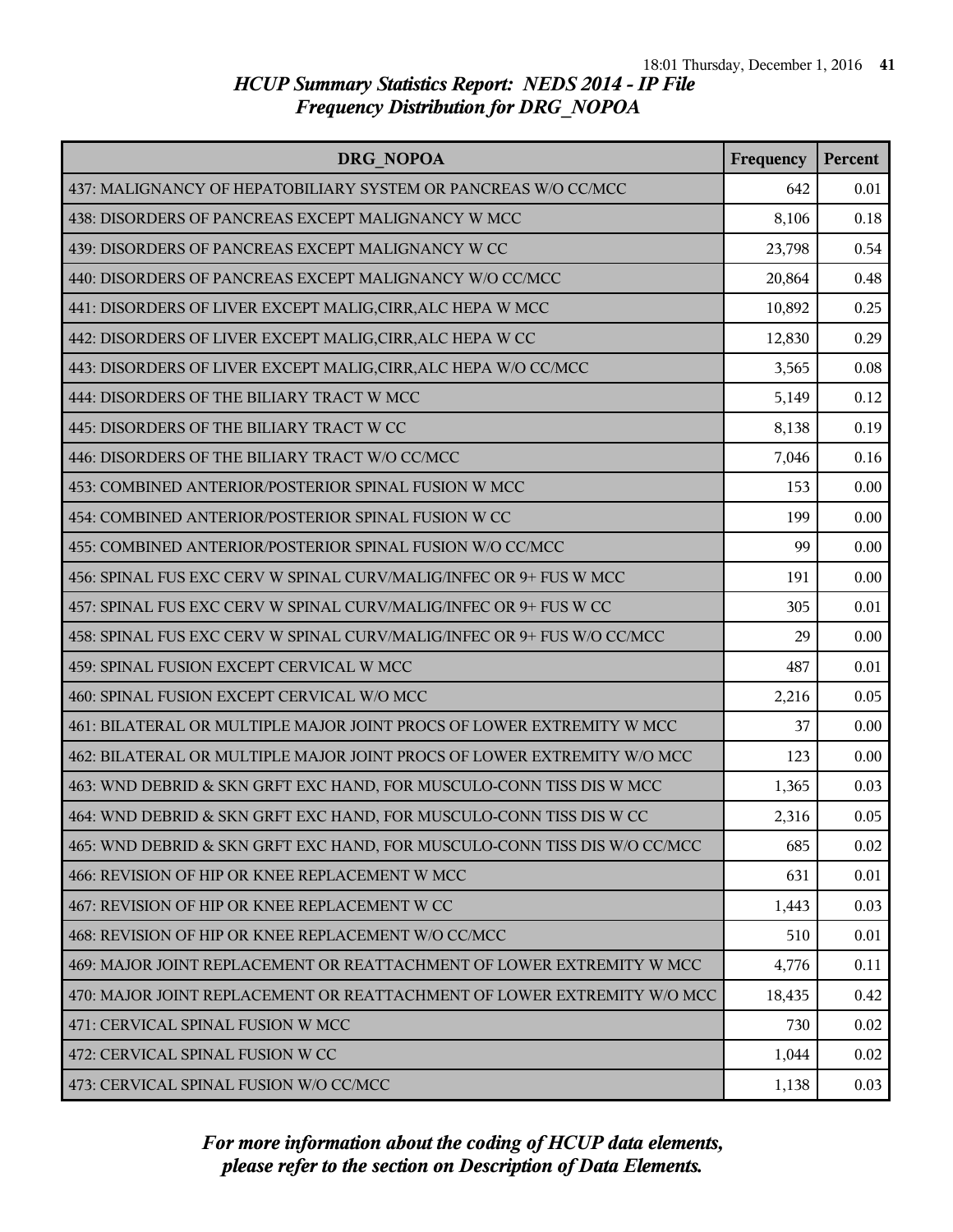| DRG NOPOA                                                                 | Frequency | <b>Percent</b> |
|---------------------------------------------------------------------------|-----------|----------------|
| 474: AMPUTATION FOR MUSCULOSKELETAL SYS & CONN TISSUE DIS W MCC           | 653       | 0.01           |
| 475: AMPUTATION FOR MUSCULOSKELETAL SYS & CONN TISSUE DIS W CC            | 755       | 0.02           |
| 476: AMPUTATION FOR MUSCULOSKELETAL SYS & CONN TISSUE DIS W/O CC/MCC      | 94        | 0.00           |
| 477: BIOPSIES OF MUSCULOSKELETAL SYSTEM & CONNECTIVE TISSUE W MCC         | 848       | 0.02           |
| 478: BIOPSIES OF MUSCULOSKELETAL SYSTEM & CONNECTIVE TISSUE W CC          | 2,222     | 0.05           |
| 479: BIOPSIES OF MUSCULOSKELETAL SYSTEM & CONNECTIVE TISSUE W/O CC/MCC    | 838       | 0.02           |
| 480: HIP & FEMUR PROCEDURES EXCEPT MAJOR JOINT W MCC                      | 8,608     | 0.20           |
| 481: HIP & FEMUR PROCEDURES EXCEPT MAJOR JOINT W CC                       | 26,881    | 0.61           |
| 482: HIP & FEMUR PROCEDURES EXCEPT MAJOR JOINT W/O CC/MCC                 | 11,597    | 0.26           |
| 483: MAJOR JOINT & LIMB REATTACHMENT PROC OF UPPER EXTREMITY W CC/MCC     | 562       | 0.01           |
| 483: MAJOR JOINT/LIMB REATTACHMENT PROCEDURE OF UPPER EXTREMITIES         | 280       | 0.01           |
| 484: MAJOR JOINT & LIMB REATTACHMENT PROC OF UPPER EXTREMITY W/O CC/MCC   | 345       | 0.01           |
| 485: KNEE PROCEDURES W PDX OF INFECTION W MCC                             | 396       | 0.01           |
| 486: KNEE PROCEDURES W PDX OF INFECTION W CC                              | 820       | 0.02           |
| 487: KNEE PROCEDURES W PDX OF INFECTION W/O CC/MCC                        | 404       | 0.01           |
| 488: KNEE PROCEDURES W/O PDX OF INFECTION W CC/MCC                        | 728       | 0.02           |
| 489: KNEE PROCEDURES W/O PDX OF INFECTION W/O CC/MCC                      | 602       | 0.01           |
| 490: BACK & NECK PROC EXC SPINAL FUSION W CC/MCC OR DISC DEVICE/NEUROSTIM | 1,610     | 0.04           |
| 491: BACK & NECK PROC EXC SPINAL FUSION W/O CC/MCC                        | 1,492     | 0.03           |
| 492: LOWER EXTREM & HUMER PROC EXCEPT HIP, FOOT, FEMUR W MCC              | 2,382     | 0.05           |
| 493: LOWER EXTREM & HUMER PROC EXCEPT HIP, FOOT, FEMUR W CC               | 9,718     | 0.22           |
| 494: LOWER EXTREM & HUMER PROC EXCEPT HIP, FOOT, FEMUR W/O CC/MCC         | 15,741    | 0.36           |
| 495: LOCAL EXCISION & REMOVAL INT FIX DEVICES EXC HIP & FEMUR W MCC       | 457       | 0.01           |
| 496: LOCAL EXCISION & REMOVAL INT FIX DEVICES EXC HIP & FEMUR W CC        | 1,201     | 0.03           |
| 497: LOCAL EXCISION & REMOVAL INT FIX DEVICES EXC HIP & FEMUR W/O CC/MCC  | 543       | 0.01           |
| 498: LOCAL EXCISION & REMOVAL INT FIX DEVICES OF HIP & FEMUR W CC/MCC     | 218       | 0.00           |
| 499: LOCAL EXCISION & REMOVAL INT FIX DEVICES OF HIP & FEMUR W/O CC/MCC   | 45        | 0.00           |
| 500: SOFT TISSUE PROCEDURES W MCC                                         | 591       | 0.01           |
| 501: SOFT TISSUE PROCEDURES W CC                                          | 2,350     | 0.05           |
| 502: SOFT TISSUE PROCEDURES W/O CC/MCC                                    | 1,326     | 0.03           |
| 503: FOOT PROCEDURES W MCC                                                | 273       | 0.01           |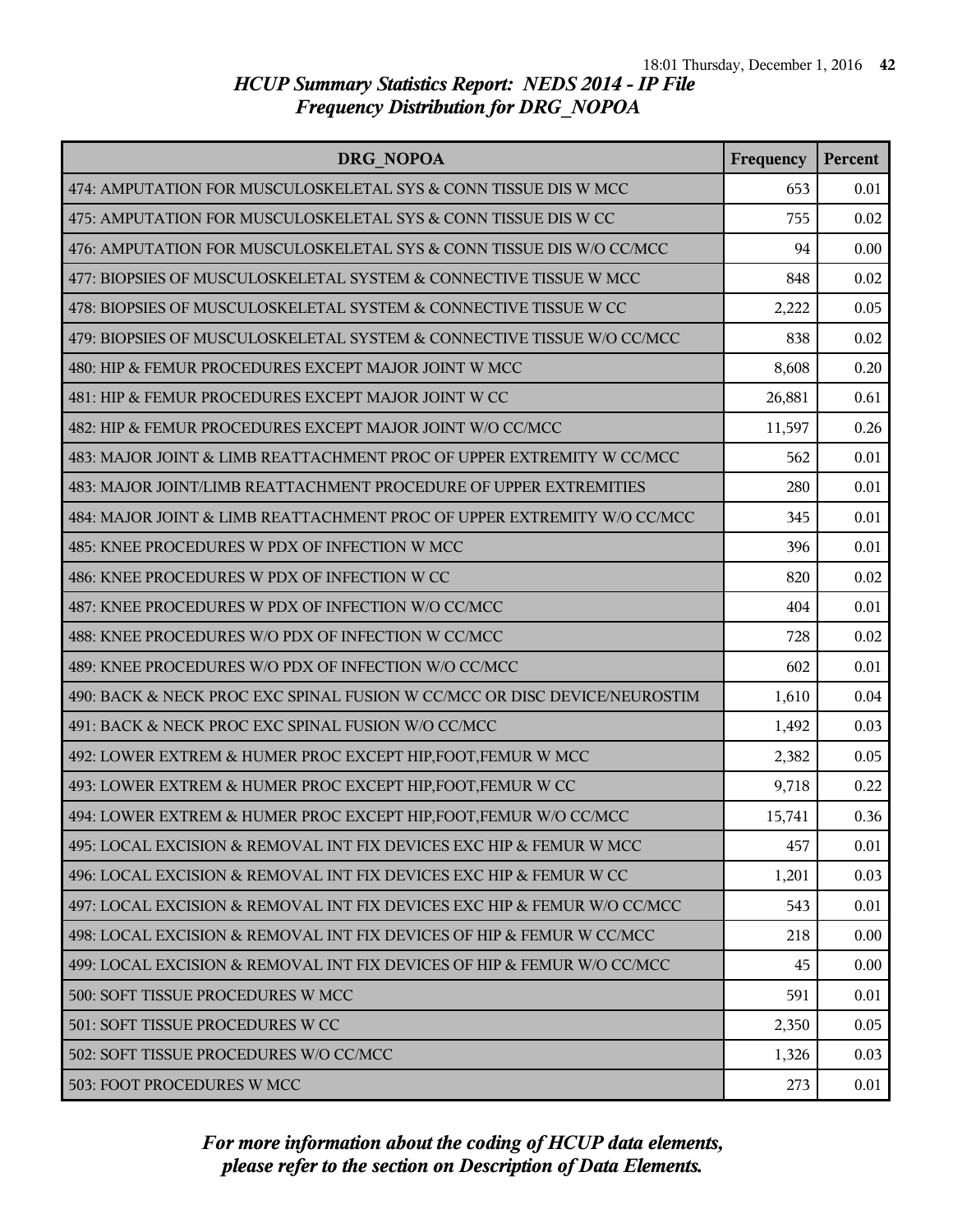| DRG NOPOA                                                                | Frequency | Percent |
|--------------------------------------------------------------------------|-----------|---------|
| 504: FOOT PROCEDURES W CC                                                | 1,189     | 0.03    |
| 505: FOOT PROCEDURES W/O CC/MCC                                          | 992       | 0.02    |
| 506: MAJOR THUMB OR JOINT PROCEDURES                                     | 371       | 0.01    |
| 507: MAJOR SHOULDER OR ELBOW JOINT PROCEDURES W CC/MCC                   | 215       | 0.00    |
| 508: MAJOR SHOULDER OR ELBOW JOINT PROCEDURES W/O CC/MCC                 | 137       | 0.00    |
| 509: ARTHROSCOPY                                                         | 57        | 0.00    |
| 510: SHOULDER, ELBOW OR FOREARM PROC, EXC MAJOR JOINT PROC W MCC         | 472       | 0.01    |
| 511: SHOULDER, ELBOW OR FOREARM PROC, EXC MAJOR JOINT PROC W CC          | 1,911     | 0.04    |
| 512: SHOULDER, ELBOW OR FOREARM PROC, EXC MAJOR JOINT PROC W/O CC/MCC    | 3,423     | 0.08    |
| 513: HAND OR WRIST PROC, EXCEPT MAJOR THUMB OR JOINT PROC W CC/MCC       | 1,250     | 0.03    |
| 514: HAND OR WRIST PROC, EXCEPT MAJOR THUMB OR JOINT PROC W/O CC/MCC     | 1,417     | 0.03    |
| 515: OTHER MUSCULOSKELET SYS & CONN TISS O.R. PROC W MCC                 | 1,193     | 0.03    |
| 516: OTHER MUSCULOSKELET SYS & CONN TISS O.R. PROC W CC                  | 3,039     | 0.07    |
| 517: OTHER MUSCULOSKELET SYS & CONN TISS O.R. PROC W/O CC/MCC            | 1,599     | 0.04    |
| 518: BACK & NECK PROC EXC SPINAL FUSION W MCC OR DISC DEVICE/NEUROSTIM   | 115       | 0.00    |
| 519: BACK & NECK PROC EXC SPINAL FUSION W CC                             | 429       | 0.01    |
| 520: BACK & NECK PROC EXC SPINAL FUSION W/O CC/MCC                       | 529       | 0.01    |
| 533: FRACTURES OF FEMUR W MCC                                            | 292       | 0.01    |
| 534: FRACTURES OF FEMUR W/O MCC                                          | 1,441     | 0.03    |
| 535: FRACTURES OF HIP & PELVIS W MCC                                     | 2,477     | 0.06    |
| 536: FRACTURES OF HIP & PELVIS W/O MCC                                   | 9,923     | 0.23    |
| 537: SPRAINS, STRAINS, & DISLOCATIONS OF HIP, PELVIS & THIGH W CC/MCC    | 322       | 0.01    |
| 538: SPRAINS, STRAINS, & DISLOCATIONS OF HIP, PELVIS & THIGH W/O CC/MCC  | 253       | 0.01    |
| 539: OSTEOMYELITIS W MCC                                                 | 1,065     | 0.02    |
| 540: OSTEOMYELITIS W CC                                                  | 1,800     | 0.04    |
| 541: OSTEOMYELITIS W/O CC/MCC                                            | 769       | 0.02    |
| 542: PATHOLOGICAL FRACTURES & MUSCULOSKELET & CONN TISS MALIG W MCC      | 1,893     | 0.04    |
| 543: PATHOLOGICAL FRACTURES & MUSCULOSKELET & CONN TISS MALIG W CC       | 4,991     | 0.11    |
| 544: PATHOLOGICAL FRACTURES & MUSCULOSKELET & CONN TISS MALIG W/O CC/MCC | 1,326     | 0.03    |
| 545: CONNECTIVE TISSUE DISORDERS W MCC                                   | 1,672     | 0.04    |
| 546: CONNECTIVE TISSUE DISORDERS W CC                                    | 3,055     | 0.07    |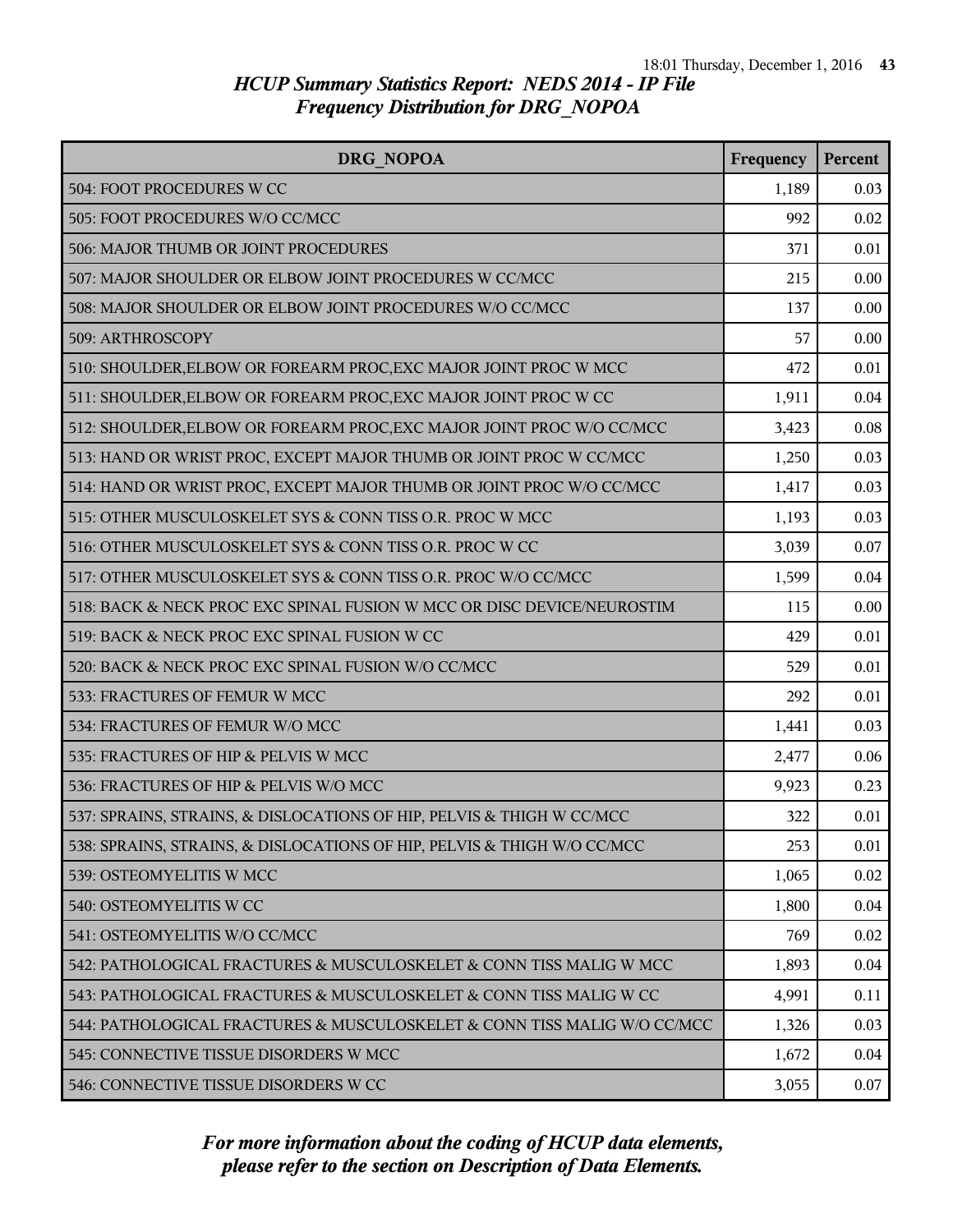| <b>DRG NOPOA</b>                                                        | Frequency | Percent |
|-------------------------------------------------------------------------|-----------|---------|
| 547: CONNECTIVE TISSUE DISORDERS W/O CC/MCC                             | 1,938     | 0.04    |
| 548: SEPTIC ARTHRITIS W MCC                                             | 195       | 0.00    |
| 549: SEPTIC ARTHRITIS W CC                                              | 629       | 0.01    |
| 550: SEPTIC ARTHRITIS W/O CC/MCC                                        | 339       | 0.01    |
| 551: MEDICAL BACK PROBLEMS W MCC                                        | 4,764     | 0.11    |
| 552: MEDICAL BACK PROBLEMS W/O MCC                                      | 29,921    | 0.68    |
| 553: BONE DISEASES & ARTHROPATHIES W MCC                                | 867       | 0.02    |
| 554: BONE DISEASES & ARTHROPATHIES W/O MCC                              | 5,403     | 0.12    |
| 555: SIGNS & SYMPTOMS OF MUSCULOSKELETAL SYSTEM & CONN TISSUE W MCC     | 1,290     | 0.03    |
| 556: SIGNS & SYMPTOMS OF MUSCULOSKELETAL SYSTEM & CONN TISSUE W/O MCC   | 8,427     | 0.19    |
| 557: TENDONITIS, MYOSITIS & BURSITIS W MCC                              | 1,830     | 0.04    |
| 558: TENDONITIS, MYOSITIS & BURSITIS W/O MCC                            | 9,734     | 0.22    |
| 559: AFTERCARE, MUSCULOSKELETAL SYSTEM & CONNECTIVE TISSUE W MCC        | 713       | 0.02    |
| 560: AFTERCARE, MUSCULOSKELETAL SYSTEM & CONNECTIVE TISSUE W CC         | 1,631     | 0.04    |
| 561: AFTERCARE, MUSCULOSKELETAL SYSTEM & CONNECTIVE TISSUE W/O CC/MCC   | 1,156     | 0.03    |
| 562: FX, SPRN, STRN & DISL EXCEPT FEMUR, HIP, PELVIS & THIGH W MCC      | 2,329     | 0.05    |
| 563: FX, SPRN, STRN & DISL EXCEPT FEMUR, HIP, PELVIS & THIGH W/O MCC    | 14,460    | 0.33    |
| 564: OTHER MUSCULOSKELETAL SYS & CONNECTIVE TISSUE DIAGNOSES W MCC      | 773       | 0.02    |
| 565: OTHER MUSCULOSKELETAL SYS & CONNECTIVE TISSUE DIAGNOSES W CC       | 1,965     | 0.04    |
| 566: OTHER MUSCULOSKELETAL SYS & CONNECTIVE TISSUE DIAGNOSES W/O CC/MCC | 867       | 0.02    |
| 570: SKIN DEBRIDEMENT W MCC                                             | 1,223     | 0.03    |
| 571: SKIN DEBRIDEMENT W CC                                              | 2,466     | 0.06    |
| 572: SKIN DEBRIDEMENT W/O CC/MCC                                        | 1,835     | 0.04    |
| 573: SKIN GRAFT FOR SKIN ULCER OR CELLULITIS W MCC                      | 250       | 0.01    |
| 574: SKIN GRAFT FOR SKIN ULCER OR CELLULITIS W CC                       | 288       | 0.01    |
| 575: SKIN GRAFT FOR SKIN ULCER OR CELLULITIS W/O CC/MCC                 | 107       | 0.00    |
| 576: SKIN GRAFT EXC FOR SKIN ULCER OR CELLULITIS W MCC                  | 80        | 0.00    |
| 577: SKIN GRAFT EXC FOR SKIN ULCER OR CELLULITIS W CC                   | 182       | 0.00    |
| 578: SKIN GRAFT EXC FOR SKIN ULCER OR CELLULITIS W/O CC/MCC             | 152       | 0.00    |
| 579: OTHER SKIN, SUBCUT TISS & BREAST PROC W MCC                        | 1,775     | 0.04    |
| 580: OTHER SKIN, SUBCUT TISS & BREAST PROC W CC                         | 3,839     | 0.09    |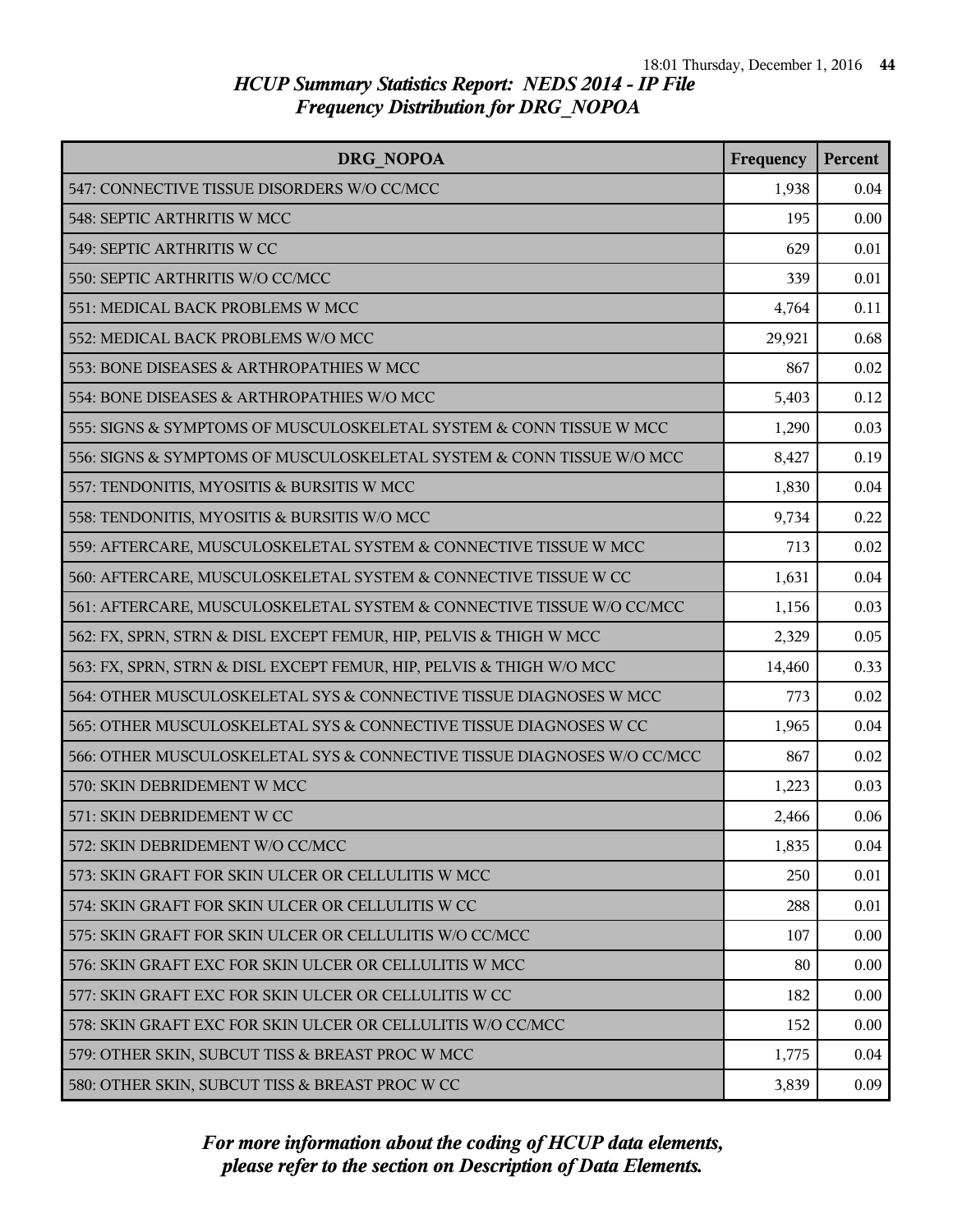| DRG NOPOA                                                                  | Frequency | Percent |
|----------------------------------------------------------------------------|-----------|---------|
| 581: OTHER SKIN, SUBCUT TISS & BREAST PROC W/O CC/MCC                      | 2,986     | 0.07    |
| 582: MASTECTOMY FOR MALIGNANCY W CC/MCC                                    | 57        | 0.00    |
| 583: MASTECTOMY FOR MALIGNANCY W/O CC/MCC                                  | 39        | 0.00    |
| 584: BREAST BIOPSY, LOCAL EXCISION & OTHER BREAST PROCEDURES W CC/MCC      | 217       | 0.00    |
| 585: BREAST BIOPSY, LOCAL EXCISION & OTHER BREAST PROCEDURES W/O CC/MCC    | 261       | 0.01    |
| 592: SKIN ULCERS W MCC                                                     | 1,759     | 0.04    |
| 593: SKIN ULCERS W CC                                                      | 1,881     | 0.04    |
| 594: SKIN ULCERS W/O CC/MCC                                                | 297       | 0.01    |
| 595: MAJOR SKIN DISORDERS W MCC                                            | 450       | 0.01    |
| 596: MAJOR SKIN DISORDERS W/O MCC                                          | 2,053     | 0.05    |
| 597: MALIGNANT BREAST DISORDERS W MCC                                      | 441       | 0.01    |
| 598: MALIGNANT BREAST DISORDERS W CC                                       | 787       | 0.02    |
| 599: MALIGNANT BREAST DISORDERS W/O CC/MCC                                 | 74        | 0.00    |
| 600: NON-MALIGNANT BREAST DISORDERS W CC/MCC                               | 697       | 0.02    |
| 601: NON-MALIGNANT BREAST DISORDERS W/O CC/MCC                             | 1,212     | 0.03    |
| 602: CELLULITIS W MCC                                                      | 10,356    | 0.24    |
| 603: CELLULITIS W/O MCC                                                    | 86,885    | 1.98    |
| 604: TRAUMA TO THE SKIN, SUBCUT TISS & BREAST W MCC                        | 1,322     | 0.03    |
| 605: TRAUMA TO THE SKIN, SUBCUT TISS & BREAST W/O MCC                      | 9,275     | 0.21    |
| 606: MINOR SKIN DISORDERS W MCC                                            | 715       | 0.02    |
| 607: MINOR SKIN DISORDERS W/O MCC                                          | 4,828     | 0.11    |
| 614: ADRENAL & PITUITARY PROCEDURES W CC/MCC                               | 140       | 0.00    |
| 615: ADRENAL & PITUITARY PROCEDURES W/O CC/MCC                             | 38        | 0.00    |
| 616: AMPUTAT OF LOWER LIMB FOR ENDOCRINE, NUTRIT, & METABOL DIS W MCC      | 827       | 0.02    |
| 617: AMPUTAT OF LOWER LIMB FOR ENDOCRINE, NUTRIT, & METABOL DIS W CC       | 4,024     | 0.09    |
| 618: AMPUTAT OF LOWER LIMB FOR ENDOCRINE, NUTRIT, & METABOL DIS W/O CC/MCC | 56        | 0.00    |
| 619: O.R. PROCEDURES FOR OBESITY W MCC                                     | 25        | 0.00    |
| 620: O.R. PROCEDURES FOR OBESITY W CC                                      | 55        | 0.00    |
| 621: O.R. PROCEDURES FOR OBESITY W/O CC/MCC                                | 101       | 0.00    |
| 622: SKIN GRAFTS & WOUND DEBRID FOR ENDOC, NUTRIT & METAB DIS W MCC        | 412       | 0.01    |
| 623: SKIN GRAFTS & WOUND DEBRID FOR ENDOC, NUTRIT & METAB DIS W CC         | 1,470     | 0.03    |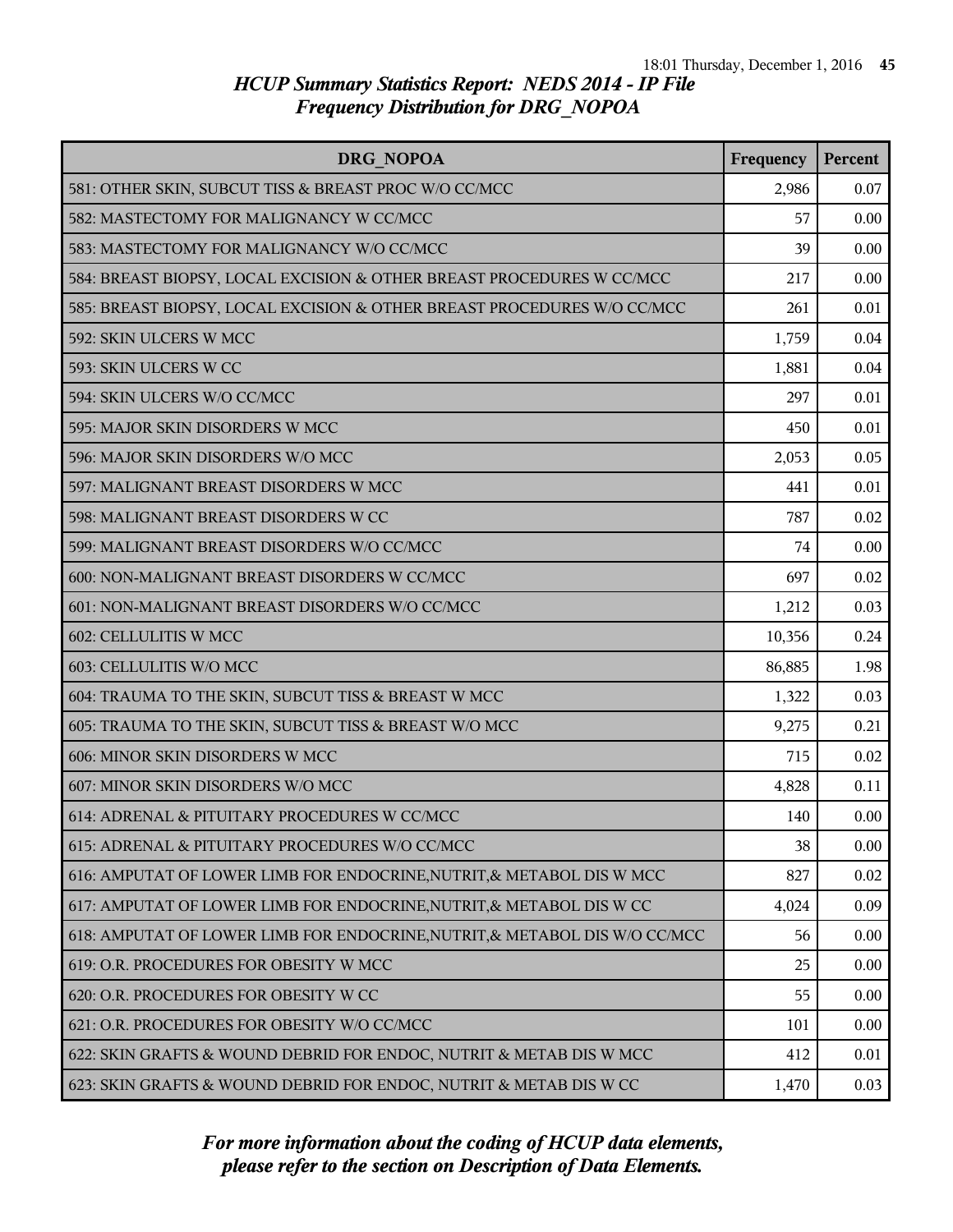| DRG NOPOA                                                                 | Frequency | Percent |
|---------------------------------------------------------------------------|-----------|---------|
| 624: SKIN GRAFTS & WOUND DEBRID FOR ENDOC, NUTRIT & METAB DIS W/O CC/MCC  | 114       | 0.00    |
| 625: THYROID, PARATHYROID & THYROGLOSSAL PROCEDURES W MCC                 | 78        | 0.00    |
| 626: THYROID, PARATHYROID & THYROGLOSSAL PROCEDURES W CC                  | 102       | 0.00    |
| 627: THYROID, PARATHYROID & THYROGLOSSAL PROCEDURES W/O CC/MCC            | 106       | 0.00    |
| 628: OTHER ENDOCRINE, NUTRIT & METAB O.R. PROC W MCC                      | 1,174     | 0.03    |
| 629: OTHER ENDOCRINE, NUTRIT & METAB O.R. PROC W CC                       | 2,082     | 0.05    |
| 630: OTHER ENDOCRINE, NUTRIT & METAB O.R. PROC W/O CC/MCC                 | 85        | 0.00    |
| 637: DIABETES W MCC                                                       | 12,282    | 0.28    |
| 638: DIABETES W CC                                                        | 37,888    | 0.86    |
| 639: DIABETES W/O CC/MCC                                                  | 21,466    | 0.49    |
| 640: MISC DISORDERS OF NUTRITION, METABOLISM, FLUIDS/ELECTROLYTES W MCC   | 24,488    | 0.56    |
| 641: MISC DISORDERS OF NUTRITION, METABOLISM, FLUIDS/ELECTROLYTES W/O MCC | 54,579    | 1.24    |
| 642: INBORN AND OTHER DISORDERS OF METABOLISM                             | 1,262     | 0.03    |
| 643: ENDOCRINE DISORDERS W MCC                                            | 3,055     | 0.07    |
| 644: ENDOCRINE DISORDERS W CC                                             | 5,655     | 0.13    |
| 645: ENDOCRINE DISORDERS W/O CC/MCC                                       | 3,288     | 0.07    |
| <b>652: KIDNEY TRANSPLANT</b>                                             | 20        | 0.00    |
| 653: MAJOR BLADDER PROCEDURES W MCC                                       | 118       | 0.00    |
| 654: MAJOR BLADDER PROCEDURES W CC                                        | 144       | 0.00    |
| 655: MAJOR BLADDER PROCEDURES W/O CC/MCC                                  | 14        | 0.00    |
| 656: KIDNEY & URETER PROCEDURES FOR NEOPLASM W MCC                        | 216       | 0.00    |
| 657: KIDNEY & URETER PROCEDURES FOR NEOPLASM W CC                         | 460       | 0.01    |
| 658: KIDNEY & URETER PROCEDURES FOR NEOPLASM W/O CC/MCC                   | 87        | 0.00    |
| 659: KIDNEY & URETER PROCEDURES FOR NON-NEOPLASM W MCC                    | 942       | 0.02    |
| 660: KIDNEY & URETER PROCEDURES FOR NON-NEOPLASM W CC                     | 2,256     | 0.05    |
| 661: KIDNEY & URETER PROCEDURES FOR NON-NEOPLASM W/O CC/MCC               | 297       | 0.01    |
| 662: MINOR BLADDER PROCEDURES W MCC                                       | 222       | 0.01    |
| 663: MINOR BLADDER PROCEDURES W CC                                        | 366       | 0.01    |
| 664: MINOR BLADDER PROCEDURES W/O CC/MCC                                  | 123       | 0.00    |
| <b>665: PROSTATECTOMY W MCC</b>                                           | 139       | 0.00    |
| <b>666: PROSTATECTOMY W CC</b>                                            | 401       | 0.01    |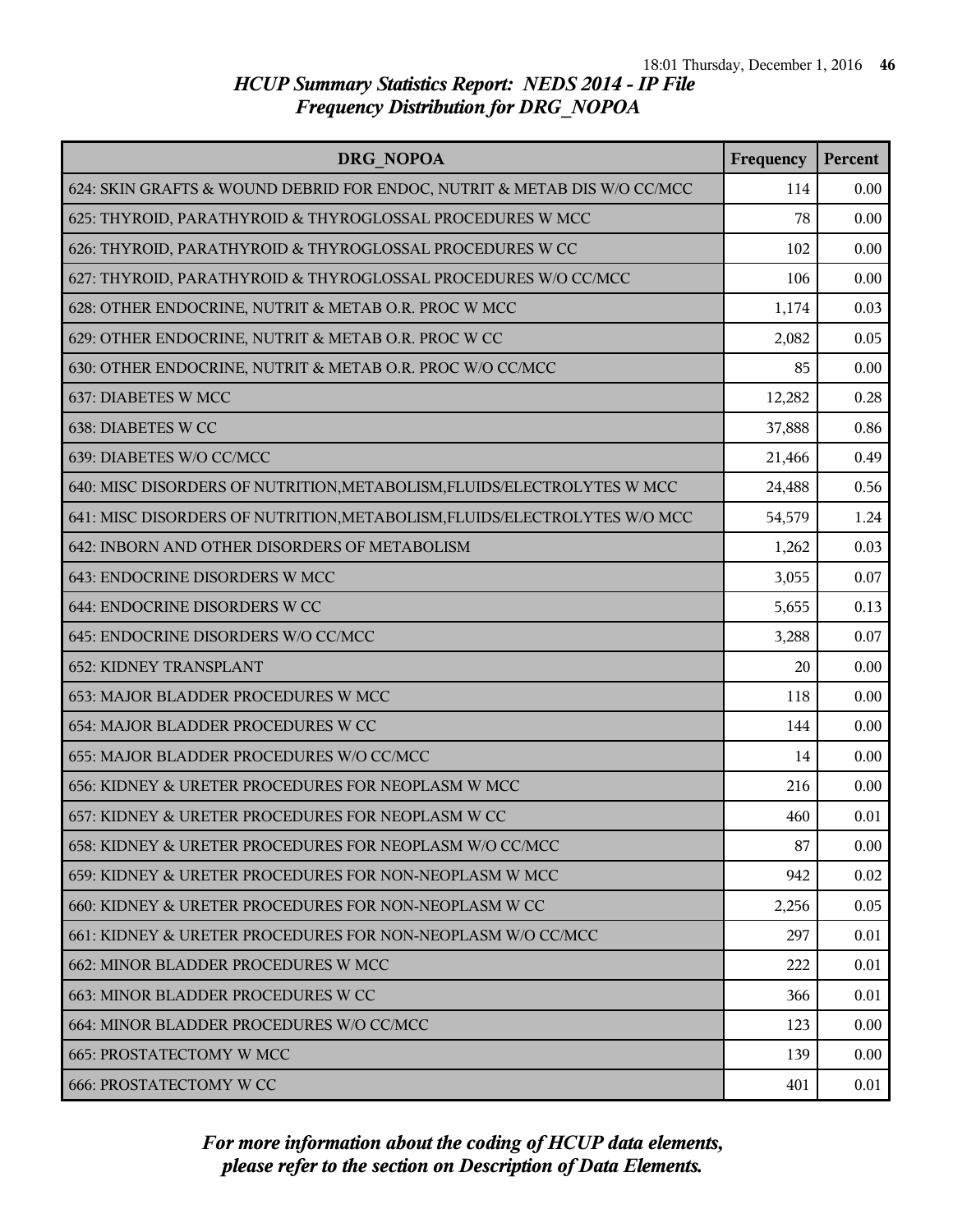| DRG NOPOA                                               | Frequency | Percent |
|---------------------------------------------------------|-----------|---------|
| 667: PROSTATECTOMY W/O CC/MCC                           | 144       | 0.00    |
| 668: TRANSURETHRAL PROCEDURES W MCC                     | 1,107     | 0.03    |
| 669: TRANSURETHRAL PROCEDURES W CC                      | 8,640     | 0.20    |
| 670: TRANSURETHRAL PROCEDURES W/O CC/MCC                | 1,664     | 0.04    |
| 671: URETHRAL PROCEDURES W CC/MCC                       | 186       | 0.00    |
| 672: URETHRAL PROCEDURES W/O CC/MCC                     | 53        | 0.00    |
| 673: OTHER KIDNEY & URINARY TRACT PROCEDURES W MCC      | 2,895     | 0.07    |
| 674: OTHER KIDNEY & URINARY TRACT PROCEDURES W CC       | 2,011     | 0.05    |
| 675: OTHER KIDNEY & URINARY TRACT PROCEDURES W/O CC/MCC | 178       | 0.00    |
| <b>682: RENAL FAILURE W MCC</b>                         | 40,853    | 0.93    |
| 683: RENAL FAILURE W CC                                 | 58,794    | 1.34    |
| 684: RENAL FAILURE W/O CC/MCC                           | 12,026    | 0.27    |
| <b>685: ADMIT FOR RENAL DIALYSIS</b>                    | 1,258     | 0.03    |
| 686: KIDNEY & URINARY TRACT NEOPLASMS W MCC             | 478       | 0.01    |
| 687: KIDNEY & URINARY TRACT NEOPLASMS W CC              | 1,058     | 0.02    |
| 688: KIDNEY & URINARY TRACT NEOPLASMS W/O CC/MCC        | 184       | 0.00    |
| 689: KIDNEY & URINARY TRACT INFECTIONS W MCC            | 25,557    | 0.58    |
| 690: KIDNEY & URINARY TRACT INFECTIONS W/O MCC          | 76,155    | 1.74    |
| 691: URINARY STONES W ESW LITHOTRIPSY W CC/MCC          | 799       | 0.02    |
| 692: URINARY STONES W ESW LITHOTRIPSY W/O CC/MCC        | 199       | 0.00    |
| 693: URINARY STONES W/O ESW LITHOTRIPSY W MCC           | 1,079     | 0.02    |
| 694: URINARY STONES W/O ESW LITHOTRIPSY W/O MCC         | 14,647    | 0.33    |
| 695: KIDNEY & URINARY TRACT SIGNS & SYMPTOMS W MCC      | 539       | 0.01    |
| 696: KIDNEY & URINARY TRACT SIGNS & SYMPTOMS W/O MCC    | 3,722     | 0.08    |
| <b>697: URETHRAL STRICTURE</b>                          | 190       | 0.00    |
| 698: OTHER KIDNEY & URINARY TRACT DIAGNOSES W MCC       | 12,281    | 0.28    |
| 699: OTHER KIDNEY & URINARY TRACT DIAGNOSES W CC        | 11,539    | 0.26    |
| 700: OTHER KIDNEY & URINARY TRACT DIAGNOSES W/O CC/MCC  | 3,131     | 0.07    |
| 707: MAJOR MALE PELVIC PROCEDURES W CC/MCC              | 70        | 0.00    |
| 708: MAJOR MALE PELVIC PROCEDURES W/O CC/MCC            | 80        | 0.00    |
| 709: PENIS PROCEDURES W CC/MCC                          | 187       | 0.00    |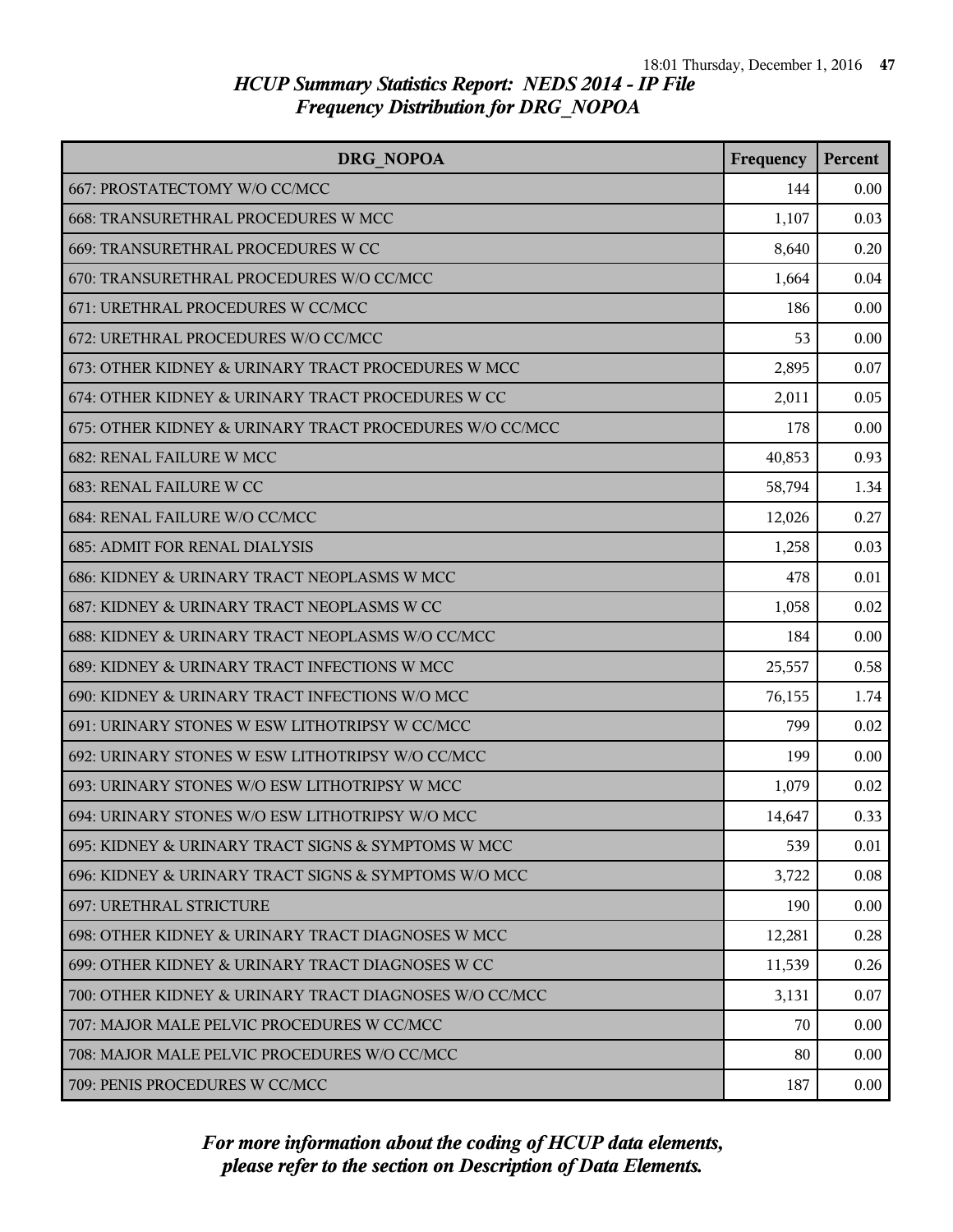| DRG NOPOA                                                               | Frequency | Percent |
|-------------------------------------------------------------------------|-----------|---------|
| 710: PENIS PROCEDURES W/O CC/MCC                                        | 195       | 0.00    |
| 711: TESTES PROCEDURES W CC/MCC                                         | 311       | 0.01    |
| 712: TESTES PROCEDURES W/O CC/MCC                                       | 479       | 0.01    |
| 713: TRANSURETHRAL PROSTATECTOMY W CC/MCC                               | 702       | 0.02    |
| 714: TRANSURETHRAL PROSTATECTOMY W/O CC/MCC                             | 232       | 0.01    |
| 715: OTHER MALE REPRODUCTIVE SYSTEM O.R. PROC FOR MALIGNANCY W CC/MCC   | 133       | 0.00    |
| 716: OTHER MALE REPRODUCTIVE SYSTEM O.R. PROC FOR MALIGNANCY W/O CC/MCC | 11        | 0.00    |
| 717: OTHER MALE REPRODUCTIVE SYSTEM O.R. PROC EXC MALIGNANCY W CC/MCC   | 286       | 0.01    |
| 718: OTHER MALE REPRODUCTIVE SYSTEM O.R. PROC EXC MALIGNANCY W/O CC/MCC | 77        | 0.00    |
| 722: MALIGNANCY, MALE REPRODUCTIVE SYSTEM W MCC                         | 232       | 0.01    |
| 723: MALIGNANCY, MALE REPRODUCTIVE SYSTEM W CC                          | 540       | 0.01    |
| 724: MALIGNANCY, MALE REPRODUCTIVE SYSTEM W/O CC/MCC                    | 40        | 0.00    |
| 725: BENIGN PROSTATIC HYPERTROPHY W MCC                                 | 218       | 0.00    |
| 726: BENIGN PROSTATIC HYPERTROPHY W/O MCC                               | 1,304     | 0.03    |
| 727: INFLAMMATION OF THE MALE REPRODUCTIVE SYSTEM W MCC                 | 635       | 0.01    |
| 728: INFLAMMATION OF THE MALE REPRODUCTIVE SYSTEM W/O MCC               | 4,164     | 0.09    |
| 729: OTHER MALE REPRODUCTIVE SYSTEM DIAGNOSES W CC/MCC                  | 454       | 0.01    |
| 730: OTHER MALE REPRODUCTIVE SYSTEM DIAGNOSES W/O CC/MCC                | 269       | 0.01    |
| 734: PELVIC EVISCERATION, RAD HYSTERECTOMY & RAD VULVECTOMY W CC/MCC    | 97        | 0.00    |
| 735: PELVIC EVISCERATION, RAD HYSTERECTOMY & RAD VULVECTOMY W/O CC/MCC  | 31        | 0.00    |
| 736: UTERINE & ADNEXA PROC FOR OVARIAN OR ADNEXAL MALIGNANCY W MCC      | 95        | 0.00    |
| 737: UTERINE & ADNEXA PROC FOR OVARIAN OR ADNEXAL MALIGNANCY W CC       | 173       | 0.00    |
| 738: UTERINE & ADNEXA PROC FOR OVARIAN OR ADNEXAL MALIGNANCY W/O CC/MCC | 34        | 0.00    |
| 739: UTERINE, ADNEXA PROC FOR NON-OVARIAN/ADNEXAL MALIG W MCC           | 51        | 0.00    |
| 740: UTERINE, ADNEXA PROC FOR NON-OVARIAN/ADNEXAL MALIG W CC            | 132       | 0.00    |
| 741: UTERINE, ADNEXA PROC FOR NON-OVARIAN/ADNEXAL MALIG W/O CC/MCC      | 70        | 0.00    |
| 742: UTERINE & ADNEXA PROC FOR NON-MALIGNANCY W CC/MCC                  | 2,161     | 0.05    |
| 743: UTERINE & ADNEXA PROC FOR NON-MALIGNANCY W/O CC/MCC                | 2,605     | 0.06    |
| 744: D&C, CONIZATION, LAPAROSCOPY & TUBAL INTERRUPTION W CC/MCC         | 948       | 0.02    |
| 745: D&C, CONIZATION, LAPAROSCOPY & TUBAL INTERRUPTION W/O CC/MCC       | 604       | 0.01    |
| 746: VAGINA, CERVIX & VULVA PROCEDURES W CC/MCC                         | 478       | 0.01    |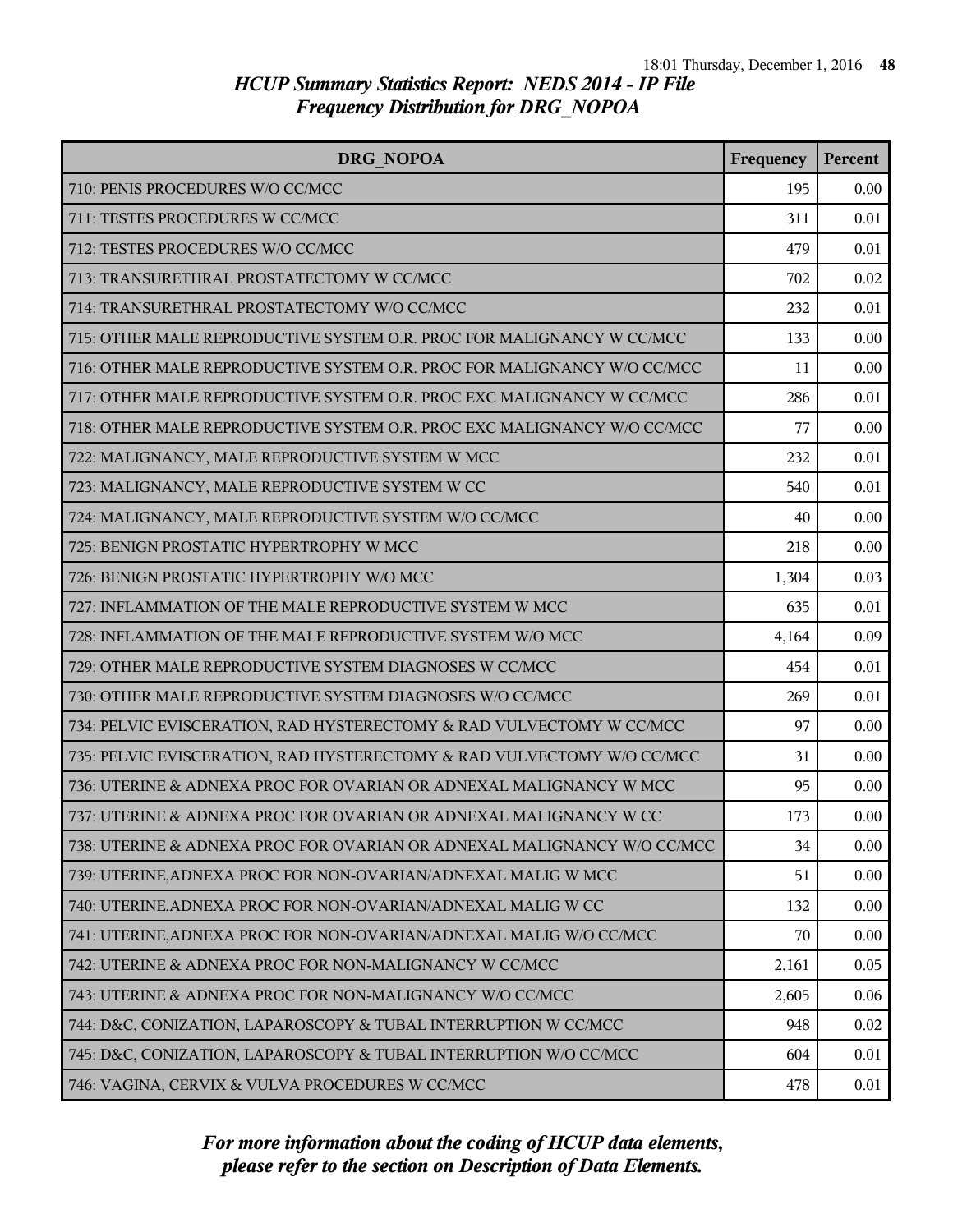| DRG NOPOA                                                              | Frequency | Percent |
|------------------------------------------------------------------------|-----------|---------|
| 747: VAGINA, CERVIX & VULVA PROCEDURES W/O CC/MCC                      | 492       | 0.01    |
| 748: FEMALE REPRODUCTIVE SYSTEM RECONSTRUCTIVE PROCEDURES              | 25        | 0.00    |
| 749: OTHER FEMALE REPRODUCTIVE SYSTEM O.R. PROCEDURES W CC/MCC         | 372       | 0.01    |
| 750: OTHER FEMALE REPRODUCTIVE SYSTEM O.R. PROCEDURES W/O CC/MCC       | 150       | 0.00    |
| 754: MALIGNANCY, FEMALE REPRODUCTIVE SYSTEM W MCC                      | 579       | 0.01    |
| 755: MALIGNANCY, FEMALE REPRODUCTIVE SYSTEM W CC                       | 1,397     | 0.03    |
| 756: MALIGNANCY, FEMALE REPRODUCTIVE SYSTEM W/O CC/MCC                 | 138       | 0.00    |
| 757: INFECTIONS, FEMALE REPRODUCTIVE SYSTEM W MCC                      | 584       | 0.01    |
| 758: INFECTIONS, FEMALE REPRODUCTIVE SYSTEM W CC                       | 1,512     | 0.03    |
| 759: INFECTIONS, FEMALE REPRODUCTIVE SYSTEM W/O CC/MCC                 | 2,047     | 0.05    |
| 760: MENSTRUAL & OTHER FEMALE REPRODUCTIVE SYSTEM DISORDERS W CC/MCC   | 2,395     | 0.05    |
| 761: MENSTRUAL & OTHER FEMALE REPRODUCTIVE SYSTEM DISORDERS W/O CC/MCC | 2,271     | 0.05    |
| 765: CESAREAN SECTION W CC/MCC                                         | 10,523    | 0.24    |
| 766: CESAREAN SECTION W/O CC/MCC                                       | 11,934    | 0.27    |
| 767: VAGINAL DELIVERY W STERILIZATION &/OR D&C                         | 1,176     | 0.03    |
| 768: VAGINAL DELIVERY W O.R. PROC EXCEPT STERIL &/OR D&C               | 57        | 0.00    |
| 769: POSTPARTUM & POST ABORTION DIAGNOSES W O.R. PROCEDURE             | 1,702     | 0.04    |
| 770: ABORTION W D&C, ASPIRATION CURETTAGE OR HYSTEROTOMY               | 1,584     | 0.04    |
| 774: VAGINAL DELIVERY W COMPLICATING DIAGNOSES                         | 9,366     | 0.21    |
| 775: VAGINAL DELIVERY W/O COMPLICATING DIAGNOSES                       | 49,438    | 1.13    |
| 776: POSTPARTUM & POST ABORTION DIAGNOSES W/O O.R. PROCEDURE           | 7,289     | 0.17    |
| 777: ECTOPIC PREGNANCY                                                 | 3,111     | 0.07    |
| 778: THREATENED ABORTION                                               | 1,786     | 0.04    |
| 779: ABORTION W/O D&C                                                  | 1,283     | 0.03    |
| 780: FALSE LABOR                                                       | 210       | 0.00    |
| 781: OTHER ANTEPARTUM DIAGNOSES W MEDICAL COMPLICATIONS                | 16,455    | 0.37    |
| 782: OTHER ANTEPARTUM DIAGNOSES W/O MEDICAL COMPLICATIONS              | 1,370     | 0.03    |
| 789: NEONATES, DIED OR TRANSFERRED TO ANOTHER ACUTE CARE FACILITY      | 407       | 0.01    |
| 790: EXTREME IMMATURITY OR RESPIRATORY DISTRESS SYNDROME, NEONATE      | 188       | 0.00    |
| 791: PREMATURITY W MAJOR PROBLEMS                                      | 236       | 0.01    |
| 792: PREMATURITY W/O MAJOR PROBLEMS                                    | 232       | 0.01    |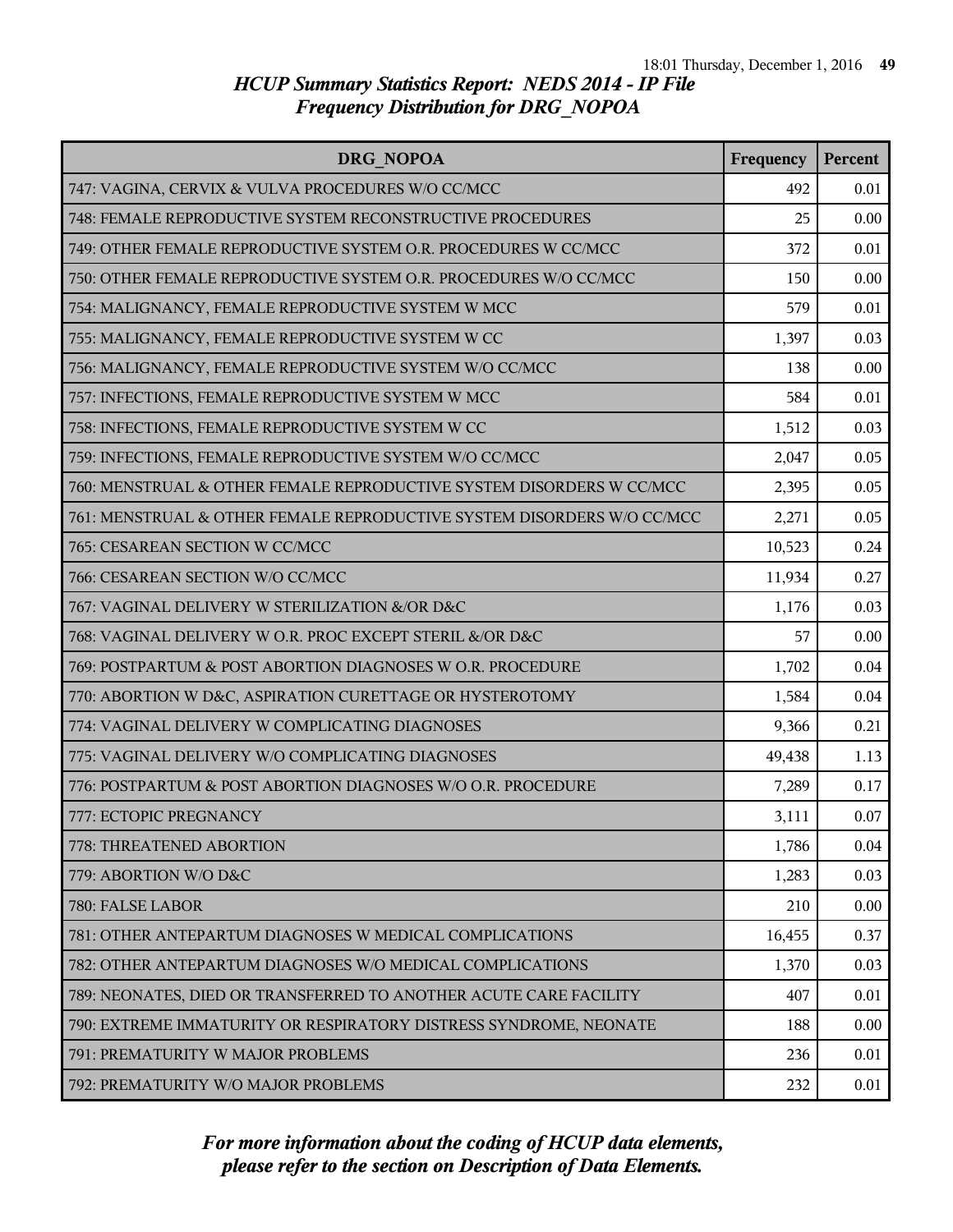| DRG NOPOA                                                                 | Frequency | Percent |
|---------------------------------------------------------------------------|-----------|---------|
| 793: FULL TERM NEONATE W MAJOR PROBLEMS                                   | 3,056     | 0.07    |
| 794: NEONATE W OTHER SIGNIFICANT PROBLEMS                                 | 2,885     | 0.07    |
| 795: NORMAL NEWBORN                                                       | 1,870     | 0.04    |
| 799: SPLENECTOMY W MCC                                                    | 282       | 0.01    |
| 800: SPLENECTOMY W CC                                                     | 171       | 0.00    |
| 801: SPLENECTOMY W/O CC/MCC                                               | 67        | 0.00    |
| 802: OTHER O.R. PROC OF THE BLOOD & BLOOD FORMING ORGANS W MCC            | 278       | 0.01    |
| 803: OTHER O.R. PROC OF THE BLOOD & BLOOD FORMING ORGANS W CC             | 378       | 0.01    |
| 804: OTHER O.R. PROC OF THE BLOOD & BLOOD FORMING ORGANS W/O CC/MCC       | 217       | 0.00    |
| 808: MAJOR HEMATOL/IMMUN DIAG EXC SICKLE CELL CRISIS & COAGUL W MCC       | 3,055     | 0.07    |
| 809: MAJOR HEMATOL/IMMUN DIAG EXC SICKLE CELL CRISIS & COAGUL W CC        | 8,291     | 0.19    |
| 810: MAJOR HEMATOL/IMMUN DIAG EXC SICKLE CELL CRISIS & COAGUL W/O CC/MCC  | 1,764     | 0.04    |
| 811: RED BLOOD CELL DISORDERS W MCC                                       | 12,574    | 0.29    |
| 812: RED BLOOD CELL DISORDERS W/O MCC                                     | 46,362    | 1.06    |
| 813: COAGULATION DISORDERS                                                | 4,617     | 0.11    |
| 814: RETICULOENDOTHELIAL & IMMUNITY DISORDERS W MCC                       | 675       | 0.02    |
| 815: RETICULOENDOTHELIAL & IMMUNITY DISORDERS W CC                        | 1,902     | 0.04    |
| 816: RETICULOENDOTHELIAL & IMMUNITY DISORDERS W/O CC/MCC                  | 1,560     | 0.04    |
| 820: LYMPHOMA & LEUKEMIA W MAJOR O.R. PROCEDURE W MCC                     | 326       | 0.01    |
| 821: LYMPHOMA & LEUKEMIA W MAJOR O.R. PROCEDURE W CC                      | 249       | 0.01    |
| 822: LYMPHOMA & LEUKEMIA W MAJOR O.R. PROCEDURE W/O CC/MCC                | 35        | 0.00    |
| 823: LYMPHOMA & NON-ACUTE LEUKEMIA W OTHER O.R. PROC W MCC                | 668       | 0.02    |
| 824: LYMPHOMA & NON-ACUTE LEUKEMIA W OTHER O.R. PROC W CC                 | 880       | 0.02    |
| 825: LYMPHOMA & NON-ACUTE LEUKEMIA W OTHER O.R. PROC W/O CC/MCC           | 271       | 0.01    |
| 826: MYELOPROLIF DISORD OR POORLY DIFF NEOPL W MAJ O.R. PROC W MCC        | 120       | 0.00    |
| 827: MYELOPROLIF DISORD OR POORLY DIFF NEOPL W MAJ O.R. PROC W CC         | 119       | 0.00    |
| 828: MYELOPROLIF DISORD OR POORLY DIFF NEOPL W MAJ O.R. PROC W/O CC/MCC   | 16        | 0.00    |
| 829: MYELOPROLIF DISORD OR POORLY DIFF NEOPL W OTHER O.R. PROC W CCMCC    | 279       | 0.01    |
| 830: MYELOPROLIF DISORD OR POORLY DIFF NEOPL W OTHER O.R. PROC W/O CC/MCC | 32        | 0.00    |
| 834: ACUTE LEUKEMIA W/O MAJOR O.R. PROCEDURE W MCC                        | 1,284     | 0.03    |
| 835: ACUTE LEUKEMIA W/O MAJOR O.R. PROCEDURE W CC                         | 1,033     | 0.02    |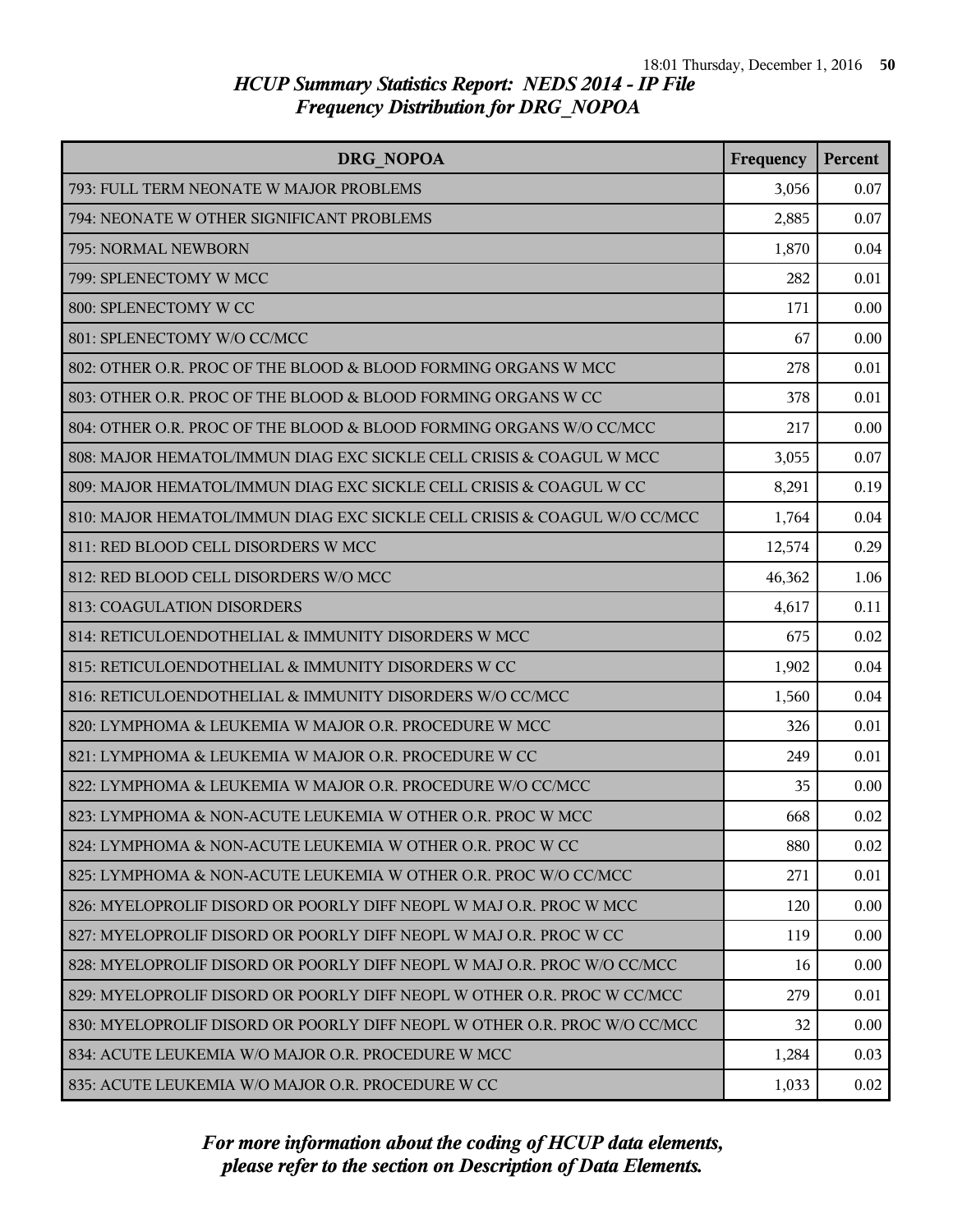| DRG NOPOA                                                              | Frequency | Percent |
|------------------------------------------------------------------------|-----------|---------|
| 836: ACUTE LEUKEMIA W/O MAJOR O.R. PROCEDURE W/O CC/MCC                | 464       | 0.01    |
| 837: CHEMO W ACUTE LEUKEMIA AS SDX OR W HIGH DOSE CHEMO AGENT W MCC    | 54        | 0.00    |
| 838: CHEMO W ACUTE LEUKEMIA AS SDX W CC OR HIGH DOSE CHEMO AGENT       | 40        | 0.00    |
| 839: CHEMO W ACUTE LEUKEMIA AS SDX W/O CC/MCC                          | 37        | 0.00    |
| 840: LYMPHOMA & NON-ACUTE LEUKEMIA W MCC                               | 2,498     | 0.06    |
| 841: LYMPHOMA & NON-ACUTE LEUKEMIA W CC                                | 2,956     | 0.07    |
| 842: LYMPHOMA & NON-ACUTE LEUKEMIA W/O CC/MCC                          | 1,027     | 0.02    |
| 843: OTHER MYELOPROLIF DIS OR POORLY DIFF NEOPL DIAG W MCC             | 657       | 0.01    |
| 844: OTHER MYELOPROLIF DIS OR POORLY DIFF NEOPL DIAG W CC              | 1,027     | 0.02    |
| 845: OTHER MYELOPROLIF DIS OR POORLY DIFF NEOPL DIAG W/O CC/MCC        | 227       | 0.01    |
| 846: CHEMOTHERAPY W/O ACUTE LEUKEMIA AS SECONDARY DIAGNOSIS W MCC      | 77        | 0.00    |
| 847: CHEMOTHERAPY W/O ACUTE LEUKEMIA AS SECONDARY DIAGNOSIS W CC       | 229       | 0.01    |
| 848: CHEMOTHERAPY W/O ACUTE LEUKEMIA AS SECONDARY DIAGNOSIS W/O CC/MCC | 12        | 0.00    |
| 849: RADIOTHERAPY                                                      | 34        | 0.00    |
| 853: INFECTIOUS & PARASITIC DISEASES W O.R. PROCEDURE W MCC            | 25,603    | 0.58    |
| 854: INFECTIOUS & PARASITIC DISEASES W O.R. PROCEDURE W CC             | 8,398     | 0.19    |
| 855: INFECTIOUS & PARASITIC DISEASES W O.R. PROCEDURE W/O CC/MCC       | 229       | 0.01    |
| 856: POSTOPERATIVE OR POST-TRAUMATIC INFECTIONS W O.R. PROC W MCC      | 2,134     | 0.05    |
| 857: POSTOPERATIVE OR POST-TRAUMATIC INFECTIONS W O.R. PROC W CC       | 2,736     | 0.06    |
| 858: POSTOPERATIVE OR POST-TRAUMATIC INFECTIONS W O.R. PROC W/O CC/MCC | 483       | 0.01    |
| 862: POSTOPERATIVE & POST-TRAUMATIC INFECTIONS W MCC                   | 5,115     | 0.12    |
| 863: POSTOPERATIVE & POST-TRAUMATIC INFECTIONS W/O MCC                 | 8,815     | 0.20    |
| <b>864: FEVER</b>                                                      | 9,274     | 0.21    |
| 865: VIRAL ILLNESS W MCC                                               | 1,697     | 0.04    |
| 866: VIRAL ILLNESS W/O MCC                                             | 7,258     | 0.17    |
| 867: OTHER INFECTIOUS & PARASITIC DISEASES DIAGNOSES W MCC             | 2,207     | 0.05    |
| 868: OTHER INFECTIOUS & PARASITIC DISEASES DIAGNOSES W CC              | 1,544     | 0.04    |
| 869: OTHER INFECTIOUS & PARASITIC DISEASES DIAGNOSES W/O CC/MCC        | 703       | 0.02    |
| 870: SEPTICEMIA OR SEVERE SEPSIS W MV 96+ HOURS                        | 14,519    | 0.33    |
| 871: SEPTICEMIA OR SEVERE SEPSIS W/O MV 96+ HOURS W MCC                | 176,612   | 4.02    |
| 872: SEPTICEMIA OR SEVERE SEPSIS W/O MV 96+ HOURS W/O MCC              | 74,743    | 1.70    |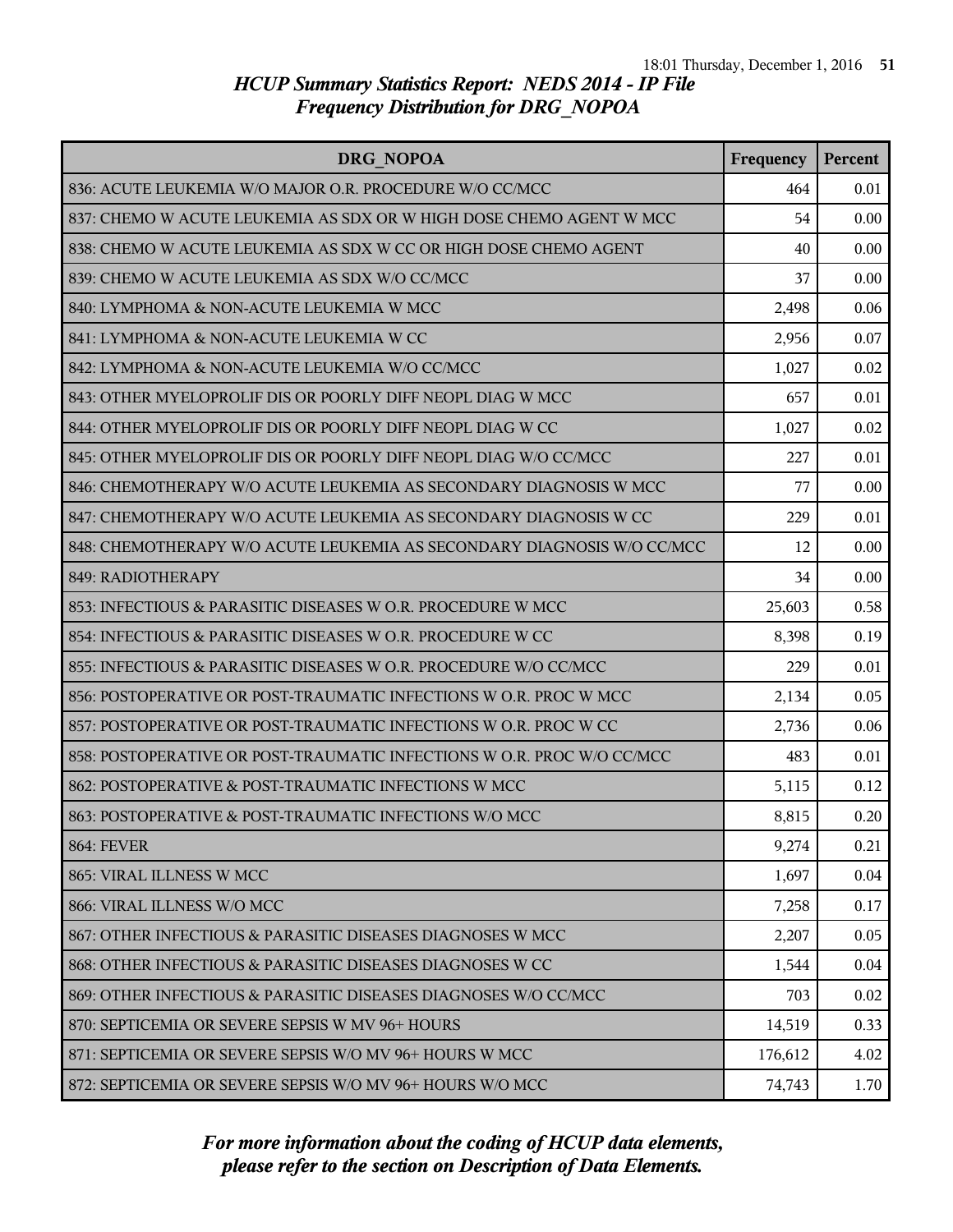| DRG NOPOA                                                                | Frequency | Percent |
|--------------------------------------------------------------------------|-----------|---------|
| 876: O.R. PROCEDURE W PRINCIPAL DIAGNOSES OF MENTAL ILLNESS              | 350       | 0.01    |
| 880: ACUTE ADJUSTMENT REACTION & PSYCHOSOCIAL DYSFUNCTION                | 6,542     | 0.15    |
| 881: DEPRESSIVE NEUROSES                                                 | 17,539    | 0.40    |
| 882: NEUROSES EXCEPT DEPRESSIVE                                          | 5,456     | 0.12    |
| 883: DISORDERS OF PERSONALITY & IMPULSE CONTROL                          | 1,529     | 0.03    |
| 884: ORGANIC DISTURBANCES & MENTAL RETARDATION                           | 10,045    | 0.23    |
| 885: PSYCHOSES                                                           | 170,981   | 3.90    |
| 886: BEHAVIORAL & DEVELOPMENTAL DISORDERS                                | 2,130     | 0.05    |
| 887: OTHER MENTAL DISORDER DIAGNOSES                                     | 260       | 0.01    |
| 894: ALCOHOL/DRUG ABUSE OR DEPENDENCE, LEFT AMA                          | 6,876     | 0.16    |
| 895: ALCOHOL/DRUG ABUSE OR DEPENDENCE W REHABILITATION THERAPY           | 1,379     | 0.03    |
| 896: ALCOHOL/DRUG ABUSE OR DEPENDENCE W/O REHABILITATION THERAPY W MCC   | 8,541     | 0.19    |
| 897: ALCOHOL/DRUG ABUSE OR DEPENDENCE W/O REHABILITATION THERAPY W/O MCC | 50,687    | 1.15    |
| 901: WOUND DEBRIDEMENTS FOR INJURIES W MCC                               | 283       | 0.01    |
| 902: WOUND DEBRIDEMENTS FOR INJURIES W CC                                | 655       | 0.01    |
| 903: WOUND DEBRIDEMENTS FOR INJURIES W/O CC/MCC                          | 305       | 0.01    |
| 904: SKIN GRAFTS FOR INJURIES W CC/MCC                                   | 501       | 0.01    |
| 905: SKIN GRAFTS FOR INJURIES W/O CC/MCC                                 | 128       | 0.00    |
| 906: HAND PROCEDURES FOR INJURIES                                        | 1,207     | 0.03    |
| 907: OTHER O.R. PROCEDURES FOR INJURIES W MCC                            | 3,156     | 0.07    |
| 908: OTHER O.R. PROCEDURES FOR INJURIES W CC                             | 3,339     | 0.08    |
| 909: OTHER O.R. PROCEDURES FOR INJURIES W/O CC/MCC                       | 2,059     | 0.05    |
| 913: TRAUMATIC INJURY W MCC                                              | 437       | 0.01    |
| 914: TRAUMATIC INJURY W/O MCC                                            | 3,517     | 0.08    |
| 915: ALLERGIC REACTIONS W MCC                                            | 1,109     | 0.03    |
| 916: ALLERGIC REACTIONS W/O MCC                                          | 4,420     | 0.10    |
| 917: POISONING & TOXIC EFFECTS OF DRUGS W MCC                            | 22,599    | 0.51    |
| 918: POISONING & TOXIC EFFECTS OF DRUGS W/O MCC                          | 32,642    | 0.74    |
| 919: COMPLICATIONS OF TREATMENT W MCC                                    | 4,495     | 0.10    |
| 920: COMPLICATIONS OF TREATMENT W CC                                     | 6,494     | 0.15    |
| 921: COMPLICATIONS OF TREATMENT W/O CC/MCC                               | 2,822     | 0.06    |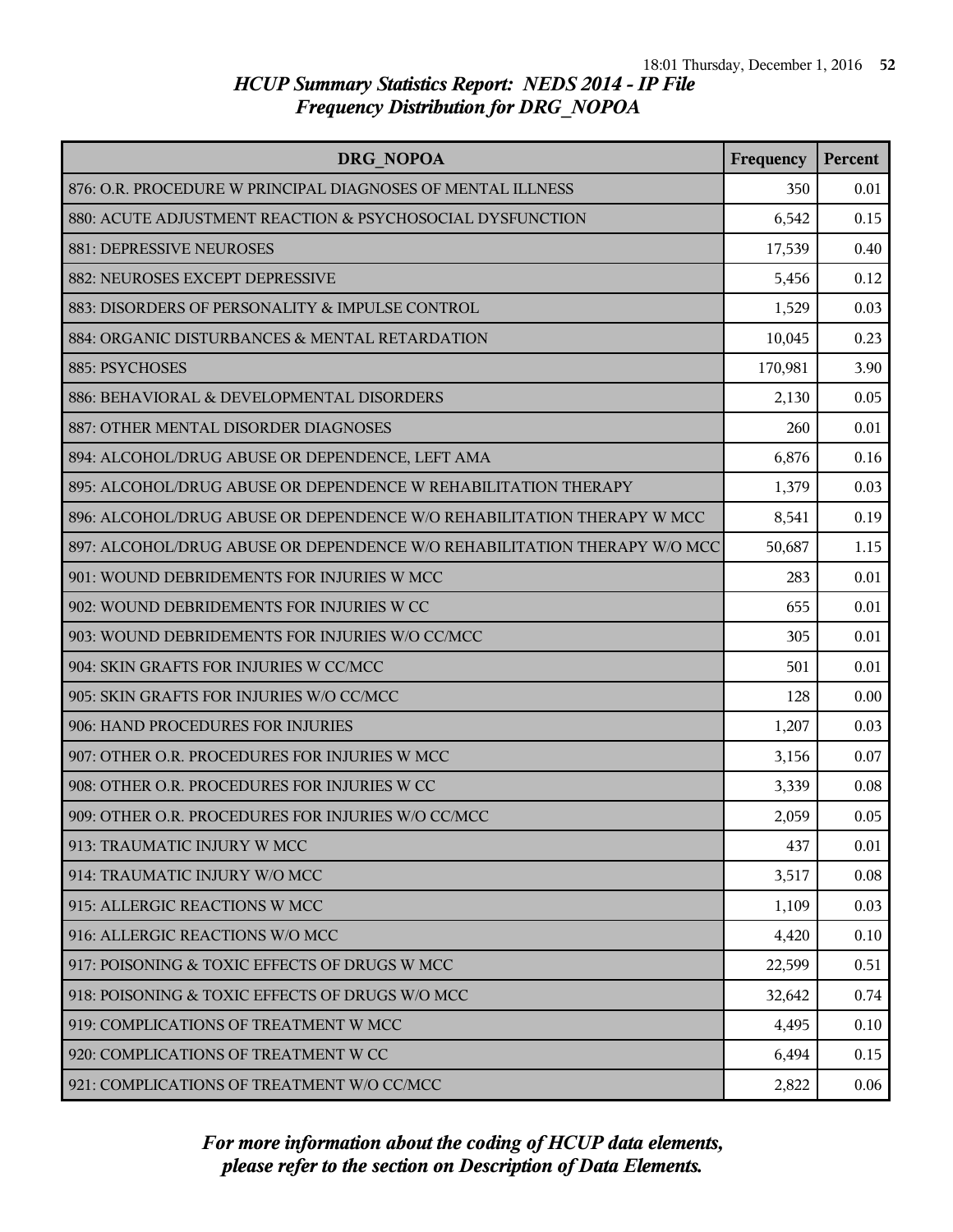| DRG NOPOA                                                                | Frequency | Percent |
|--------------------------------------------------------------------------|-----------|---------|
| 922: OTHER INJURY, POISONING & TOXIC EFFECT DIAG W MCC                   | 1,123     | 0.03    |
| 923: OTHER INJURY, POISONING & TOXIC EFFECT DIAG W/O MCC                 | 2,172     | 0.05    |
| 927: EXTENSIVE BURNS OR FULL THICKNESS BURNS W MV 96+ HRS W SKIN GRAFT   | 227       | 0.01    |
| 928: FULL THICKNESS BURN W SKIN GRAFT OR INHAL INJ W CC/MCC              | 815       | 0.02    |
| 929: FULL THICKNESS BURN W SKIN GRAFT OR INHAL INJ W/O CC/MCC            | 331       | 0.01    |
| 933: EXTENSIVE BURNS OR FULL THICKNESS BURNS W MV 96+ HRS W/O SKIN GRAFT | 103       | 0.00    |
| 934: FULL THICKNESS BURN W/O SKIN GRFT OR INHAL INJ                      | 515       | 0.01    |
| 935: NON-EXTENSIVE BURNS                                                 | 2,697     | 0.06    |
| 939: O.R. PROC W DIAGNOSES OF OTHER CONTACT W HEALTH SERVICES W MCC      | 175       | 0.00    |
| 940: O.R. PROC W DIAGNOSES OF OTHER CONTACT W HEALTH SERVICES W CC       | 255       | 0.01    |
| 941: O.R. PROC W DIAGNOSES OF OTHER CONTACT W HEALTH SERVICES W/O CC/MCC | 92        | 0.00    |
| 945: REHABILITATION W CC/MCC                                             | 651       | 0.01    |
| 946: REHABILITATION W/O CC/MCC                                           | 173       | 0.00    |
| 947: SIGNS & SYMPTOMS W MCC                                              | 5,162     | 0.12    |
| 948: SIGNS & SYMPTOMS W/O MCC                                            | 20,836    | 0.47    |
| 949: AFTERCARE W CC/MCC                                                  | 104       | 0.00    |
| 950: AFTERCARE W/O CC/MCC                                                | 39        | 0.00    |
| 951: OTHER FACTORS INFLUENCING HEALTH STATUS                             | 1,519     | 0.03    |
| 955: CRANIOTOMY FOR MULTIPLE SIGNIFICANT TRAUMA                          | 735       | 0.02    |
| 956: LIMB REATTACHMENT, HIP & FEMUR PROC FOR MULTIPLE SIGNIFICANT TRAUMA | 3,490     | 0.08    |
| 957: OTHER O.R. PROCEDURES FOR MULTIPLE SIGNIFICANT TRAUMA W MCC         | 3,321     | 0.08    |
| 958: OTHER O.R. PROCEDURES FOR MULTIPLE SIGNIFICANT TRAUMA W CC          | 3,030     | 0.07    |
| 959: OTHER O.R. PROCEDURES FOR MULTIPLE SIGNIFICANT TRAUMA W/O CC/MCC    | 692       | 0.02    |
| 963: OTHER MULTIPLE SIGNIFICANT TRAUMA W MCC                             | 1,874     | 0.04    |
| 964: OTHER MULTIPLE SIGNIFICANT TRAUMA W CC                              | 3,354     | 0.08    |
| 965: OTHER MULTIPLE SIGNIFICANT TRAUMA W/O CC/MCC                        | 1,160     | 0.03    |
| 969: HIV W EXTENSIVE O.R. PROCEDURE W MCC                                | 407       | 0.01    |
| 970: HIV W EXTENSIVE O.R. PROCEDURE W/O MCC                              | 48        | 0.00    |
| 974: HIV W MAJOR RELATED CONDITION W MCC                                 | 4,531     | 0.10    |
| 975: HIV W MAJOR RELATED CONDITION W CC                                  | 3,440     | 0.08    |
| 976: HIV W MAJOR RELATED CONDITION W/O CC/MCC                            | 1,173     | 0.03    |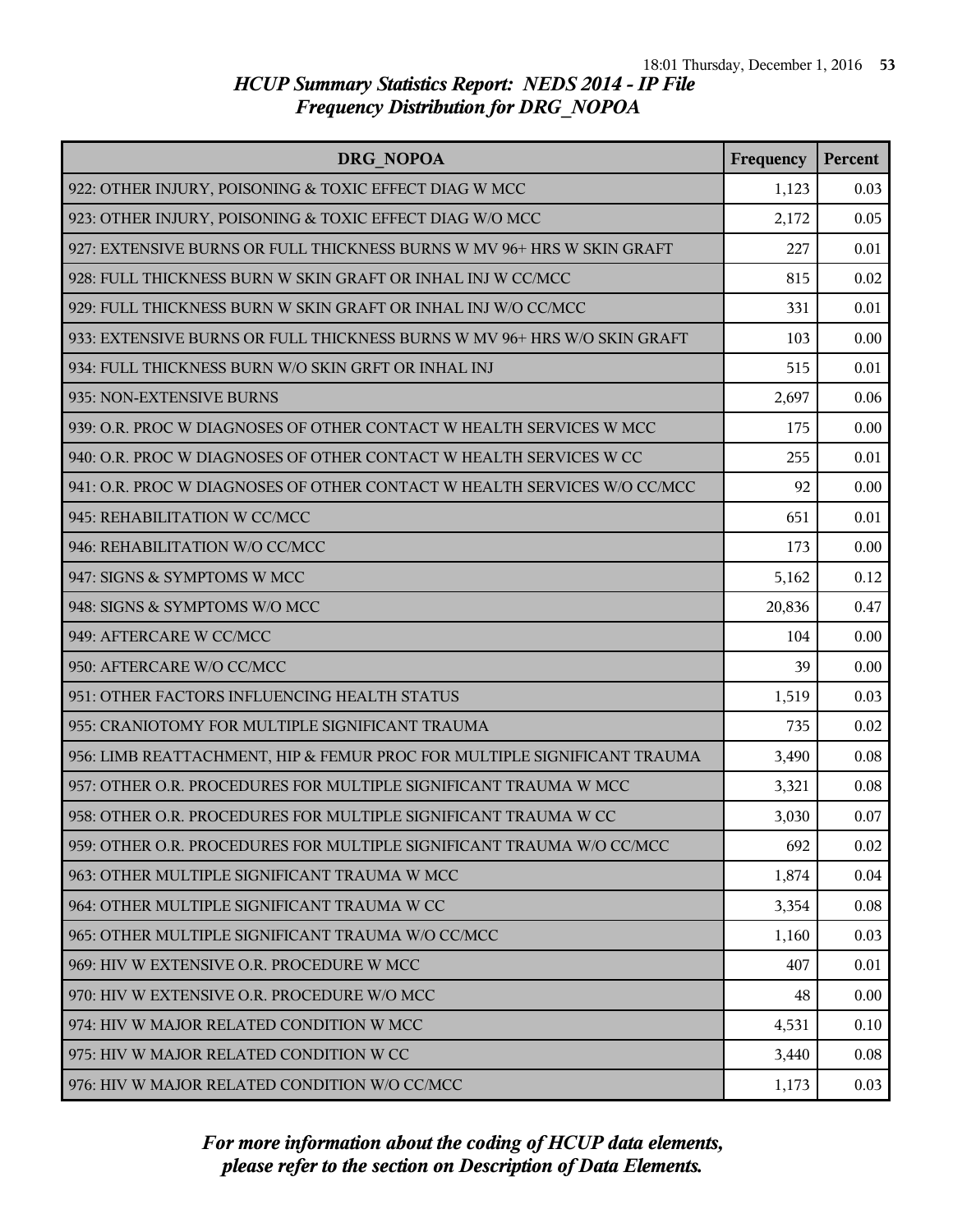| DRG NOPOA                                                                 | Frequency | <b>Percent</b> |
|---------------------------------------------------------------------------|-----------|----------------|
| 977: HIV W OR W/O OTHER RELATED CONDITION                                 | 2,104     | 0.05           |
| 981: EXTENSIVE O.R. PROCEDURE UNRELATED TO PRINCIPAL DIAGNOSIS W MCC      | 7,934     | 0.18           |
| 982: EXTENSIVE O.R. PROCEDURE UNRELATED TO PRINCIPAL DIAGNOSIS W CC       | 5,436     | 0.12           |
| 983: EXTENSIVE O.R. PROCEDURE UNRELATED TO PRINCIPAL DIAGNOSIS W/O CC/MCC | 1,158     | 0.03           |
| 984: PROSTATIC O.R. PROCEDURE UNRELATED TO PRINCIPAL DIAGNOSIS W MCC      | 106       | 0.00           |
| 985: PROSTATIC O.R. PROCEDURE UNRELATED TO PRINCIPAL DIAGNOSIS W CC       | 193       | 0.00           |
| 986: PROSTATIC O.R. PROCEDURE UNRELATED TO PRINCIPAL DIAGNOSIS W/O CC/MCC | 56        | 0.00           |
| 987: NON-EXTENSIVE O.R. PROC UNRELATED TO PRINCIPAL DIAGNOSIS W MCC       | 2,374     | 0.05           |
| 988: NON-EXTENSIVE O.R. PROC UNRELATED TO PRINCIPAL DIAGNOSIS W CC        | 3,065     | 0.07           |
| 989: NON-EXTENSIVE O.R. PROC UNRELATED TO PRINCIPAL DIAGNOSIS W/O CC/MCC  | 1,037     | 0.02           |
| 998: PRINCIPAL DIAGNOSIS INVALID AS DISCHARGE DIAGNOSIS                   | $\leq 10$ | $***$          |
| 999: UNGROUPABLE                                                          | 966       | 0.02           |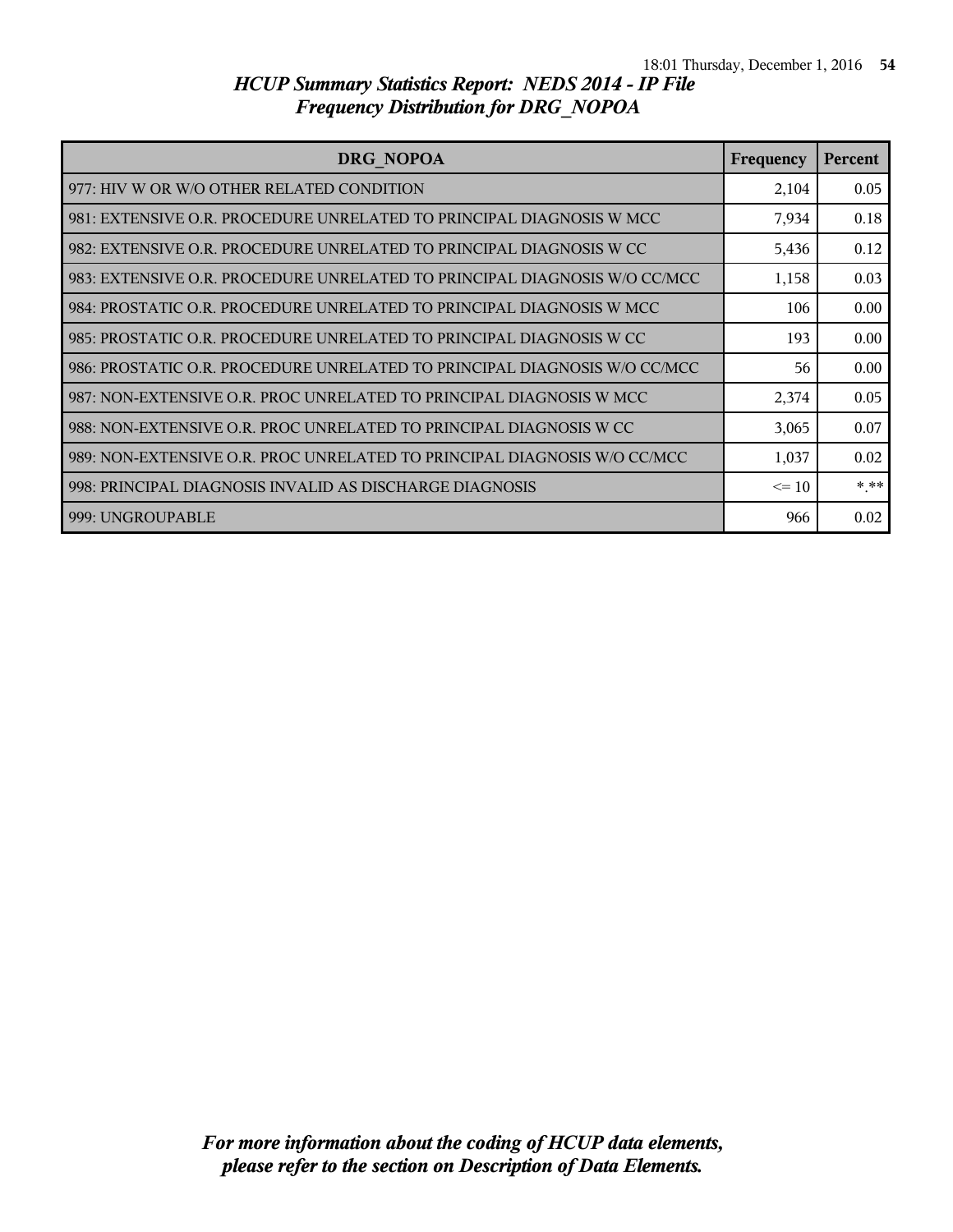| <b>LOS IP</b>        | Frequency       | Percent |
|----------------------|-----------------|---------|
| $\therefore$ Missing | $\Leftarrow$ 10 | * **    |
| .A: Invalid          | $\leq 10$       | * **    |
| .C: Inconsistent     | 71              | 0.00    |
| 0 days               | 105,978         | 2.41    |
| 1 day                | 592,594         | 13.50   |
| 2 days               | 860,014         | 19.60   |
| 3 days               | 760,905         | 17.34   |
| 4 days               | 537,486         | 12.25   |
| 5 days               | 373,890         | 8.52    |
| 6 days               | 265,464         | 6.05    |
| 7 days               | 195,568         | 4.46    |
| 8 days               | 139,874         | 3.19    |
| 9 days               | 101,853         | 2.32    |
| 10 days              | 78,858          | 1.80    |
| $11 -$<br>30 days    | 341,953         | 7.79    |
| $31 - 60$ days       | 28,486          | 0.65    |
| $61 -$<br>90 days    | 3,851           | 0.09    |
| 91 - 120 days        | 1,134           | 0.03    |
| $121 -$<br>150 days  | 427             | 0.01    |
| $151 -$<br>180 days  | 208             | 0.00    |
| 181 - 210 days       | 110             | 0.00    |
| 211 - 240 days       | 68              | 0.00    |
| 241 - 270 days       | 42              | 0.00    |
| 271 - 300 days       | 36              | 0.00    |
| 301 - 330 days       | 26              | 0.00    |
| 331 - 365 days       | 27              | 0.00    |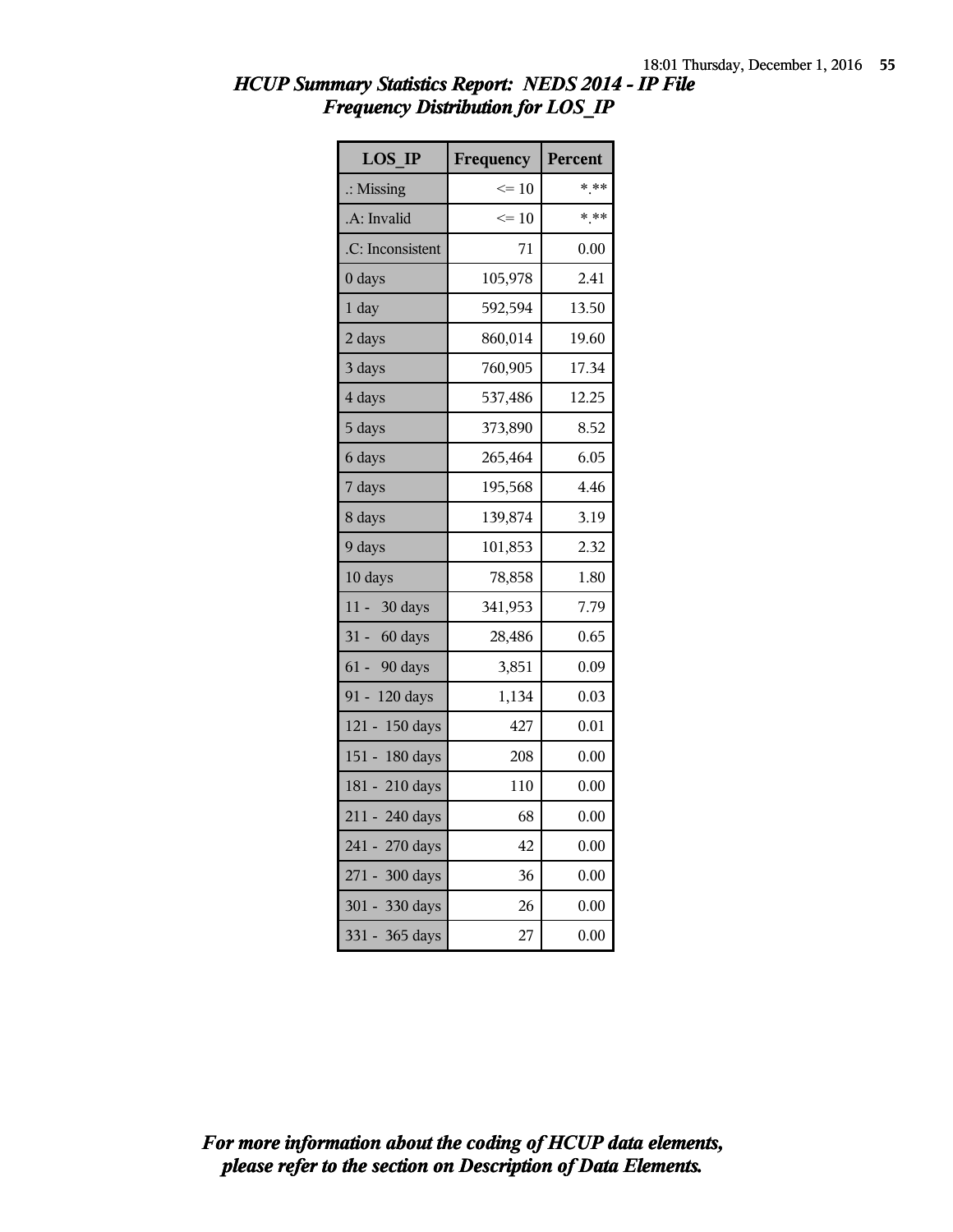| <b>MDC</b>                                                                            | Frequency | Percent |
|---------------------------------------------------------------------------------------|-----------|---------|
| 0: PRINCIPAL DX CAN NOT BE ASSIGNED TO MDC                                            | 9,128     | 0.21    |
| 1: DISEASES & DISORDERS OF THE NERVOUS SYSTEM                                         | 358,875   | 8.18    |
| 2: DISEASES & DISORDERS OF THE EYE                                                    | 7,353     | 0.17    |
| 3: DISEASES & DISORDERS OF THE EAR, NOSE, MOUTH & THROAT                              | 53,921    | 1.23    |
| 4: DISEASES & DISORDERS OF THE RESPIRATORY SYSTEM                                     | 604,475   | 13.77   |
| 5: DISEASES & DISORDERS OF THE CIRCULATORY SYSTEM                                     | 723,180   | 16.48   |
| 6: DISEASES & DISORDERS OF THE DIGESTIVE SYSTEM                                       | 527,670   | 12.02   |
| 7: DISEASES & DISORDERS OF THE HEPATOBILIARY SYSTEM & PANCREAS                        | 189,841   | 4.33    |
| 8: DISEASES & DISORDERS OF THE MUSCULOSKELETAL SYSTEM & CONN TISSUE                   | 270,208   | 6.16    |
| 9: DISEASES & DISORDERS OF THE SKIN, SUBCUTANEOUS TISSUE & BREAST                     | 140,441   | 3.20    |
| 10: ENDOCRINE, NUTRITIONAL & METABOLIC DISEASES & DISORDERS                           | 176,504   | 4.02    |
| 11: DISEASES & DISORDERS OF THE KIDNEY & URINARY TRACT                                | 288,738   | 6.58    |
| 12: DISEASES & DISORDERS OF THE MALE REPRODUCTIVE SYSTEM                              | 10,803    | 0.25    |
| 13: DISEASES & DISORDERS OF THE FEMALE REPRODUCTIVE SYSTEM                            | 19,657    | 0.45    |
| 14: PREGNANCY, CHILDBIRTH & THE PUERPERIUM                                            | 117,341   | 2.67    |
| 15: NEWBORNS & OTHER NEONATES WITH CONDTN ORIG IN PERINATAL PERIOD                    | 8,889     | 0.20    |
| 16: DISEASES & DISORDERS OF BLOOD, BLOOD FORMING ORGANS, IMMUNOLOG DISORD             | 83,333    | 1.90    |
| 17: MYELOPROLIFERATIVE DISEASES & DISORDERS, POORLY DIFFERENTIATED<br><b>NEOPLASM</b> | 14,727    | 0.34    |
| 18: INFECTIOUS & PARASITIC DISEASES, SYSTEMIC OR UNSPECIFIED SITES                    | 344,832   | 7.86    |
| 19: MENTAL DISEASES & DISORDERS                                                       | 214,758   | 4.89    |
| 20: ALCOHOL/DRUG USE & ALCOHOL/DRUG INDUCED ORGANIC MENTAL DISORDERS                  | 67,733    | 1.54    |
| 21: INJURIES, POISONINGS & TOXIC EFFECTS OF DRUGS                                     | 94,199    | 2.15    |
| 22: BURNS                                                                             | 4,706     | 0.11    |
| 23: FACTORS INFLUENCING HLTH STAT & OTHR CONTACTS WITH HLTH SERVCS                    | 28,981    | 0.66    |
| 24: MULTIPLE SIGNIFICANT TRAUMA                                                       | 16,867    | 0.38    |
| 25: HUMAN IMMUNODEFICIENCY VIRUS INFECTIONS                                           | 11,765    | 0.27    |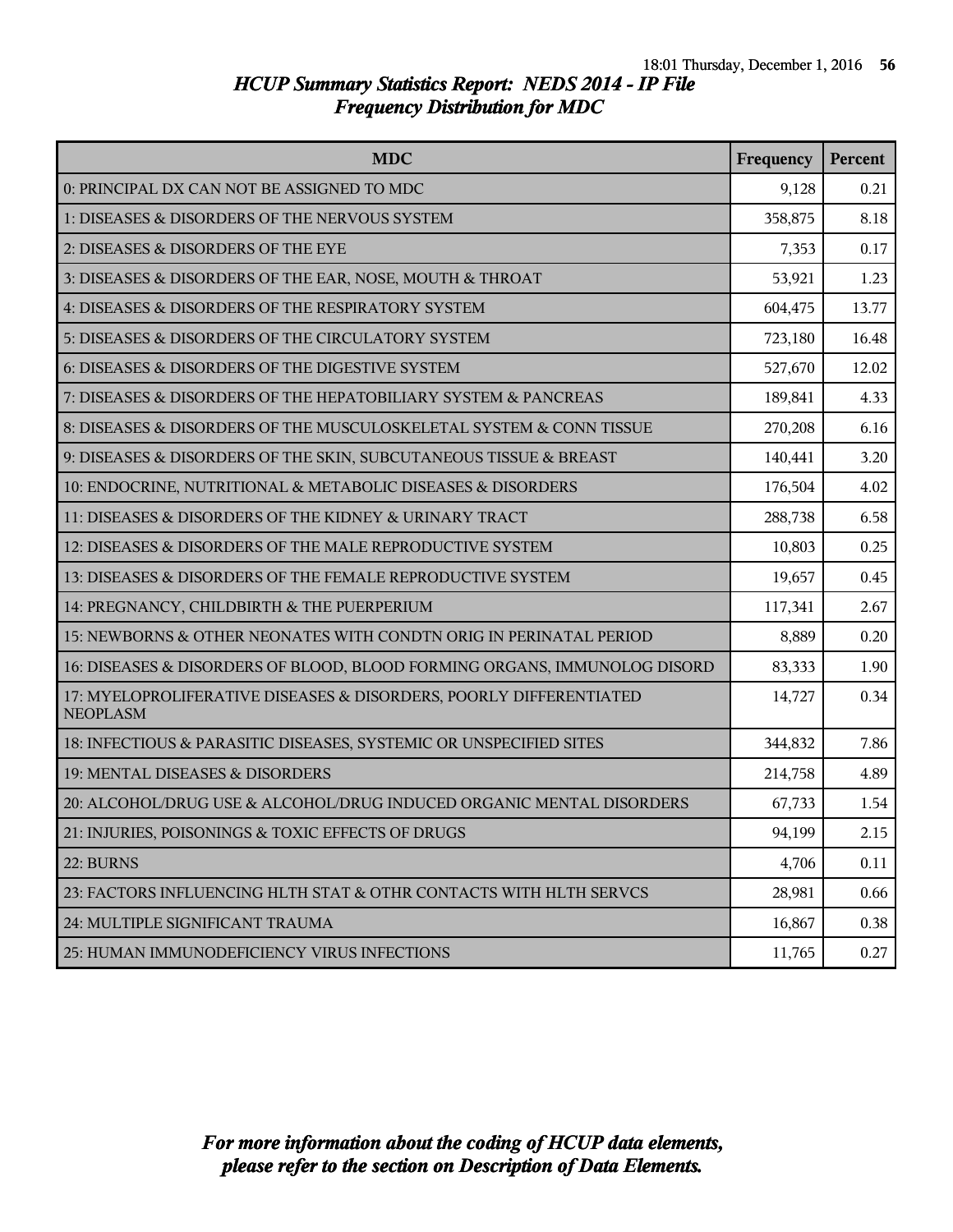| <b>MDC NOPOA</b>                                                                      | Frequency | Percent |
|---------------------------------------------------------------------------------------|-----------|---------|
| 0: PRINCIPAL DX CAN NOT BE ASSIGNED TO MDC                                            | 966       | 0.02    |
| 1: DISEASES & DISORDERS OF THE NERVOUS SYSTEM                                         | 359,608   | 8.19    |
| 2: DISEASES & DISORDERS OF THE EYE                                                    | 7,384     | 0.17    |
| 3: DISEASES & DISORDERS OF THE EAR, NOSE, MOUTH & THROAT                              | 54,060    | 1.23    |
| 4: DISEASES & DISORDERS OF THE RESPIRATORY SYSTEM                                     | 605,478   | 13.80   |
| 5: DISEASES & DISORDERS OF THE CIRCULATORY SYSTEM                                     | 723,813   | 16.49   |
| 6: DISEASES & DISORDERS OF THE DIGESTIVE SYSTEM                                       | 528,004   | 12.03   |
| 7: DISEASES & DISORDERS OF THE HEPATOBILIARY SYSTEM & PANCREAS                        | 189,972   | 4.33    |
| 8: DISEASES & DISORDERS OF THE MUSCULOSKELETAL SYSTEM & CONN TISSUE                   | 271,867   | 6.19    |
| 9: DISEASES & DISORDERS OF THE SKIN, SUBCUTANEOUS TISSUE & BREAST                     | 140,702   | 3.21    |
| 10: ENDOCRINE, NUTRITIONAL & METABOLIC DISEASES & DISORDERS                           | 176,691   | 4.03    |
| 11: DISEASES & DISORDERS OF THE KIDNEY & URINARY TRACT                                | 289,249   | 6.59    |
| 12: DISEASES & DISORDERS OF THE MALE REPRODUCTIVE SYSTEM                              | 10,810    | 0.25    |
| 13: DISEASES & DISORDERS OF THE FEMALE REPRODUCTIVE SYSTEM                            | 19,662    | 0.45    |
| 14: PREGNANCY, CHILDBIRTH & THE PUERPERIUM                                            | 117,376   | 2.67    |
| 15: NEWBORNS & OTHER NEONATES WITH CONDTN ORIG IN PERINATAL PERIOD                    | 8,891     | 0.20    |
| 16: DISEASES & DISORDERS OF BLOOD, BLOOD FORMING ORGANS, IMMUNOLOG DISORD             | 83,408    | 1.90    |
| 17: MYELOPROLIFERATIVE DISEASES & DISORDERS, POORLY DIFFERENTIATED<br><b>NEOPLASM</b> | 14,741    | 0.34    |
| 18: INFECTIOUS & PARASITIC DISEASES, SYSTEMIC OR UNSPECIFIED SITES                    | 345,824   | 7.88    |
| 19: MENTAL DISEASES & DISORDERS                                                       | 214,839   | 4.90    |
| 20: ALCOHOL/DRUG USE & ALCOHOL/DRUG INDUCED ORGANIC MENTAL DISORDERS                  | 67,794    | 1.54    |
| 21: INJURIES, POISONINGS & TOXIC EFFECTS OF DRUGS                                     | 94,466    | 2.15    |
| 22: BURNS                                                                             | 4,821     | 0.11    |
| 23: FACTORS INFLUENCING HLTH STAT & OTHR CONTACTS WITH HLTH SERVCS                    | 29,025    | 0.66    |
| 24: MULTIPLE SIGNIFICANT TRAUMA                                                       | 17,705    | 0.40    |
| 25: HUMAN IMMUNODEFICIENCY VIRUS INFECTIONS                                           | 11,769    | 0.27    |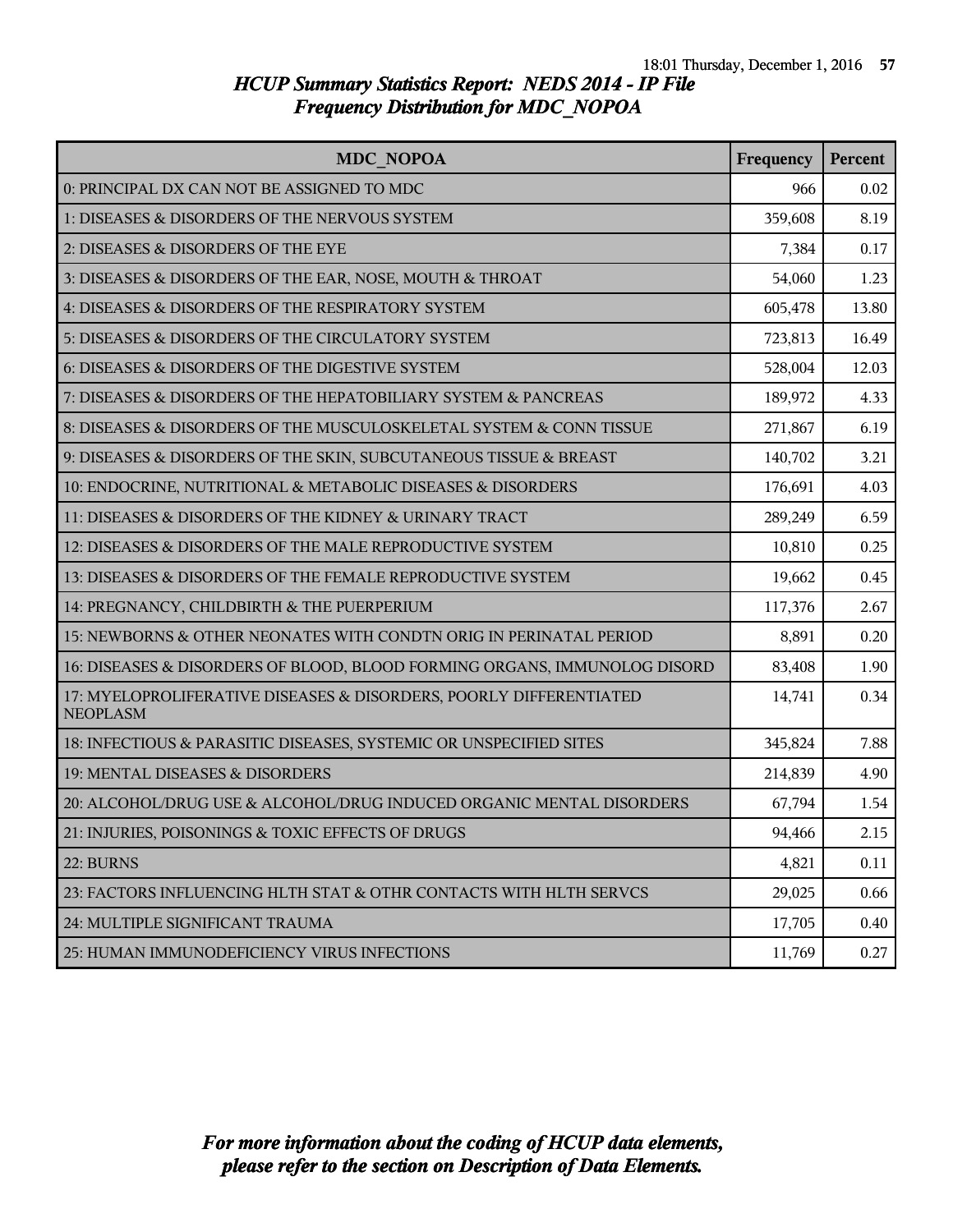| <b>NPR IP</b>  | Frequency | <b>Percent</b> |
|----------------|-----------|----------------|
| $\theta$       | 2,084,651 | 47.50          |
| 1              | 962,671   | 21.93          |
| $\overline{2}$ | 518,466   | 11.81          |
| 3              | 305,996   | 6.97           |
| $\overline{4}$ | 165,377   | 3.77           |
| 5              | 97,856    | 2.23           |
| 6              | 75,806    | 1.73           |
| 7              | 58,047    | 1.32           |
| 8              | 39,034    | 0.89           |
| 9              | 81,021    | 1.85           |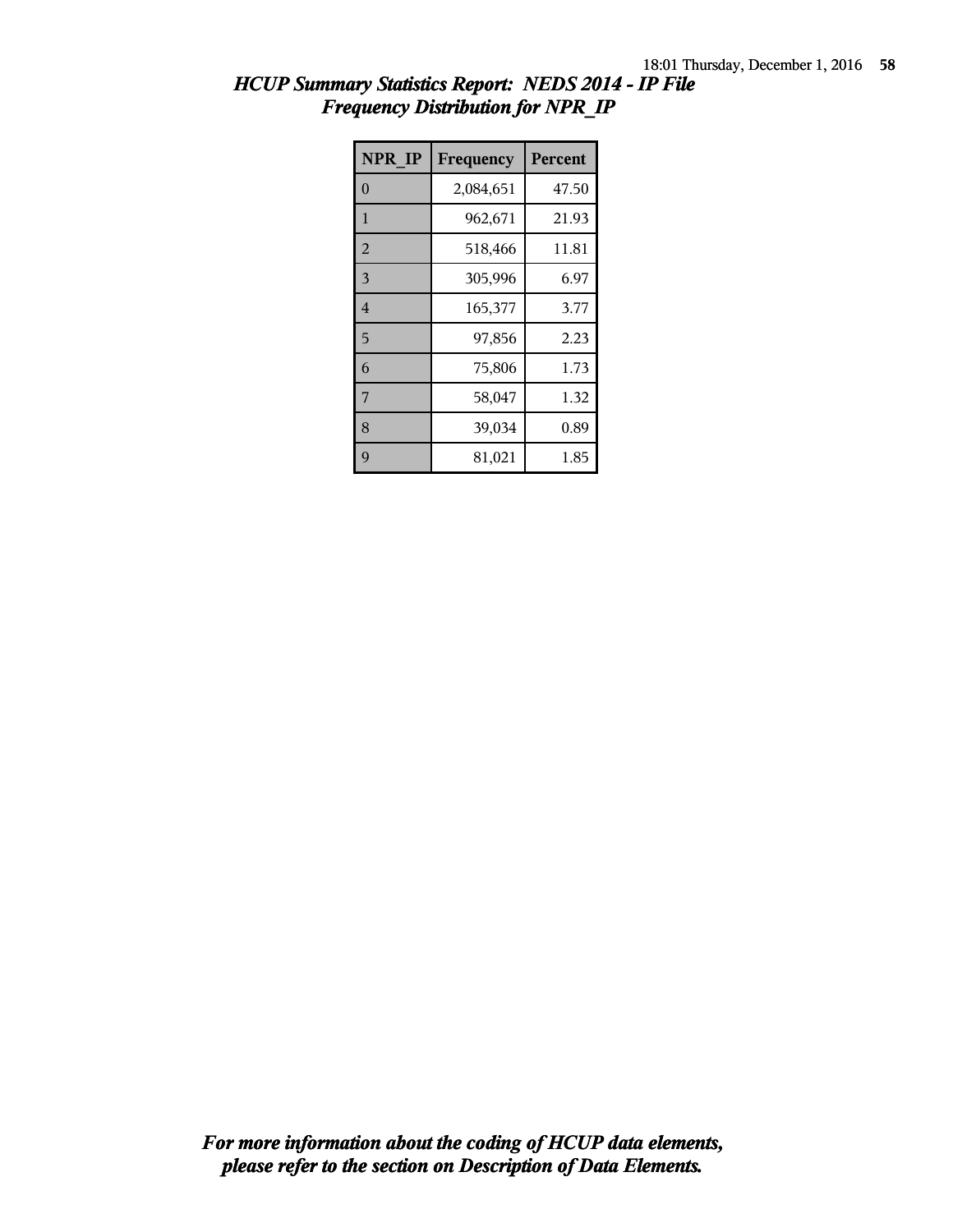| <b>PCLASS IP1</b>                                                | Frequency | Percent |
|------------------------------------------------------------------|-----------|---------|
| $\therefore$ Missing                                             | 2,085,020 | 47.51   |
| .A: Invalid                                                      | 4,409     | 0.10    |
| .C: Inconsistent                                                 | $\leq 10$ | $***$   |
| 1: Minor Diagnostic - Non-operating room diagnostic procedures   | 545,834   | 12.44   |
| 2: Minor Therapeutic - Non-operating room therapeutic procedures | 1,158,658 | 26.40   |
| 3: Major Diagnostic - Operating room diagnostic procedures       | 20,167    | 0.46    |
| 4: Major Therapeutic - Operating room therapeutic procedures     | 574,830   | 13 10   |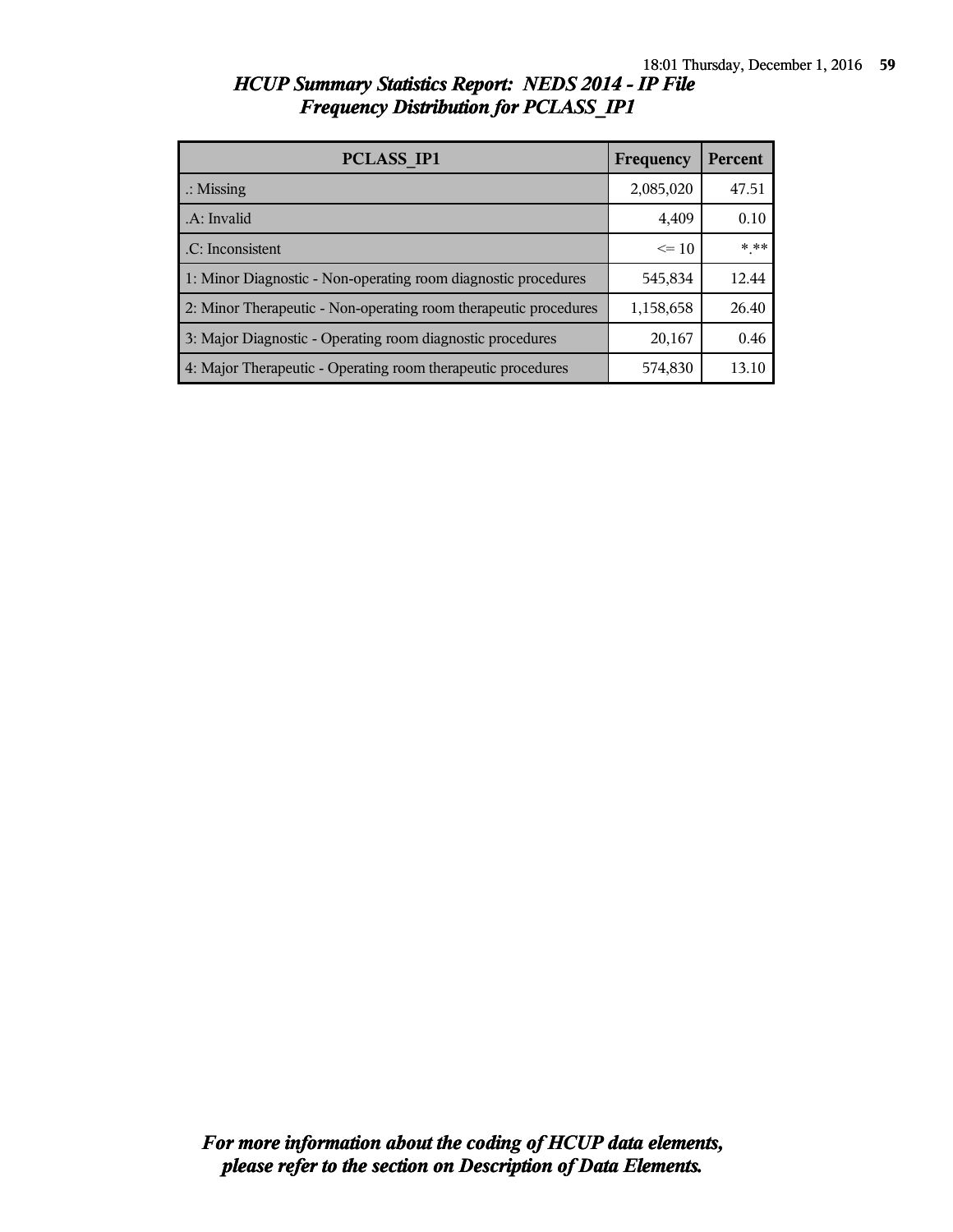| PRCCS IP1                                                                     | Frequency | Percent |
|-------------------------------------------------------------------------------|-----------|---------|
| $\therefore$ Missing                                                          | 2,085,020 | 47.51   |
| A: Invalid procedure                                                          | 4,409     | 0.10    |
| C: Inconsistent                                                               | $\leq 10$ | $***$   |
| 1: Incision and excision of CNS                                               | 10,265    | 0.23    |
| 2: Insertion; replacement; or removal of extracranial ventricular shunt       | 1,954     | 0.04    |
| 3: Laminectomy; excision intervertebral disc                                  | 5,356     | 0.12    |
| 4: Diagnostic spinal tap                                                      | 33,408    | 0.76    |
| 5: Insertion of catheter or spinal stimulator and injection into spinal canal | 3,260     | 0.07    |
| 6: Decompression peripheral nerve                                             | 229       | 0.01    |
| 7: Other diagnostic nervous system procedures                                 | 917       | 0.02    |
| 8: Other non-OR or closed therapeutic nervous system procedures               | 1,943     | 0.04    |
| 9: Other OR therapeutic nervous system procedures                             | 5,864     | 0.13    |
| 10: Thyroidectomy; partial or complete                                        | 196       | 0.00    |
| 11: Diagnostic endocrine procedures                                           | 622       | 0.01    |
| 12: Other therapeutic endocrine procedures                                    | 516       | 0.01    |
| 13: Corneal transplant                                                        | 12        | 0.00    |
| 14: Glaucoma procedures                                                       | 25        | 0.00    |
| 15: Lens and cataract procedures                                              | 43        | 0.00    |
| 16: Repair of retinal tear; detachment                                        | 53        | 0.00    |
| 17: Destruction of lesion of retina and choroid                               | $\leq$ 10 | $***$   |
| 18: Diagnostic procedures on eye                                              | 59        | 0.00    |
| 19: Other therapeutic procedures on eyelids; conjunctiva; cornea              | 2,452     | 0.06    |
| 20: Other intraocular therapeutic procedures                                  | 211       | 0.00    |
| 21: Other extraocular muscle and orbit therapeutic procedures                 | 447       | 0.01    |
| 22: Tympanoplasty                                                             | $\leq 10$ | $* * *$ |
| 23: Myringotomy                                                               | 205       | 0.00    |
| 24: Mastoidectomy                                                             | 55        | 0.00    |
| 25: Diagnostic procedures on ear                                              | 42        | 0.00    |
| 26: Other therapeutic ear procedures                                          | 859       | 0.02    |
| 27: Control of epistaxis                                                      | 2,746     | 0.06    |
| 28: Plastic procedures on nose                                                | 539       | 0.01    |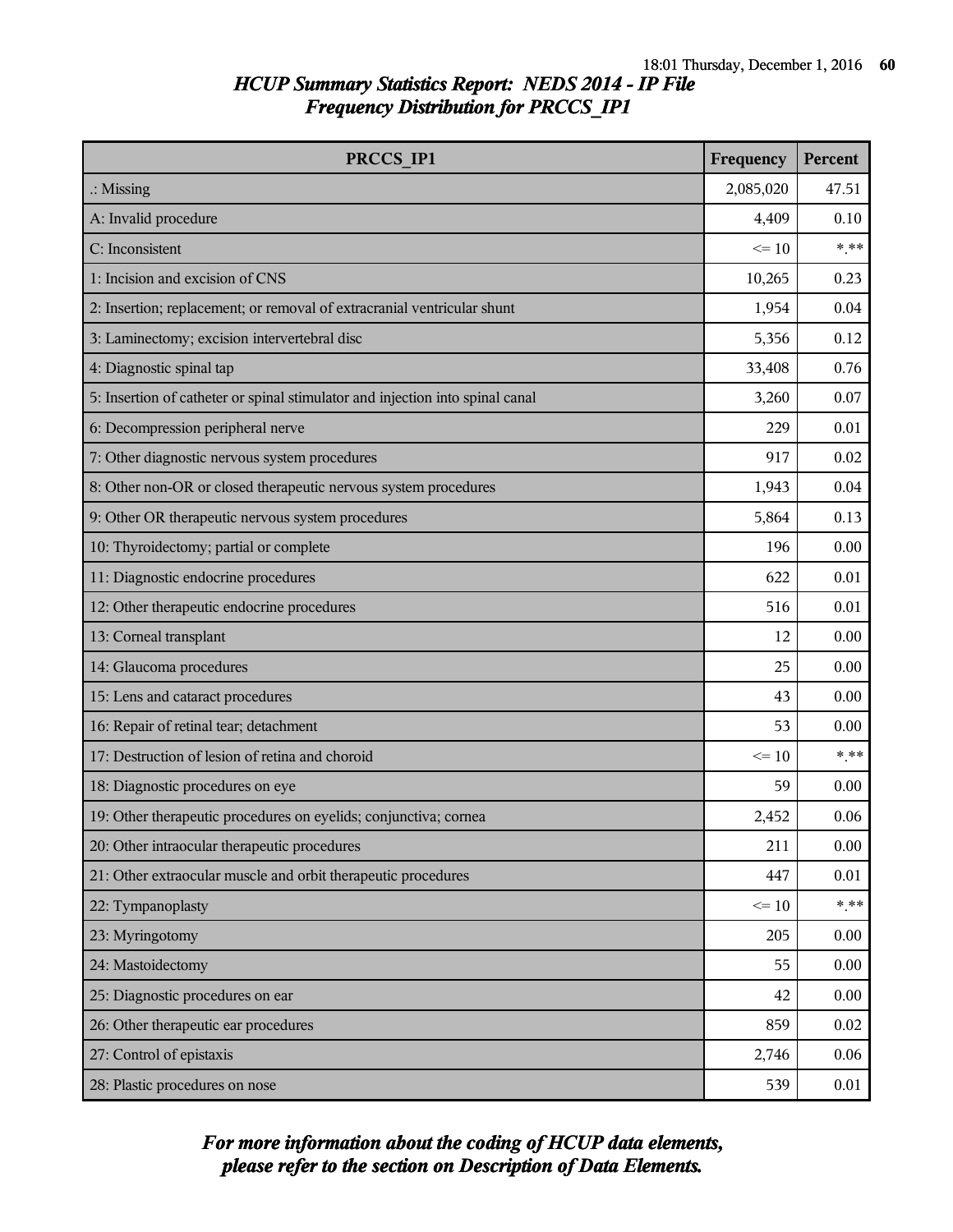| PRCCS IP1                                                                                            | Frequency | Percent |
|------------------------------------------------------------------------------------------------------|-----------|---------|
| 29: Dental procedures                                                                                | 1,346     | 0.03    |
| 30: Tonsillectomy and/or adenoidectomy                                                               | 542       | 0.01    |
| 31: Diagnostic procedures on nose; mouth and pharynx                                                 | 1,202     | 0.03    |
| 32: Other non-OR therapeutic procedures on nose; mouth and pharynx                                   | 2,294     | 0.05    |
| 33: Other OR therapeutic procedures on nose; mouth and pharynx                                       | 4,003     | 0.09    |
| 34: Tracheostomy; temporary and permanent                                                            | 7,355     | 0.17    |
| 35: Tracheoscopy and laryngoscopy with biopsy                                                        | 3,558     | 0.08    |
| 36: Lobectomy or pneumonectomy                                                                       | 1,659     | 0.04    |
| 37: Diagnostic bronchoscopy and biopsy of bronchus                                                   | 25,246    | 0.58    |
| 38: Other diagnostic procedures on lung and bronchus                                                 | 383       | 0.01    |
| 39: Incision of pleura; thoracentesis; chest drainage                                                | 43,499    | 0.99    |
| 40: Other diagnostic procedures of respiratory tract and mediastinum                                 | 1,487     | 0.03    |
| 41: Other non-OR therapeutic procedures on respiratory system                                        | 2,545     | 0.06    |
| 42: Other OR Rx procedures on respiratory system and mediastinum                                     | 4,472     | 0.10    |
| 43: Heart valve procedures                                                                           | 2,793     | 0.06    |
| 44: Coronary artery bypass graft (CABG)                                                              | 9,594     | 0.22    |
| 45: Percutaneous transluminal coronary angioplasty (PTCA)                                            | 52,376    | 1.19    |
| 46: Coronary thrombolysis                                                                            | 18        | 0.00    |
| 47: Diagnostic cardiac catheterization; coronary arteriography                                       | 78,473    | 1.79    |
| 48: Insertion; revision; replacement; removal of cardiac pacemaker or cardioverter/defibrillator     | 27,912    | 0.64    |
| 49: Other OR heart procedures                                                                        | 6,826     | 0.16    |
| 50: Extracorporeal circulation auxiliary to open heart procedures                                    | 319       | 0.01    |
| 51: Endarterectomy; vessel of head and neck                                                          | 2,065     | 0.05    |
| 52: Aortic resection; replacement or anastomosis                                                     | 1,620     | 0.04    |
| 53: Varicose vein stripping; lower limb                                                              | 21        | 0.00    |
| 54: Other vascular catheterization; not heart                                                        | 107,535   | 2.45    |
| 55: Peripheral vascular bypass                                                                       | 1,880     | 0.04    |
| 56: Other vascular bypass and shunt; not heart                                                       | 468       | 0.01    |
| 57: Creation; revision and removal of arteriovenous fistula or vessel-to-vessel cannula for dialysis | 3,643     | 0.08    |
| 58: Hemodialysis                                                                                     | 76,208    | 1.74    |
| 59: Other OR procedures on vessels of head and neck                                                  | 3,246     | 0.07    |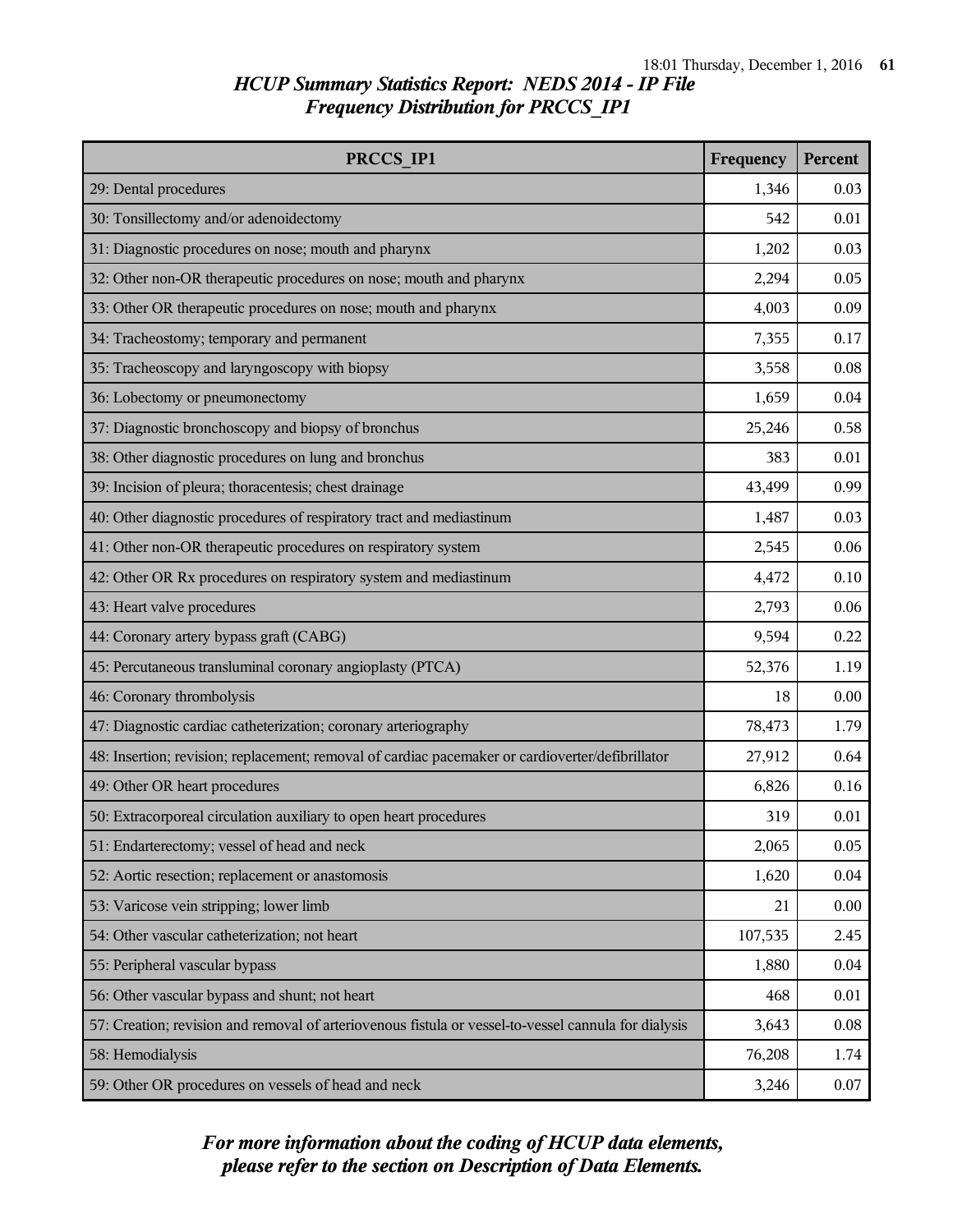| PRCCS IP1                                                               | Frequency | Percent |
|-------------------------------------------------------------------------|-----------|---------|
| 60: Embolectomy and endarterectomy of lower limbs                       | 1,597     | 0.04    |
| 61: Other OR procedures on vessels other than head and neck             | 28,623    | 0.65    |
| 62: Other diagnostic cardiovascular procedures                          | 2,367     | 0.05    |
| 63: Other non-OR therapeutic cardiovascular procedures                  | 22,229    | 0.51    |
| 64: Bone marrow transplant                                              | 38        | 0.00    |
| 65: Bone marrow biopsy                                                  | 5,852     | 0.13    |
| 66: Procedures on spleen                                                | 1,148     | 0.03    |
| 67: Other therapeutic procedures; hemic and lymphatic system            | 3,770     | 0.09    |
| 68: Injection or ligation of esophageal varices                         | 14        | 0.00    |
| 69: Esophageal dilatation                                               | 3,021     | 0.07    |
| 70: Upper gastrointestinal endoscopy; biopsy                            | 115,789   | 2.64    |
| 71: Gastrostomy; temporary and permanent                                | 11,608    | 0.26    |
| 72: Colostomy; temporary and permanent                                  | 1,427     | 0.03    |
| 73: Ileostomy and other enterostomy                                     | 1,181     | 0.03    |
| 74: Gastrectomy; partial and total                                      | 771       | 0.02    |
| 75: Small bowel resection                                               | 7,419     | 0.17    |
| 76: Colonoscopy and biopsy                                              | 38,695    | 0.88    |
| 77: Proctoscopy and anorectal biopsy                                    | 3,239     | 0.07    |
| 78: Colorectal resection                                                | 15,967    | 0.36    |
| 79: Local excision of large intestine lesion (not endoscopic)           | 63        | 0.00    |
| 80: Appendectomy                                                        | 36,080    | 0.82    |
| 81: Hemorrhoid procedures                                               | 882       | 0.02    |
| 82: Fluoroscopy of the biliary and pancreatic ducts (ERCP, ERC and ERP) | 1,960     | 0.04    |
| 83: Biopsy of liver                                                     | 4,976     | 0.11    |
| 84: Cholecystectomy and common duct exploration                         | 55,088    | 1.26    |
| 85: Inguinal and femoral hernia repair                                  | 4,259     | 0.10    |
| 86: Other hernia repair                                                 | 8,995     | 0.20    |
| 87: Laparoscopy (GI only)                                               | 1,729     | 0.04    |
| 88: Abdominal paracentesis                                              | 32,389    | 0.74    |
| 89: Exploratory laparotomy                                              | 1,596     | 0.04    |
| 90: Excision; lysis peritoneal adhesions                                | 9,842     | 0.22    |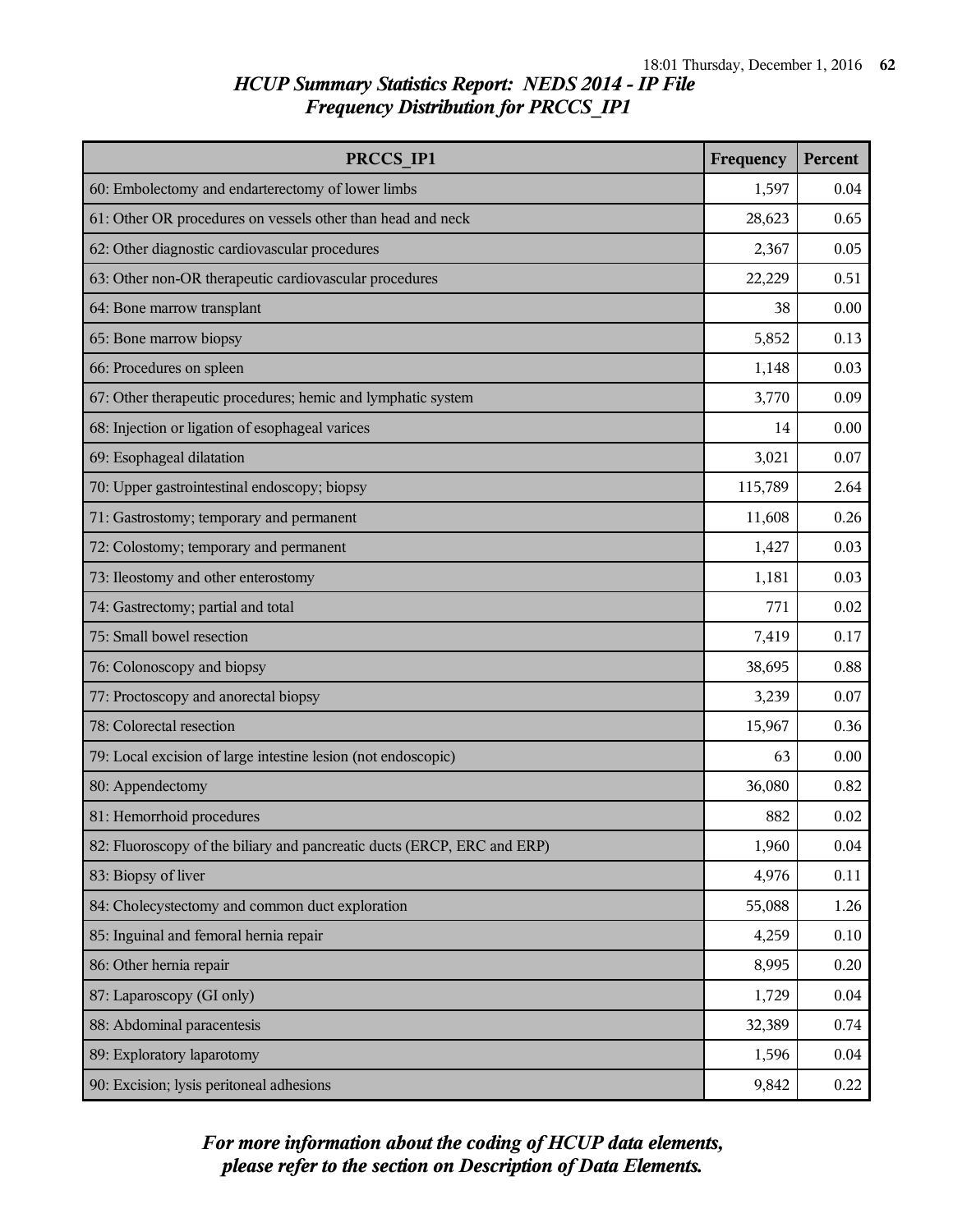| PRCCS IP1                                                             | Frequency | Percent |
|-----------------------------------------------------------------------|-----------|---------|
| 91: Peritoneal dialysis                                               | 3,724     | 0.08    |
| 92: Other bowel diagnostic procedures                                 | 505       | 0.01    |
| 93: Other non-OR upper GI therapeutic procedures                      | 21,313    | 0.49    |
| 94: Other OR upper GI therapeutic procedures                          | 5,546     | 0.13    |
| 95: Other non-OR lower GI therapeutic procedures                      | 16,848    | 0.38    |
| 96: Other OR lower GI therapeutic procedures                          | 10,797    | 0.25    |
| 97: Other gastrointestinal diagnostic procedures                      | 3,049     | 0.07    |
| 98: Other non-OR gastrointestinal therapeutic procedures              | 19,663    | 0.45    |
| 99: Other OR gastrointestinal therapeutic procedures                  | 6,802     | 0.15    |
| 100: Endoscopy and endoscopic biopsy of the urinary tract             | 3,827     | 0.09    |
| 101: Transurethral excision; drainage; or removal urinary obstruction | 12,774    | 0.29    |
| 102: Ureteral catheterization                                         | 13,685    | 0.31    |
| 103: Nephrotomy and nephrostomy                                       | 4,374     | 0.10    |
| 104: Nephrectomy; partial or complete                                 | 580       | 0.01    |
| 105: Kidney transplant                                                | 19        | 0.00    |
| 106: Genitourinary incontinence procedures                            | 16        | 0.00    |
| 107: Extracorporeal lithotripsy; urinary                              | 1,208     | 0.03    |
| 108: Indwelling catheter                                              | 10,593    | 0.24    |
| 109: Procedures on the urethra                                        | 1,298     | 0.03    |
| 110: Other diagnostic procedures of urinary tract                     | 2,607     | 0.06    |
| 111: Other non-OR therapeutic procedures of urinary tract             | 6,063     | 0.14    |
| 112: Other OR therapeutic procedures of urinary tract                 | 1,409     | 0.03    |
| 113: Transurethral resection of prostate (TURP)                       | 1,554     | 0.04    |
| 114: Open prostatectomy                                               | 171       | 0.00    |
| 115: Circumcision                                                     | 426       | 0.01    |
| 116: Diagnostic procedures; male genital                              | 230       | 0.01    |
| 117: Other non-OR therapeutic procedures; male genital                | 1,655     | 0.04    |
| 118: Other OR therapeutic procedures; male genital                    | 1,703     | 0.04    |
| 119: Oophorectomy; unilateral and bilateral                           | 1,818     | 0.04    |
| 120: Other operations on ovary                                        | 1,276     | 0.03    |
| 121: Ligation or occlusion of fallopian tubes                         | 507       | 0.01    |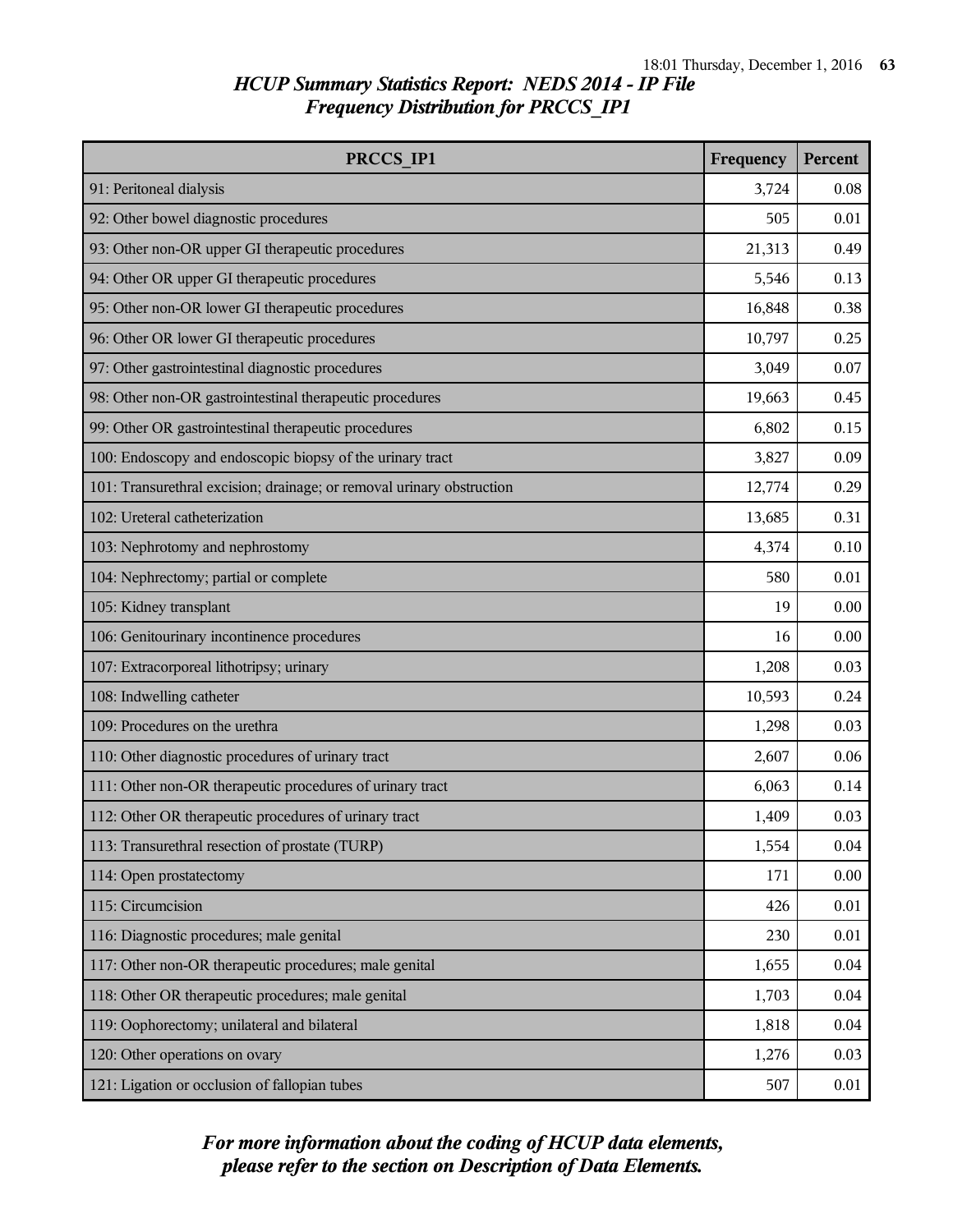| PRCCS IP1                                                                            | Frequency | Percent |
|--------------------------------------------------------------------------------------|-----------|---------|
| 122: Removal of ectopic pregnancy                                                    | 1,734     | 0.04    |
| 123: Other operations on fallopian tubes                                             | 576       | 0.01    |
| 124: Hysterectomy; abdominal and vaginal                                             | 1,635     | 0.04    |
| 125: Other excision of cervix and uterus                                             | 577       | 0.01    |
| 126: Abortion (termination of pregnancy)                                             | 65        | 0.00    |
| 127: Dilatation and curettage (D&C); aspiration after delivery or abortion           | 1,787     | 0.04    |
| 128: Diagnostic dilatation and curettage (D&C)                                       | 1,032     | 0.02    |
| 129: Repair of cystocele and rectocele; obliteration of vaginal vault                | 23        | 0.00    |
| 130: Other diagnostic procedures; female organs                                      | 854       | 0.02    |
| 131: Other non-OR therapeutic procedures; female organs                              | 598       | 0.01    |
| 132: Other OR therapeutic procedures; female organs                                  | 1,887     | 0.04    |
| 133: Episiotomy                                                                      | 3,699     | 0.08    |
| 134: Cesarean section                                                                | 20,817    | 0.47    |
| 135: Forceps; vacuum; and breech delivery                                            | 2,258     | 0.05    |
| 136: Artificial rupture of membranes to assist delivery                              | 2,352     | 0.05    |
| 137: Other procedures to assist delivery                                             | 34,869    | 0.79    |
| 138: Diagnostic amniocentesis                                                        |           | 0.00    |
| 139: Fetal monitoring                                                                |           | 0.07    |
| 140: Repair of current obstetric laceration                                          | 15,204    | 0.35    |
| 141: Other therapeutic obstetrical procedures                                        | 424       | 0.01    |
| 142: Partial excision bone                                                           | 5,270     | 0.12    |
| 143: Bunionectomy or repair of toe deformities                                       | 53        | 0.00    |
| 144: Treatment; facial fracture or dislocation                                       | 3,682     | 0.08    |
| 145: Treatment; fracture or dislocation of radius and ulna                           | 8,478     | 0.19    |
| 146: Treatment; fracture or dislocation of hip and femur                             |           | 1.11    |
| 147: Treatment; fracture or dislocation of lower extremity (other than hip or femur) |           | 0.58    |
| 148: Other fracture and dislocation procedure                                        | 12,851    | 0.29    |
| 149: Arthroscopy                                                                     | 133       | 0.00    |
| 150: Division of joint capsule; ligament or cartilage                                | 56        | 0.00    |
| 151: Excision of semilunar cartilage of knee                                         | 243       | 0.01    |
| 152: Arthroplasty knee                                                               | 2,220     | 0.05    |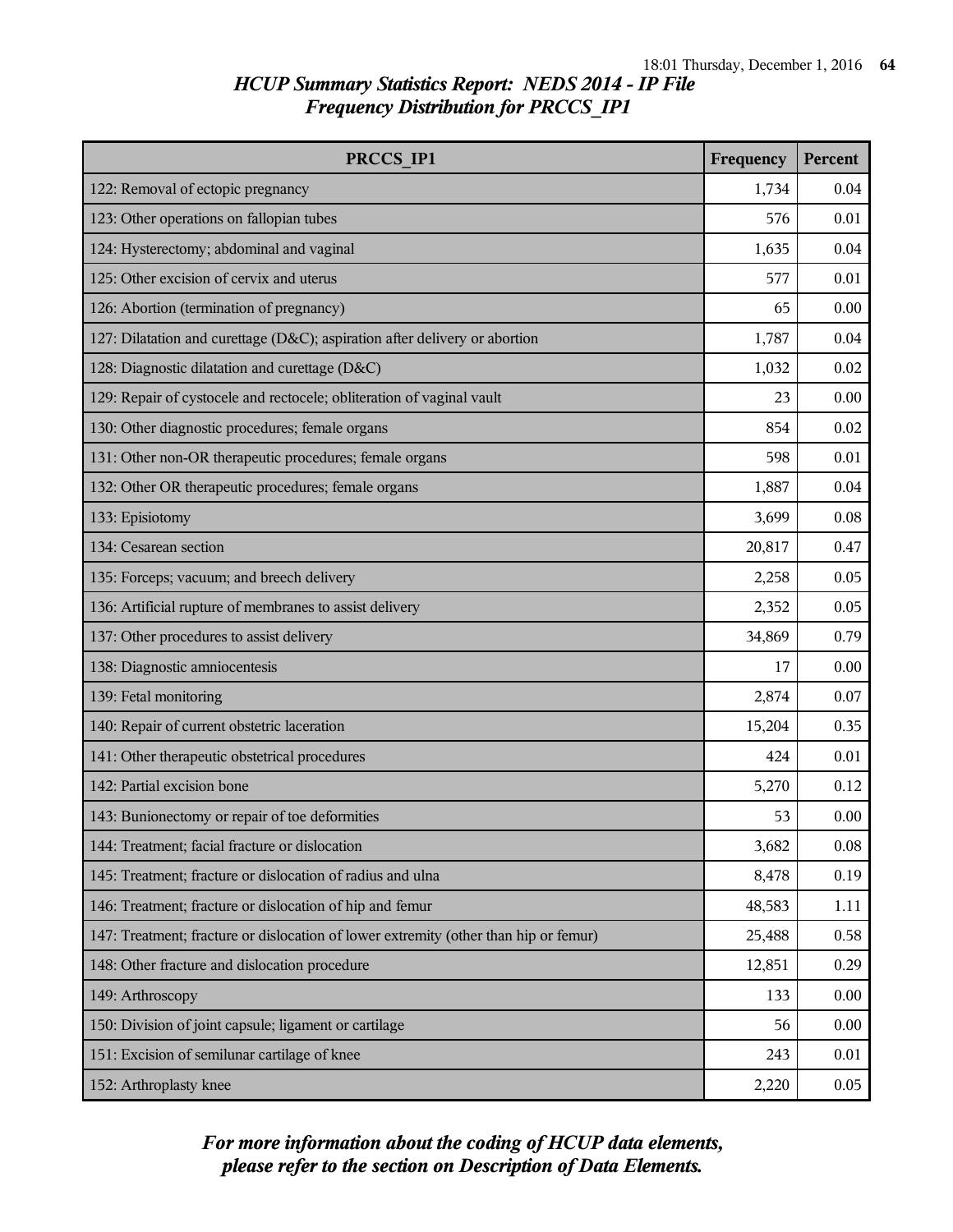| PRCCS IP1                                                                          | Frequency | Percent  |
|------------------------------------------------------------------------------------|-----------|----------|
| 153: Hip replacement; total and partial                                            | 23,181    | 0.53     |
| 154: Arthroplasty other than hip or knee                                           | 1,358     | 0.03     |
| 155: Arthrocentesis                                                                | 7,491     | 0.17     |
| 156: Injections and aspirations of muscles; tendons; bursa; joints and soft tissue | 1,176     | 0.03     |
| 157: Amputation of lower extremity                                                 | 14,430    | 0.33     |
| 158: Spinal fusion                                                                 | 6,947     | 0.16     |
| 159: Other diagnostic procedures on musculoskeletal system                         | 4,513     | 0.10     |
| 160: Other therapeutic procedures on muscles and tendons                           | 16,058    | 0.37     |
| 161: Other OR therapeutic procedures on bone                                       | 6,867     | 0.16     |
| 162: Other OR therapeutic procedures on joints                                     | 5,603     | 0.13     |
| 163: Other non-OR therapeutic procedures on musculoskeletal system                 | 2,122     | 0.05     |
| 164: Other OR therapeutic procedures on musculoskeletal system                     | 1,892     | 0.04     |
| 165: Breast biopsy and other diagnostic procedures on breast                       | 722       | 0.02     |
| 166: Lumpectomy; quadrantectomy of breast                                          | 360       | 0.01     |
| 167: Mastectomy                                                                    | 144       | 0.00     |
| 168: Incision and drainage; skin and subcutaneous tissue                           | 29,252    | 0.67     |
| 169: Debridement of wound; infection or burn                                       | 22,987    | 0.52     |
| 170: Excision of skin lesion                                                       | 1,296     | 0.03     |
| 171: Suture of skin and subcutaneous tissue                                        | 17,442    | 0.40     |
| 172: Skin graft                                                                    | 3,038     | 0.07     |
| 173: Other diagnostic procedures on skin and subcutaneous tissue                   | 3,110     | 0.07     |
| 174: Other non-OR therapeutic procedures on skin and breast                        | 13,375    | 0.30     |
| 175: Other OR therapeutic procedures on skin and breast                            | 935       | $0.02\,$ |
| 176: Organ transplantation (other than bone marrow, corneal or kidney)             | 263       | 0.01     |
| 177: Computerized axial tomography (CT) scan head                                  | 20,421    | 0.47     |
| 178: CT scan chest                                                                 | 10,456    | 0.24     |
| 179: CT scan abdomen                                                               | 15,004    | 0.34     |
| 180: Other CT scan                                                                 | 3,479     | 0.08     |
| 181: Myelogram                                                                     | 394       | 0.01     |
| 182: Mammography                                                                   | 11        | 0.00     |
| 183: Routine chest X-ray                                                           | 1,865     | 0.04     |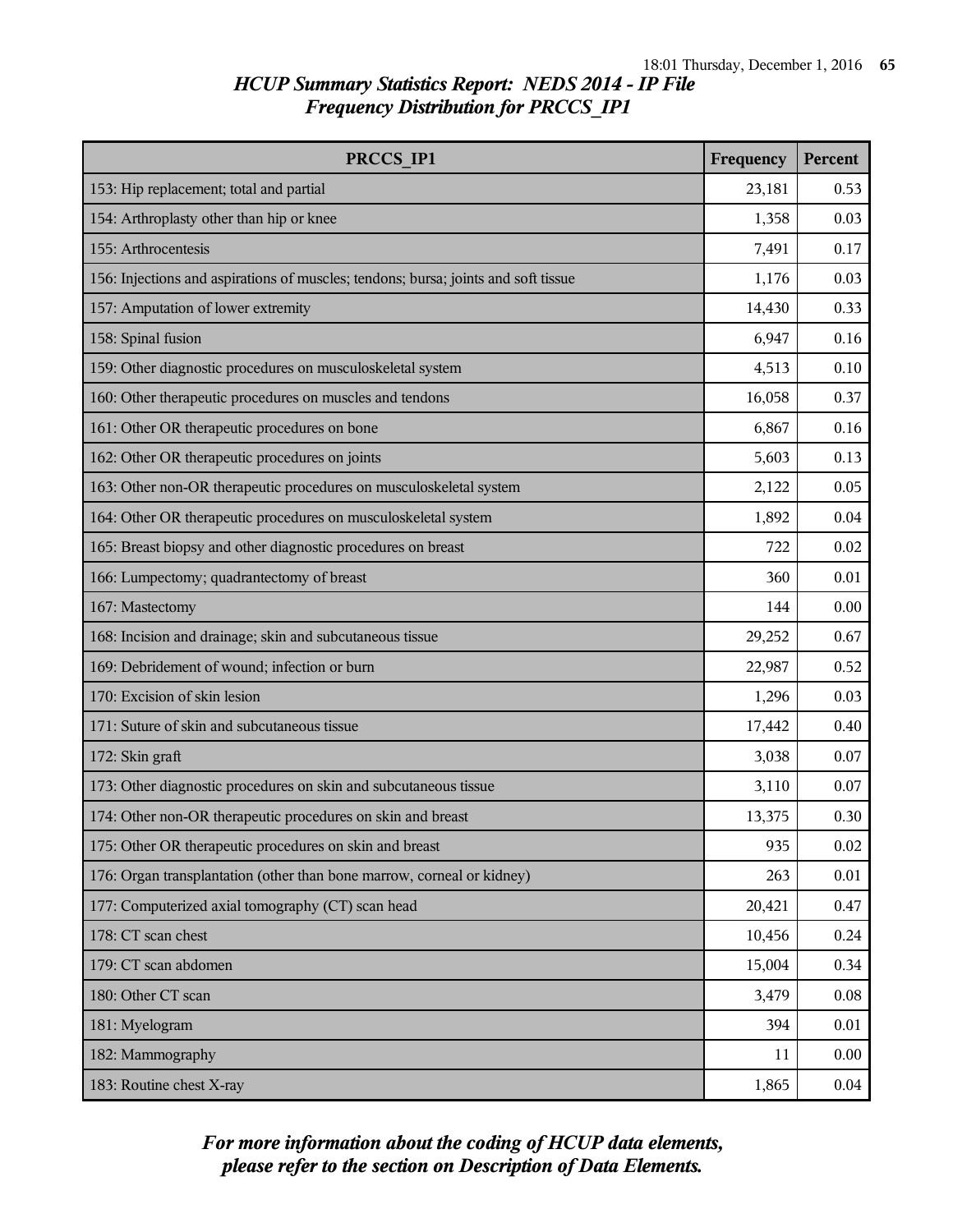| PRCCS IP1                                                           | Frequency | Percent  |
|---------------------------------------------------------------------|-----------|----------|
| 184: Intraoperative cholangiogram                                   | 1,994     | 0.05     |
| 185: Upper gastrointestinal X-ray                                   | 417       | 0.01     |
| 186: Lower gastrointestinal X-ray                                   | 44        | 0.00     |
| 187: Intravenous pyelogram                                          | 145       | 0.00     |
| 188: Cerebral arteriogram                                           | 4,836     | 0.11     |
| 189: Contrast aortogram                                             | 1,129     | 0.03     |
| 190: Contrast arteriogram of femoral and lower extremity arteries   | 1,328     | 0.03     |
| 191: Arterio- or venogram (not heart and head)                      | 4,345     | 0.10     |
| 192: Diagnostic ultrasound of head and neck                         | 1,362     | 0.03     |
| 193: Diagnostic ultrasound of heart (echocardiogram)                | 64,081    | 1.46     |
| 194: Diagnostic ultrasound of gastrointestinal tract                | 382       | 0.01     |
| 195: Diagnostic ultrasound of urinary tract                         | 1,456     | 0.03     |
| 196: Diagnostic ultrasound of abdomen or retroperitoneum            | 2,959     | 0.07     |
| 197: Other diagnostic ultrasound                                    | 5,031     | 0.11     |
| 198: Magnetic resonance imaging                                     | 13,956    | 0.32     |
| 199: Electroencephalogram (EEG)                                     | 7,102     | 0.16     |
| 200: Nonoperative urinary system measurements                       | 424       | 0.01     |
| 201: Cardiac stress tests                                           | 5,587     | 0.13     |
| 202: Electrocardiogram                                              | 4,736     | 0.11     |
| 203: Electrographic cardiac monitoring                              | 5,957     | 0.14     |
| 204: Swan-Ganz catheterization for monitoring                       | 397       | 0.01     |
| 205: Arterial blood gases                                           | 1,533     | 0.03     |
| 206: Microscopic examination (bacterial smear; culture; toxicology) | 465       | $0.01\,$ |
| 207: Nuclear medicine imaging of bone                               | 267       | 0.01     |
| 208: Nuclear medicine imaging of pulmonary                          | 1,380     | 0.03     |
| 209: Non-imaging nuclear medicine probe or assay                    | 2,642     | 0.06     |
| 210: Other nuclear medicine imaging                                 | 137       | 0.00     |
| 211: Radiation therapy                                              | 3,034     | 0.07     |
| 212: Diagnostic physical therapy                                    | 1,142     | 0.03     |
| 213: Physical therapy exercises; manipulation; and other procedures | 6,012     | 0.14     |
| 214: Traction; splints; and other wound care                        | 5,895     | 0.13     |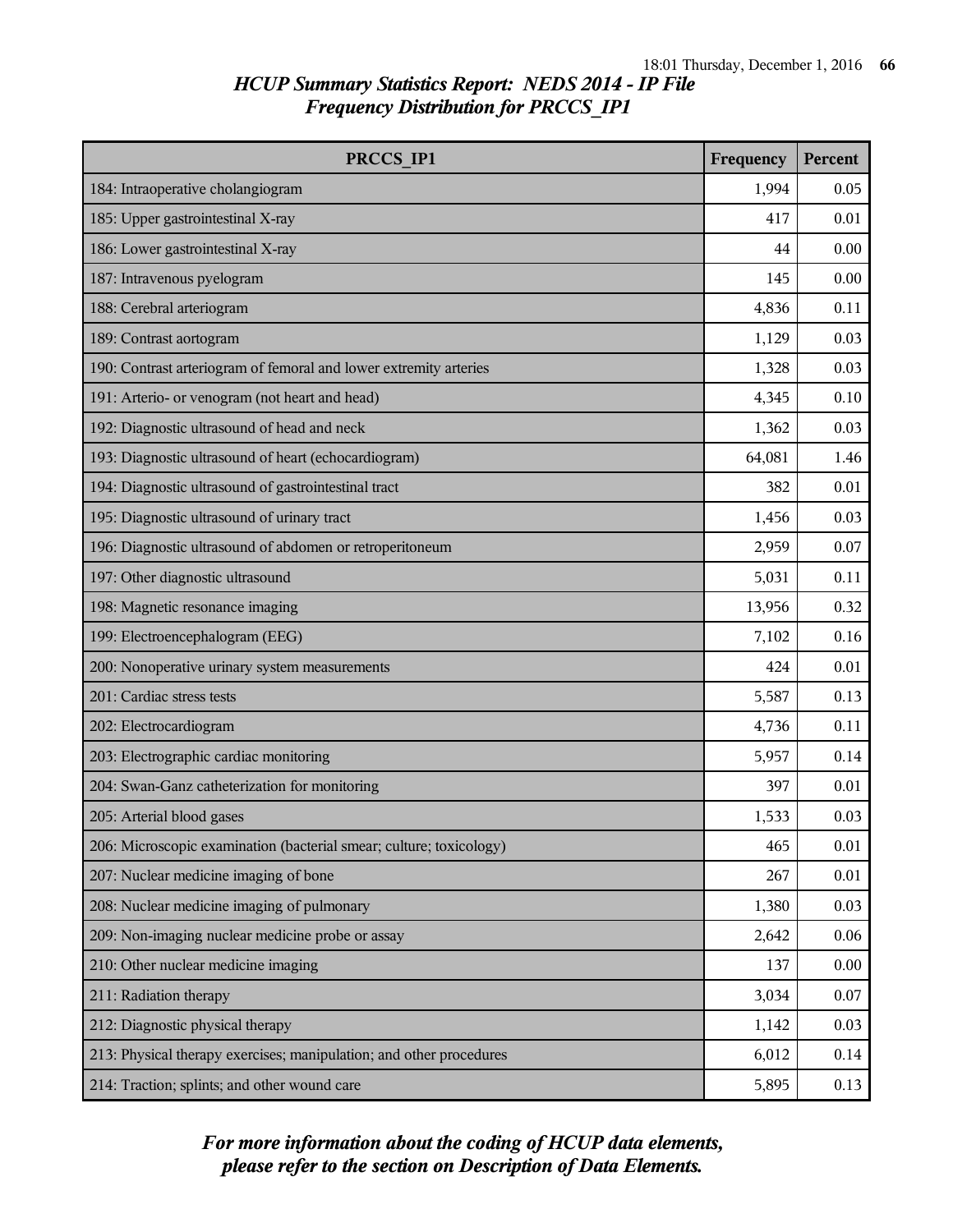| PRCCS IP1                                                 | Frequency | Percent |
|-----------------------------------------------------------|-----------|---------|
| 215: Other physical therapy and rehabilitation            | 2,586     | 0.06    |
| 216: Respiratory intubation and mechanical ventilation    | 174,973   | 3.99    |
| 217: Other respiratory therapy                            | 21,216    | 0.48    |
| 218: Psychological and psychiatric evaluation and therapy | 22,199    | 0.51    |
| 219: Alcohol and drug rehabilitation/detoxification       | 40,543    | 0.92    |
| 220: Ophthalmologic and otologic diagnosis and treatment  | 134       | 0.00    |
| 221: Nasogastric tube                                     | 9,818     | 0.22    |
| 222: Blood transfusion                                    | 133,034   | 3.03    |
| 223: Enteral and parenteral nutrition                     | 11,826    | 0.27    |
| 224: Cancer chemotherapy                                  | 2,865     | 0.07    |
| 225: Conversion of cardiac rhythm                         |           | 0.37    |
| 226: Other diagnostic radiology and related techniques    | 10,315    | 0.24    |
| 227: Other diagnostic procedures                          | 17,632    | 0.40    |
| 228: Prophylactic vaccinations and inoculations           | 28,806    | 0.66    |
| 229: Nonoperative removal of foreign body                 | 1,907     | 0.04    |
| 230: Extracorporeal shock wave other than urinary         | $\leq$ 10 | $***$   |
| 231: Other therapeutic procedures                         | 93,034    | 2.12    |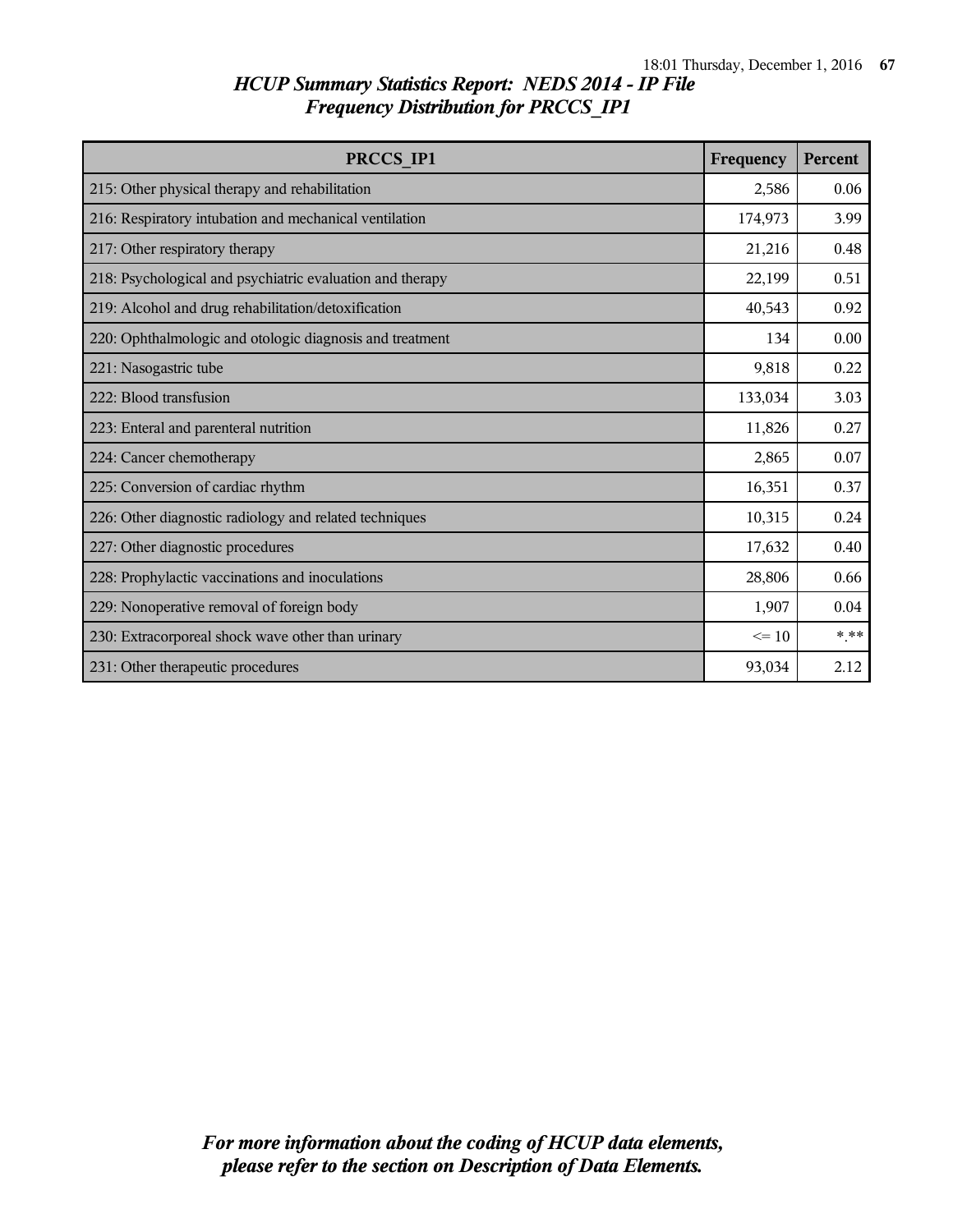| PR IP1                 | Frequency | <b>Percent</b> |
|------------------------|-----------|----------------|
| <b>Blank</b>           | 2,085,020 | 47.51          |
| Valid PR               | 2,299,489 | 52.39          |
| Inconsistent PR (incn) | $\leq 10$ | * **           |
| Invalid PR (invl)      | 4,409     | $0.10\,$       |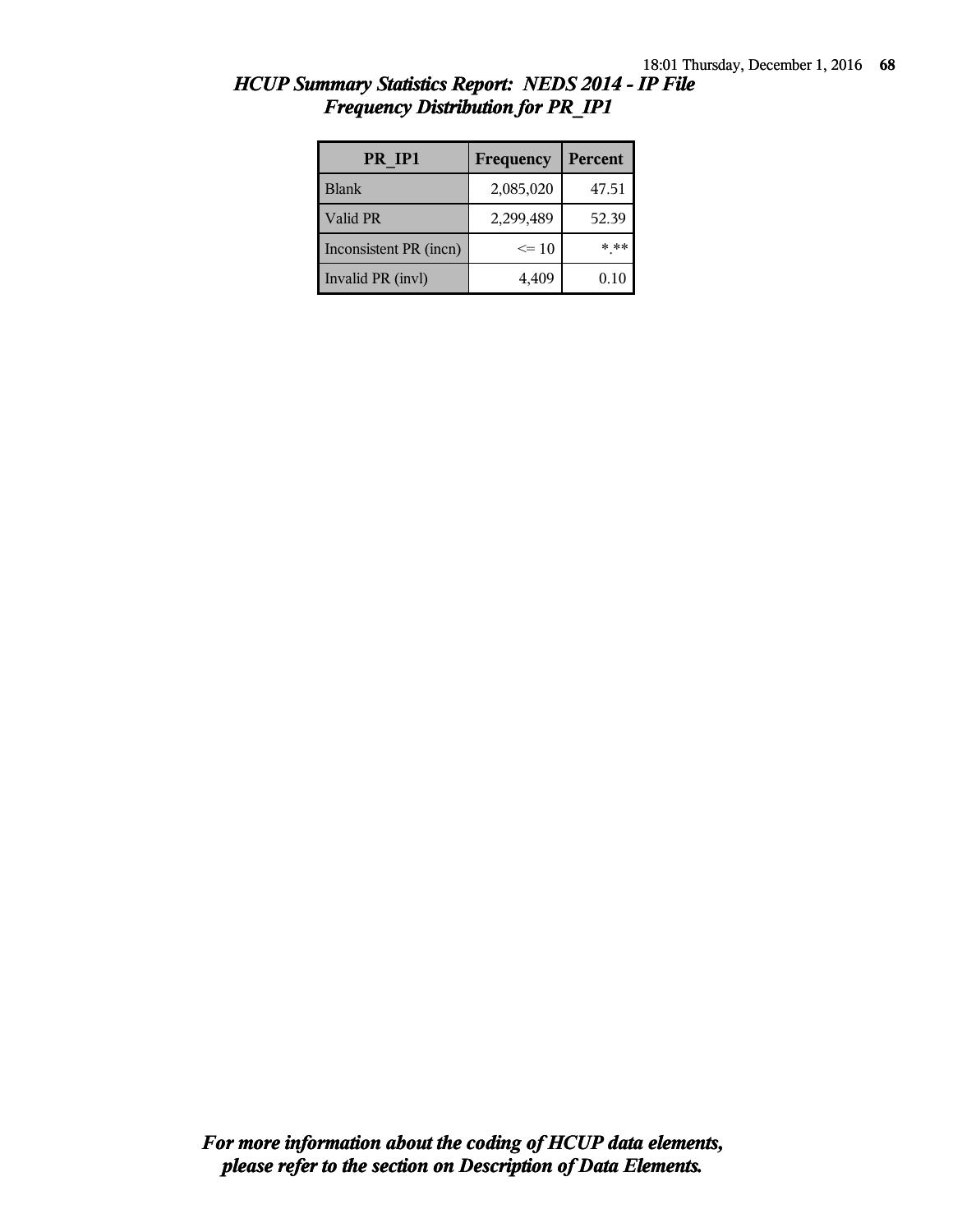| <b>TOTCHG IP</b>      | Frequency | <b>Percent</b> |
|-----------------------|-----------|----------------|
| $\therefore$ Missing  | 54,411    | 1.24           |
| .C: Inconsistent      | 1,707     | 0.04           |
| \$100-<br>\$1,000     | 2,456     | 0.06           |
| $$1,001-$<br>\$5,000  | 93,291    | 2.13           |
| \$5,001- \$10,000     | 446,394   | 10.17          |
| $$10,001 - $50,000$   | 2,719,633 | 61.97          |
| \$50,001-\$100,000    | 689,510   | 15.71          |
| \$100,001-\$200,000   | 270,762   | 6.17           |
| \$200,001- \$300,000  | 61,415    | 1.40           |
| \$300,001-\$400,000   | 22,657    | 0.52           |
| \$400,001- \$500,000  | 10,681    | 0.24           |
| \$500,001-\$1,000,000 | 13,213    | 0.30           |
| Over \$1,000,000      | 2,795     | 0.06           |

*HCUP Summary Statistics Report: NEDS 2014 - IP File Frequency Distribution for TOTCHG\_IP*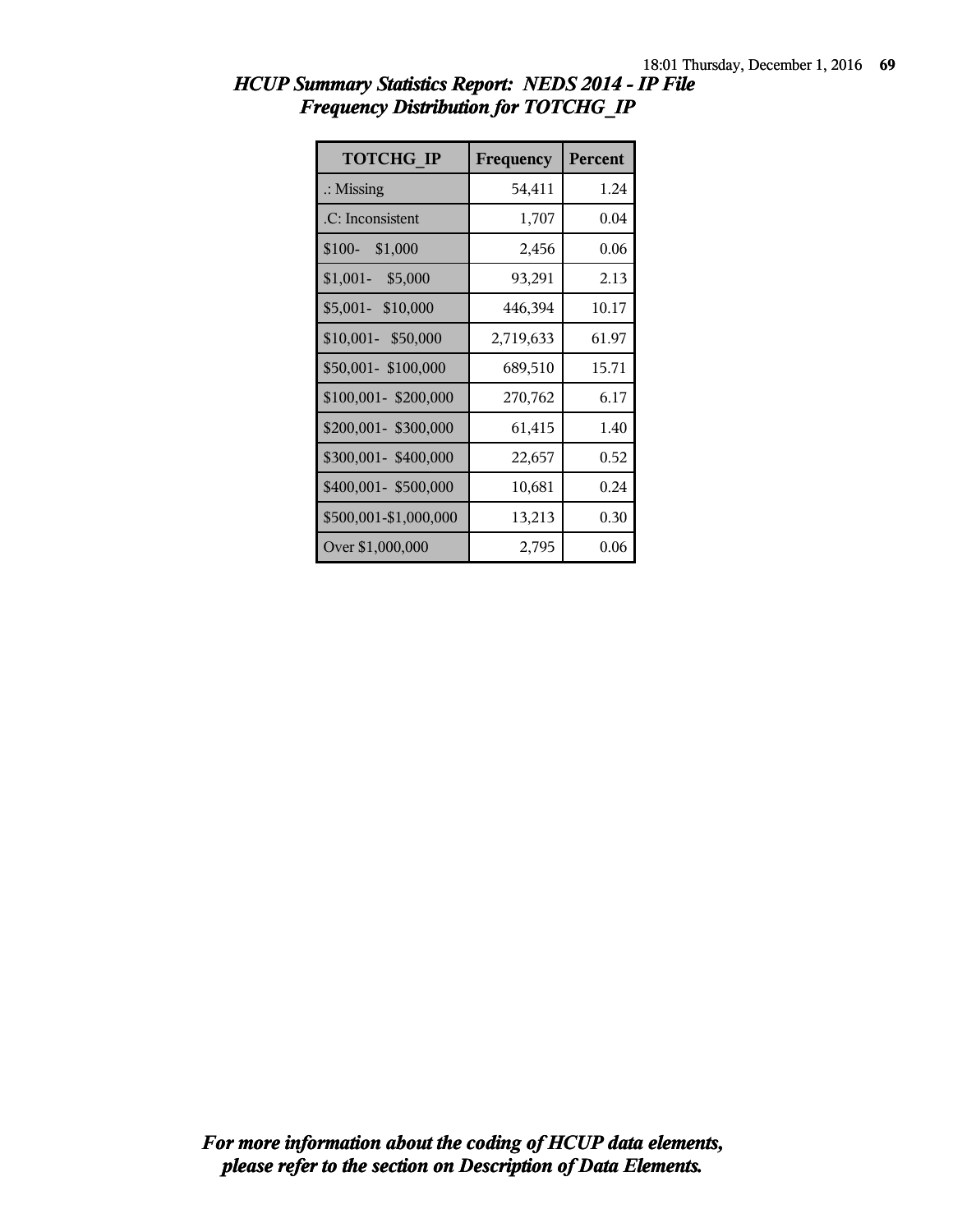#### *HCUP Summary Statistics Report: NEDS 2014 - IP File Univariates of Selected Continuous Data Elements*

| <b>Moments</b>         |            |                         |            |  |
|------------------------|------------|-------------------------|------------|--|
| N                      | 4388925    | <b>Sum Weights</b>      | 4388925    |  |
| Mean                   | 4.42819384 | <b>Sum Observations</b> | 19435010.6 |  |
| <b>Std Deviation</b>   | 1.11346529 | Variance                | 1.23980495 |  |
| <b>Skewness</b>        | 1.11133866 | <b>Kurtosis</b>         | 4.9639704  |  |
| <b>Uncorrected SS</b>  | 91503404   | <b>Corrected SS</b>     | 5441409.71 |  |
| <b>Coeff Variation</b> | 25.1449085 | <b>Std Error Mean</b>   | 0.00053149 |  |

#### *Variable: DISCWT (Weight to ED Visits in AHA universe)*

| <b>Basic Statistical Measures</b>     |          |                            |          |
|---------------------------------------|----------|----------------------------|----------|
| <b>Location</b><br><b>Variability</b> |          |                            |          |
| Mean                                  | 4.428194 | <b>Std Deviation</b>       | 1.11347  |
| <b>Median</b>                         | 4.318808 | <b>Variance</b>            | 1.23980  |
| Mode                                  | 3.687894 | Range                      | 19.49413 |
|                                       |          | <b>Interquartile Range</b> | 1.42094  |

| Tests for Location: Mu0=0 |                             |                         |               |         |  |
|---------------------------|-----------------------------|-------------------------|---------------|---------|--|
| <b>Test</b>               | <b>Statistic</b><br>p Value |                         |               |         |  |
| Student's t               |                             | 8331.612   $Pr >  t $   |               | < 0.001 |  |
| <b>Sign</b>               | M                           | 2194463                 | $Pr \geq  M $ | < 0.001 |  |
| <b>Signed Rank</b>        | S                           | 4.816E12   $Pr \ge  S $ |               | < 0001  |  |

| <b>Quantiles (Definition 5)</b> |          |
|---------------------------------|----------|
| Level                           | Quantile |
| $100\%$ Max                     | 20.51512 |
| 99%                             | 7.71057  |
| 95%                             | 6.59052  |
| 90%                             | 5.48095  |
| 75% Q3                          | 5.10883  |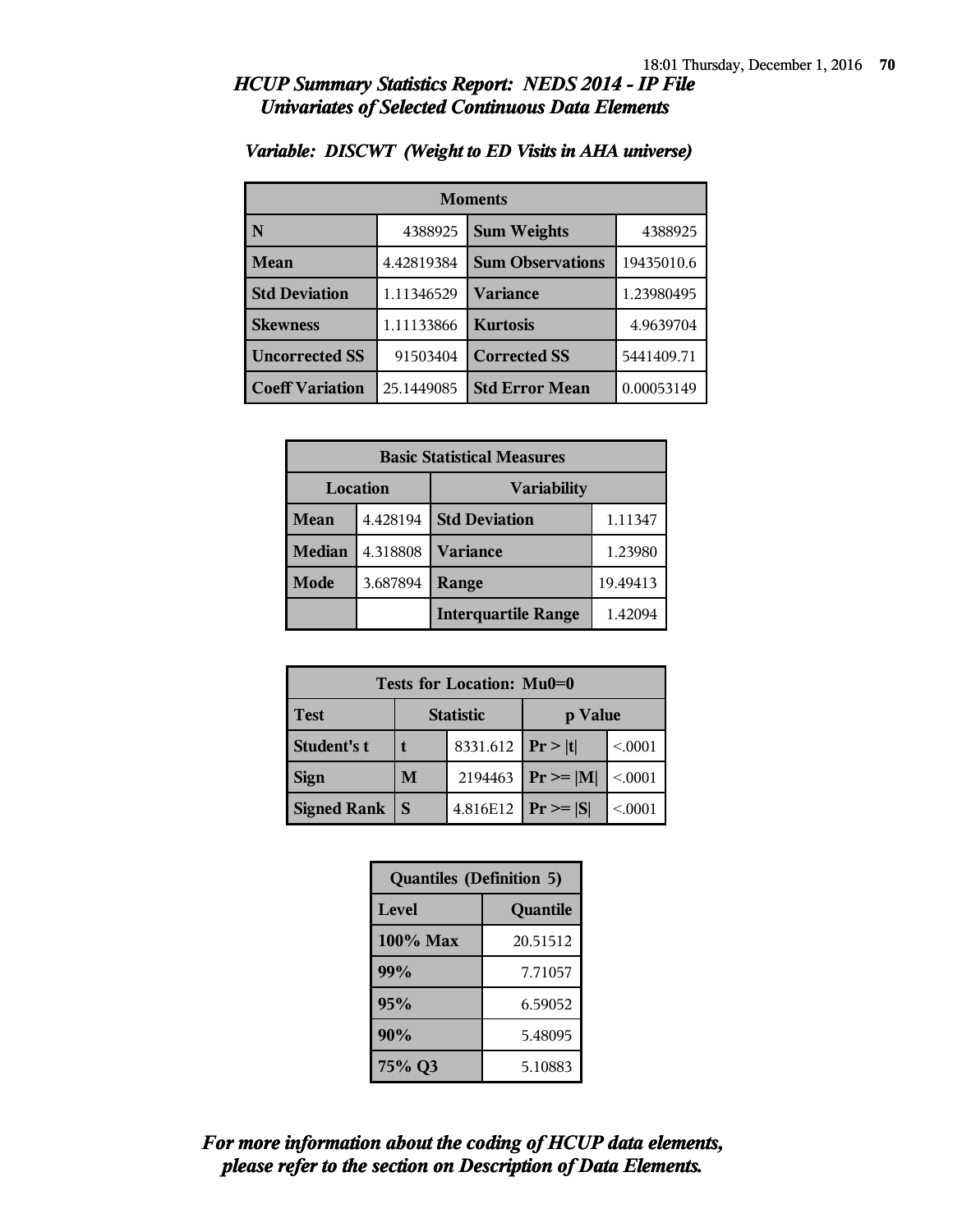#### *HCUP Summary Statistics Report: NEDS 2014 - IP File Univariates of Selected Continuous Data Elements*

| <b>Quantiles (Definition 5)</b> |          |
|---------------------------------|----------|
| Level                           | Quantile |
| 50% Median                      | 4.31881  |
| 25% Q1                          | 3.68789  |
| 10%                             | 3.29530  |
| 5%                              | 2.90104  |
| $1\%$                           | 1.97756  |
| $0\%$ Min                       | 1.02099  |

*Variable: DISCWT (Weight to ED Visits in AHA universe)*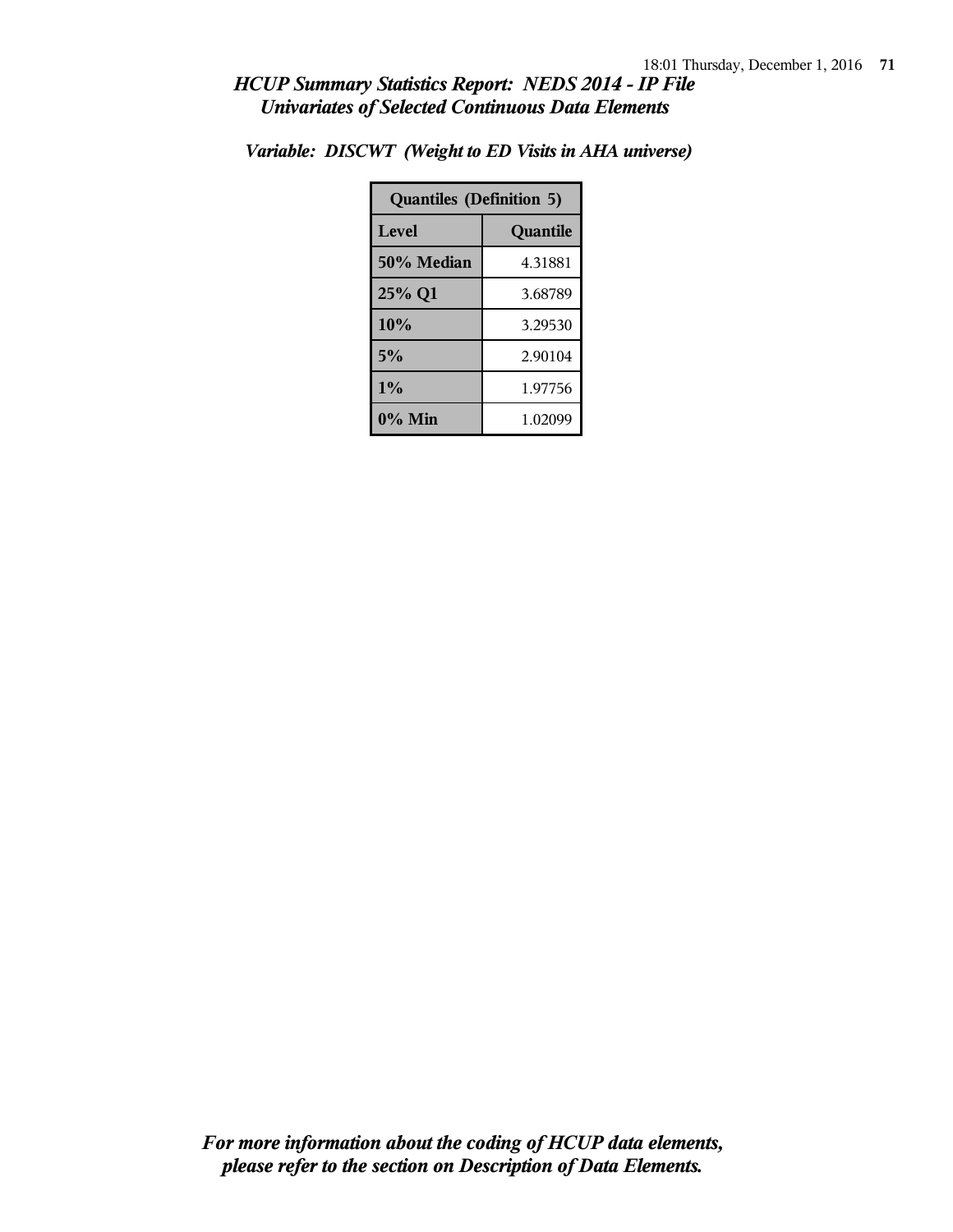#### *HCUP Summary Statistics Report: NEDS 2014 - IP File Univariates of Selected Continuous Data Elements*

| <b>Moments</b>         |            |                         |            |
|------------------------|------------|-------------------------|------------|
| N                      | 4388852    | <b>Sum Weights</b>      | 4388852    |
| <b>Mean</b>            | 4.89257578 | <b>Sum Observations</b> | 21472791   |
| <b>Std Deviation</b>   | 6.25013174 | <b>Variance</b>         | 39.0641468 |
| <b>Skewness</b>        | 10.2329629 | <b>Kurtosis</b>         | 272.47872  |
| <b>Uncorrected SS</b>  | 276503977  | <b>Corrected SS</b>     | 171446720  |
| <b>Coeff Variation</b> | 127.747265 | <b>Std Error Mean</b>   | 0.00298342 |

#### *Variable: LOS\_IP (Length of stay (cleaned) from IP)*

| <b>Basic Statistical Measures</b> |          |                            |           |  |
|-----------------------------------|----------|----------------------------|-----------|--|
| Location                          |          | <b>Variability</b>         |           |  |
| Mean                              | 4.892576 | <b>Std Deviation</b>       | 6.25013   |  |
| Median                            | 3.000000 | <b>Variance</b>            | 39.06415  |  |
| Mode                              | 2.000000 | Range                      | 364.00000 |  |
|                                   |          | <b>Interquartile Range</b> | 4.00000   |  |

| <b>Tests for Location: Mu0=0</b> |                  |                         |               |         |
|----------------------------------|------------------|-------------------------|---------------|---------|
| <b>Test</b>                      | <b>Statistic</b> |                         | p Value       |         |
| Student's t                      |                  | 1639.925   $Pr >  t $   |               | < 0.001 |
| <b>Sign</b>                      | M                | 2141437                 | $Pr \geq  M $ | < 0.001 |
| <b>Signed Rank</b>               | <sub>S</sub>     | 4.586E12   $Pr \ge  S $ |               | < 0.001 |

| <b>Quantiles (Definition 5)</b> |          |
|---------------------------------|----------|
| Level                           | Quantile |
| 100% Max                        | 364      |
| 99%                             | 28       |
| 95%                             | 14       |
| 90%                             | 10       |
| 75% Q3                          | 6        |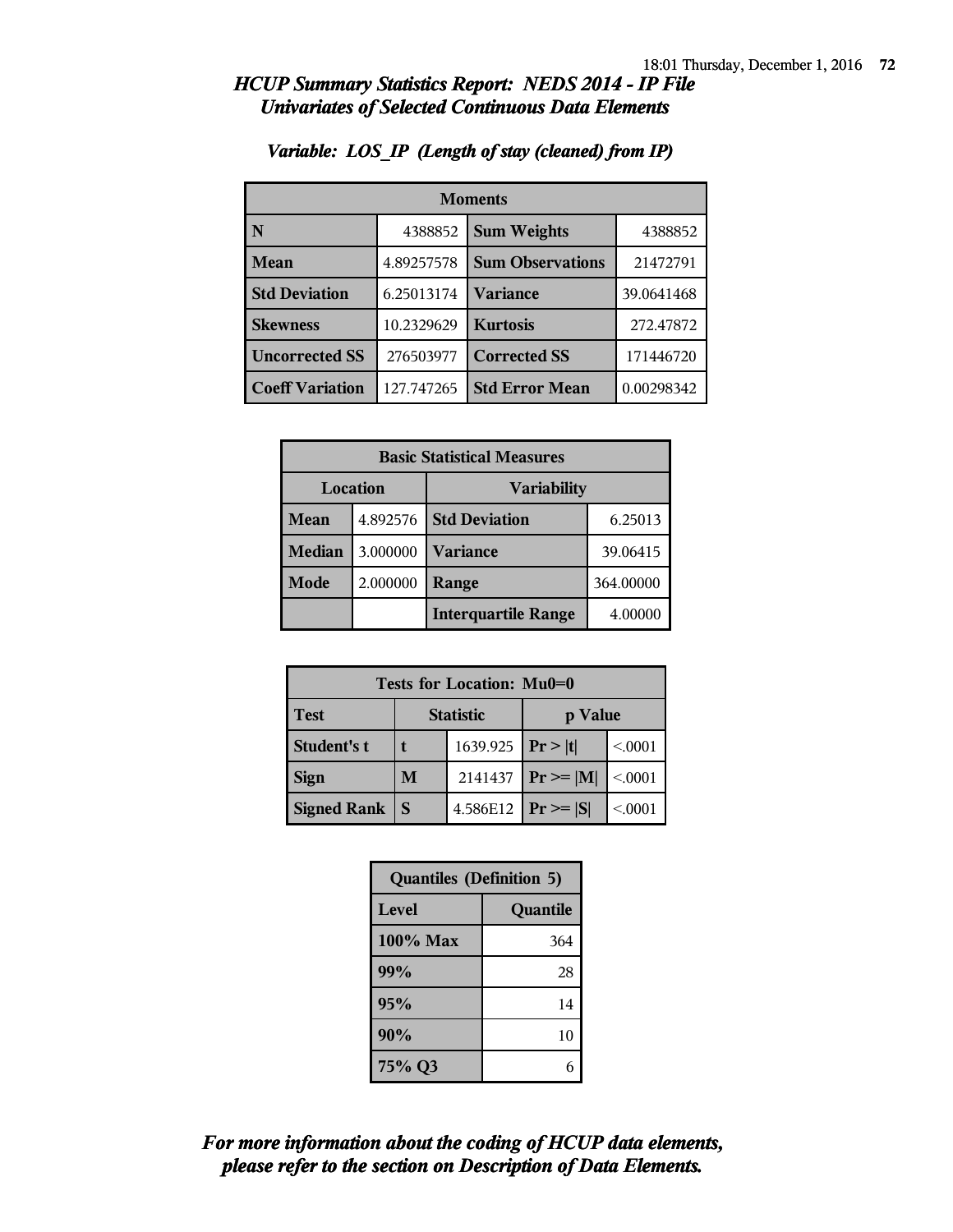## *HCUP Summary Statistics Report: NEDS 2014 - IP File Univariates of Selected Continuous Data Elements*

| <b>Quantiles (Definition 5)</b> |          |  |
|---------------------------------|----------|--|
| Level                           | Quantile |  |
| 50% Median                      | 3        |  |
| 25% Q1                          | 2        |  |
| 10%                             | 1        |  |
| 5%                              | 1        |  |
| 1%                              | 0        |  |
| $0\%$ Min                       |          |  |

*Variable: LOS\_IP (Length of stay (cleaned) from IP)*

| <b>Missing Values</b>          |       |                   |                       |
|--------------------------------|-------|-------------------|-----------------------|
|                                |       | <b>Percent Of</b> |                       |
| <b>Missing</b><br><b>Value</b> | Count | All Obs           | <b>Missing</b><br>Obs |
|                                |       | 0.00              | 1.37                  |
| A                              |       | 0.00              | 1.37                  |
| C                              | 71    | 0.00              | 97.26                 |
| Total                          | 73    | 0.00              | 100.00                |

*please refer to the section on Description of Data Elements. For more information about the coding of HCUP data elements,*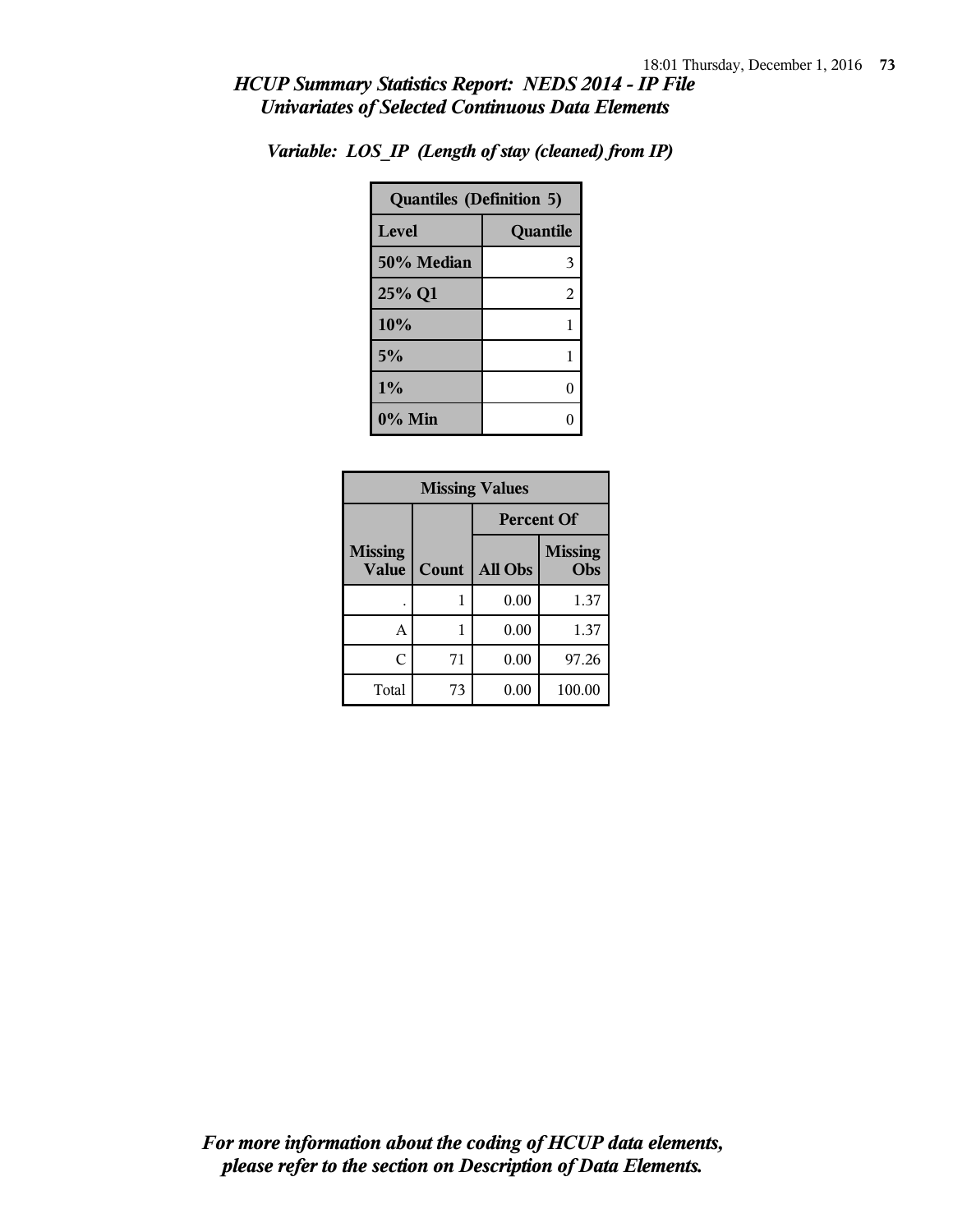### *HCUP Summary Statistics Report: NEDS 2014 - IP File Univariates of Selected Continuous Data Elements*

| <b>Moments</b>         |            |                         |            |
|------------------------|------------|-------------------------|------------|
| N                      | 4332807    | <b>Sum Weights</b>      | 4332807    |
| <b>Mean</b>            | 45352.8385 | <b>Sum Observations</b> | 1.96505E11 |
| <b>Std Deviation</b>   | 72923.2458 | <b>Variance</b>         | 5317799785 |
| <b>Skewness</b>        | 10.998674  | <b>Kurtosis</b>         | 278.576808 |
| <b>Uncorrected SS</b>  | 3.19531E16 | <b>Corrected SS</b>     | 2.3041E16  |
| <b>Coeff Variation</b> | 160.790919 | <b>Std Error Mean</b>   | 35.0333218 |

#### *Variable: TOTCHG\_IP (Total charge for ED and inpatient services)*

| <b>Basic Statistical Measures</b> |          |                            |            |
|-----------------------------------|----------|----------------------------|------------|
| Location                          |          | <b>Variability</b>         |            |
| Mean                              | 45352.84 | <b>Std Deviation</b>       | 72923      |
| <b>Median</b>                     | 26383.00 | <b>Variance</b>            | 5317799785 |
| Mode                              | 6192.00  | Range                      | 4789970    |
|                                   |          | <b>Interquartile Range</b> | 34805      |

| <b>Tests for Location: Mu0=0</b> |                  |                       |                               |         |
|----------------------------------|------------------|-----------------------|-------------------------------|---------|
| <b>Test</b>                      | <b>Statistic</b> |                       | p Value                       |         |
| Student's t                      |                  | 1294.563   $Pr >  t $ |                               | < 0.001 |
| <b>Sign</b>                      | M                | 2166404               | $\mathbf{Pr} \geq \mathbf{M}$ | < .0001 |
| <b>Signed Rank</b>               | S                | 4.693E12              | $Pr \geq  S $                 | < .0001 |

| <b>Quantiles (Definition 5)</b> |         |  |
|---------------------------------|---------|--|
| Level<br>Quantile               |         |  |
| $100\%$ Max                     | 4790070 |  |
| 99%                             | 319307  |  |
| 95%                             | 139134  |  |
| 90%                             | 92467   |  |
| 75% Q3                          | 49571   |  |

# *please refer to the section on Description of Data Elements. For more information about the coding of HCUP data elements,*